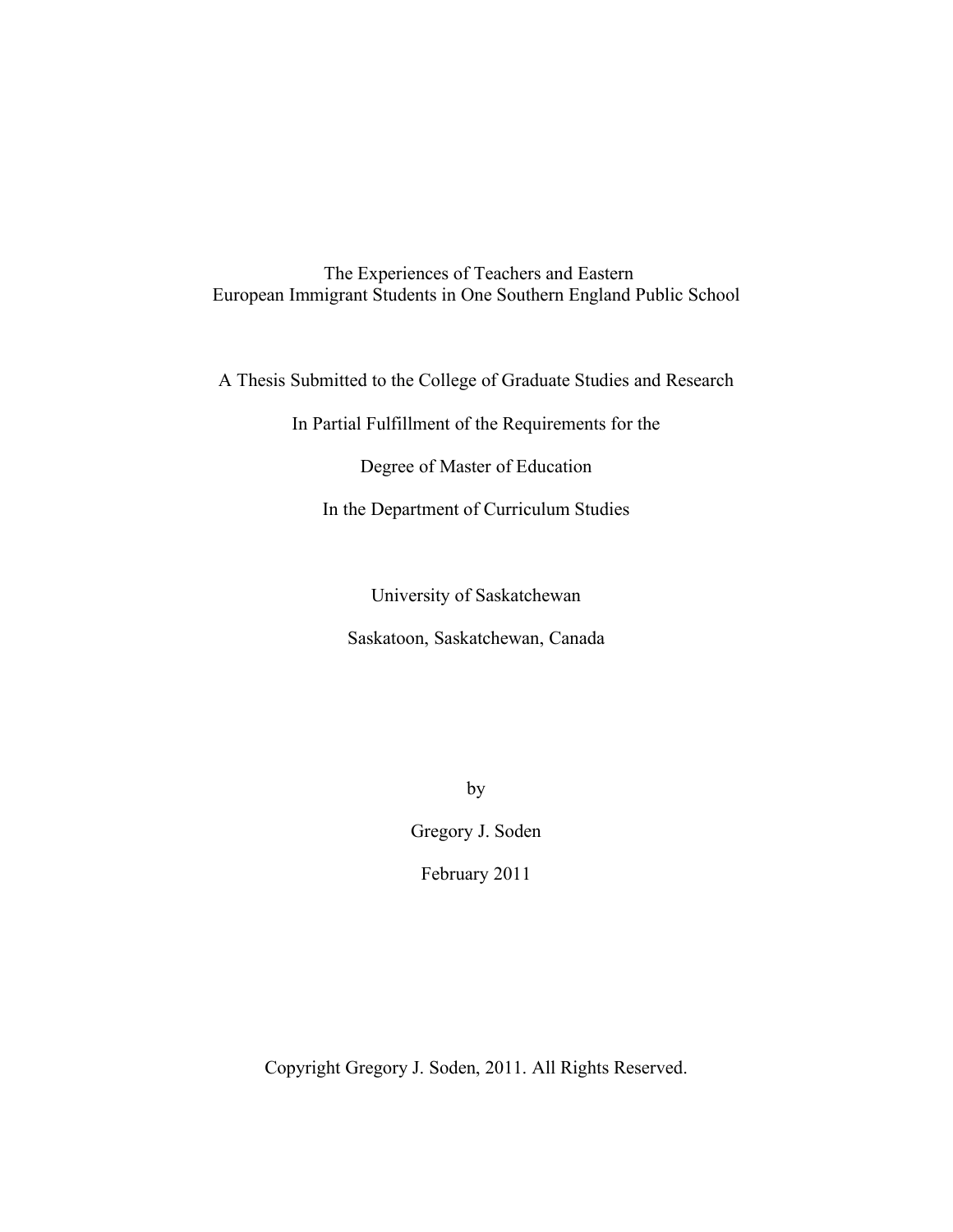## **Permission to Use**

In presenting this thesis in partial fulfillment of the requirements for a Postgraduate degree from the University of Saskatchewan, I agree that the Libraries of this university may make it freely available for inspection. I further agree that permission for copying of this thesis in any manner, in whole or in part, for scholarly purposes may be granted by the professor or professors who supervised my thesis work or, in their absence, by the Head of the Department or the Dean of the College in which my thesis work was done. It is understood that any copying or publication or use of this thesis or parts thereof for financial gain shall not be allowed without my written permission. It is also understood that due recognition shall be given to me and to the University of Saskatchewan in any scholarly use which may be made of any material in my thesis.

Requests for permission to copy or to make other use of material in this thesis in whole or part should be addressed to:

Head of the Department of Curriculum Studies College of Education University of Saskatchewan 28 Campus Drive Saskatoon, Saskatchewan S7N 0X1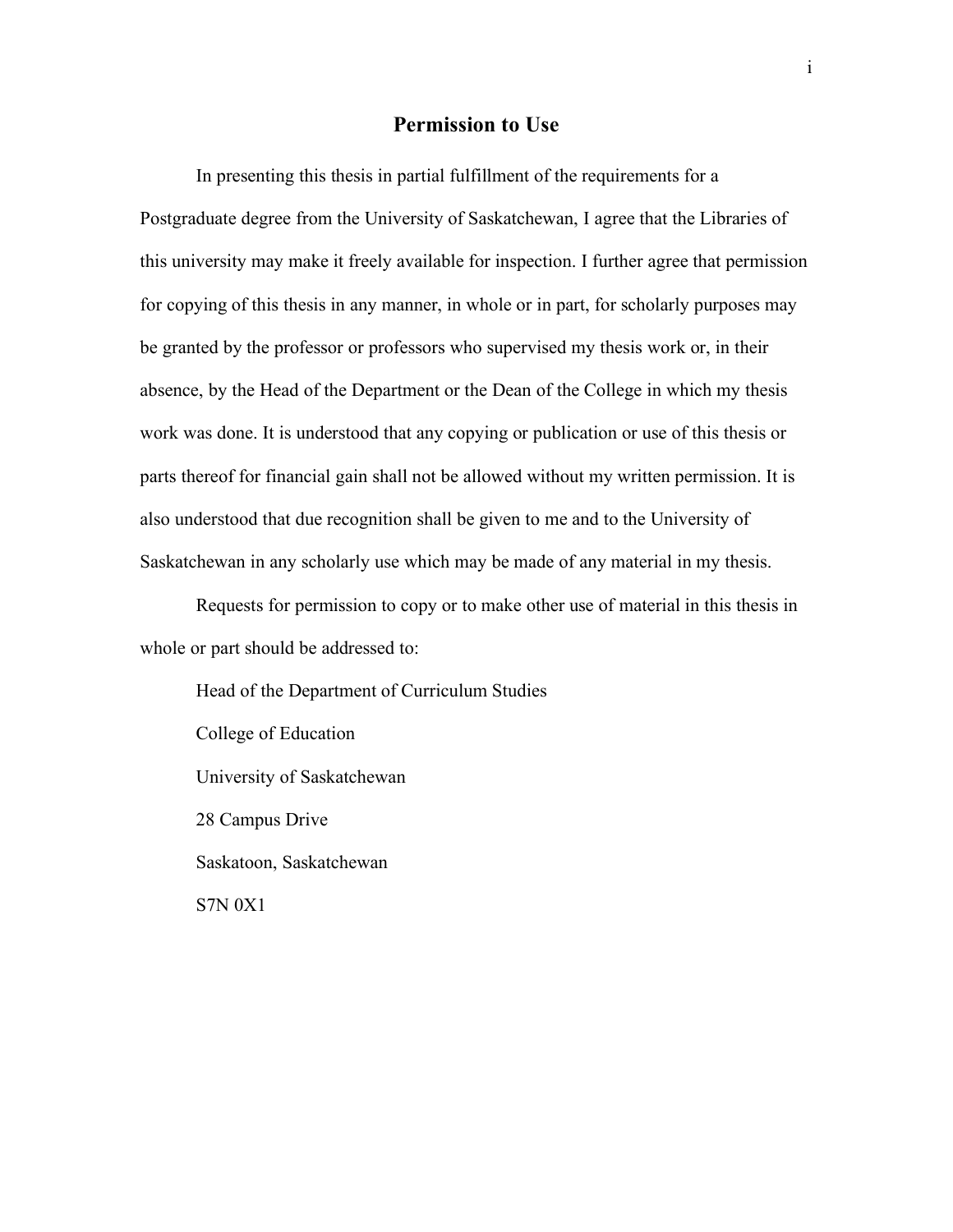# **Abstract**

This qualitative case-study research investigated how Eastern European immigrant youth in a southern English public secondary school adjusted to and experienced the British educational system, which involves streaming students into levels of academic ability. The study focused on these students' experiences of day-to-day life in a British secondary school and it explored the challenges and successes that they experienced. The study also investigated the experiences of teachers and administrators involved in the education of immigrant students. Through the use of student and faculty experiences, through recorded interviews, this study sought to understand how educators could improve the ways they are educating immigrant students.

*Keywords:* immigrant students', experiences, streaming, collaborate, improve, pedagogy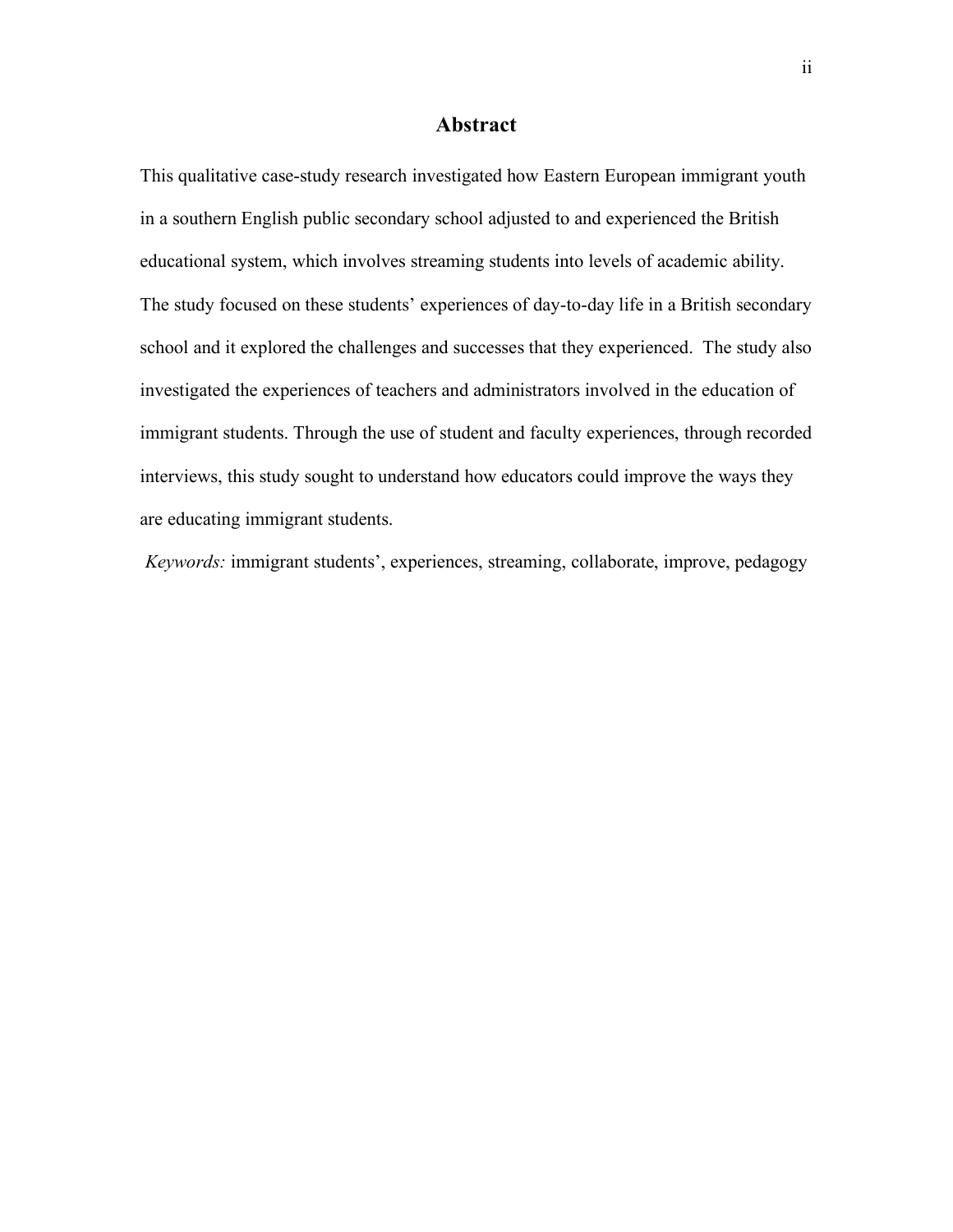## **Acknowledgements**

Throughout this research process, many have contributed in some way or another. I would like to first and foremost acknowledge the dedication and guidance of my graduate supervisor at the University of Saskatchewan, Dr. Brenda Kalyn. I extend my most sincere thanks.

I also wish to acknowledge my graduate committee members, who kept me focused, were never too busy to offer the highest quality of support, and encouraged me every step of the way. Thank you Dr. Richard Schwier, Dr. Edwin Ralph, and Dr. Tim Claypool.

Thank you to my Graduate Coordinators and professors, Dr. Janet McVittie and Dr. Shaun Murphy.

I wish to thank the entire College of Education community at the University of Saskatchewan, but I would like to offer specific thanks to Dr. Marie Battiste, Dr. Laurie Hellsten, Dr. Geraldine Balzer, Dr. Marcia McKenzie, Dr. Paul Orlowski, and Dr. Warren Noonan. I enjoyed our intellectual gatherings.

It is very important that I thank the staff and students at Royal Downs School. The school is very important in my personal history, and I thank you for giving me the opportunity to work with you in making the school the most welcoming environment possible for every student.

I wish to individually thank Erin, as well as my dear friends John and Nicola. Additionally, thank you to my friends from St. Louis, Missouri. You are all great.

I want to give a very special thanks to my mother, father, brother, and sister. Thank you for tolerating my extended absences and being a supportive, patient family.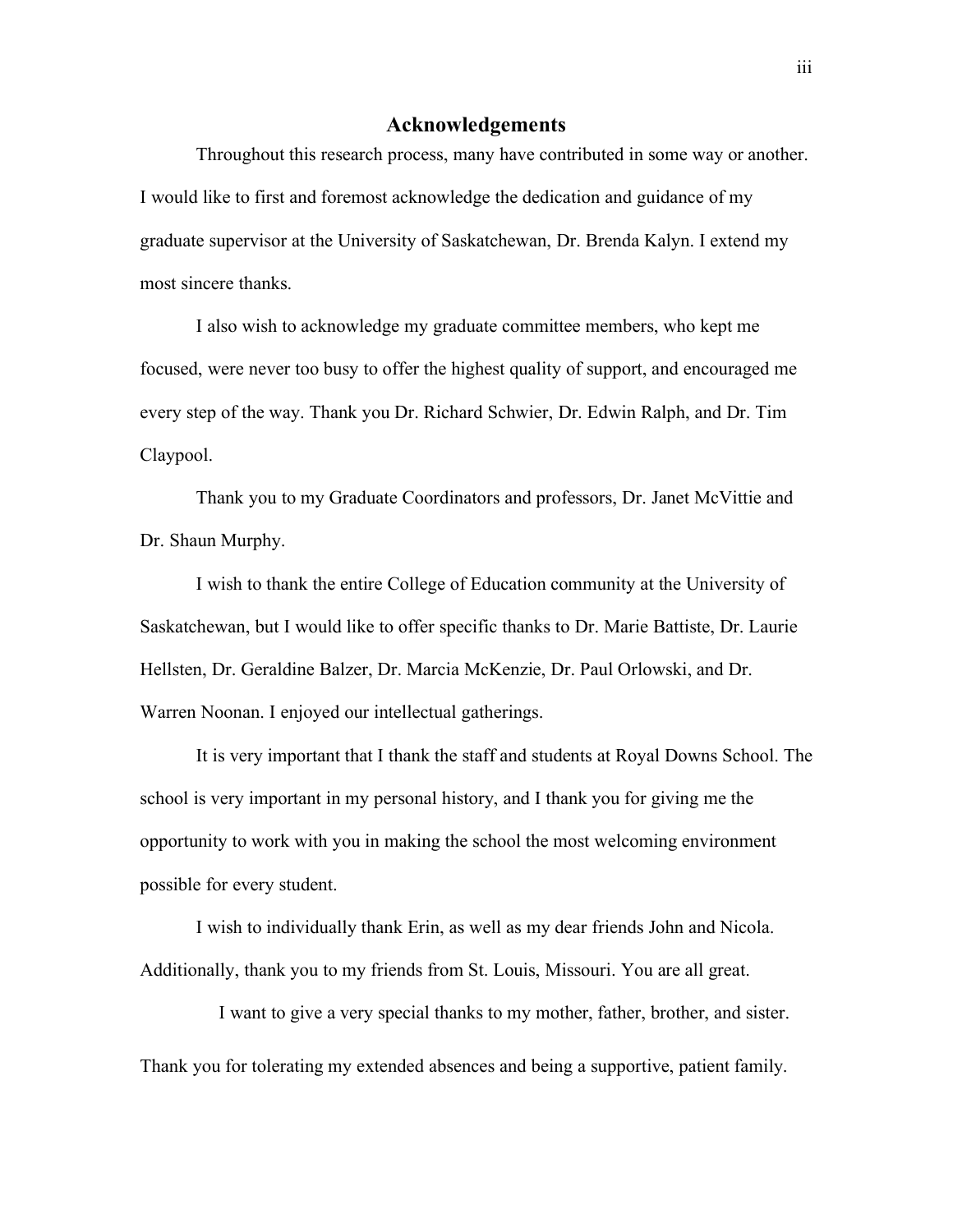# **Table of Contents**

| 40 |
|----|
| 41 |
|    |
|    |
|    |
|    |
|    |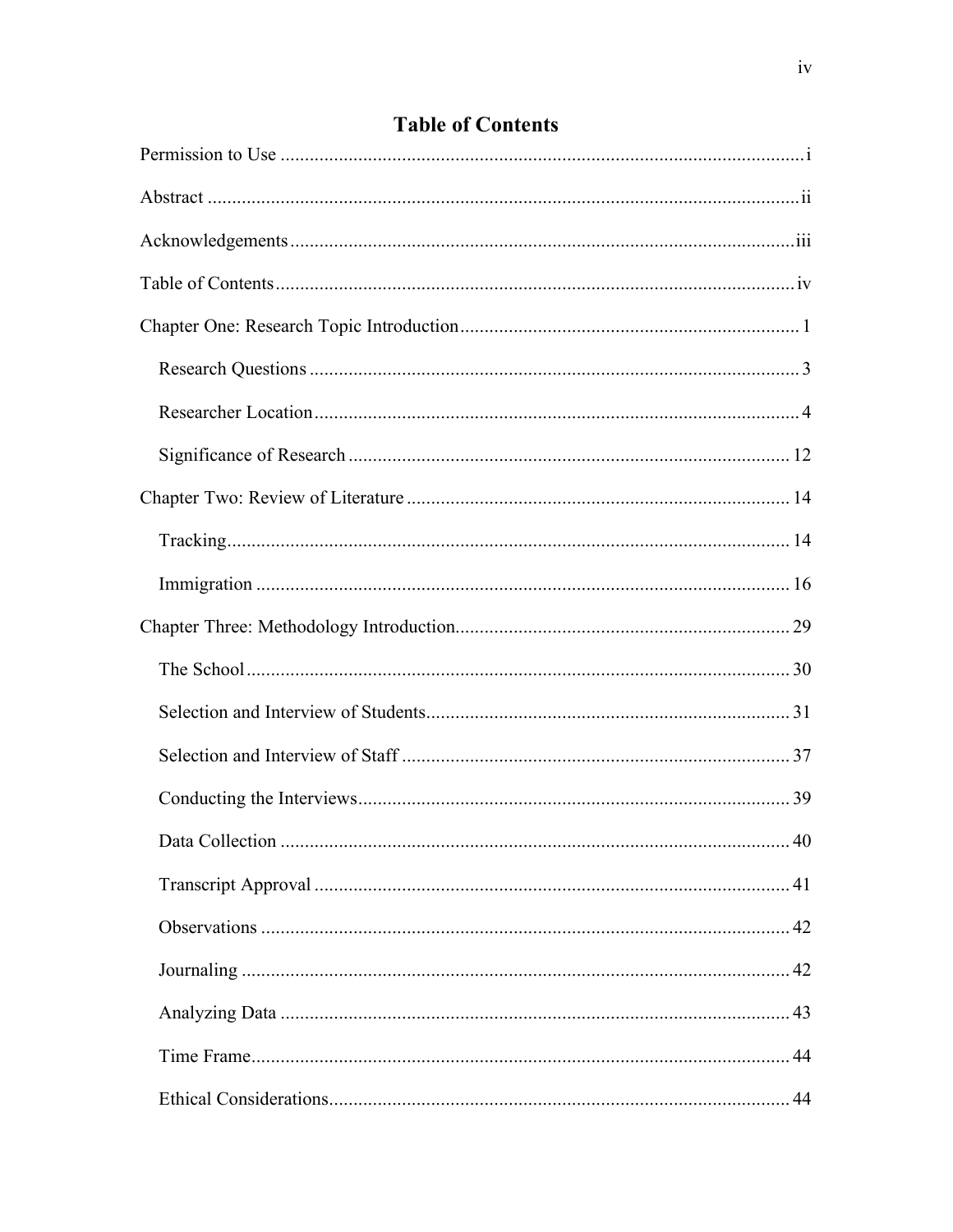$\mathbf{V}$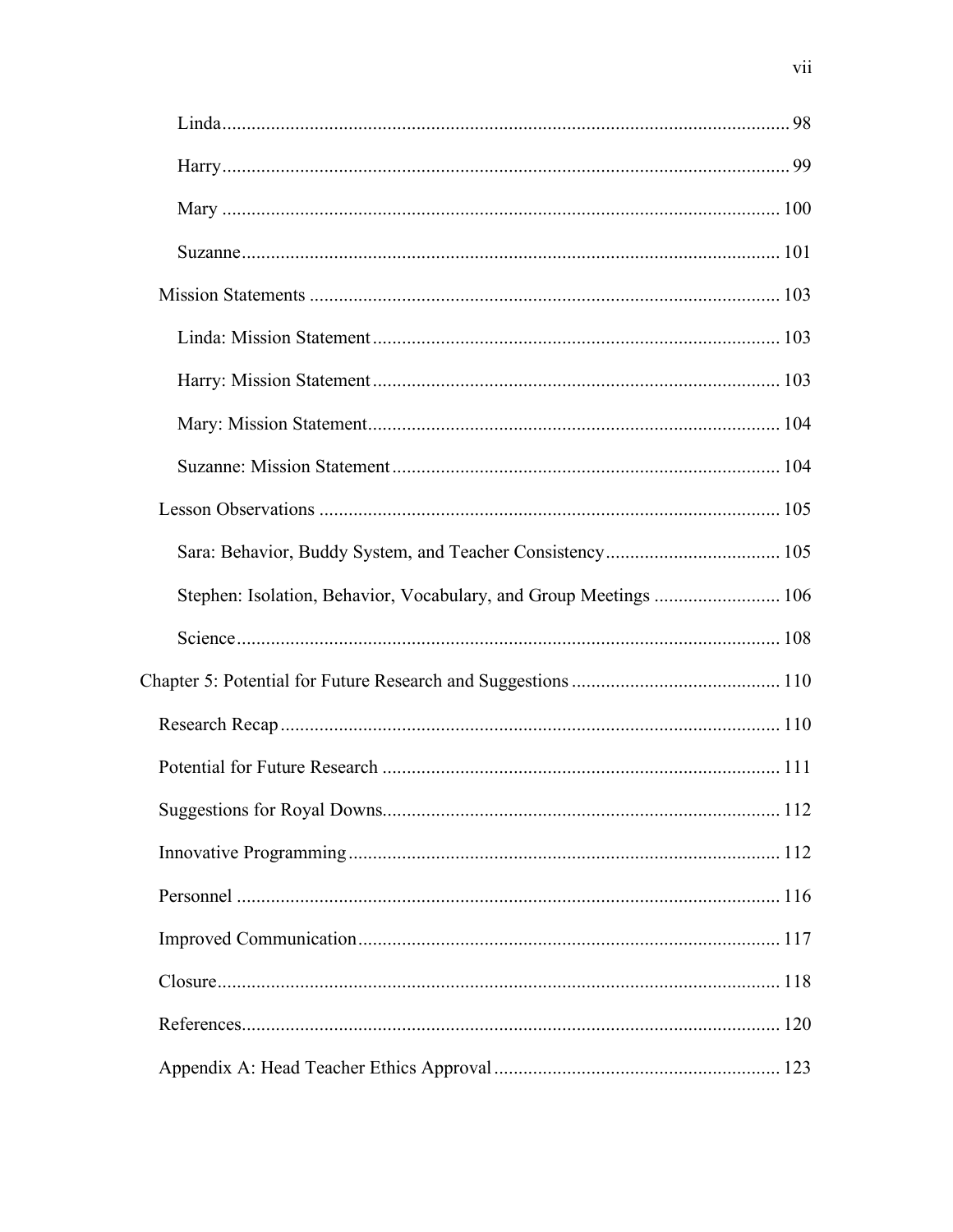| Appendix A Continued: Head teacher invitation letter attachment 124 |  |
|---------------------------------------------------------------------|--|
|                                                                     |  |
|                                                                     |  |
|                                                                     |  |
|                                                                     |  |
|                                                                     |  |
|                                                                     |  |
|                                                                     |  |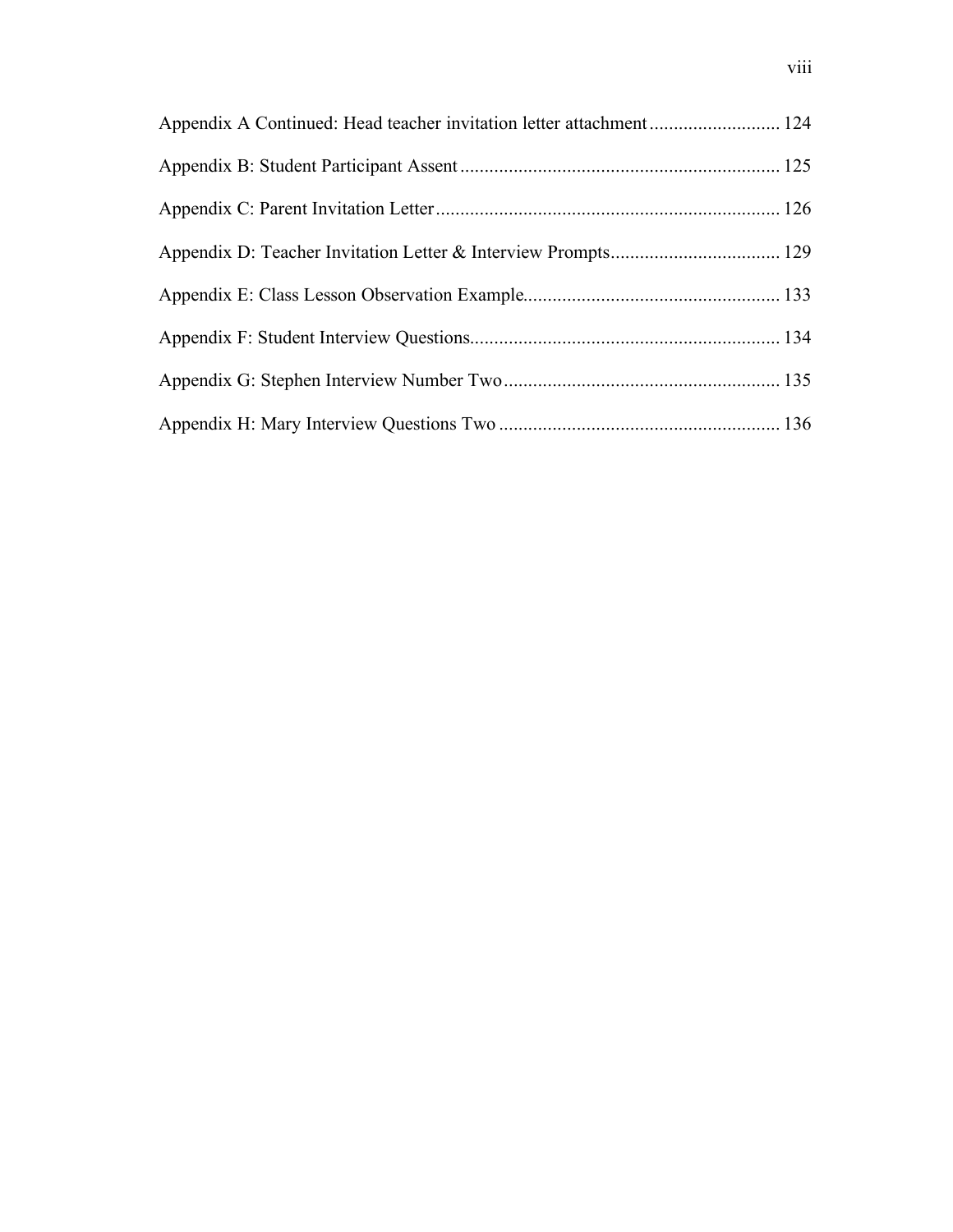#### **Chapter One: Research Topic Introduction**

In this qualitative case-study research, I investigated how immigrant youth in grades 8-10 in one southern English public school adjusted and coped with an educational system that involves streaming students into levels of ability. The experiences of these youth revealed insight and knowledge about how educators can better meet their needs. Streaming is, according to educational researcher Wallace W. Douglas (1966), "segregation of students on the basis of merit" (p. 1), meaning that the students who are deemed to be more capable academically are grouped together, and students who are viewed as less capable academically are grouped together. More specifically, I wanted to investigate the experiences and perceptions of immigrant students and find out what they thought their academic needs were and learn how they experienced school. Through a collaborative effort with teachers and administrators in the school, I intended that this research could facilitate positive pedagogical outcomes to encourage these students on a path of success and fulfillment within their school in Britain.

Oftentimes, when students emigrate from countries around the world, they are less than proficient in the language of their new country. Acquiring a new language is by far the most difficult adjustment for immigrant students to make, and this deficiency sometimes negatively influences the educational practices of teachers. One popular viewpoint on Mexican migrant students in the United States was that "the children of low-wage labor migrants are tracked into the low streams of the educational hierarchy and have lower attainment than their native-born peers" (Alba & Silberman, 2009, p. 1).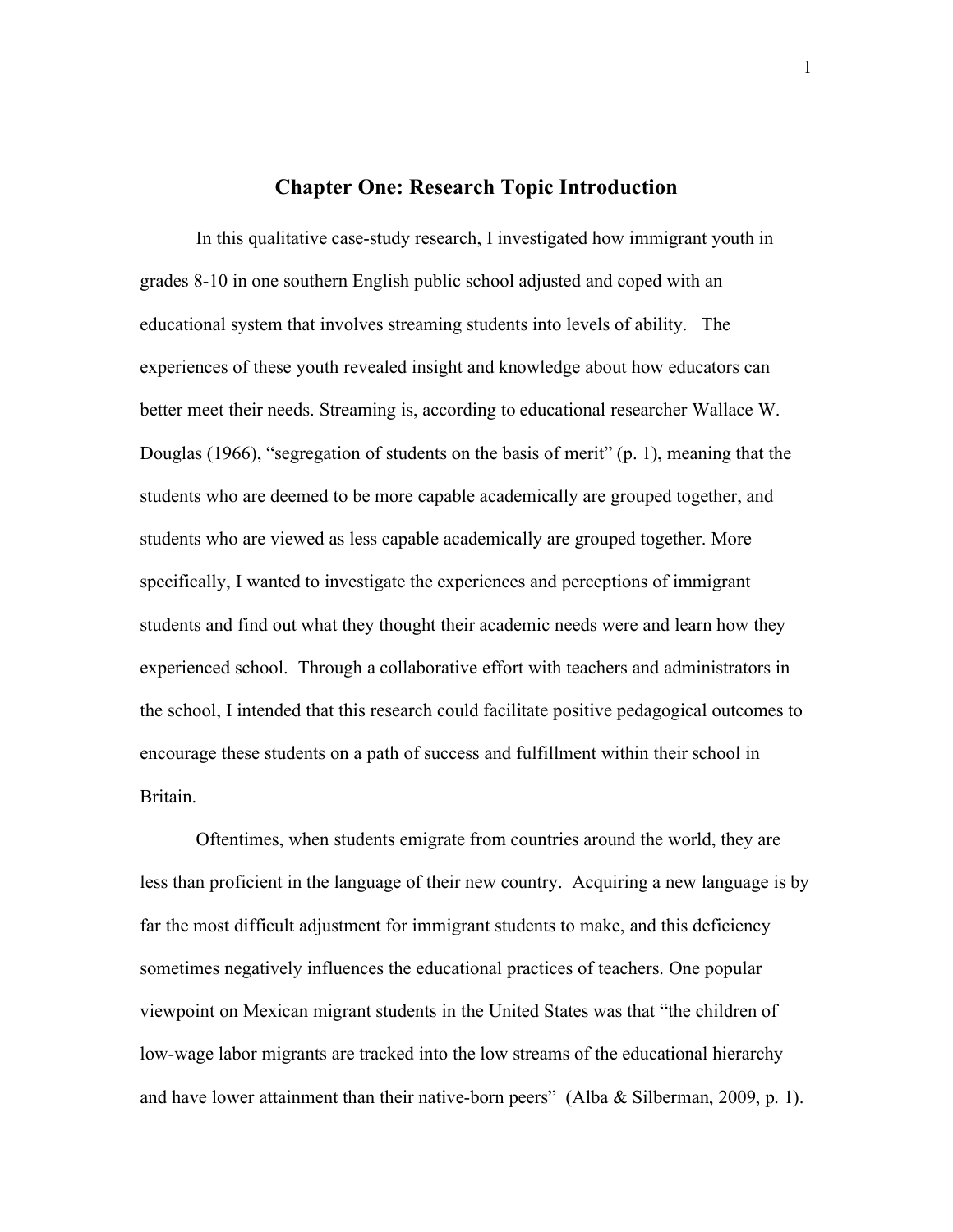I hoped to identify problems and to recommend building on existing instructional and administrative methods in order to develop new strategies to better address the needs of immigrant students.

Some immigrant assistance programs exist in the United States, such as the Migrant Educational Program (MEP) that "provide[d] supplemental services to migrant children...to help ensure that these children have an opportunity to graduate" (Gibson  $\&$ Hidalgo, 2009, p. 684), and in Canada, such as the Open Door Society, whose goal is to "welcome and assist refugees and immigrants to become informed and effective participants in Canadian society" (Saskatoon Open Door Society, 2007). The ultimate goal of this research was to investigate a current situation and to provide recommendations for developing an effective instructional program that could enhance the learning of immigrant student populations in a secondary school in the United Kingdom. The initial research findings could lead to recommendations for improving the school experience for both immigrant students and their teachers.

Despite efforts, many immigrant students continue to under succeed in educational systems worldwide. However, there are also success stories of students coming to Britain, America, and Canada from India and China who surpassed every indicator of success. This fact indicated that educators could do more to reach out to other ethnic groups within their schools (Rothard, Heath, & Lessard-Phillips, 2009).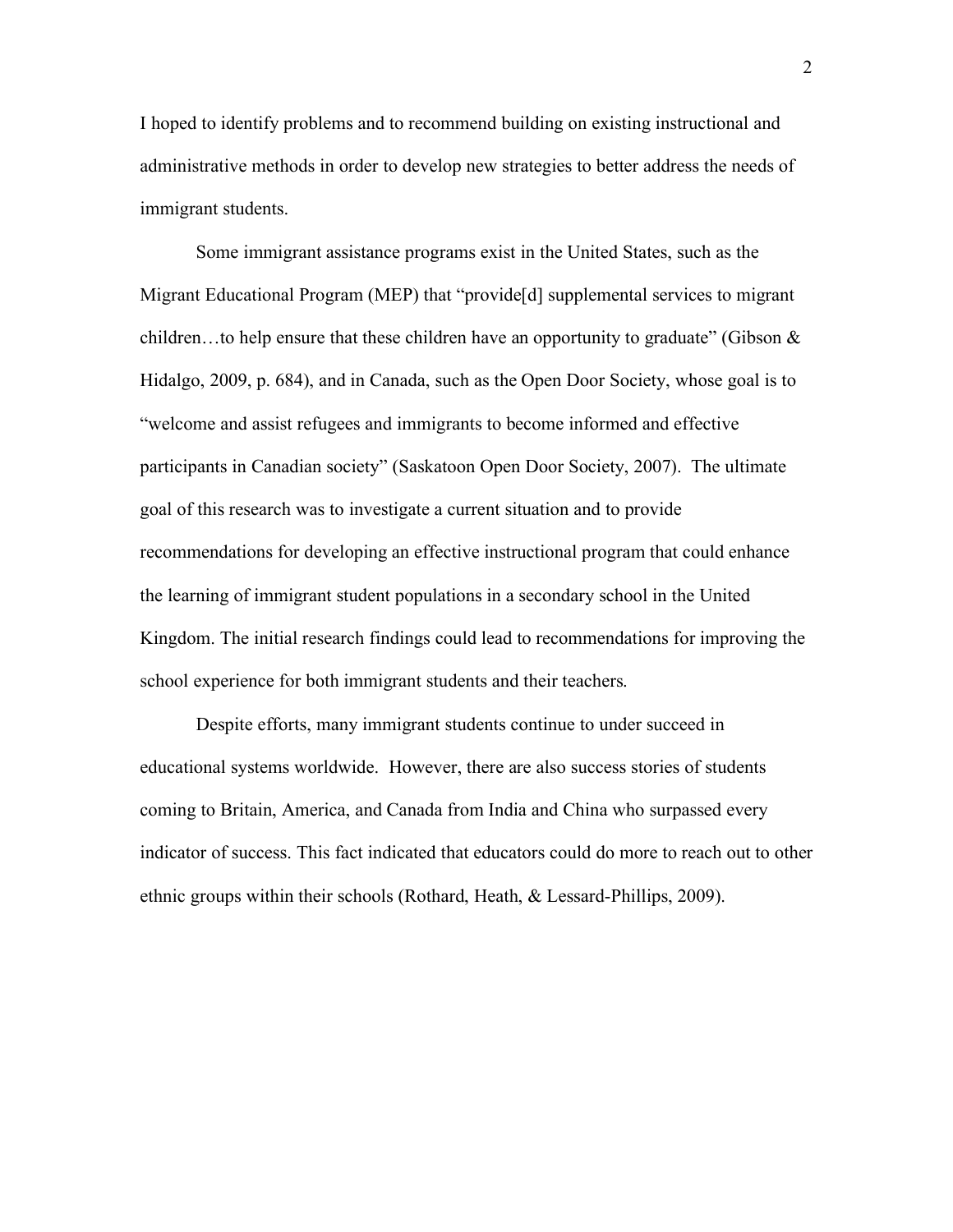# **Research Questions**

- 1. What are the experiences of Eastern European immigrant students and their teachers to transitioning, adjusting, and coping with integration into British schools?
- 2. How may the outcome of this research influence teacher practice and improve students' learning experiences?
- 3. How does the tracked placement and experiences of students within British schools influence their self-perceptions regarding school and life as an immigrant?
- 4. When working with immigrant students, what are the varieties of approaches that teachers take to address the unique learning needs of these students?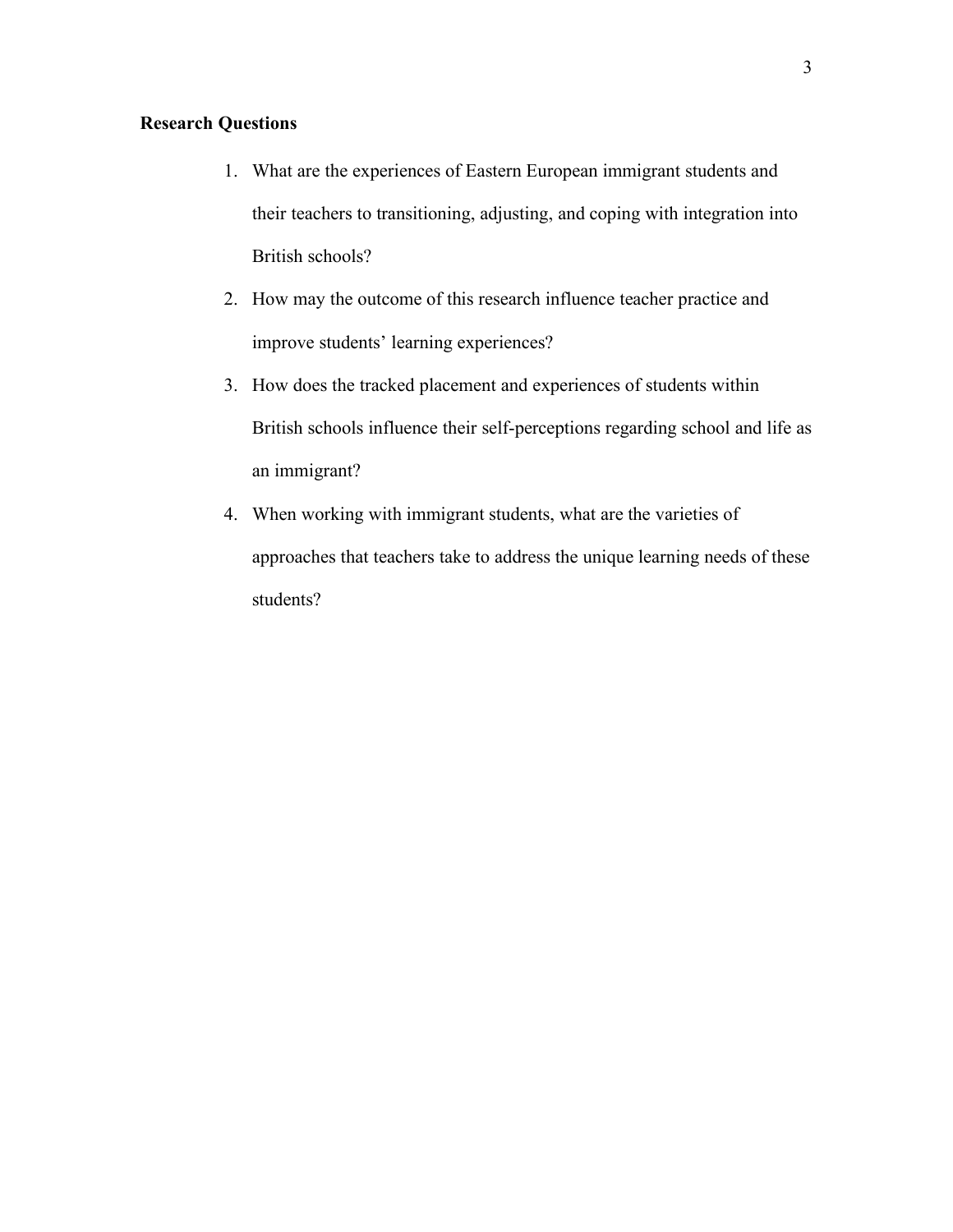#### **Researcher Location**

I grew up in suburban St. Louis, Missouri in the 1980s to early 2000s. During the 1990s, the city remained segregated with the white population mainly inhabiting the outskirts of the city while the African-American population remained in the urban areas. This separation existed due to the suburban sprawl of the 1950s, which created cultural boundaries.

However, schools in America became more desegregated in the 1980's when communities began to recognize legislation passed in *Brown Vs. Board of Education* of 1954, which declared that having separate schools for black and white children was unconstitutional. When Chief Justice Earl Warren declared that "We conclude that in the field of public education the doctrine of 'separate but equal' has no place," those affected had little idea it would take decades to implement any sort of action that would see changes in the way the youth of America were educated (Smithsonian National Museum of American History, 2009). From a young age, I knew that the urban schools were different than the suburban schools. When driving past them, I noticed broken windows with bars over them and, oftentimes, no school yard. My school was nothing like that, with large play areas and fields, good equipment, and clean classrooms, and I wondered why.

In my teenage years, the inner city was known as the place with drugs, rapists, and murderers in the neighborhoods. Suburban children were led to believe that going to the inner city was equated with putting themselves in harm's way. Other students thought of the students that came from the city to my school as troublemakers. They came from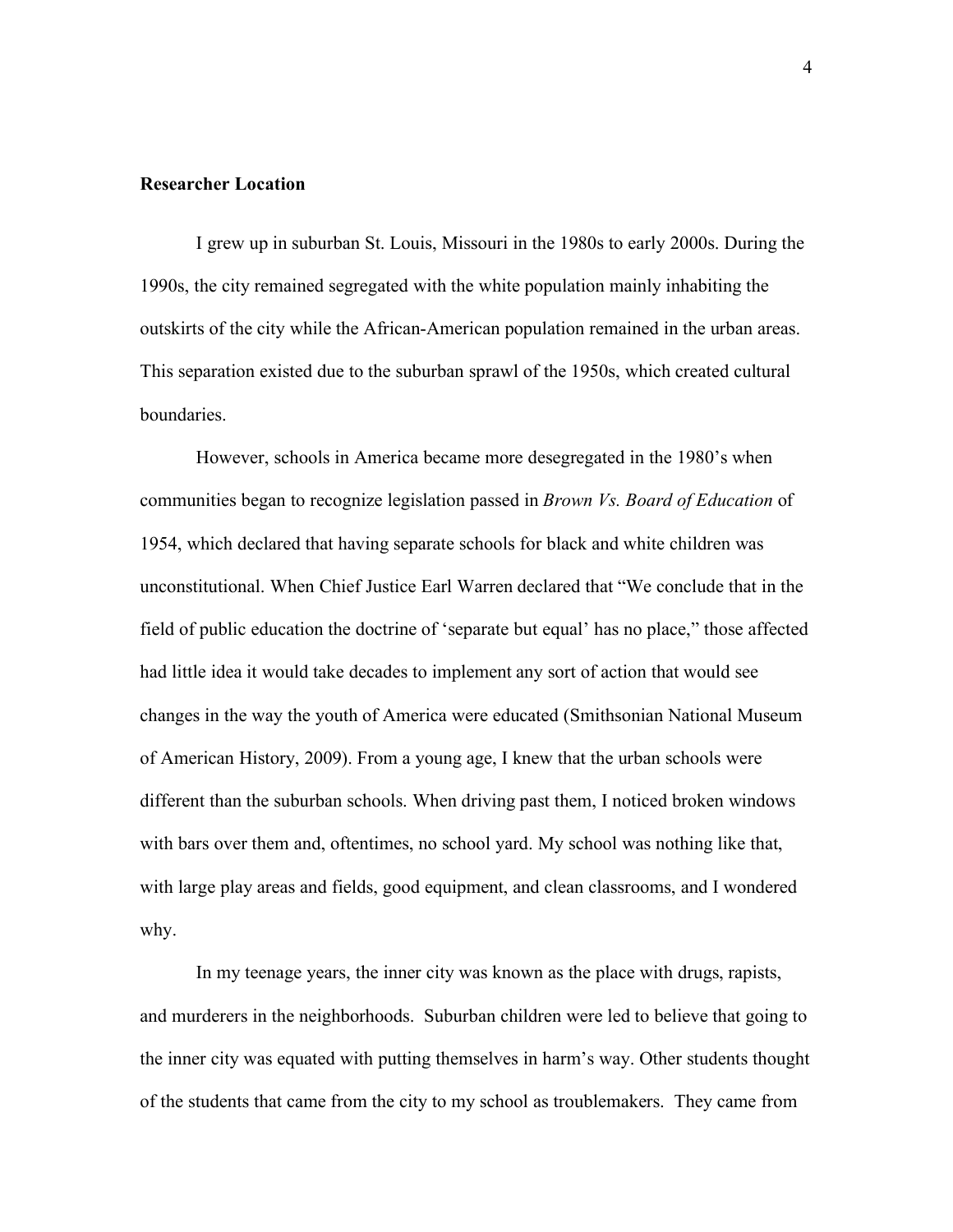the rough inner city, and therefore were classified as challenging by suburban teachers, who were often from white, middle class backgrounds. The African-American students were frequently suspended for using profanity or fighting.

I recall that the African-American students experienced more difficulty than I did. I wondered what it was like going to school 45 minutes away and having to wake up at 4:30 am to meet the bus. They were reprimanded for sleeping or swearing in class, but looking back, I can hardly blame them for their actions. Despite being "desegregated" products of *Brown v. Board of Education,* their learning conditions were still inequitable due to their tiring commute.

At school, there were always visible divisions of race. The African-American children controlled the basketball courts while the white children controlled the swing sets or the soccer fields. I recall observing fights between a terrified white child and a dominant, tough black child. The white students seemed afraid of the black students. Were they really tougher or were we, the white children, simply afraid of our differences? I often wish I could go back and talk to the African-American students about their experiences in the suburban school. These realizations about my youth piqued my curiosity about the experiences of populations whose day-to-day lives vary greatly from my own.

My past three years have been rich in learning experiences, because I taught in three different countries: the United States, Mexico, and England, and I did graduate studies in a fourth, Canada. My experiences ranged from teaching history, English, citizenship, and conversation in classrooms in Missouri, central Mexico, and Surrey, England, and also outdoor activities in Hawaii.

5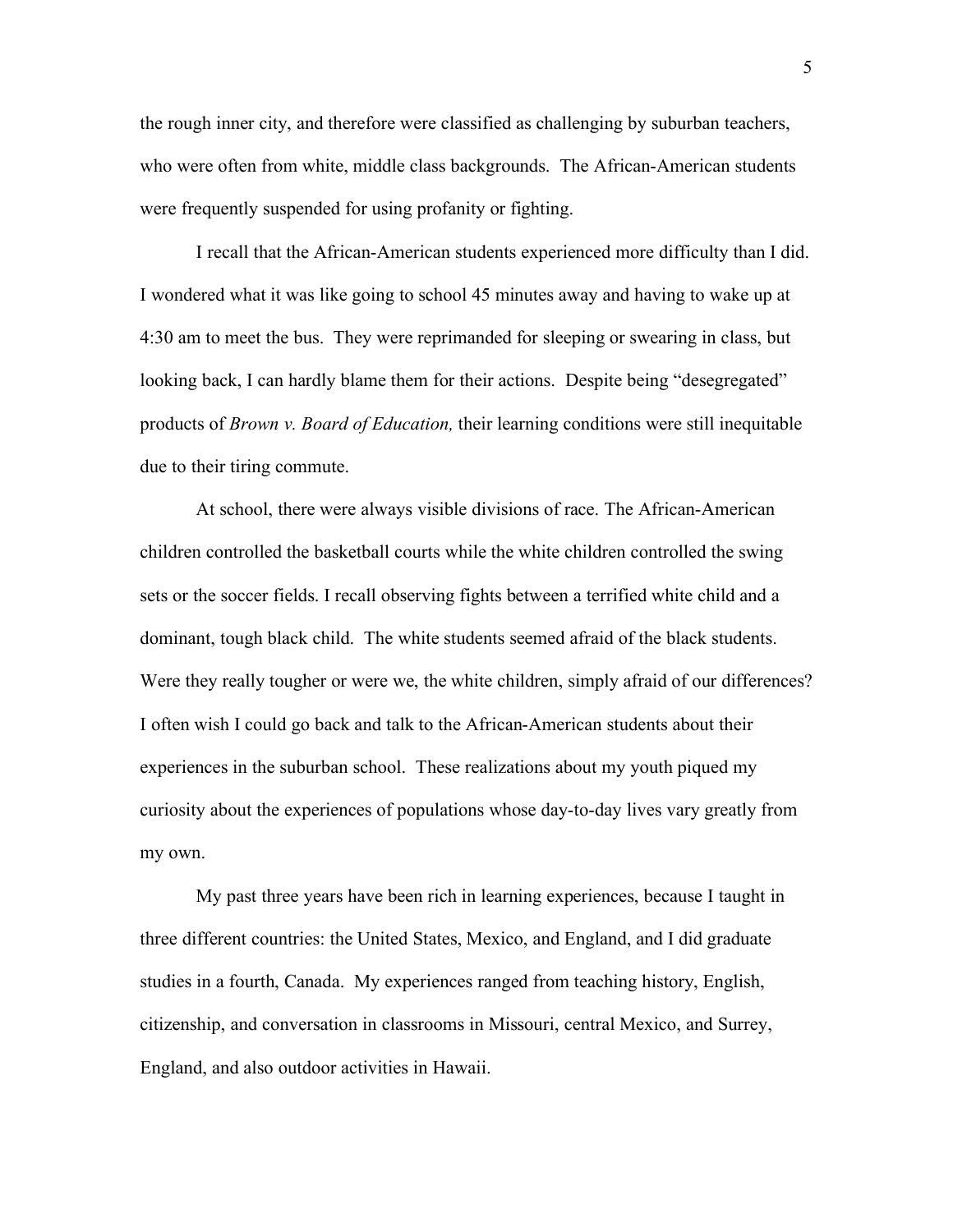I have seen different aspects of the world and gained new perspectives about the wide variations that children experience in education. Based on my experiences, observations, and curiosity, I investigated immigrant students' schooling experiences and those of their teachers. It is these experiences during the past few years that brought me to this research and shaped this context.

Being involved in a summer youth-camp system in Hawaii exposed me to more of the social injustices that exist in the world. The Indigenous populations of Hawaii were entirely absent from my work experience at the camp, despite my working with children from all over the island. Every week, children flew in to attend the camp from the mainland United States and Asia. Given that traditional Hawaiian culture is revered across the state and within the camp, it was odd to me that the Indigenous population was so invisible in the day-to-day life at the camp. The Indigenous culture was celebrated, but the actual people were absent.

I had my first teaching assignment in 2007 in central Mexico, and I was immediately cast into a world of being an immigrant in a country where I stood out. I was excited to begin this challenge, but felt out of place at the same time. For years, Mexicans had been legally and illegally immigrating to the United States and had received a mixed reception. Even though I was a legal immigrant, and I found people friendly, I experienced what millions of immigrants might encounter when moving to places where they have no linguistic, familial, or cultural connections. I began to see the world through a new lens that became less about borders and national identity and more about human connection, regardless of ethnicity or homeland. I began to experience what was like to live as an immigrant, outside of my familiar life.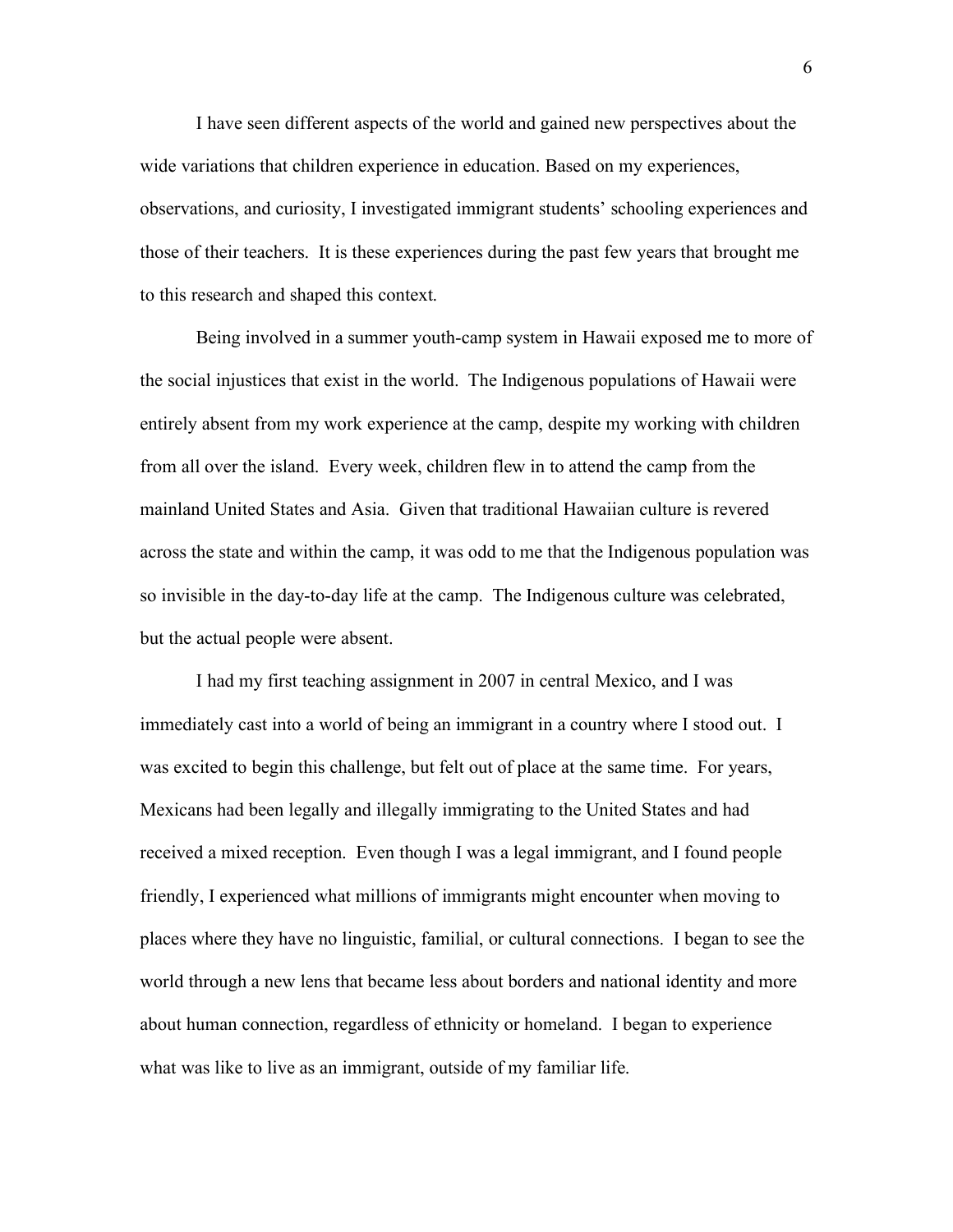In Mexico, I was also exposed to the conditions of entrenched poverty. In St. Louis, my family had always discouraged me from visiting poor or crime-ridden neighborhoods. In the winter of 2007, the school at which I taught, organized clothing drives for the poor civilians of Torreon, Mexico. While I was delivering these clothes, I saw people living in a shantytown without access to running water, heat, or food. This experience was a moment of awakening for me to the fortunate circumstances of my life.

After teaching in Mexico, I moved to England to teach near London. I was more comfortable in Britain because of the language familiarity, but some new issues arose. I witnessed the overt streaming of students in classes by ability level, or tracking as it is often known in North America. To reiterate, streaming, according to educational researcher Wallace W. Douglas (1966), is the "segregation of students on the basis of merit" (p. 1). In this system, students are separated into groups or sets ("groups" or "sets" are interchangeable terms used in schools to describe the class categorization), in different classrooms, based on their perceived performance abilities in subjects (Ansalone, 2003; Educational systems, n.d.). In the participant school, sets were given letters, not numbers, corresponding to the ability of the group. In order to further disguise, the letters were in no particular order. The letter system was done for the purpose of masking the ability level of each group, but according to a teacher participant, students are still "very aware of where they are." Students can be tracked at different levels for different subjects, for the purpose of "a more homogenous student body" within each lesson for the purpose of "better facilitat [ing] the academic progress for students at both ends of the ability spectrum" (Educational systems, n.d.).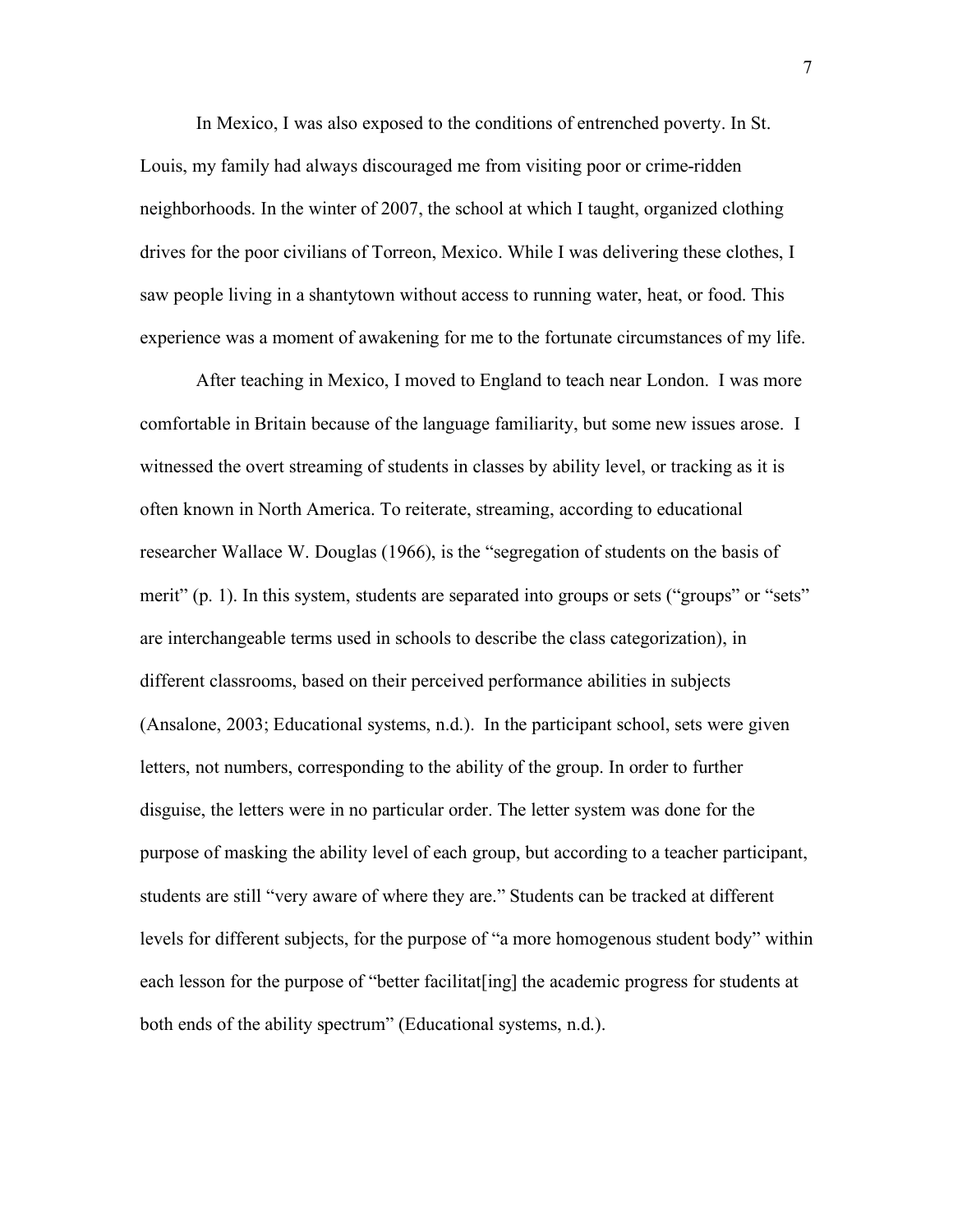The believed benefit of the tracking system is that "students in the high ability tracks are able to move ahead at a faster pace without being slowed down, and students in the lower ability tracks have the opportunity to learn at a pace more suitable to their abilities" (Educational systems, n.d.; Ansalone, 2003). In England students were organized in classes based on their prior attainment, which rated them according to their predicted grades to be earned in the next school year. Within the participant school, there were often six sets (or groups/levels), for each core course, with set one being the highest ability, and set six being the lowest ability.

Additional factors such as the socio-economic status of the school and the individual student data were taken into account when placing students. Teachers were put into a position of power over student placements. Teachers were asked to submit recommendations for level changes for students who could move up to a higher ability or down to a lower ability. I completed these recommendations at the end of terms.

Based on this body of data and recommendations, classes were sorted with students of similarly perceived ability. Overt streaming differs from covert streaming, because students who are covertly streamed have more choice about which classes they end up taking. Nobody tells them exactly what classes they will be in, but students are guided towards choosing certain classes. For example, lower streamed students in the United States, a covertly streamed system, would be encouraged to take Ecology instead of Chemistry, but find the choice would remain theirs. In England, students can opt out of history after year nine. Among my students, there were a higher proportion of set one (the highest ability stream) students continuing in history compared to set five and below.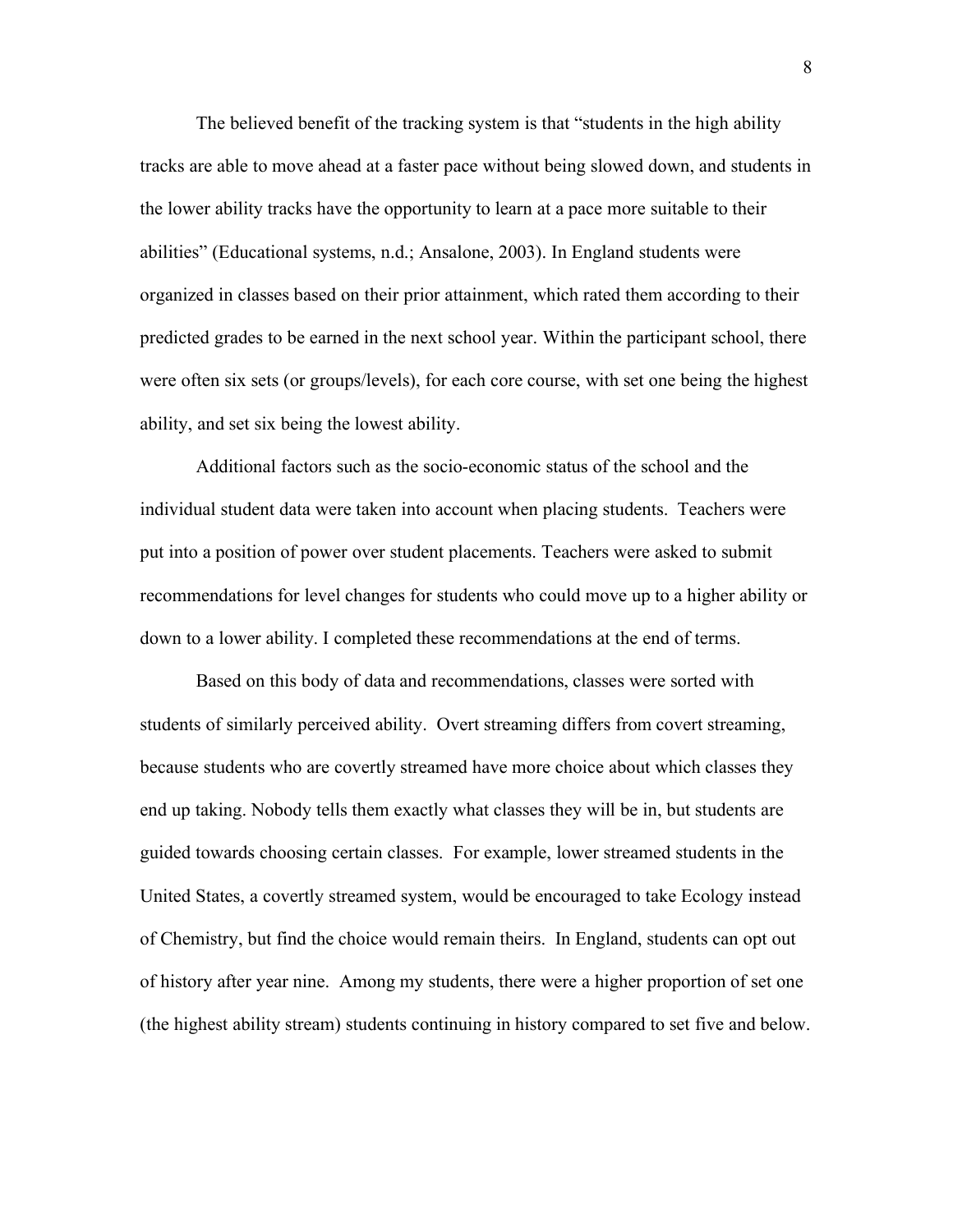While my time as a teacher in this system was rewarding, I also found it difficult, and wondered about the experiences of the students being placed into the lower ability sets and how that process impacted their development. I further noticed that there were many immigrant students in the middle and lower sets, despite a policy that immigrant students be placed higher up. I investigated the system of streaming immigrant students into a new education system in order to better understand the effects that emigrating and streaming have on their lives.

While in England, I read "Savage Inequalities," by Jonathan Kozol (1991). In the book, I found that Kozol's opinion was that "few things can injure a child more, or do more damage to the child's self-esteem, than to be locked into a bottom-level track" (p. 119). I wondered if my students in the low tracks in my school felt that way.

I developed the foundation of my research in the UK. In the UK system of overt streaming, I perceived what I believed to be inequalities and inequities and I asked myself: Do students agree with this system of tracking in education or do they believe it is problematic? What is the opinion of students about the effectiveness of streaming? How do students from other countries cope with this system? What impact does this system have on these students and their learning? Are students in the lower streamed levels receiving the same quality of instruction as the students in the top streamed levels? I also wondered about the experiences of teachers as they taught immigrant students.

Becoming a teacher in England was an insightful experience, because I had to learn about tracking and how to adjust my teaching to meet the needs of all my classes. My learning curve was steep and I had difficult times. If I had gone to school in England, and was studying to be a teacher in that system, the adjustment may have been easier.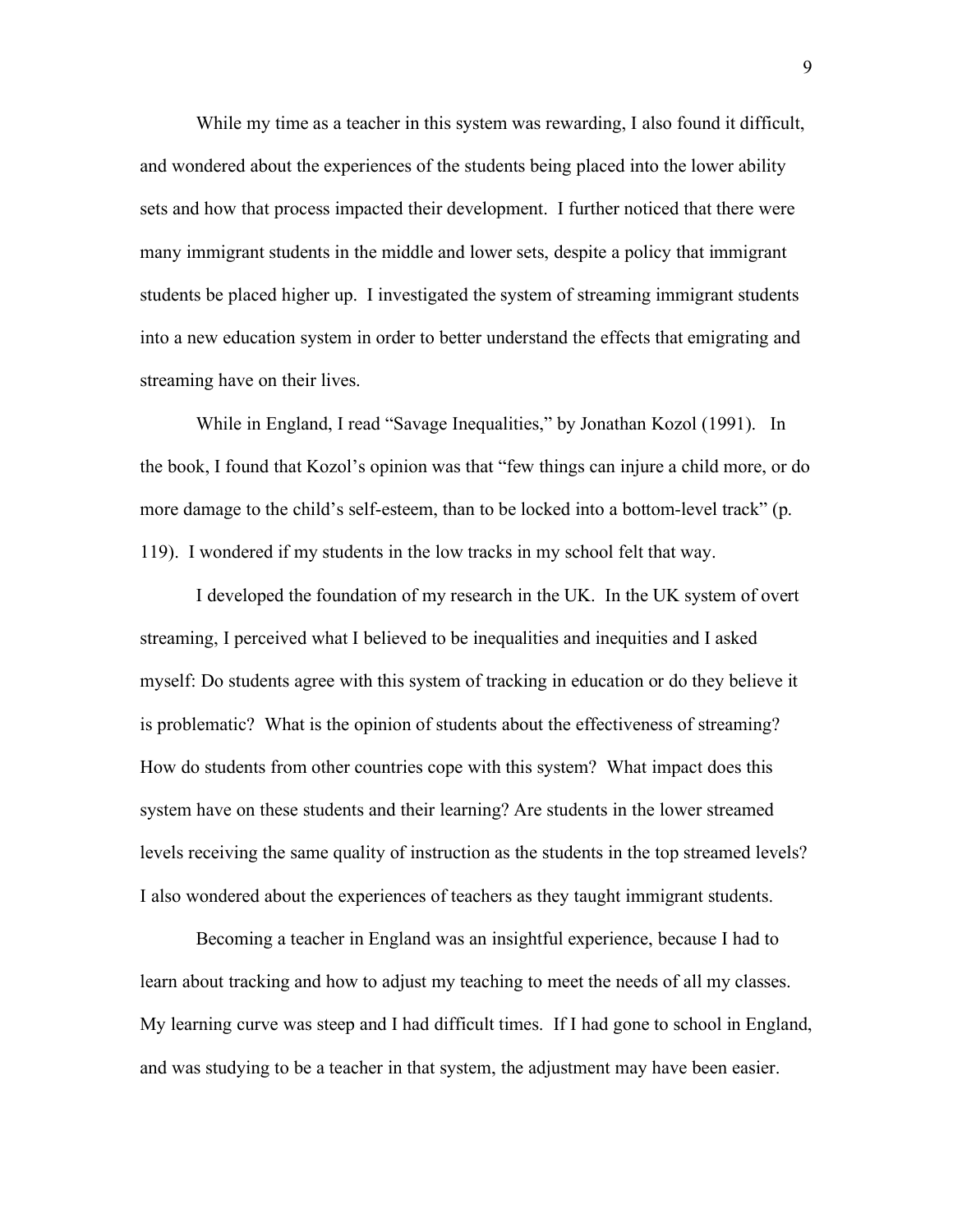However, I had to adjust to the new system similar to the ways that immigrant students had to. I felt that the immigrant students and I faced a lot of the same integration challenges, and that our experiences were similar in many ways. They had difficulties as students, and I had difficulties as a teacher.

Although the primary purpose of this research project was to examine the stories of Eastern European immigrant students in a secondary school (years 8-10) and their teachers in the greater London area of England to learn about their school experiences I had many questions. Subsequent questions always arise through planned research that compliments semi-structured interviews within case studies.

Questions arose throughout the year that I wanted to address in my research. A few questions regarding teachers included: (a) What are the perceptions of administrators and teachers with regards to the placement and teaching of immigrant students; and (b) To what extent were there cultural accommodations in place to support immigrant students and assist teachers in providing a positive environment for students?

Another concern I had regarding students was gender. I wondered if the experiences for immigrant girls were different from those of immigrant boys. For instance, Charlton, Mills, Martino, and Becket (2007) stated: "we want to believe that students who are placed in top groups are those who deserve to be there," and "girls who were achieving least in comparison with other girls, but often higher than substantial numbers of boys, being placed in lower-set/streamed classes than their academic achievements…warranted" (p. 460). Charlton et al. (2007) lead me to consider that there may be more disparities for immigrant girls.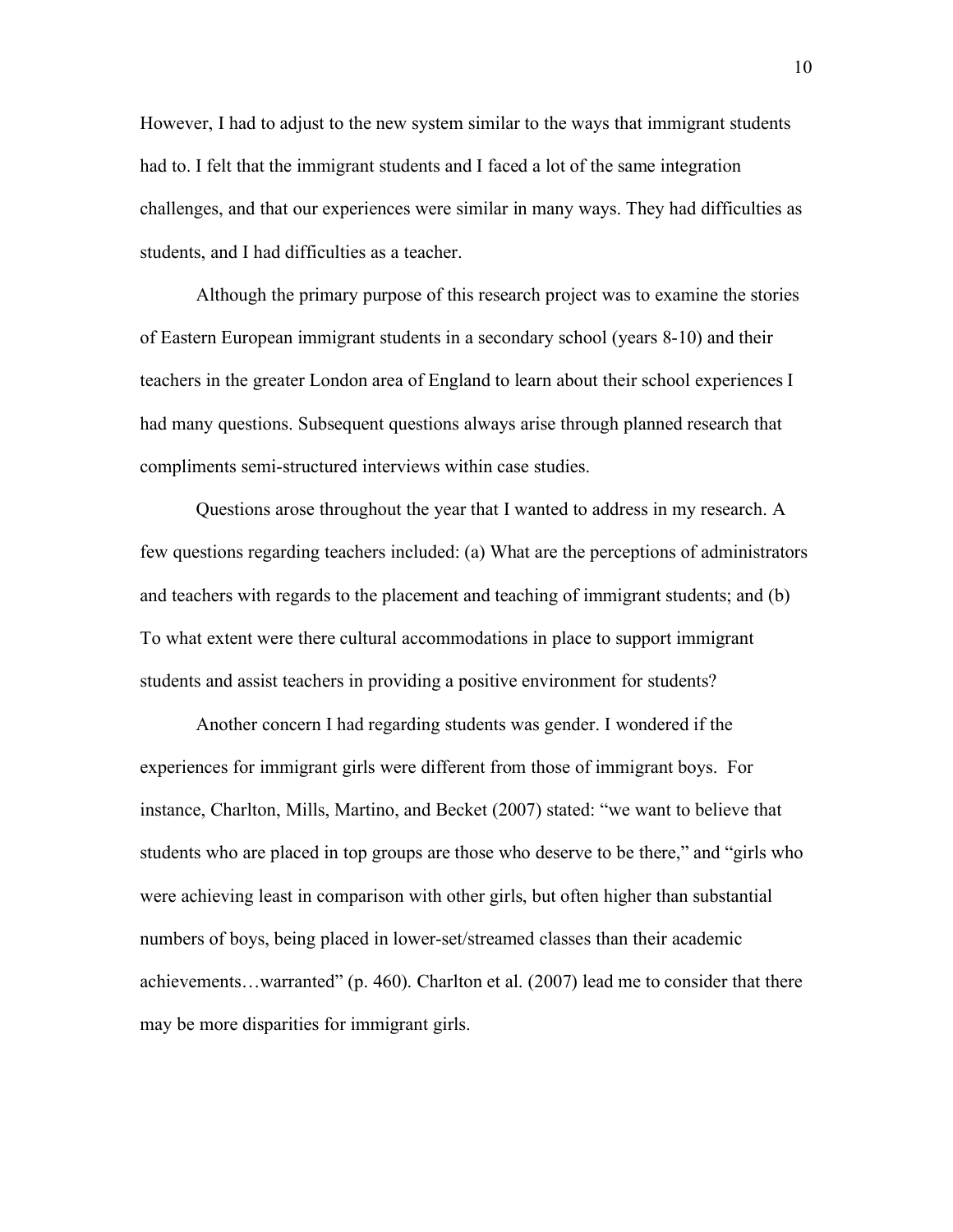After arriving in Canada for graduate studies, I reflected on these research questions, and I decided that the most effective way for me to conduct this research was to return to England and interview immigrant students attending a secondary school. I was interested in the system of education in the United Kingdom, and I decided to investigate how the system that I experienced as a teacher could be enhanced to provide a better learning environment for both students and teachers.

I wanted to learn about the experiences of these students when they entered the foreign school systems. I also wished to assist teachers in seeking ways to help immigrant students to achieve in school. I believe that if teachers collaborated in a cross-curricular way, students would benefit from educators being more pedagogically aware of students' learning needs within different courses.

I was interested in the success of immigrant students, and as globalization increases, I wanted to investigate the experiences of immigrant populations in schools. Based on this research and possible additional research projects, I wanted to make recommendations for improving immigrant students' experiences in the participant school. Programs should celebrate student diversity, and should be designed to work with students from different countries. They should be geared at a diverse range of English language learners, because studies have shown that:

> Children from immigrant families do better academically in English-as-asecond-language classes when they attend schools with a high number of other immigrant students, a study says, but EAL placement has a negative effect on student achievement for English-language learners in schools with small immigrant populations. (Zehr, 2009, p. 1)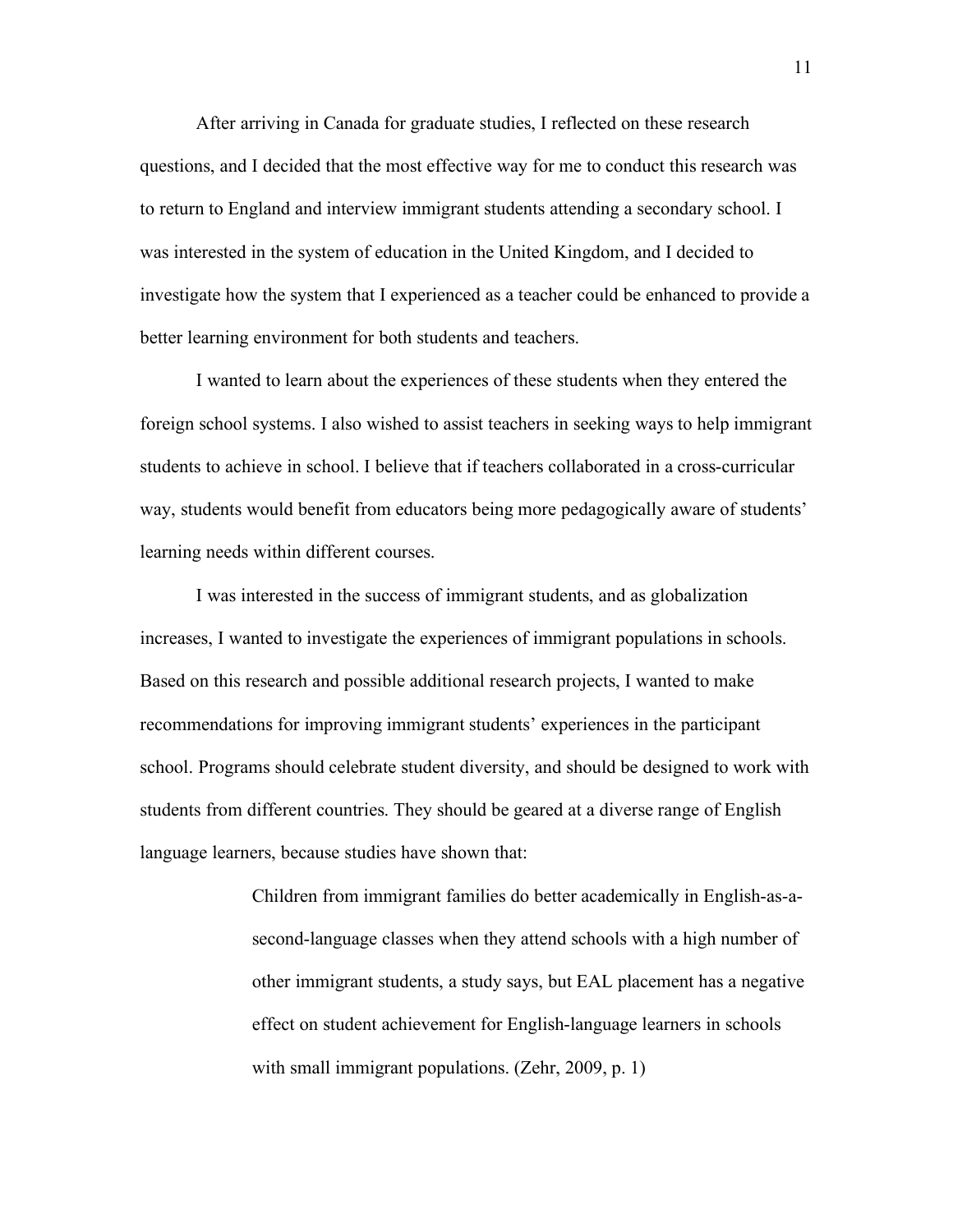Because the participating school had a relatively low population of immigrant students (14% of enrollment), they were mainstreamed with native English speakers, but they were also tracked by ability level. The system that was in place was functional and placed immigrant students in middle and high ability levels to endorse proper English skills.

I was also aware that my building of connections and trust with immigrant students could be difficult to achieve, because the timeframe was brief for this research. My position was not neutral, because I believed that more could be done to accurately place these students, and more could be done in the school as a whole to welcome immigrant students and enhance their learning experiences.

#### **Significance of Research**

To reiterate, the purpose of this research project was to examine the stories of Eastern European immigrant students in a secondary school (years 8-10) and their teachers in the greater London area of England to learn about their school experiences. The research was not intended to negatively critique the school or its policies for integration. The research was intended to provide schools and teachers with information about the issues, challenges, and successes experienced by these immigrant students that could assist them in improving their learning experiences. Recommendations resulting from this research provided information that could result in changes to improve immigrant student learning experiences.

Doing cross-cultural research on the phenomenon of tracking and streaming was important, because it is something I have directly experienced as a teacher within the British system. I felt that my experiences as an immigrant teacher often paralleled the

12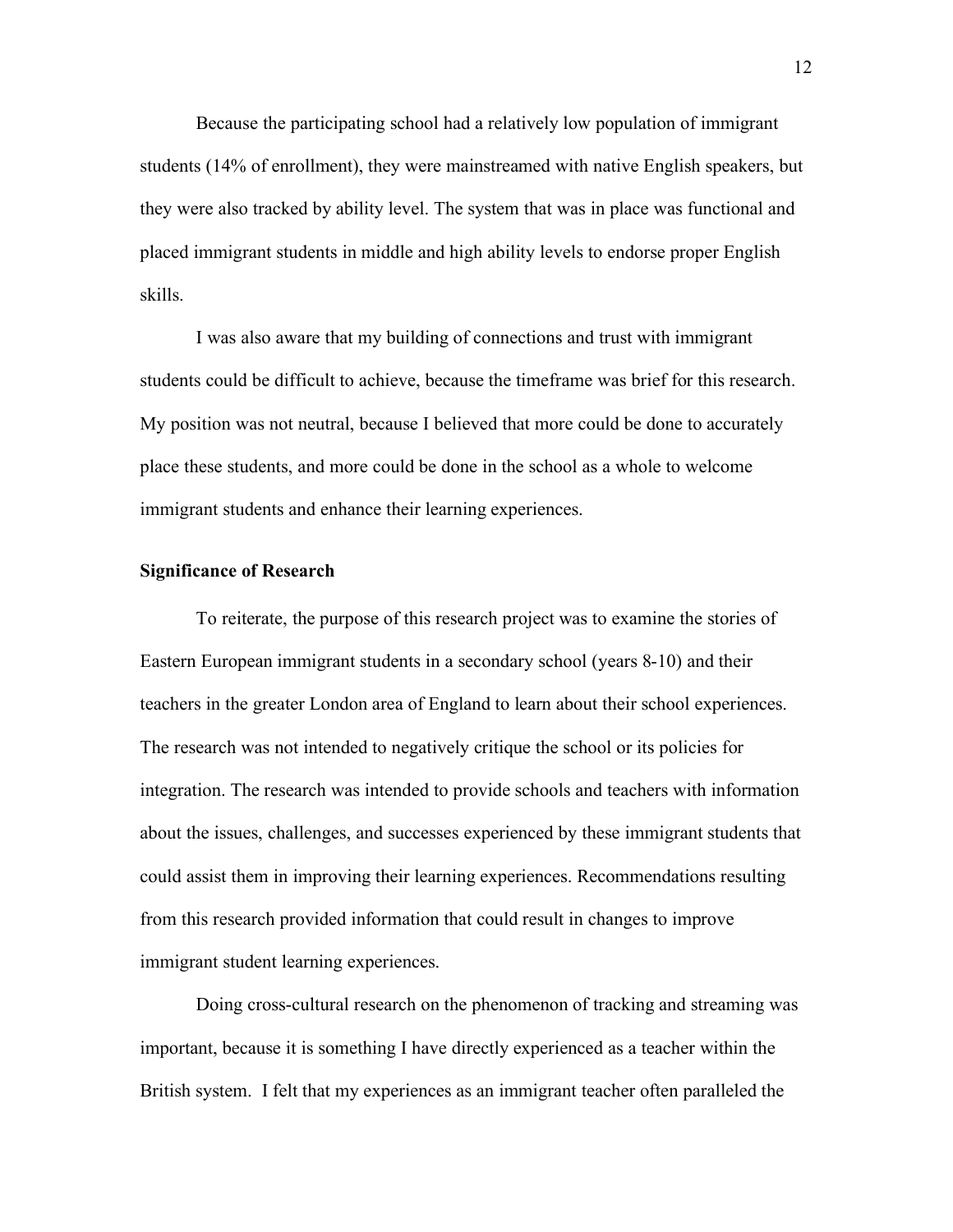experiences of immigrant students, and therefore led to feelings of empathy, and desire to help them. My experiences led to questions and insecurities for me in the classroom and I wished to improve this situation for both students and teachers.

In addition to the difficulties of being an immigrant student and learning a new language and culture, it is widely accepted among educators that "students placed in lowtrack classes do not develop positive attitudes" and that "tracking…seems to foster lowered self-esteem" among students within these classes (Oakes, 1985, p. 8). Speaking with these immigrant students and their teachers could help me develop possible strategies that could benefit everyone involved, because the respondents perspectives could help educational planners make the teaching and learning process more meaningful and relevant.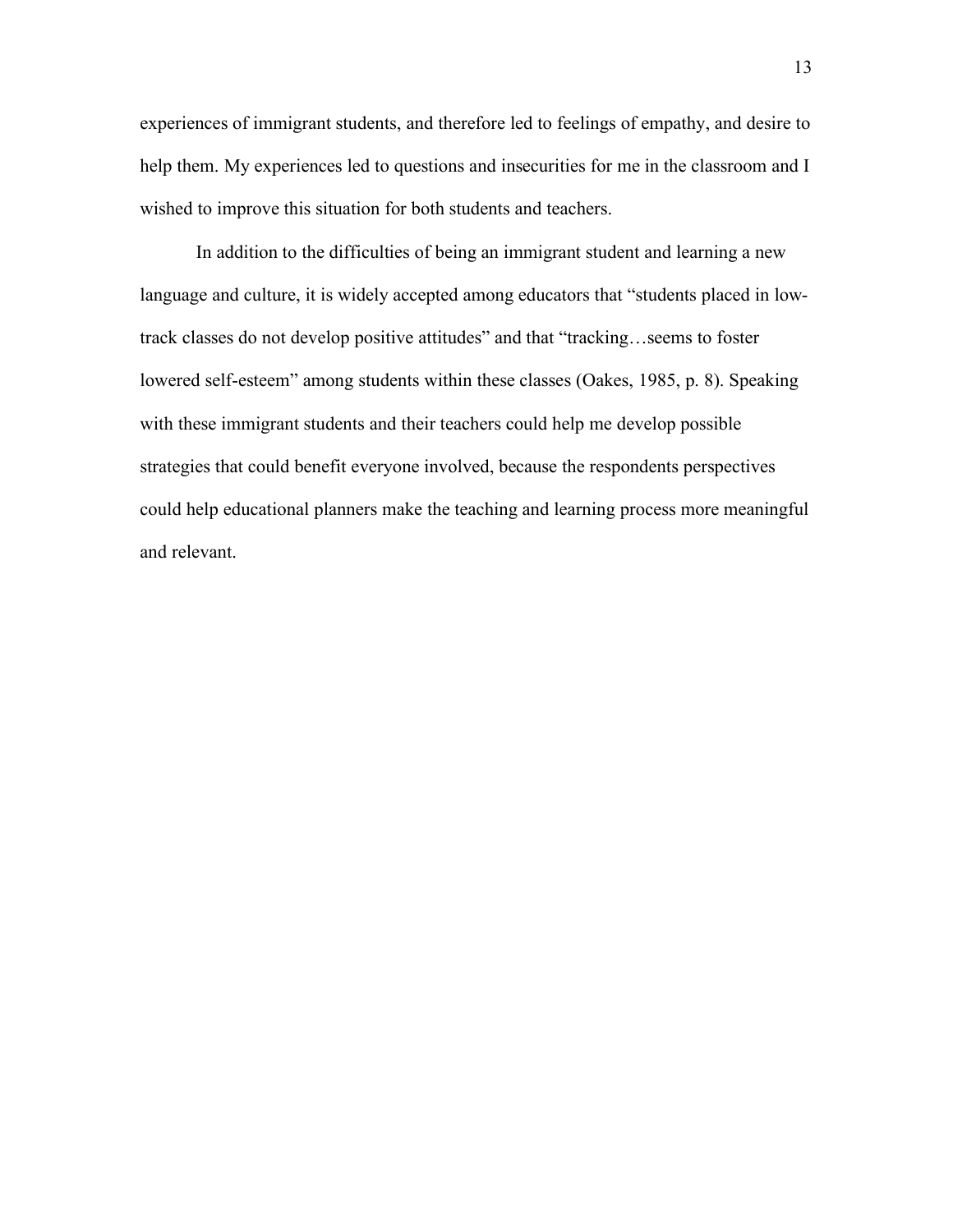## **Chapter Two: Review of Literature**

#### **Tracking**

There are different types of schools within the European tracking system. The type of school being focused on in this study was a 1,500 student "multilateral school," which is described as a school "in which all tracks are offered" (Van Houtte & Stevens, 2009, p. 943). The school had diverse curriculum available, and included different tracked levels for numerous required and elective subjects.

The students at the school were "classified as fast, average, or slow learners" and for the most part "their potential for learning more determines how students are identified and placed" (Oakes, 1985, p. 3). Tracking is a public and stratified display of determined intelligence that is "not equally valued in the school" and all students are "defined by others-both adults and their peers-in terms of these groups" (Oakes, 1985, p. 3).

Furthermore, from studies done in Belgium, it has become apparent that "students in lower tracks develop an anti-school culture to overcome the status deprivation resulting from being in a lower track" (Van Houtte & Stevens, 2009, p. 944). This antischool problem stemming from the experiences of the lower-tracked students has been a focus of research. Students are often aware of the track they are placed in and will occasionally feel a need to rebel against their placement within school. Some anti-school behaviors that students might exhibit could include being withdrawn, antisocial, disruptive, or violent.

Oakes (1985) described high-achieving students as "a high-achieving *person*, bright, smart, quick, and in the eyes of many, *good,*" whereas the students who are classified at the lower end of the spectrum are often stigmatized as "slow, below average,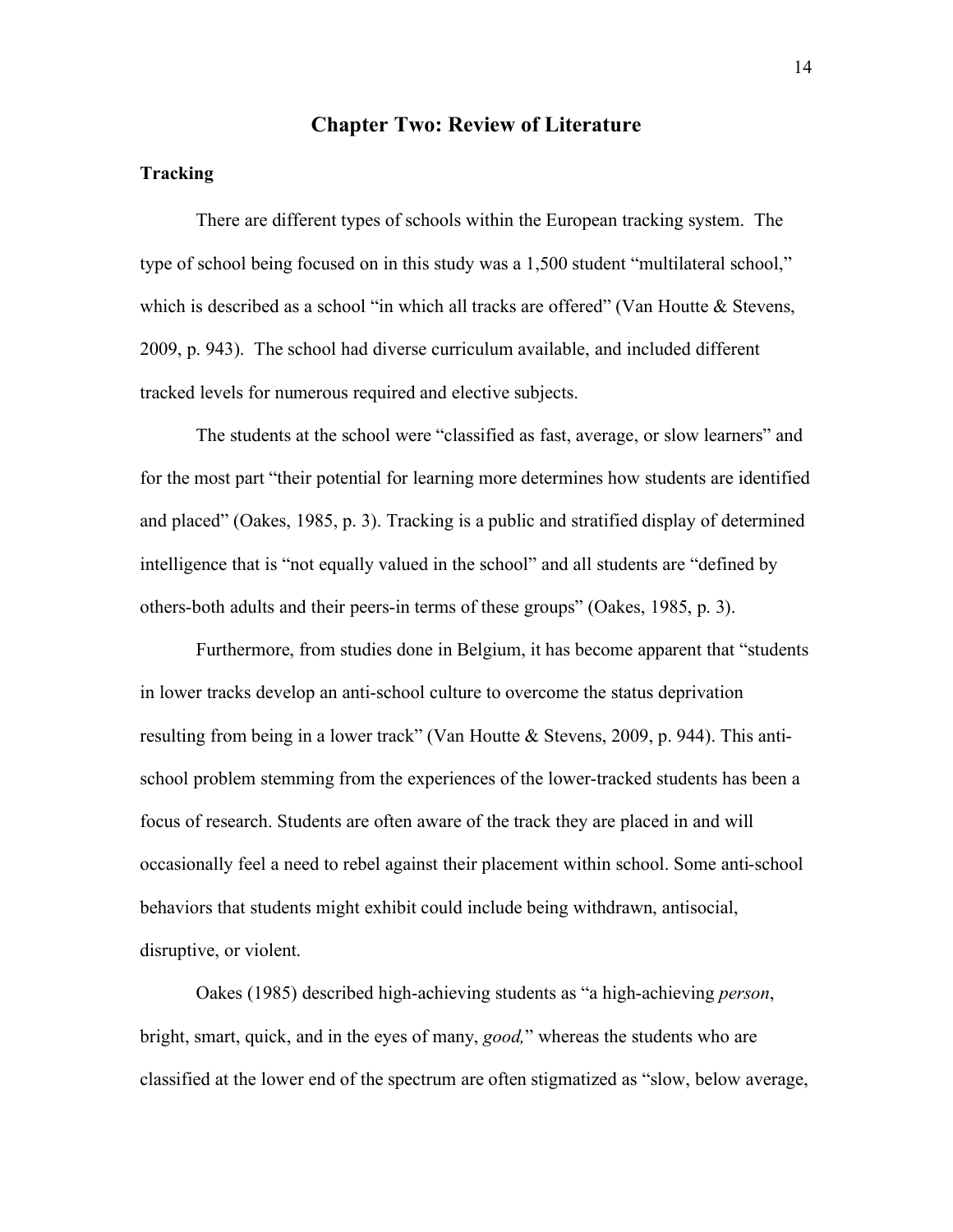and-often when people are being less careful-dummies, sweathogs, or yahoos" (p. 3). In my experience in a British school, I wondered if other teachers might be more willing to spend additional time and effort on the high-achieving students, because they would see better results for their extra effort.

Oakes (1985) pointed out that educators are concerned about the correct placement of students and that schools and teachers are not tracking to diminish the effectiveness of individual educations among students in the lower tracks. She noticed that "school people usually spend a great deal of thought deciding what group students should be placed in" and that if students are placed in "what appear to be incorrect placements" that teachers and the school will remedy the problem quickly (p. 6). I carefully considered my placement recommendations while working in a tracked school. Moreover, the recommendations for moving tracks are often subjective. If a student had worked diligently and made progress, I was able to make the recommendation that he/she should be advanced. My recommendation would then need to be approved by a year leader. If a student deserved to be moved, a case could be presented in support of that student. It was a difficult process and I believed that every change that I made was for the best.

I believe that placement stigmatizations of the lower track are potentially damaging. It is possible that students feel inferior in regards to their future. Knowing that they are placed in a lower track, and viewed as low by their teachers and peers, students could experience decreased motivation and aspirations in school. These tracks tend to steer students towards a direction that "seems most appropriate to their future lives" instead of encouraging the students and helping them find their own niche (Oakes, 1985,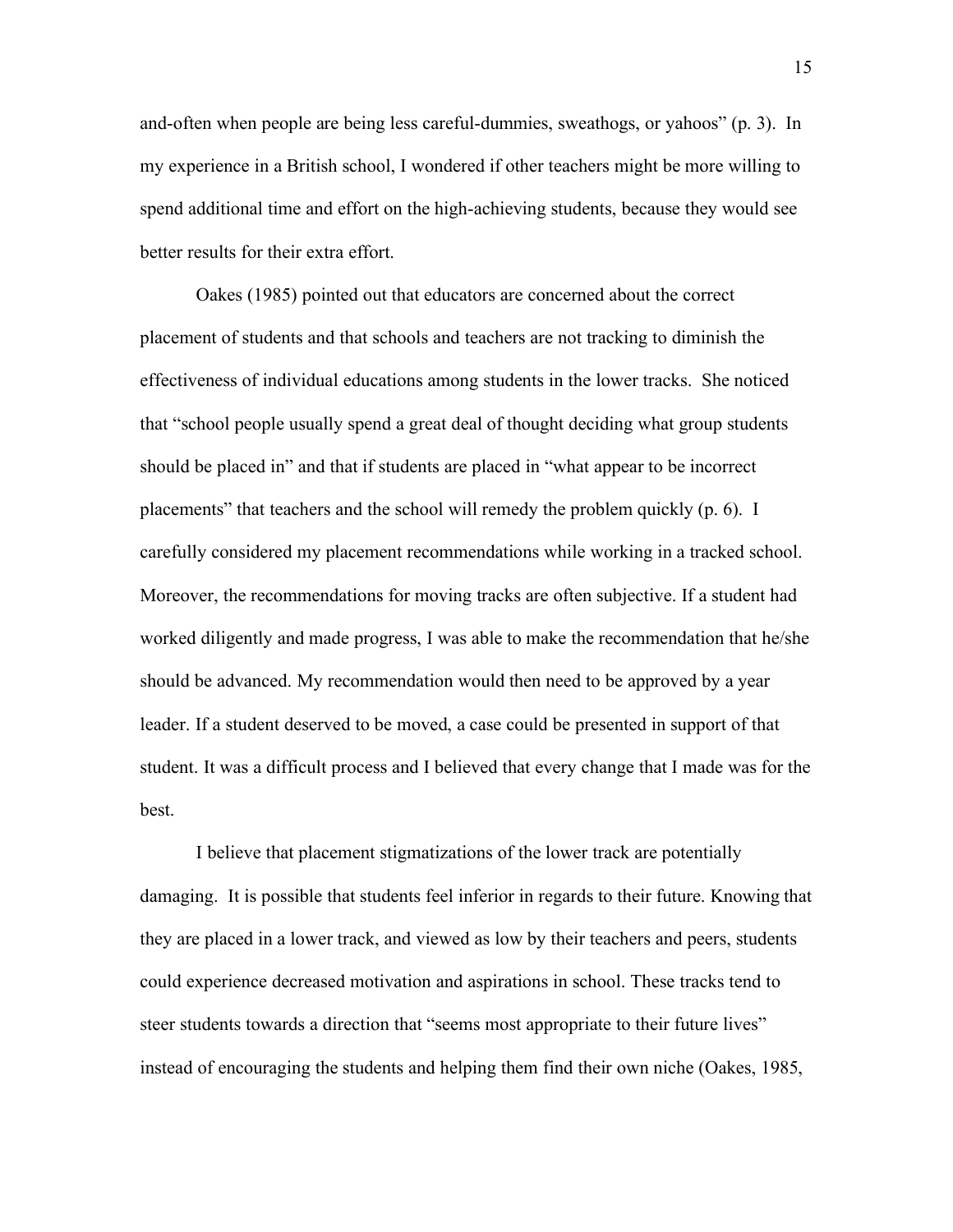p. 3). Schools should provide more assistance in motivating students to seek out their strengths and pursue success in a variety of fields. By giving students more choices, teachers could help students find something new in school that interests them. It seems that being in a low-track might prove disadvantageous to non-immigrant students, but perhaps the immigrant students view it as a step on a progress ladder that needs to be ascended.

#### **Immigration**

Immigration in Great Britain is diverse and is considered to be relatively unselective. Flexible government immigration practices lead critics to say that the immigrant population will not be as productive as they are in places like Canada, who screen on a points system based on skills (Rothon, Heath, & Lessard Phillips, 2009, p. 1405). Much of Britain's immigrant population has been called '"postcolonial," because it consists of migrants coming from the territories of the former British Empire (Rothon, et al., 2009, p. 1408). Rothon, et al., (2009) found that immigrants from the past half century came mainly from Ireland, the Caribbean Islands, India, Chinese, Malaysia, Singapore, the Philippines, and Africa (p.1408-1409).

It was a possibility that the students in my study came from these postcolonial countries, and that their English language usage differed from the majority student population within school. It is the belief of some educators that "street language" or "broken English" or other "vernacular varieties as deviant forms of standard English" and that "vernacular-speaking children are considered…careless or lazy speakers" (Siegel, 2006, pp. 40-41). In conducting this research, it was necessary that I respected any dialect of English of the student and to appreciate their participation and efforts. It was important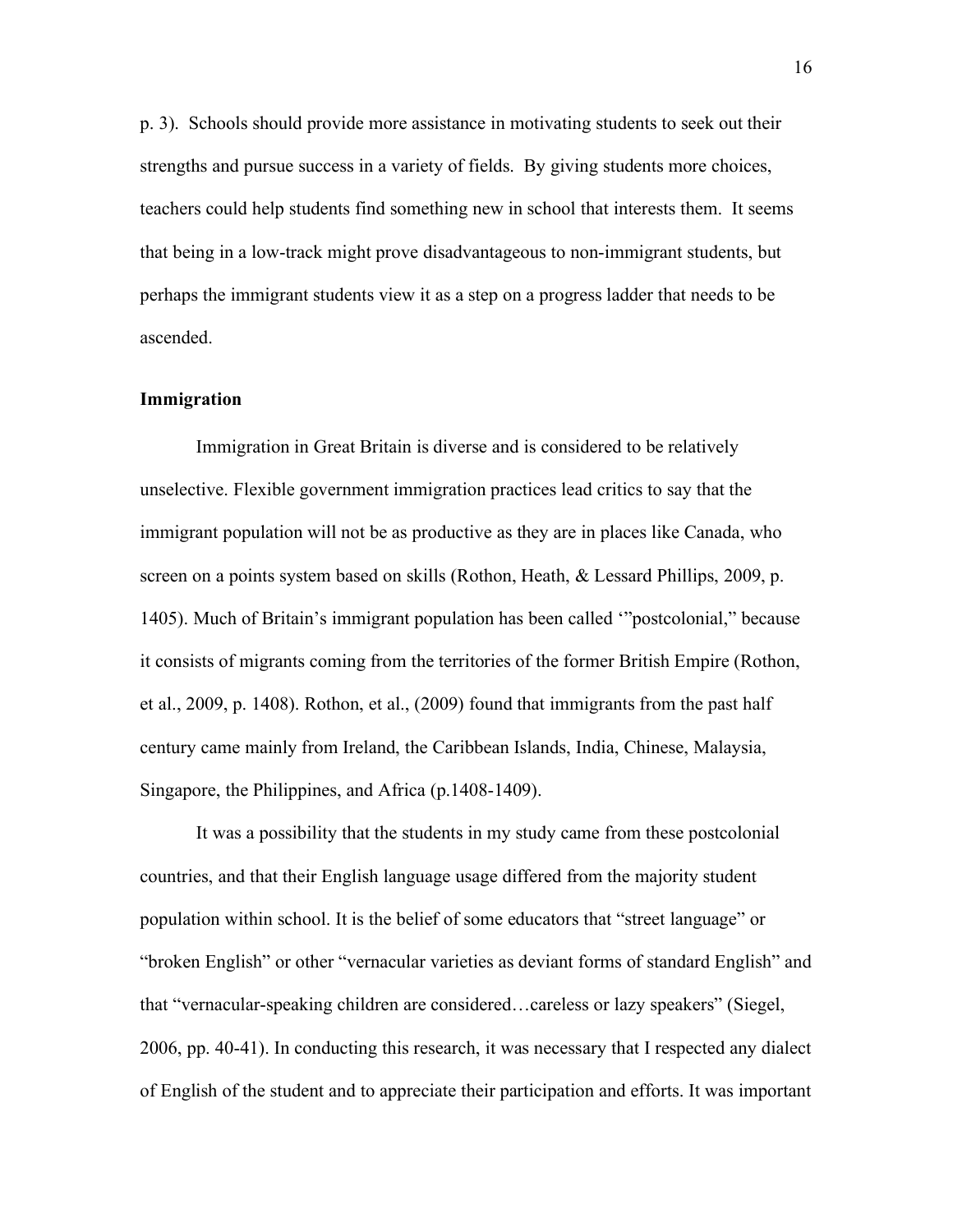for me to remember my own vernacular differences compared to those of the students in the school. Neither way is more correct than the other (Siegel, 2006).

One aspect of the school that I was interested in discussing with students and teachers was the potential use of "instrumental, accommodation, and awareness" educational language programs aimed at immigrant students (Siegel, 2006, p. 44). Instrumental programs "use a vernacular as a medium of instruction to teach initial literacy;" accommodation programs use a method in which "students' vernacular varieties are not taught, but are accepted within the classroom;" and awareness programs teach standard language "but students' vernacular varieties are seen as a resource to be used for learning the standard" (Siegel, 2006, pp. 44-45). It has also been posited that "dialect-speaking children in British schools not being aware of specific differences between their speech and standard English" can potentially cause a problem (Siegel, p. 54; Cheshire, 1982). These differences in speech and understanding were considered, especially since I interviewed them using an American dialect of English.

According to studies done between 1991-2000, Britain was also suffering from a higher rate of incomplete schooling compared to that in the United States and Canada. Among men between the ages of 25-44 surveyed in Britain, 51% had an incomplete record for secondary schooling through year 11, compared with approximately 22% in Canada and 13% in the United States (Rothon, et al., 2009, p. 1416). Women in Britain were also more uneducated, with 64% of women recorded as having incomplete secondary schooling. This level of female education compared with 17.7% of women with incomplete secondary school in Canada and 11.2 % incomplete in the United States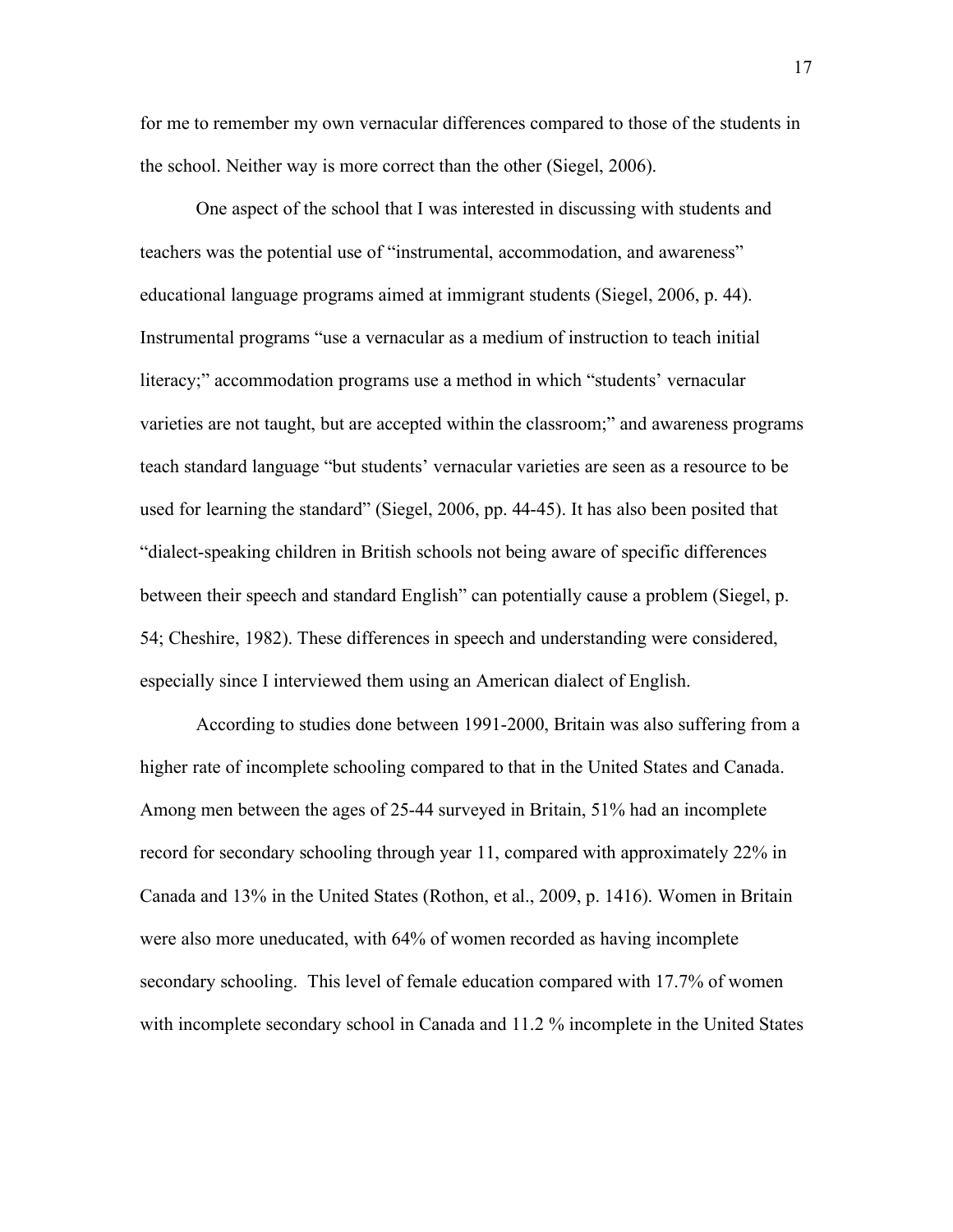(Rothon, et al., 2009, p. 1416). These figures demonstrated that every effort must be taken to assist children in Britain with their educational effort.

The existing research showed that immigrant students, who have re-located or sought refugee asylum in western countries, like the United States, the United Kingdom, and Canada, often faced a difficult period of adjustment (Hickey, 2005). Some factors contributing to this adjustment period were the fact that many immigrant children were "young, unaccompanied by their families," and that they experienced "acculturation related problems, adjustment difficulties, education related concerns, and psychological and emotional problems" (Hickey, 2005, p. 26).

Immigration around the world includes a large Southeast Asian population, which has experienced a great deal of political instability in recent years. As a researcher, taking into consideration life outside of school and prior experiences of children is very important. Approximately 600,000 immigrants arrived in the UK each year (Office for National Statistics, 2009). The United States has accepted hundreds of thousands of refugees, with the country's total population consisting of nearly 10% refugees (Hickey, 2005, p. 25). Through the Refugee and Humanitarian Resettlement Program, Canada accepted about 25,000 refugees per year (Citizenship & Immigration Canada, 2009).

Because such a large percentage of the populations were emigrating from Asian countries, schools were being affected. There are cultural differences between the societal and school systems in Europe and North America compared to those in southeastern Asia. The credo in many Asian schools emphasizes "respect for elders, self-discipline and deferred gratification," which is seen in this study that focused on Eastern European students (Hickey, 2005, p. 30). Some Asian societies even prohibited student dating until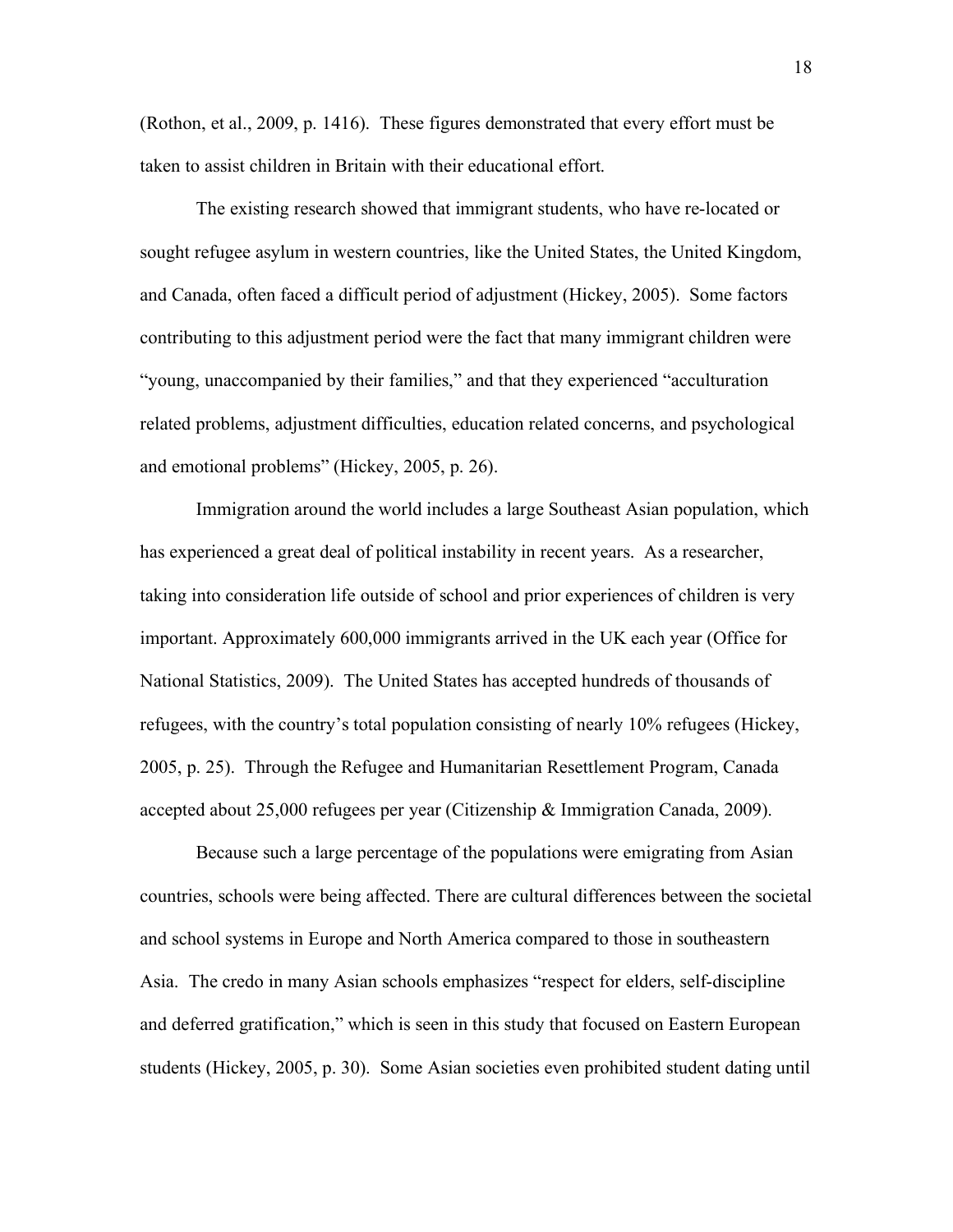schooling is complete, and they blame western problems, such as teen pregnancy and divorce, on the lack of educational emphasis at home (Hickey, 2005, p. 31). Many students, including participants in this study, coming to Western countries, tend to point out differences in discipline, instruction styles, class size, and access to resources as factors causing difficulties in students adjusting (Hickey, 2005, p. 31).

The perceptions of the Asian students, who had been to school in both their native countries and the Western countries, were insightful. The students viewed the US system as more equitable because "all students have the opportunity to attend school for as long as they would like…Education is for everyone who wants it" (Hickey, 2005, p. 33). On the other hand, parents and students reported that they were afraid to attend or send their children to American schools due to reports of violence. If students fight in their home countries, teachers there are allowed to restrain students, but they are afraid that teachers in the US will not restrain violent action (Hickey, 2005, p. 33). Hickey (2005) stated "refugee students and their families have special needs which may not be met in the current US educational structure," but there are measures that western educators can take to assist the transition of the immigrant students into our systems (p. 37).

First, a "curriculum of caring" (Noddings, 2003, p. 32) should be developed with the specific students in mind (Fleming, 2007; Noddings, 2003). This curriculum has the interests and needs of students in mind and is "communicated by teachers and enacted in classroom practices informed by teachers' beliefs about immigrant students and how they learn" (Fleming, 2007, p. 32). Showing these students how they can become part of the school community by being caring educators is crucial to this process.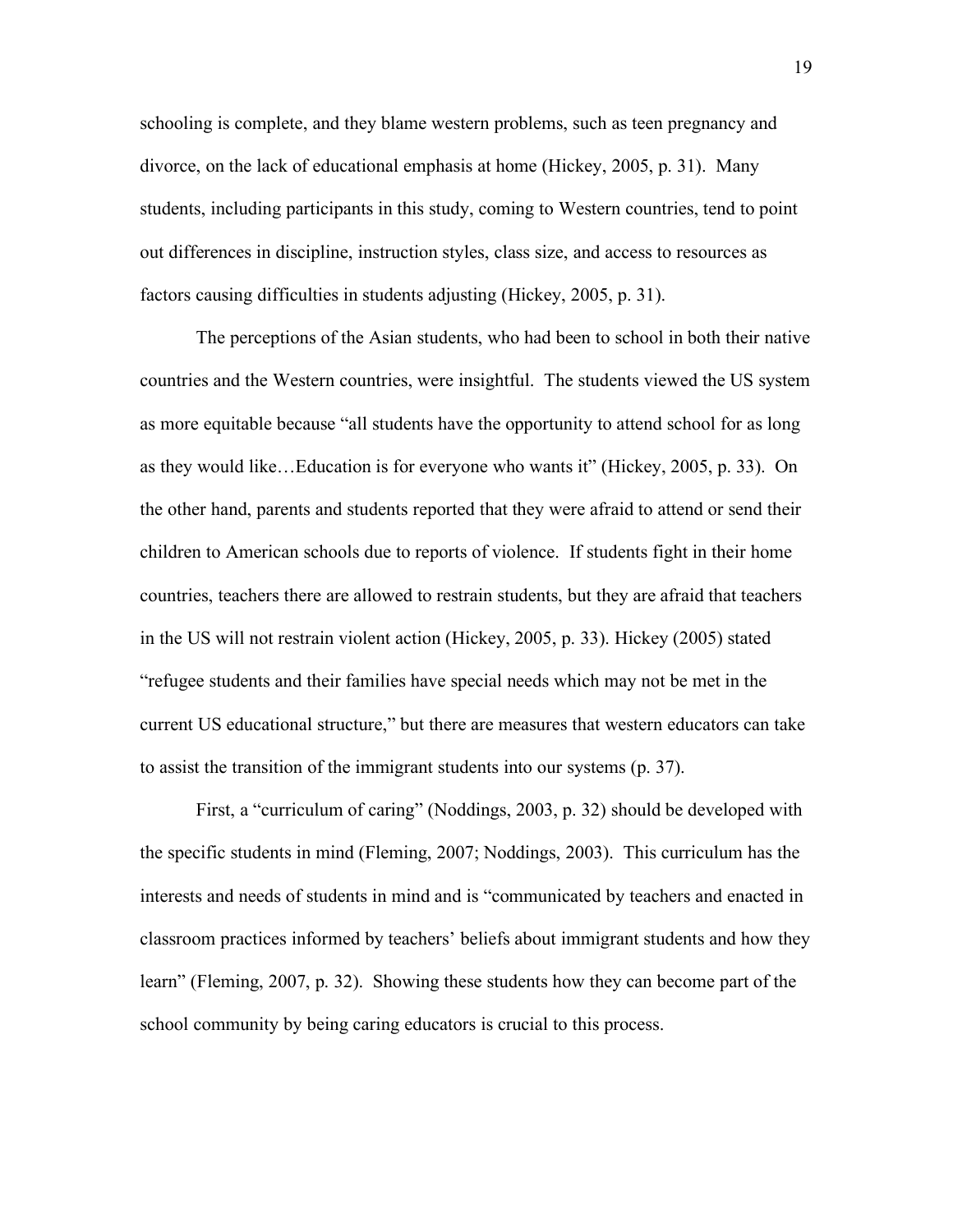Some educators, such as Nel Noddings (2003), believed that the incorporation of caring within curriculum is important for the success of all students. Students coming from other countries would need caring educators to help them adapt their lives to living in a new country and this extra effort may "expand our students' cultural literacy" to become better citizens (Noddings, 2003 p. 59).

Noddings argued that it is necessary to "organize the curriculum around themes of care" and that those themes should include "caring for self, for intimate others, for strangers and global others, for the natural world and its nonhuman creatures, for the human-made world, and for ideas" (p. 59). Basically, we should "teach them to care" because "there is more to life and learning than the academic proficiency demonstrated by test scores" (Noddings, 2003, p. 59  $\&$  64). If immigrant students are welcomed into schools with a caring and welcoming student body and staff, those students will have positive experiences within the school. My research demonstrated a welcoming staff, but not necessarily a welcoming student body. Some were welcoming and some were not. It was an unfortunate fact that immigrant students, including students in my study, "view of the other students and of the life of the school is truly a view from afar, a view from the margins" (Rance-Roney, 2008, p. 18). All students should have the opportunity no matter where they come from or what language they predominantly speak, to gain "a sense of belonging in their 'school-home'" (Noddings, 2003, p. 64).

In an effort to exemplify what educators can do for immigrant students and how teachers can become caring educators, one could examine the Migrant Education Program in the southwestern United States and the Culture Share Club in New Jersey. The Migrant Education Program is a federally subsidized program aimed at Latino

20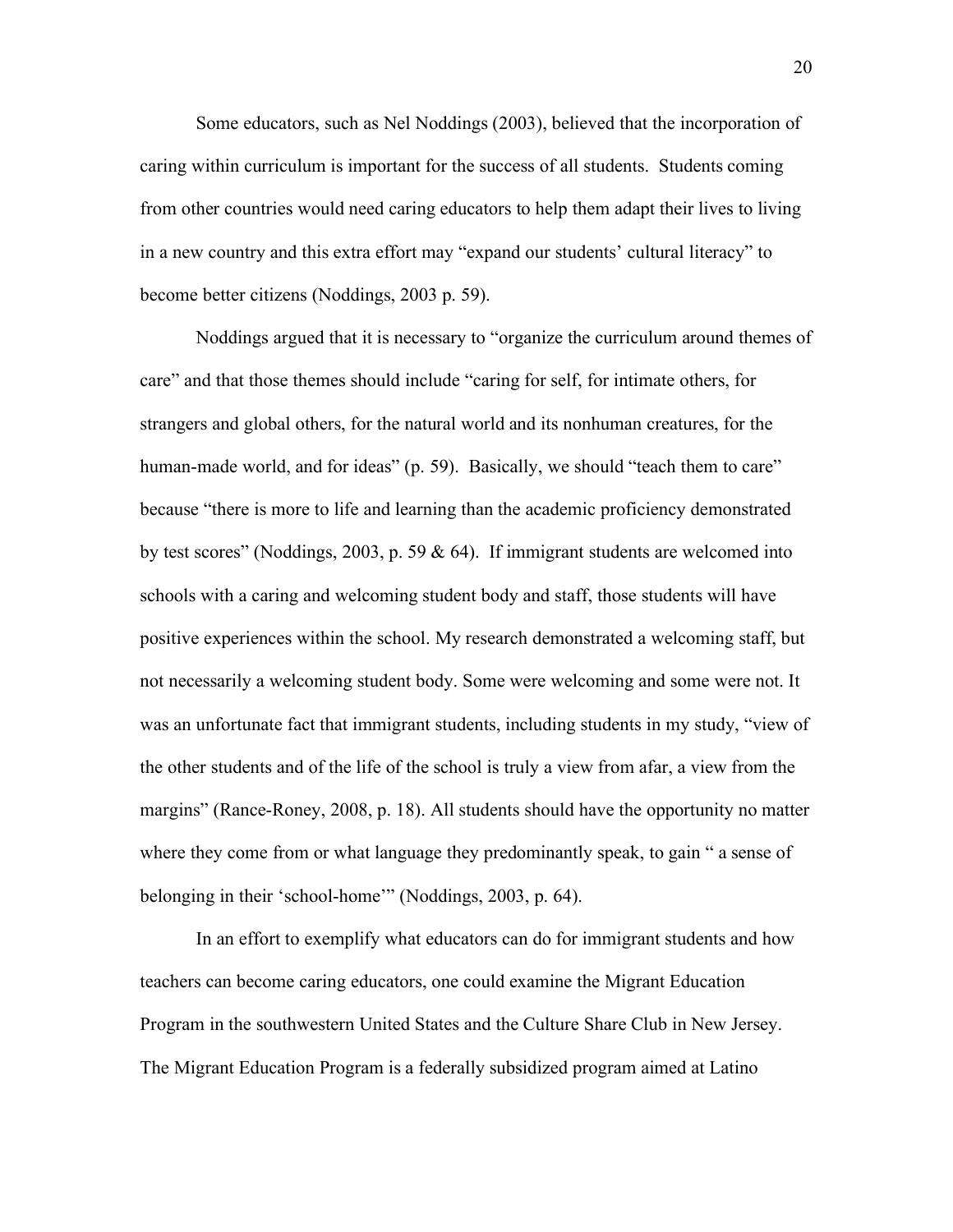migrant youth in the United States with the goal "to help ensure that those children have an opportunity to graduate from high school and to meet the same academic achievement standards as other children (Gibson & Hidalgo, 2009, p. 684). The teachers that work within this program are all of Latino descent and many of them are the children of migrant workers themselves. These teachers are influential to these migrant students. As one migrant student said, "They are like the symbol that you can do it, too. When I see them, I think: "They did it. Why can't I do it?" (Gibson & Hidalgo, 2009, p. 684).

Some examples of hindrances and limitations experienced by the migrant youth in the United States are frequent relocation, lack of education within the family, and an absence of teachers who work with the lifestyles of these students. These students experienced a large percentage of high school failure due to these limitations (Gibson  $\&$ Hidalgo, 2009, p. 688).

With new or improved mentoring programs put into place for immigrant students in Britain, an environment of caring and connections with school staff could potentially increase student self-esteem and performance (Gibson & Hidalgo, 2009; Fleming, 2007). Research from the United Kingdom (Knowles & Parsons, 2009; Dubois & Karcher, 2005) that studied the Mentoring and Befriending Foundation (MBF) in the United Kingdom, and the classic one-to-one program style prevalent in the United States mentor programs, "found that these programmes had a significant and measurable effect on young people, especially those considered to be at high risk" (Knowles & Parsons, 2009, p. 206).

Much of the existing literature on mentoring focused on the effects that such programs could have upon increasing aspirations, reducing certain behaviors and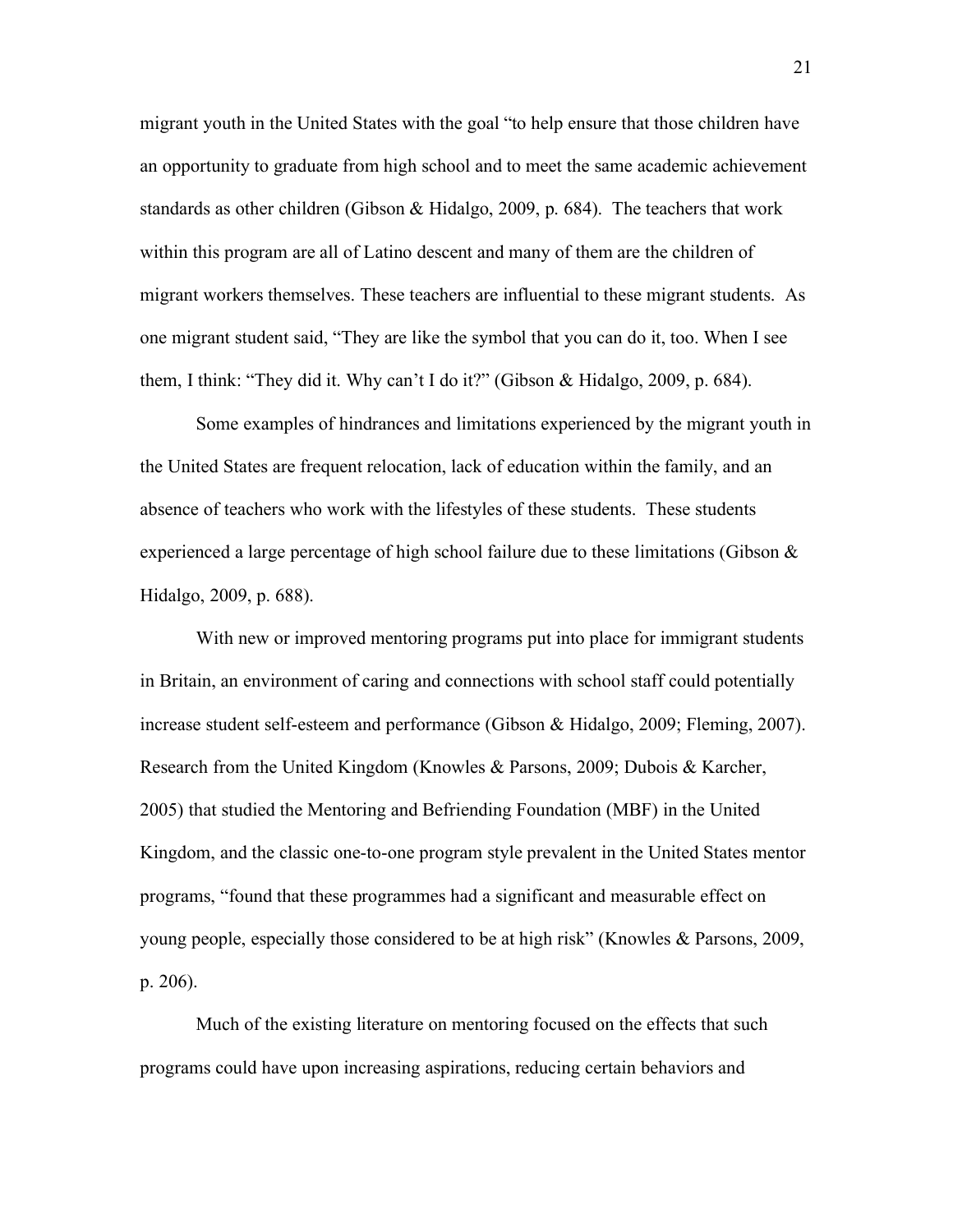antisocial tendencies, as well as effectively educating and training for employment. Studies by Newburn and Shriner (2005) of a British program, Mentoring Plus, "identified positive effects in relation to young people's engagement in these…areas" but also said "there was no clear evidence that the programme had any impact on offending, family relationships, substance mis-use or self esteem" (Knowles & Parsons, 2009, p. 206; Newburn & Shriner, 2006). While mentorship remains important for reaching out to disaffected students, potentially immigrants, it could be possible to help immigrant students avoid becoming part of this disaffected group by extending proper outreach upon arrival in the destination country.

While adults and teachers could provide adequate mentoring support, it has also been reported that peer-based mentoring programs "fostered strong bonds between mentors and mentees, helped new students and those with limited proficiency in English to integrate more successfully into the school environment and encouraged academic achievement" (Knowles & Parsons, 2009, p. 206; Pringle, Anderson, Rubenstein, & Russo, 1993). While some students in the participant school for this study were unwelcoming, the one's who were welcoming could participate in a mentoring program of this kind.

The world is changing and schools need to adapt. In 1991, only 15% of all teachers in the United States would face the challenge of teaching an English language learning student, but by 2001, that figure had risen to 42.6% of teachers (Rance-Roney, 2008, p. 17). Many of the immigrant students in the United States face being mainstreamed into classes filled with students already proficient in English. The accepted estimate is that five to seven years of experience is necessary for English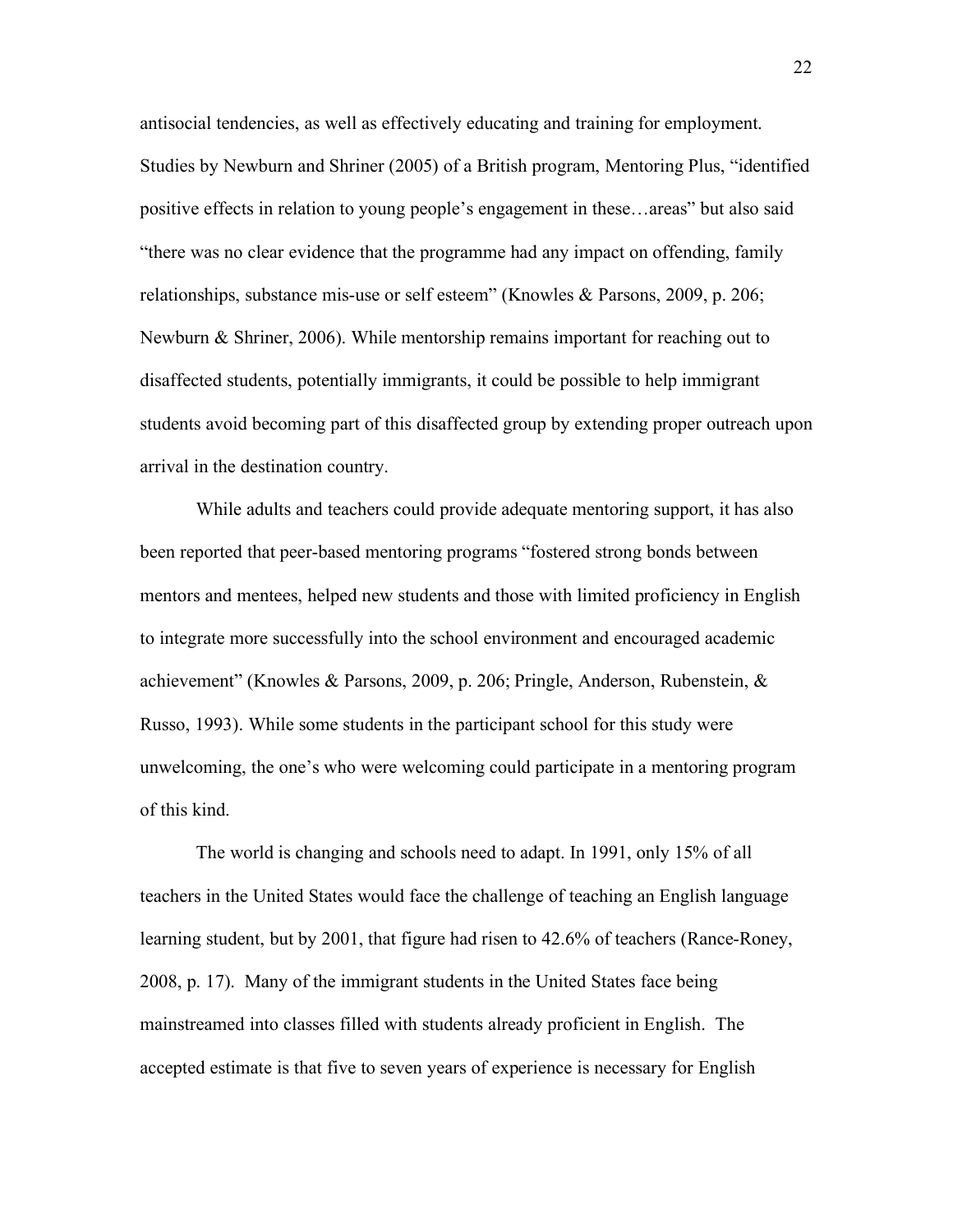language learners to be as proficient in English as their native speaking peers (Rance-Roney, 2008, p. 17). Incorporating growing numbers of immigrant students is a major struggle facing today's teachers.

Teachers experience strain on their time and efforts every day. Adding students into their classes who do not speak the language spoken in class adds a new dimension of responsibility for the teacher. Teachers need to collaborate regarding the best possible solutions for working with immigrant youth. As the system stands, teachers often "are not fully prepared, lack support systems, and are unable, even with their best effort, to adequately help these students with language development needs" (Rance-Roney, 2008, p. 18). For teachers trying to prove their value as educators, these immigrant students are often viewed "as liabilities and not as resources in the daily life of a school" (Rance-Roney, 2008, p. 18).

Judith Rance-Roney (2008) wrote of her experiences teaching Vietnamese youth in an American classroom and quickly realized that she "needed to take steps not only to support [her] two English language learners in their English acquisition, but also to invest all the students in creating a classroom culture that encouraged shared experiences…that legitimized all class members" (p. 19). Rance-Roney faced the challenging task of bringing her Vietnamese students up to state standards in order to help them graduate. In an effort to help them feel like "worthy and legitimate contributors" she needed to create an environment to develop the students belief in their own abilities (p. 19). Thus, the Culture Share Club was born.

Making students aware of their surroundings can alter classroom dynamics and involvement of immigrant students. The Culture Share Club allowed members to

23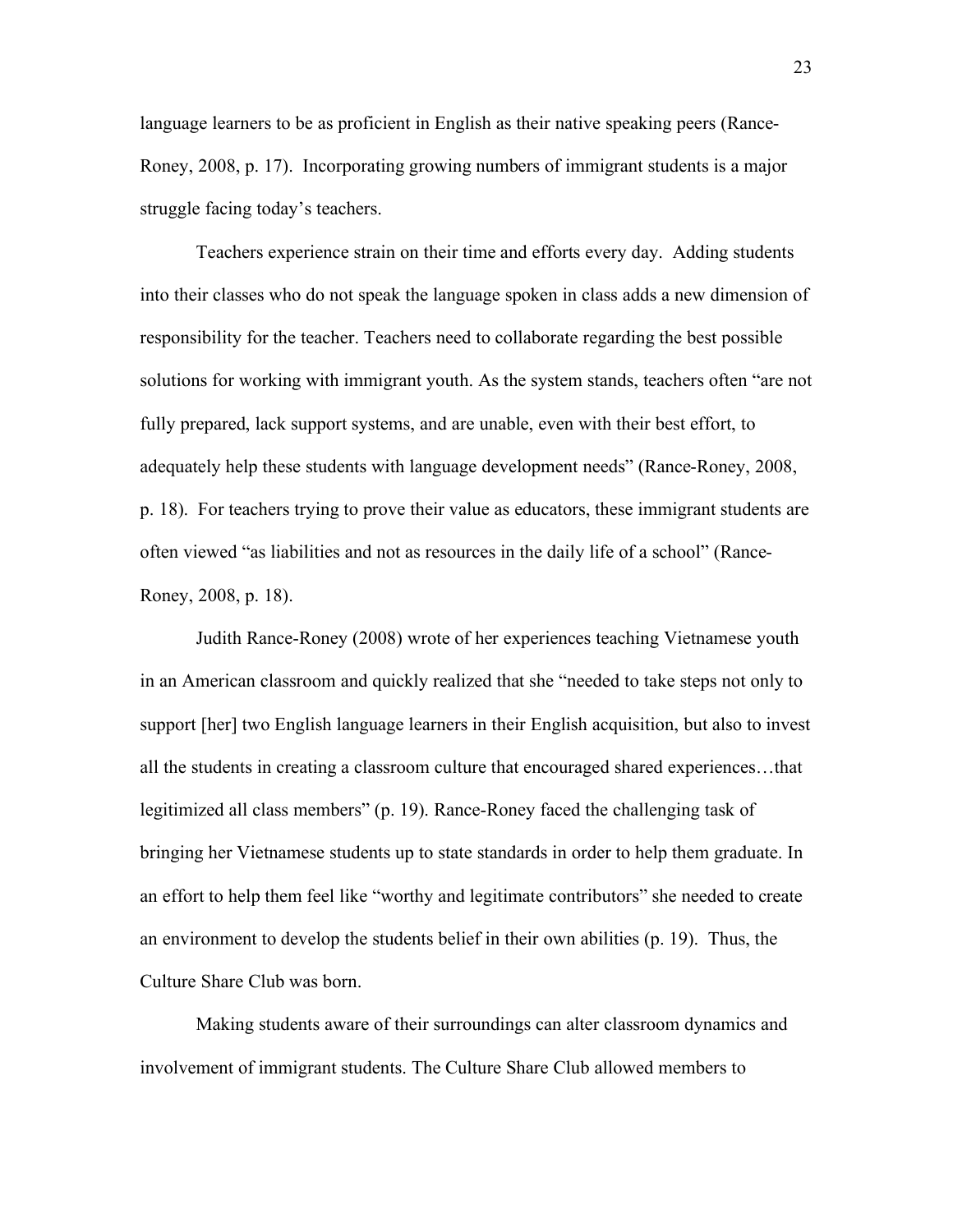interview students with different cultural backgrounds from the interviewer, to give presentations displaying similarities and differences, and to share with others. Rance-Roney (2008) also participated by interviewing her Vietnamese students. She believed these methods were beneficial because " a mutual interview begins the establishment of a mentor relationship with the teacher and provides a culturally responsive connection between home and school" (p. 20).

By bringing the immigrant students' Vietnamese culture into the class, the students were given the chance to show their American peers aspects about the Vietnamese ways of life. They practiced their English and had the opportunity to show multimedia presentations with pictures and videos of their homes. Rance-Roney (2008) considered one of her greatest accomplishments in "establishing their legitimacy as contributors to co-constructed knowledge" (p. 20). Success stories like MEP and the Culture Share Club are examples of integrating new immigrant students into classrooms across the globe. Such stories can happen in any school in any country, and can positively change the lives of immigrant students in adjusting to their new homes.

Another aspect to take into consideration is the type of school in which these students are placed. Studies have shown that placement in private schools versus public schools can make a difference on student motivation. In a study by Louie and Holdaway (2009), students from Asia, South America, and the Caribbean Islands were observed and interviewed to discover the differences in education received if they attended public schools or Catholic schools in New York City, which is of comparable size to London in terms of population and diversity. Among the perceived differences between Catholic and public schools, "higher teacher expectations of students, a stronger academic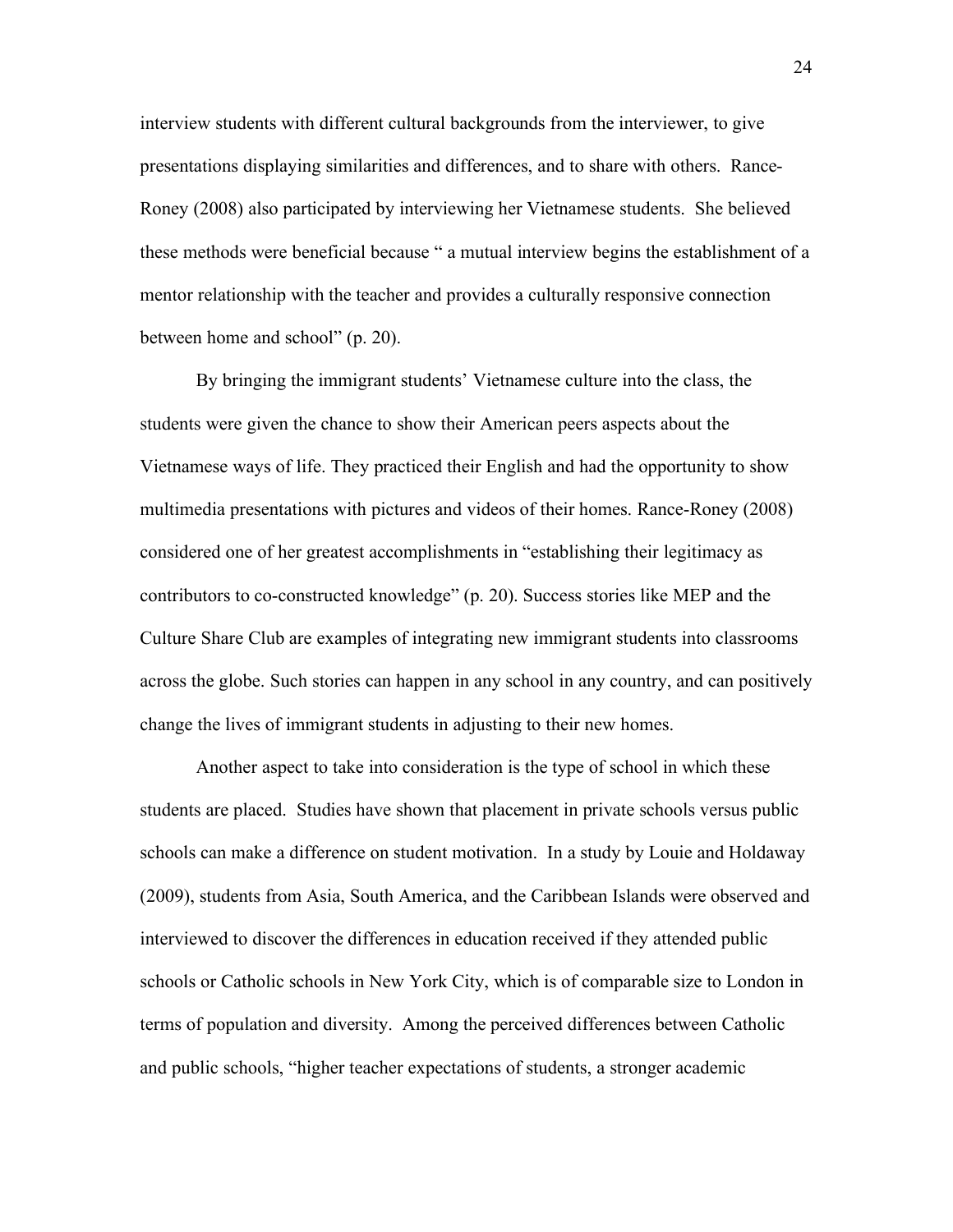curriculum with more opportunities for advanced coursework, smaller class sizes, and a cohesive community" were the factors that pushed immigrant families to send their children to Catholic schools (Louie & Holdaway, 2009, p. 789).

The alleged higher standards of Catholic schools may not have been proven, but the mission of "caring" once again arose in the Louie and Holdaway (2009) study. Studies have shown that Catholic schooling is "a core curriculum for all students" and is "grounded in a social justice mission to aid the disadvantaged, and in an ethos of caring" (Bryck, Lee, & Holland, 1993, p. 297; Louie & Holdaway, 2009, p. 790; Fleming, 2007).

A theme in these studies of public vs. parochial schooling has been the presence of a caring environment where teachers hold students accountable for their actions and involve the parents in the school-lives of the students. Underperformance and violence in American public schools are the main reasons cited by immigrant families in sending their children to Catholic schools (Louie & Holdaway, 2009, p. 796; Noddings, 2003, p. 59). Many parents also realized that the neighborhood in which they live often determined the school to which their children are sent. Parents become aware of the hierarchy of the public schools and often see that the higher ranked schools are out of their reach, geographically and financially (Louie & Holdaway, 2009, p. 796).

With regards to immigrant parents and their effect on their children's education levels, I refer to a study (Rothon, et al., 2009), based on the performances of secondgeneration immigrant students in Britain, Canada, and the United States. Any program that is developed with the immigrant communities in Britain will need to include a parental element in it. Parental involvement is important, because studies have shown that: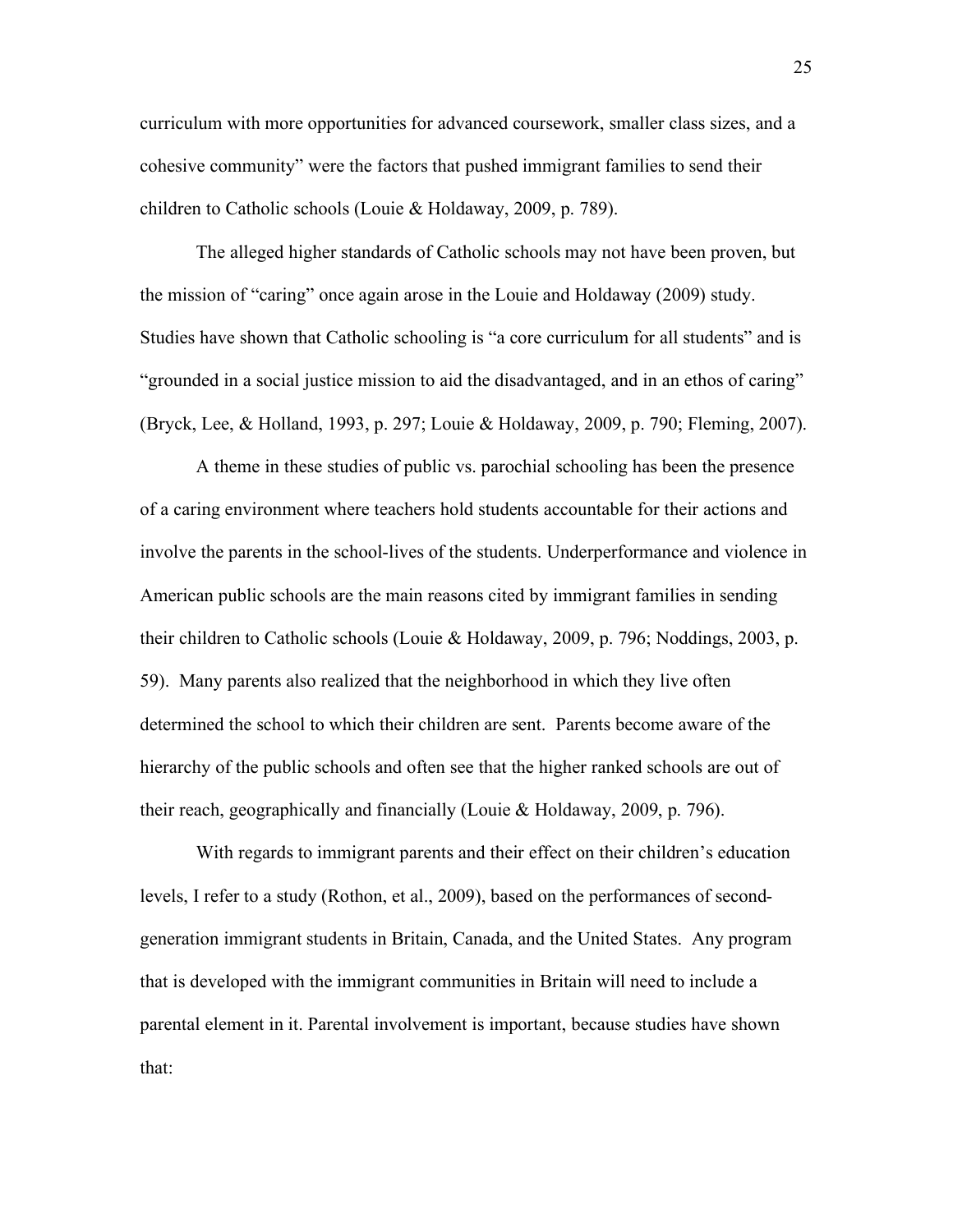There is a strong association between the educational level of the parental generation and that of the second generation, there has been substantial intergenerational progress, especially among women, with most groups performing as well as or better than members of the majority population of the same age and similar parental backgrounds. (Rothon, et al., 2009, p. 29) Even if parents of the immigrant population have low levels of academic achievement

themselves, having a supportive network of motivation in the home can boost the progress of the students.

The Rothon, et al. (2009), and Gibson and Hidalgo (2009) studies have shown that immigrant parents care deeply about the progress of their children, even if they do not have the means of providing assistance to them. The primary motivation for the parents is that they want their children to be more prosperous and successful in life than they were. Many of the migrant parents in the Gibson and Hidalgo (2009) article said that "they themselves felt stuck in their jobs" and that they "viewed schooling as the ticket to a better life" for their children (p. 698). Programs like MEP provided the academic role-modeling and professional advisors needed, while parents could provide the personal motivation and encouragement at home. The influx of immigrants from Europe, Africa, and Asia into Britain should be recognized as providing potential groups that could benefit from a program like MEP.

With regards to tracking, it has been shown that first and second-generation immigrant students were placed in lower tracked classes than were native-born students. These administrative placement strategies could prove to be a hurdle for students with regards to their future professional opportunities. All students should be given the

26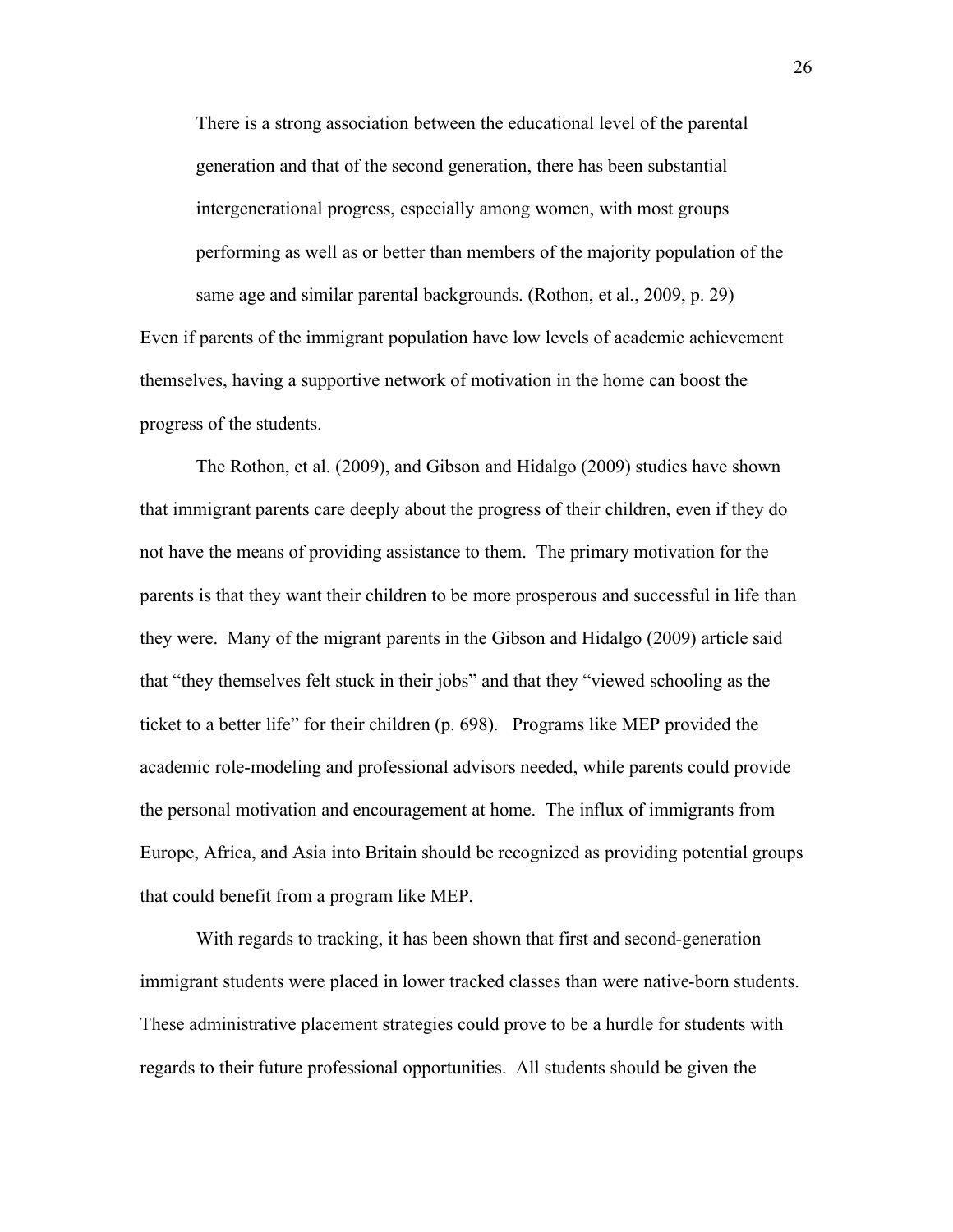opportunity to access the higher tracked programs, but if they are receiving poorer quality instruction or if they are misplaced, then their chances of success are lowered. Of the limitations shown in the study, the fact that "only half (of immigrant students) were placed into college preparatory math and English upon entering ninth grade shows that schools aren't investing in the future of these students because of perceived limitations in their ability" (Gibson & Hidalgo, 2009, p. 690).

Based on the reviewed literature, one can see that methods and programs, like MEP or the Culture Share Club, were put in place to assist immigrant student success. International schools provided programs in European schools that did not exist in North American schools and vice versa. Tracking was also more defined and visible in Europe than in the United States and Canada. If there are programs to help immigrant students in European schools, it is feasible that these programs could be improved through continued research.

In concluding this literature review, I address the issue of social justice in the context of this research. Students in affluent schools that attend to the needs of a university-bound, homogeneous, and (usually) white student body will be leaders who make decisions that affect the lives of those who attended the less-affluent schools. It is within these schools that educators are facilitating the "reproduction of the division of labor" and are perpetuating the "mechanisms of domination" that rule the lives of the less affluent (Apple, 2004, p. 2).

Teachers voluntarily take on the responsibility of educating students, regardless of class, gender, ethnicity and religion, but it is true that "particular groups and classes have historically been helped while others have been less adequately treated" (Apple, 2004, p.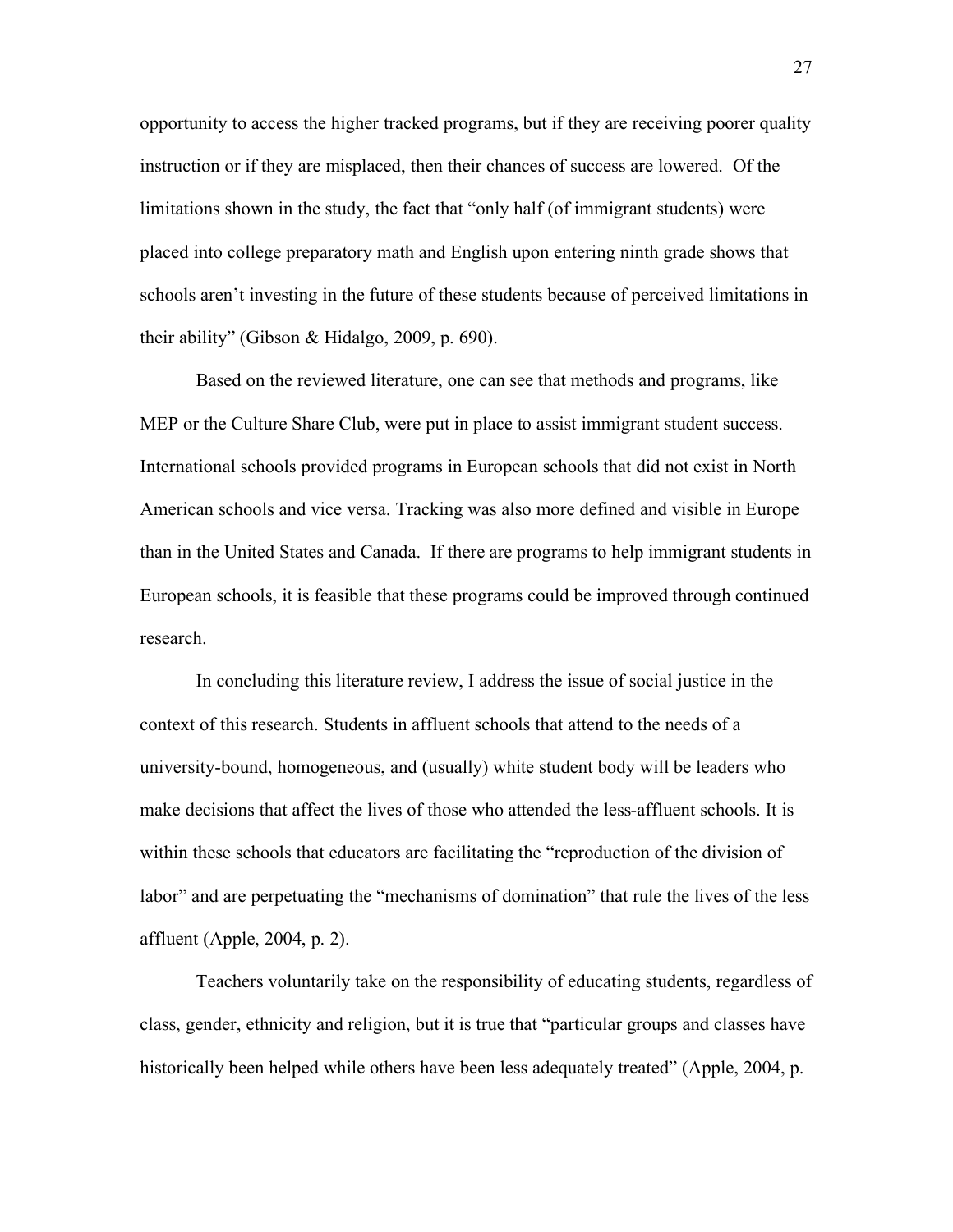10). Students and their families who are immigrants or refugees are often forced to settle in lower-class neighborhoods. Poorer neighborhoods pay lower property taxes, which means less investment in local education.

Schools in these low socioeconomic areas often have been under funded and poorly staffed, and according to Jonathan Kozol (1991):

When you consider that many teachers are afraid to come here in the first place, or, if they are not afraid, are nonetheless offended by the setting or intimidated by the challenge of the job, there should be a premium and not a punishment for teaching here. (p. 30)

All students who attend schools in these poorer areas, including first-generation immigrant students, have been subjected to inequalities in some way. The school in which I conducted this research is not located in a poor area, although individuals with low socio-economic status attended it.

One of my goals in this research was to make a difference in the lives of the students and the teachers who teach them. The experiences of the students had to be described, because they were immersed within the programs being studied.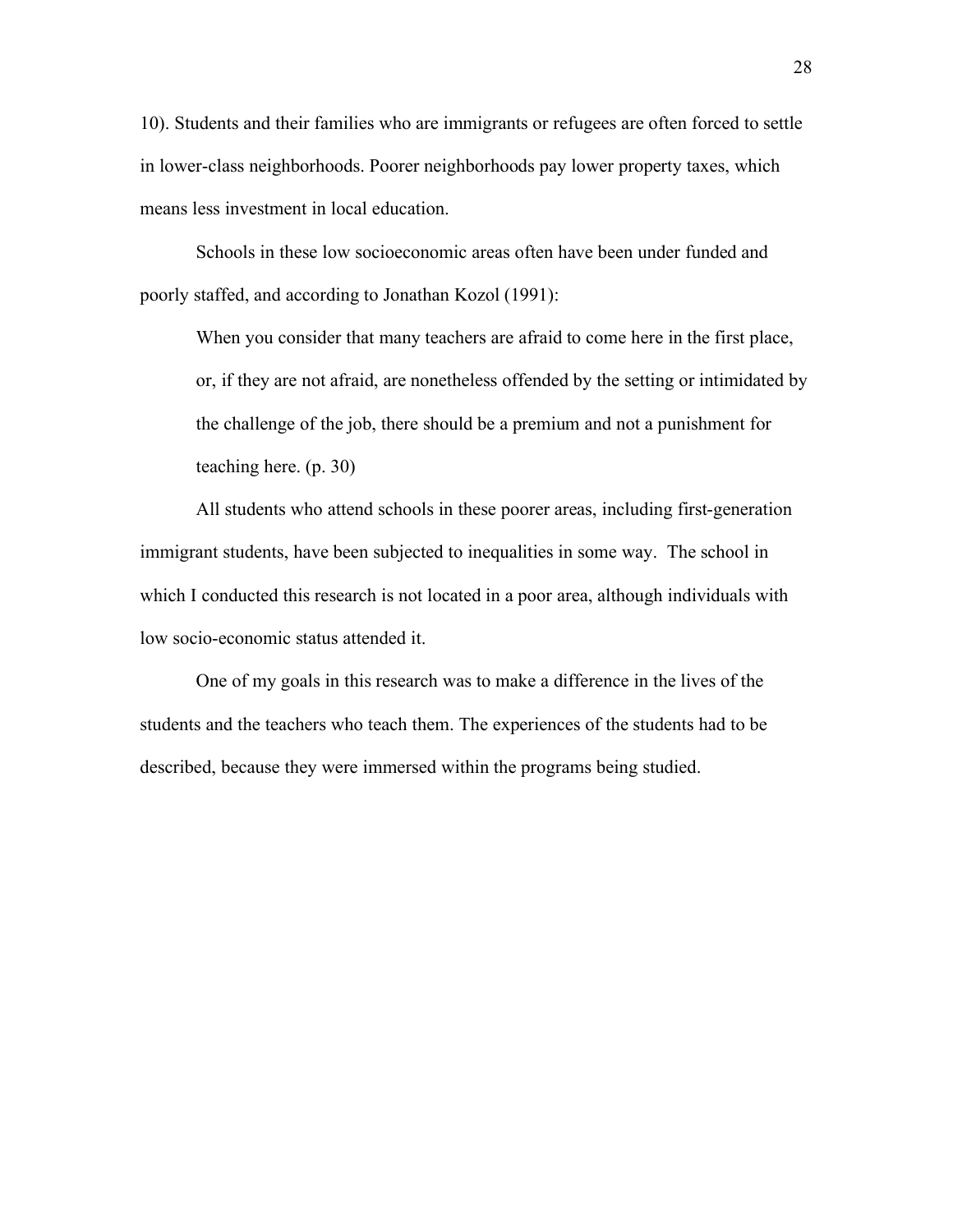# **Chapter Three: Methodology Introduction**

The purpose of this research project was to examine the stories of Eastern European immigrant students in a secondary school (years 8-10) and their teachers in the greater London area of England to learn about their school experiences. Research questions inquired about students' likes and dislikes about their school, their opinions on tracking, their challenges of moving to a new country, their schooling in their home countries, their supports they received in-class and extra-curricular, their social life, and their thoughts about what more they feel the school can do to support them in their educational development. Students were asked similar questions regardless of gender or ethnicity.

This research took place under a qualitative case-study methodology that included staff interviews (four participants); student interviews (seven participants); classroom observations; reflective note taking and journaling; and one-to-one tutor sessions with a member of special education learning support staff, three immigrant EAL students, and myself. A case study is defined as "the in-depth study of one or more instances of a phenomenon in its real life context that reflects the perspective of the participants involved in the phenomenon" (Gall, Gall, & Borg, 2007, p. 447). I conducted this casestudy with the purpose of exploring the experiences of Eastern European immigrant students in England. The experiences of the participant students are the phenomenon being studied. This particular case, or the school, is "a particular instance of the phenomenon" (p. 447).

I chose interviews as the predominant method of data collection because "the major advantage of interviews is their adaptability," which, being a teacher suits me,

29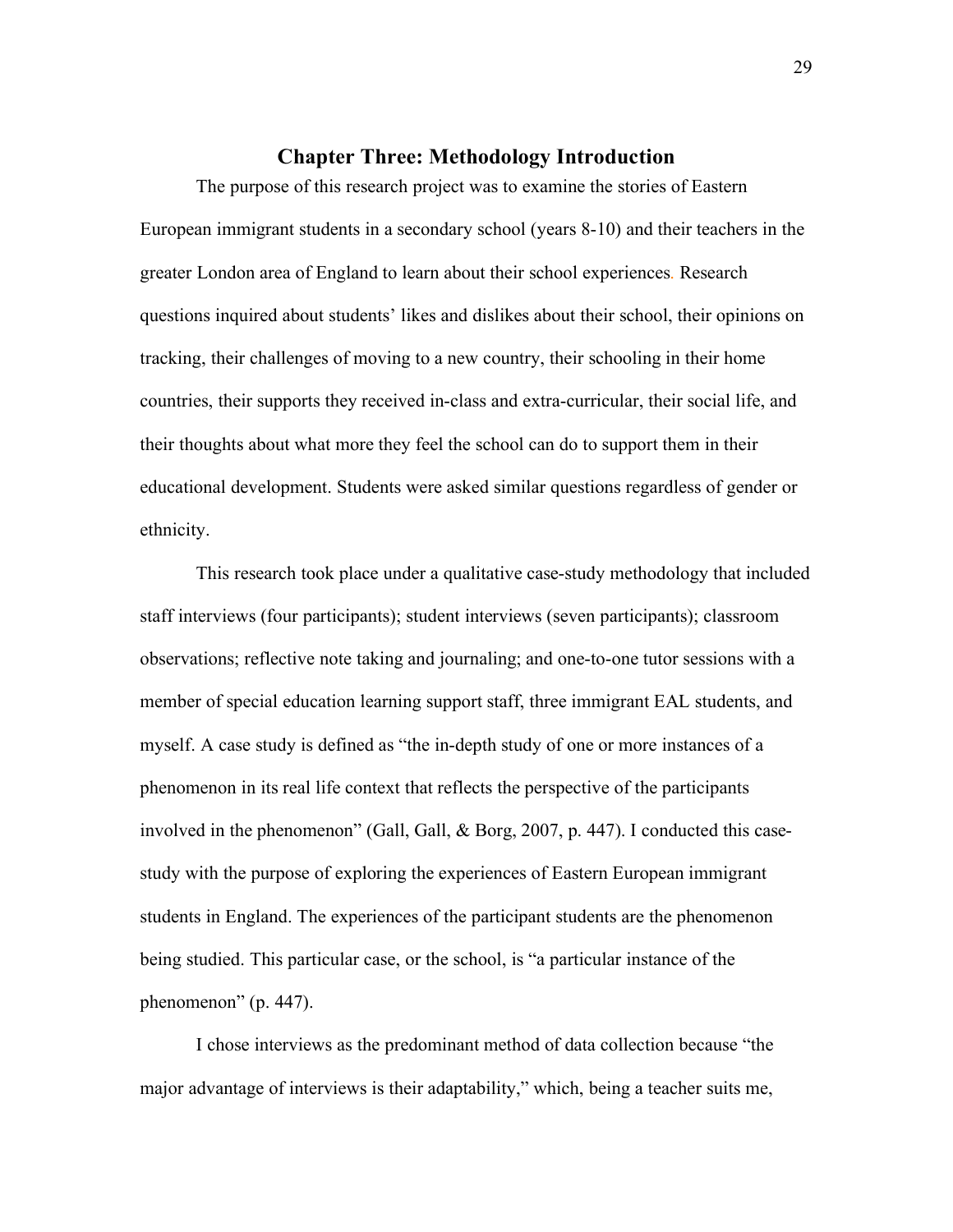because I can modify questions in the moment and adapt when a conversation is going in an interesting direction (Gall, et al., 2007, p. 228). I felt that the personal contact with interviews would yield "trust and rapport with respondents, thus making it possible to obtain information that the individual probably would not reveal by any other datacollection method" (Gall, et al., 2007, p. 228). I used interviews because they allowed detailed and elaborate answers.

Upon arrival at the school in April 2010, I filled out forms that would clear me to be in school. Within Britain, any person working in the vicinity of children needs to have a Criminal Records Bureau (CRB) check, or the List-99, which is a short-term clearance prior to receiving full CRB clearance. Once the paperwork was submitted, I left the school to await approval, which came four days later.

In this study, the interview type was a "key informant interview" (Gall, et al., 2007, p. 243). The key informant groups were teachers and students. The reason that these groups were key informants was because the "interviewer [myself] collects data from individuals who have special knowledge or perceptions that would not otherwise be available to the researcher" (Gall, et al., 2007, p. 243). The student participants narrated their story about immigrating to England and attending school there, and the teacher participants shared their ideas and experiences about teaching these students from other countries. All were detailed stories worthy of the freedom to express that interviews afford.

### **The School**

I conducted the research in a secondary school in the greater London area of England. Within the school, there were 1,550 students with 217 students reported as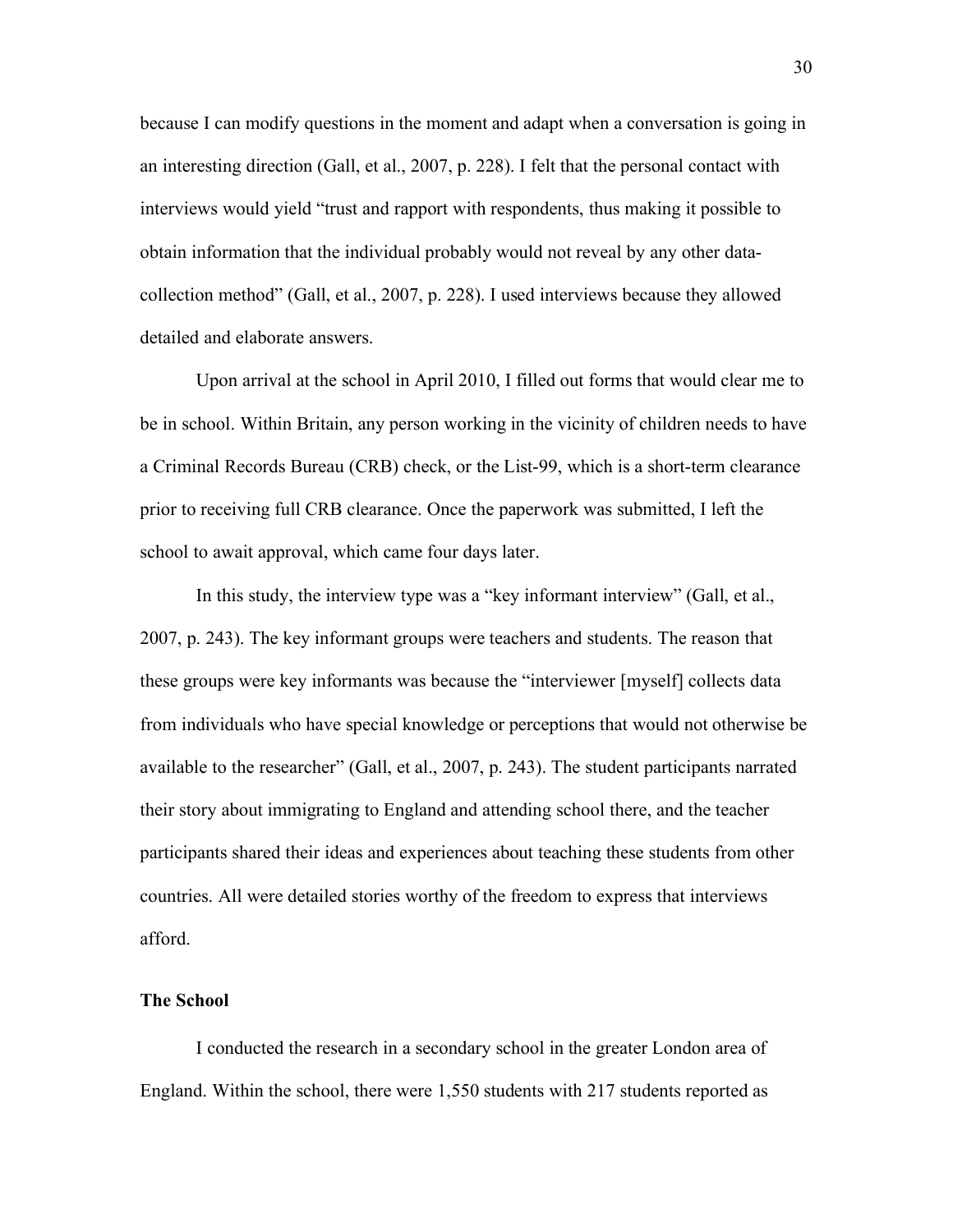having English-as-a-Second Language (EAL), which gave the school a total of 14% EAL enrollment. Of those 217, 199 were reported as speaking a language other than English when at home. The school educated years 7-11, which was roughly equivalent to grades 6-10 in North America. It was a large complex with multiple buildings, which was cited by many student participants as being a point of concern.

### **Selection and Interview of Students**

The first step for the research included locating the participants, which were to be foreign-born immigrants to the United Kingdom who had enrolled in years 7-11 at the participant school. To select participants, I used two methods, a typical case sampling for the "typical cases to study" (Gall, et al., 2007, p. 182), and convenience sampling (Gall, et al., 2007, p. 175). A typical case sample is "a group of cases that represent the middle range of the phenomenon to be studied" (Gall, et al., 2007, p. 657). According to Gall et al. (2007), convenience sampling is simply "a sample that suits the purposes of the study and that is convenient" (p. 175).

I developed the typical case sample protocol in advance of the research, and while it was partially successful in recruiting participants, I had to slightly amend the recruiting process. In order to recruit a large enough student sample, and to successfully conduct this research, students who fit the immigrant criteria, were present within the school, were unsolicited, and volunteered to be a part of the study (the convenience sample), were invited as the process advanced. They were invited with the help of the Special Education Needs department and the EAL Learning Support Assistant, Suzanne. She mentioned the project to them, and they gave their permission, as well as obtained their parents, or guardians, permission.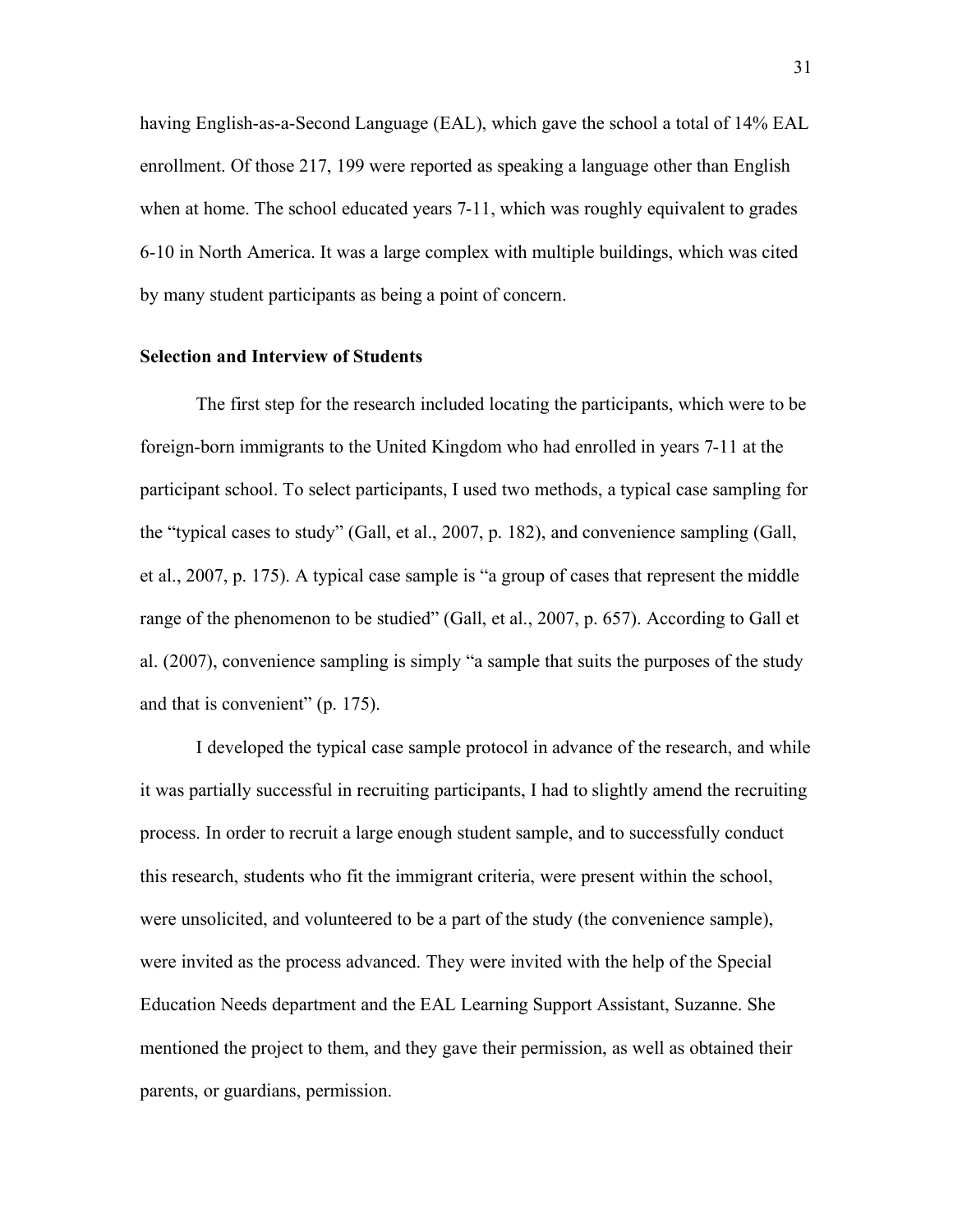If this research was to produce ideas for improvements, I wanted improvements "to be effective for the great majority of the individuals to be served," so I did not look for any extreme or specific participants (p. 182). For this research project, typical participants were students who was born in an Eastern European country, had emigrated to the United Kingdom, spoke communicable English, and agreed to participate in this study to narrate experiences and give suggestions for ways to improve the school. It was also a consideration that some students were able to fluently read neither English nor their native language, in which case, the information would have been read and explained to them.

I was directed to the Special Educational Needs Department (SEN) within school, which was the department that oversaw English-as-a-Second-Language students (EAL), where I was introduced to a teacher participant known as Suzanne. Suzanne was a Hungarian special needs teacher who moved to the UK four years ago. The participant school hired her as an English-as-a-Second Language/Special Education Needs (EAL/SEN) support staff. Her job was to support and oversee the days of 14 foreignborn, EAL students, and she agreed to help me locate participants. Since I was not been fully cleared to be alone in the building with students, I asked Suzanne if she would be present for the interviews so that another adult would be in the room. I gained permission to be in the school, but I had to have an approved adult with me any time that I was with students. Suzanne agreed to be present during all interviews, and all participants agreed, and welcomed her into our interviews.

The process for selecting a student participant was firstly working with Suzanne to select names based upon her recommendations of who would be most likely to want to

32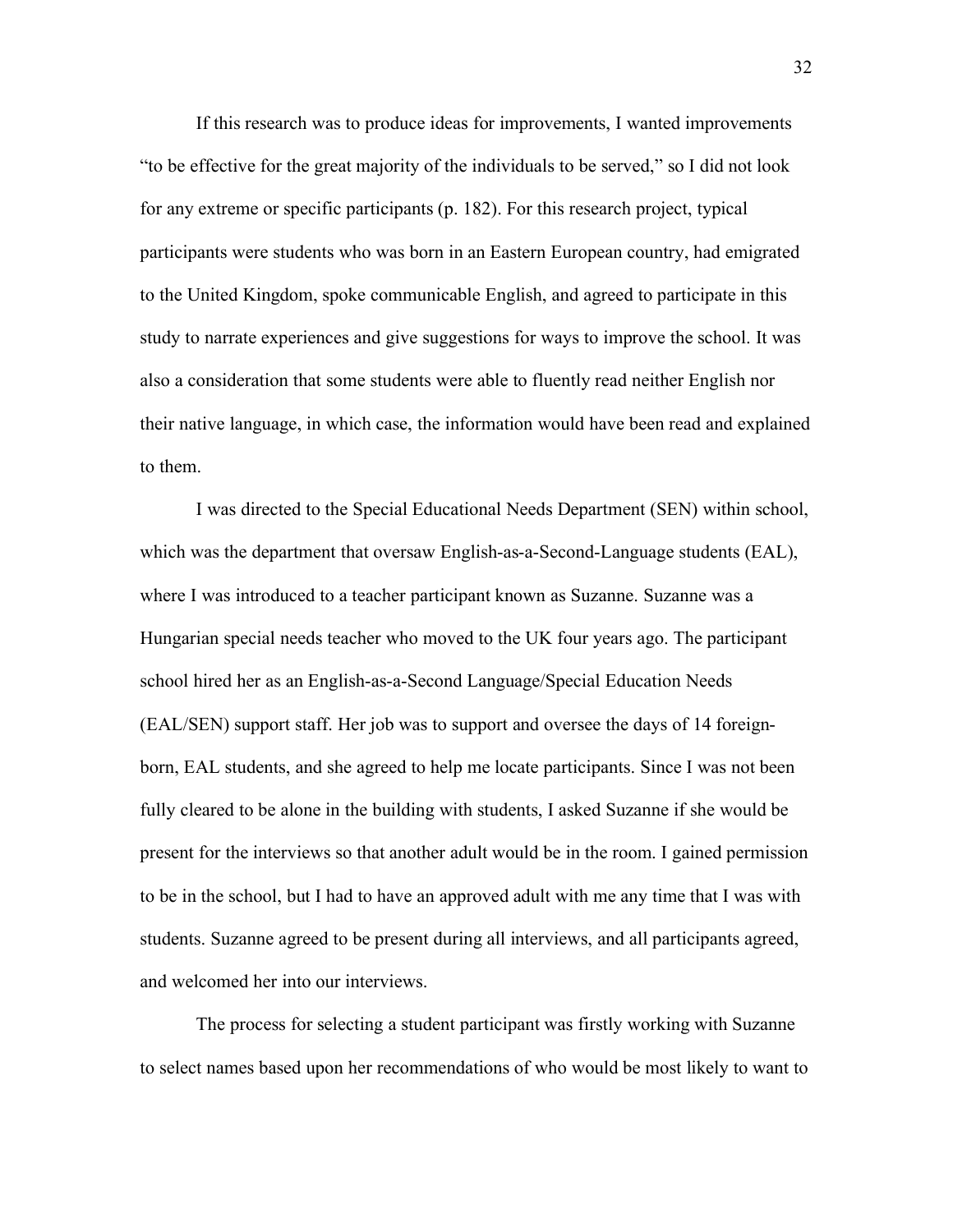participate. Seven students were chosen because it "encourages a wide sampling of views" but it is not too large to be overwhelming during the data transcription and analyzing processes (Gall, et al., 2007, p. 245). Next, I wrote individualized letters, complete with a cover letter from the head teacher (Appendix A), to each student (Appendix B) and each parent/guardian (Appendix C), which were sent via postal service to the home's of students. The parents and students were instructed to return the form to the head teacher's personal assistant, who would forward the forms to me. English understanding was not an issue with invited participants. Some parents did not respond due to lack of understanding, so Suzanne explained to the students the meaning to discuss it with their parents.

I did not attempt to contact students other than with the letter. If students did not respond to the letter, they were called by the head teacher's personal assistant to request either a "yes" or a "no, thank you" response. If a response was still delayed after this follow-up phone call, then the matter was dropped and other participants were sought with the help of Suzanne, who asked several students personally if they would be interested in participating.

Ten students were invited to participate by letter. Of those ten, three agreed to participate. Because three students was such a small sample, Suzanne personally asked more students if they would like to be interviewed. Four additional students, who did not receive letters in the mail, agreed to participate, based on being asked by Suzanne. The students invited personally by Suzanne were a sample of convenience to ensure success of the research. The students "suit[ed] the purposes of the study and [were] convenient" (Gall, et al., 2007, p. 175). They received letters from Suzanne instead of via post. In all,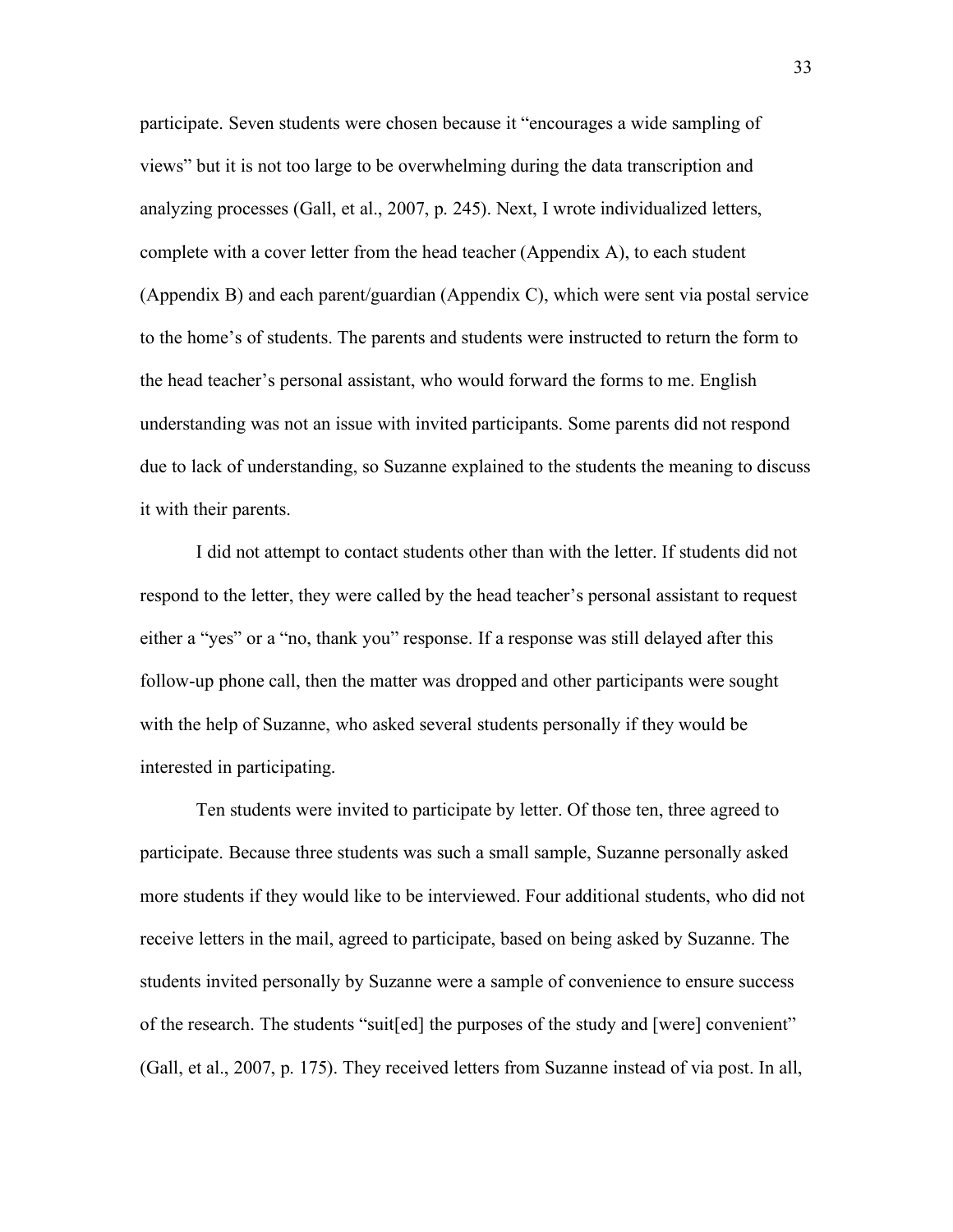seven students responded to the invitation during the duration of my presence at the school.

When I received word that a student had agreed to participate, I met with each one individually before an interview took place. I introduced myself and ensured them that they understood the forms and the process of an interview. The main purpose of this introduction was to establish a rapport and to help gain the trust of the student (Gall, et al., 2007, p. 256). After I was certain that all students understood, I scheduled an interview.

I received two responses affirming participation from students through the mail after two days of waiting and immediately scheduled two lunchtime interviews with them. The students were two Czech-born siblings. The girl, Sara, was 15, and the boy, Stephen, was 16. Both were enrolled as year-10 students at the school. They acknowledged that they were excited to participate in a project that directly related to their educational lives and experiences.

In preparation for the interviews, I selected to use a combination of a *general interview guide approach*, which "is based on the assumption that there is common information to be obtained from each respondent, but no set of standardized questions is written in advance," and a *standardized open-ended interview*, which "involves a predetermined sequence and wording of the same set of questions to be asked of each respondent" (Gall, et al., 2007, p. 247). Prepared questions were taken to each interview, but the delivery was flexible and changed from participant to participant; and the order in which I asked questions changed depending on the flow of conversation and the allowance for alternating conversational direction unique to each participant. Questions,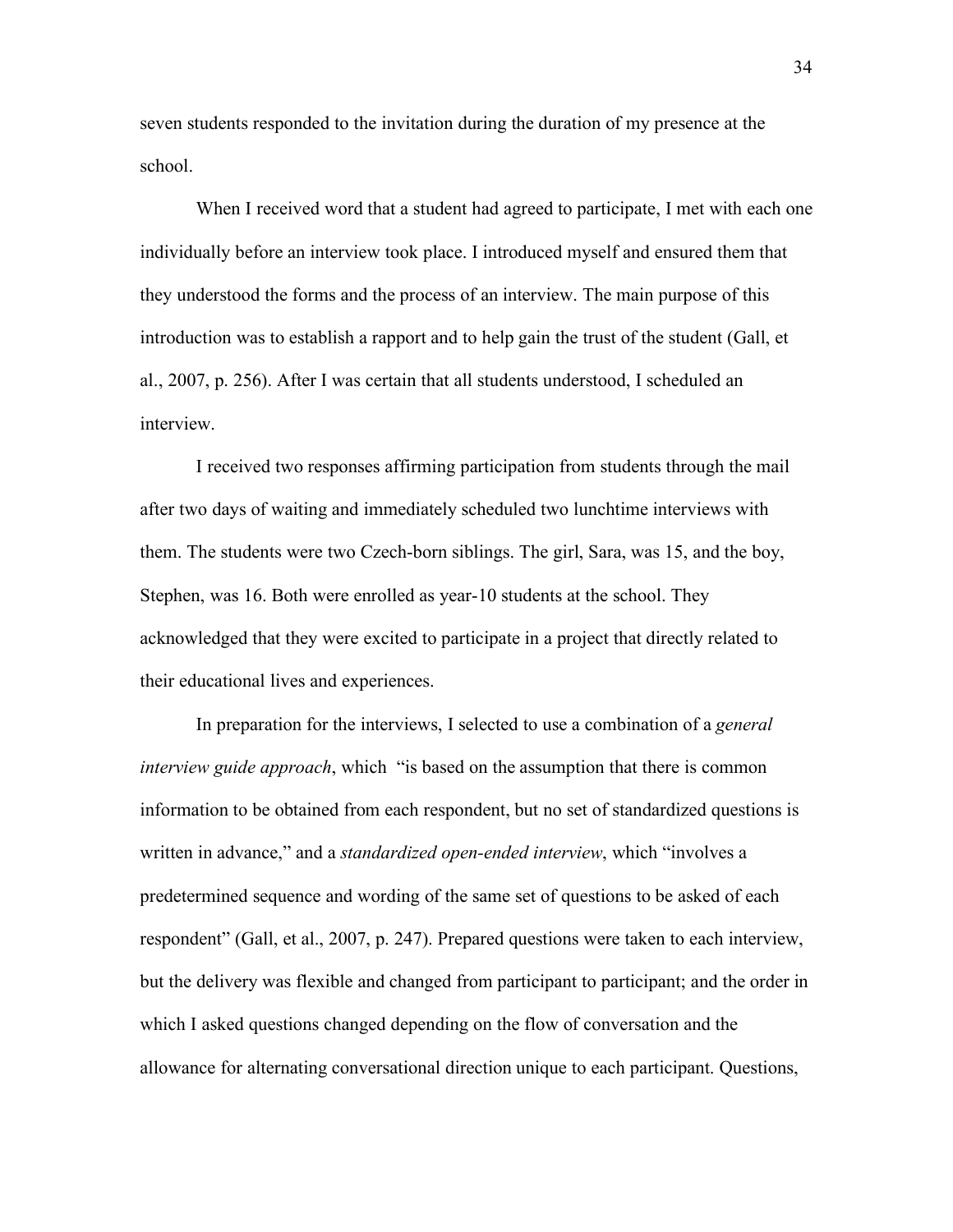which were not predetermined, were also asked based on the general flow of an interview. Questions for student participants can be viewed in Appendix F.

I planned to have two interviews with each participant. I derived the follow-up interview questions from unclear or vague statements made during the first interview. The follow-up interviews were a chance for me to probe areas I found interesting or unclear. Some participants completed the second interview and some did not, due to scheduling difficulties or lack of time.

Stephen's first interview was scheduled immediately for the following day during his lunch. Suzanne, Stephen, and I met for a half hour interview in a private room within the school. I recorded the interview.

Stephen's second interview took place two weeks later during lunch. There were some contradictions or uncertainties within his answers of the first interview that I wanted to clear up. I recorded the second interview, which took place in the same location and lasted for half an hour. Suzanne, Stephen, and I were present and the interview questions for Stephen's second interview are in Appendix G.

Sara was ill for a week after her response so her first interview took place three weeks into the research. Suzanne, Sara, and myself were present. The interview, which I recorded, was 45 minutes long.

Sara's second interview was not a recorded standardized open-ended interview, but was an *informal conversational interview* that evolved "entirely on the spontaneous generation of questions in a natural interaction" (Gall, et al., 2007, p. 247). I informed her that I would likely include some details of this conversation in her participant story. The interview happened by chance when we met to discuss some questions she had regarding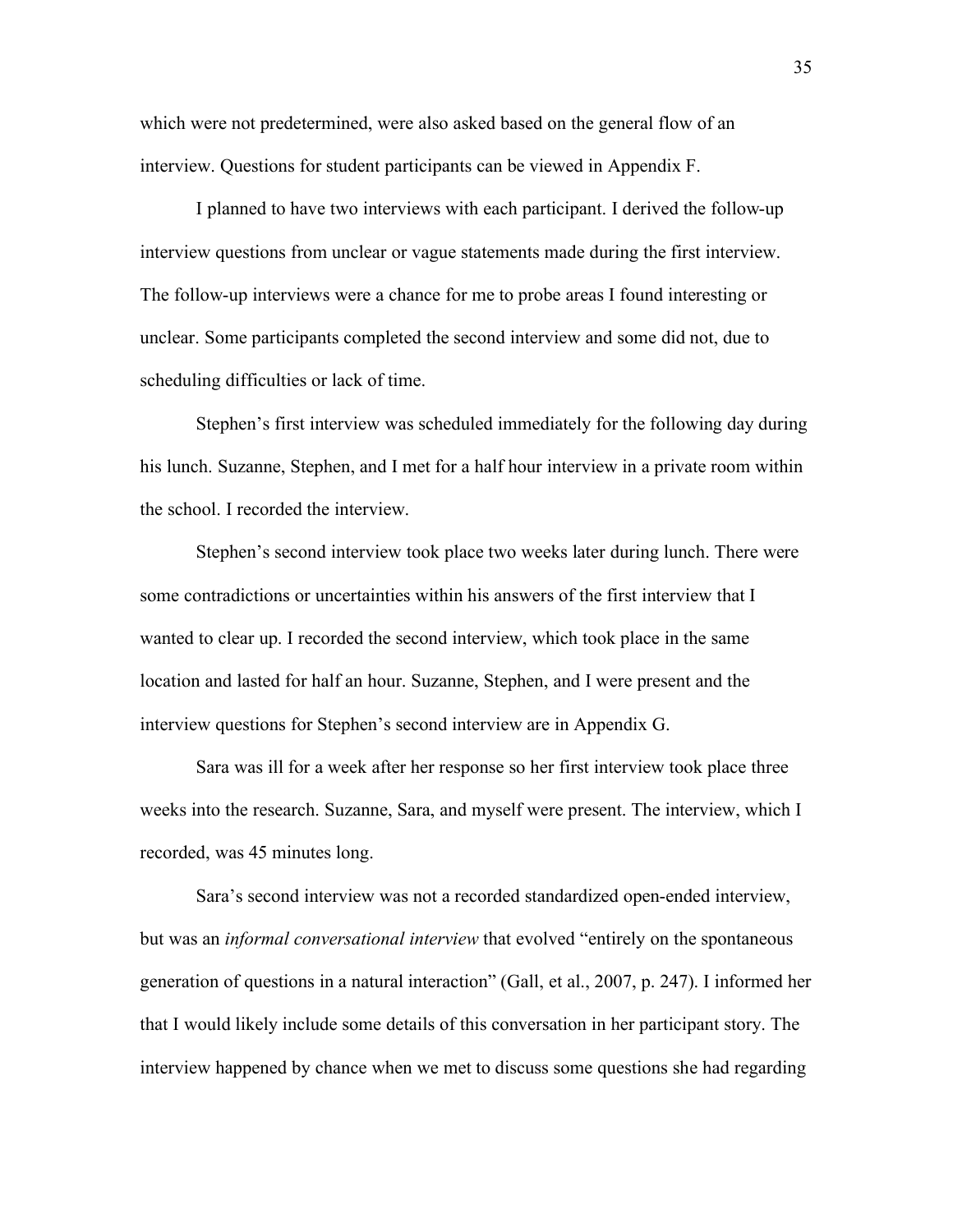the transcript of her first interview. We talked for three quarters of an hour about many aspects of school and her goals for the future with questions generated by "on-the-spot formulation" (p. 249).

The third response came from Matt, a Hungarian student who spoke proficient English. He had been in the UK for nearly five years and no longer required assistance from the school, but he told about his experiences coming into the country and the school. He was not part of the original list of invited students, but his name was suggested to me to get insight from a student who was well adjusted. His mother, Suzanne, asked him to participate. The interview took place during lunch in a meeting room with Matt, Suzanne, and myself, which I recorded. Matt was only interviewed one time because I judged him as having no cultural or language barriers.

The fourth response came from John, a year eight Hungarian student. He had been in the UK for four years and spoke English well. He was suggested to me by Suzanne, and was also not part of the original list of invited students. John's interview was half an hour in length and took place during the lunch hour with Suzanne and I. Suzanne translated a few of the questions to make sure he understood. He seemed shy and unsure in many of his answers. I recorded the interview.

The last responses came from three siblings from Poland: James and Victor, two year-ten twins, and their younger sister, Michelle, a year-eight student. I had originally only invited Michelle, but the boys expressed interest in participating as well. They also requested to be interviewed as a group. They seemed shy, but were more comfortable being together, so I consented, despite the fact that I thought it could lead to one or more of the participants being interrupted or shut out of the conversation. I invited Michelle at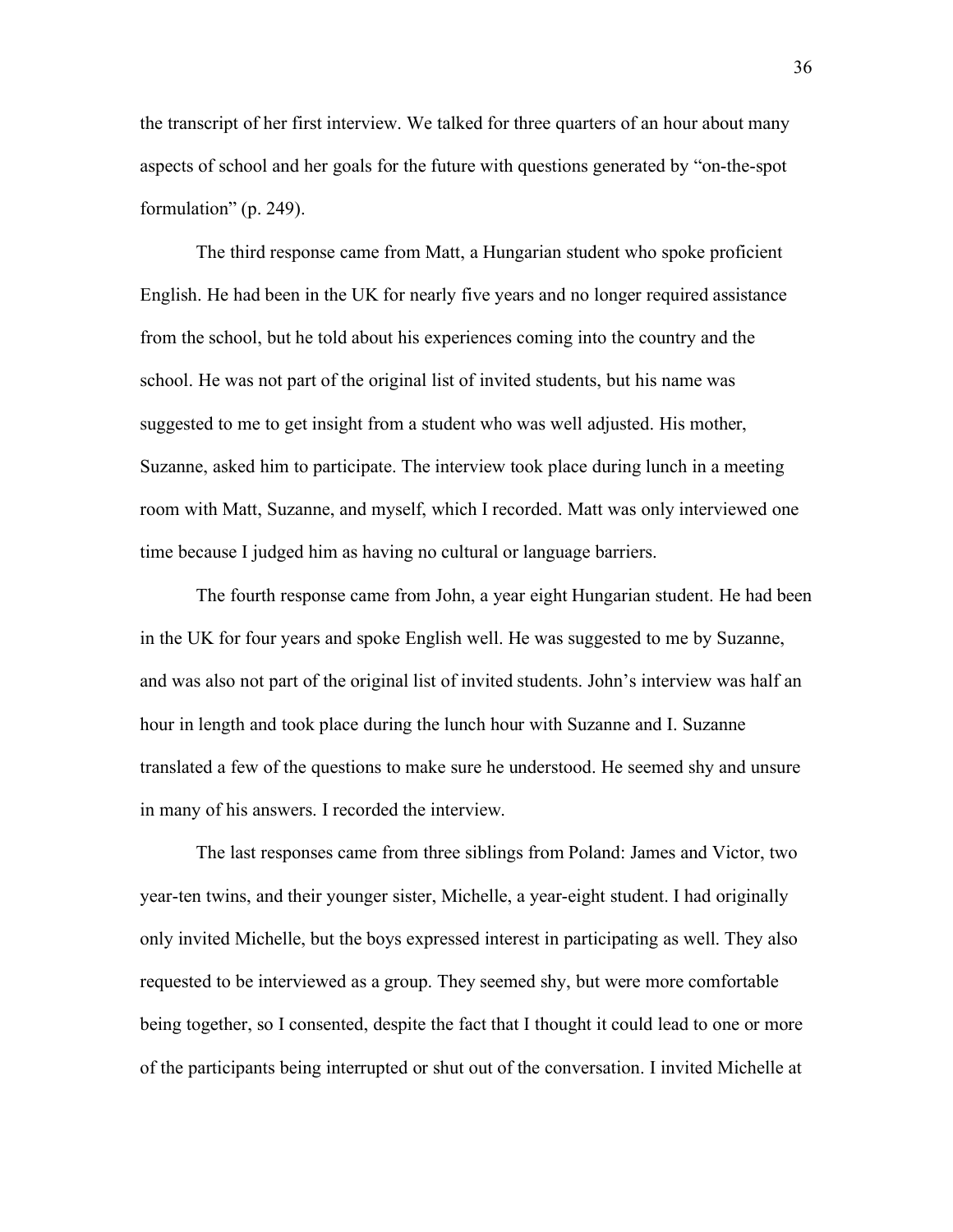the beginning of the project, but due to poor attendance, lack of understanding within the invitation letter, and a few cancellations, the siblings were only interviewed the day before the project ended. Their interview took place after school with Suzanne, the siblings, and I present. The boys contributed more to answering questions, so I posed direct questions to Michelle as well.

#### **Selection and Interview of Staff**

While waiting for responses to arrive from students and parents, I interviewed teachers. I wanted a group of experienced teachers to interview individually to discuss their thoughts on how the school functioned for its foreign students. I invited eight members of staff, including one head teacher, by a packaged letter, which consisted of the invitation and interview prompts (Appendix D).

The participating staff reflected a "typical case sampling" that "involves the selection of typical cases to study" (Gall, et al., 2007, p. 182). The criterion for selecting a teacher was simply: that they were not a first year teacher; they wanted to share their experiences for the purpose of helping the school; no two teachers were from the same subject area, and that they be willing to spend between one and two hours of their time speaking with me and reviewing their transcripts. Some of the invited participants were unable to participate, due to time constraints, but they agreed to let me observe some lessons if I needed to. Such observations took place in three classrooms. The purpose of the observations was to view what a typical, everyday lesson in which immigrant students participated might look like.

The teachers who agreed to participate include one assistant head teacher who worked within social sciences (Harry), one learning support assistant who was an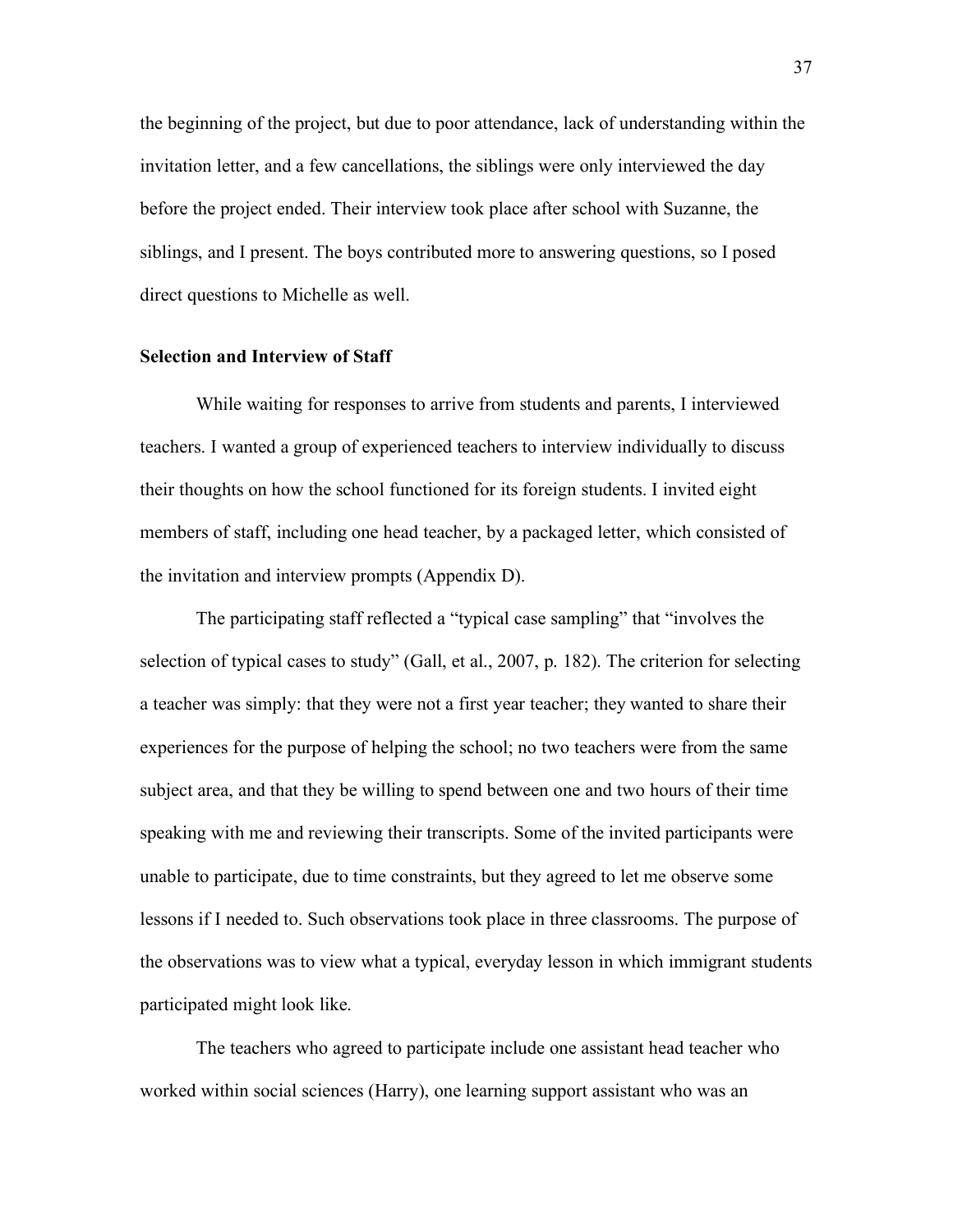immigrant to the UK (Suzanne), one teacher of the year-seven foundation group (Mary), and one physical education teacher (Linda). All participants had a significant amount of experience within education, with no teacher possessing less than five years of professional education experience.

For the interviews, I asked each participant for an hour of their time. I originally planned to do an interview and then a group discussion, but the group discussion could not be arranged due to the time constraints of participants.

I first met with Mary, the year-seven, foundation group teacher for half an hour one day after school. I recorded the interview. After transcribing the interview, I had additional questions, and met with her for an additional interview, also half an hour in length. Mary's additional interview questions are in Appendix H.

I then interviewed Suzanne, the Hungarian EAL learning support assistant. She discussed what she did with the EAL students and how she offered them support not only in lessons, but also outside of class, emotionally, and academically. Suzanne and I only had one formal interview, but she participated in every student interview and met with me individually on many occasions. She was the mother of the student participant, Matt. I recorded her individual interview.

Next I met with Harry, the senior leadership assistant head teacher who had a social sciences teaching background. Harry was invited to participate because he was responsible for the school receiving the international school award by the British Council. As a head teacher, he worked closely with student issues and was a leader regarding questions of diversity in school and international awareness. Our first interview lasted for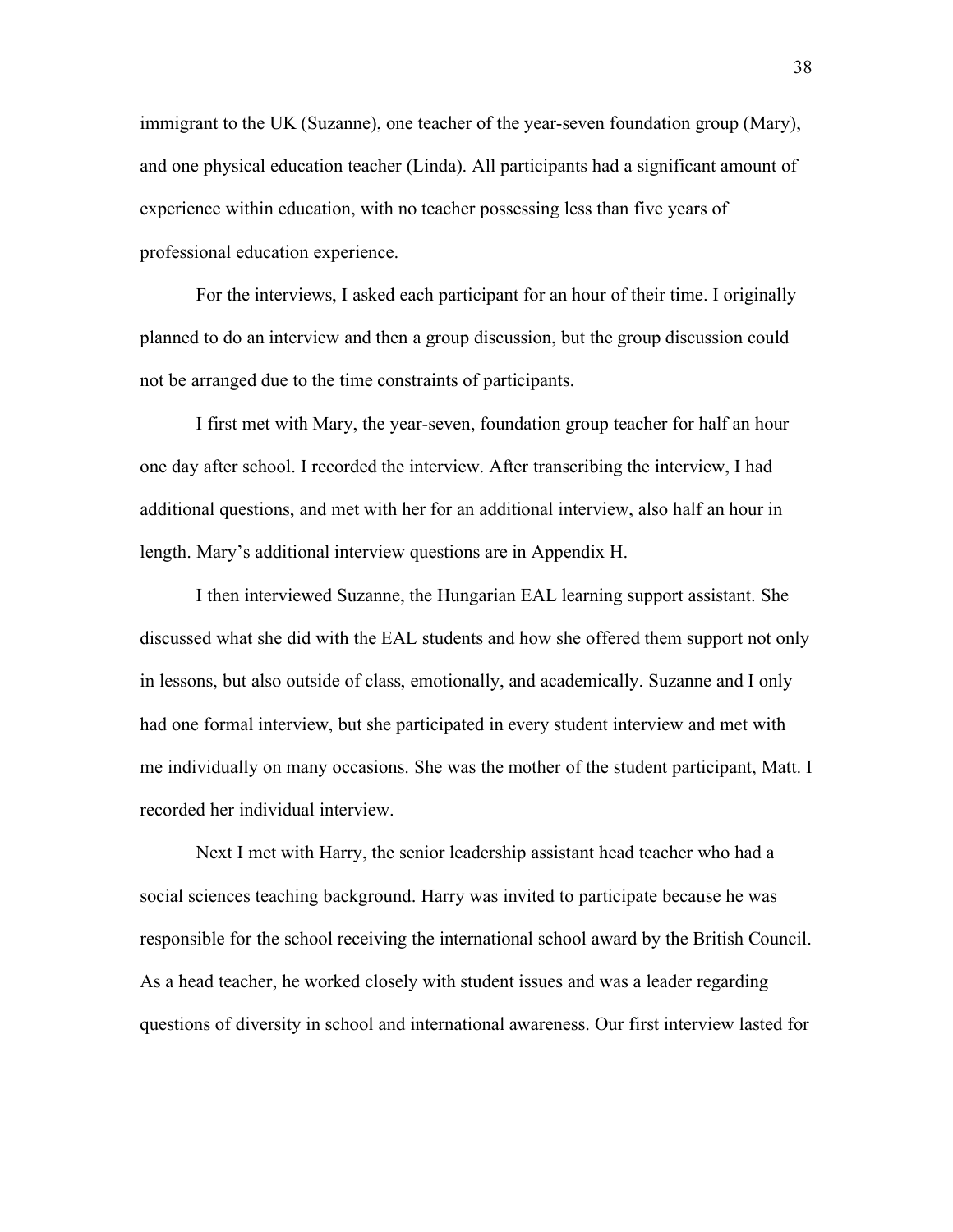an hour of in-depth discussion. Harry was a busy man and was recovering from surgery during my research tenure, so I conducted only one, one-hour session that I recorded.

Linda, the PE teacher, was the last teacher participant I interviewed. There was only one session, which lasted one hour. Her experience was well documented within the interview, which I recorded.

All teacher participants were easily reachable via email in case clarification was needed. Harry provided me with facts and figures regarding the immigrant student population within the school, which is in subsection "The School" on pages 35-36.

### **Conducting the Interviews**

These interviews composed my first research interviewing experience. As a guideline for all interviews, I chose to use a conversational style and the "guidelines for conducting a research interview" provided by Gall, Gall, and Borg (2007). In a school with a uniform policy, I wore a suit and tie. All student participant interviews were carried out with a member of staff (Suzanne) in the room. At the beginning of interviews, I reaffirmed the responsibilities of confidentiality. I always met with students in advance and this meeting was not recorded. During interviews, I attempted to speak as little as possible, because "the less the interviewer talks, the more information is produced" (Gall, et al., 2007, p. 254).

Because I worked with EAL students, I attempted to ask questions in as clear a manner as possible, and I often rephrased questions to ensure their understanding. Questions were asked to student participants using basic language, except in the cases of Matt. To get deeper information and greater detail, I often used probes, such as "why?" or "Can you tell me more?" etc.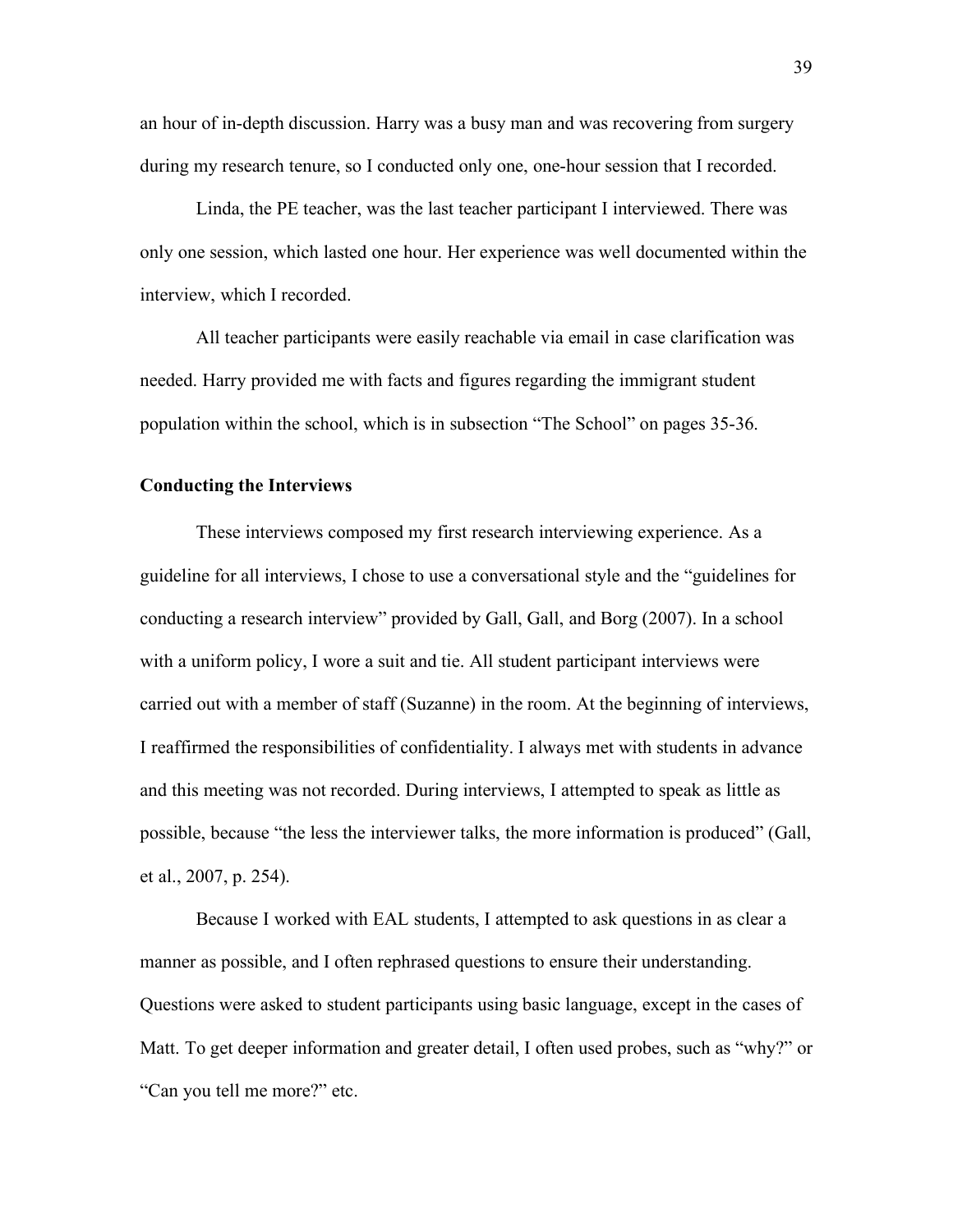## **Data Collection**

Because I used multiple methods of data collection (interviews, observations, journaling, and one-to-one tutor sessions), the strategy I employed to "ensure thorough data collection" is known as *triangulation* or *crystallization*. Triangulation "var[ies] the methods used to generate findings and see if they are corroborated across these variants" (Gall, Gall, & Borg, 2007, p. 474). In this case, the various methods I included were: interviewing students; observing classes with participant students; taking minute-byminute notes to see if class environments reflected what students said (see Appendix E); interviewing staff members to see if the school's goals for immigrant students were reflected in the answers of the immigrant students; journaling my response to each encounter; and working directly with immigrant students in a small-group English lesson. The multiple data collection methods were ways of checking for connections in data.

Another method I used to "ensure thorough data collection" was the collection of *rich data* (Gall, et al., 2007, p. 475). A way to collect rich data is to use many mediums, such as "interview transcripts and detailed notes or recordings of observations, that are detailed and varied enough to provide a full and revealing picture of what is going on" (Gall, et al., 2007, p. 475).

During interviews, data were collected by means of an audio recording device on my laptop computer using the program, Garage Band.

The advantages of using audio recording include "reduc[ing] the tendency of interviewers to make an unconscious selection of data favoring their biases," and that "audio recording provides a complete verbal record," which "speeds up the interview process, because there is no need for extensive note taking" (Gall, et al., 2007, p. 256).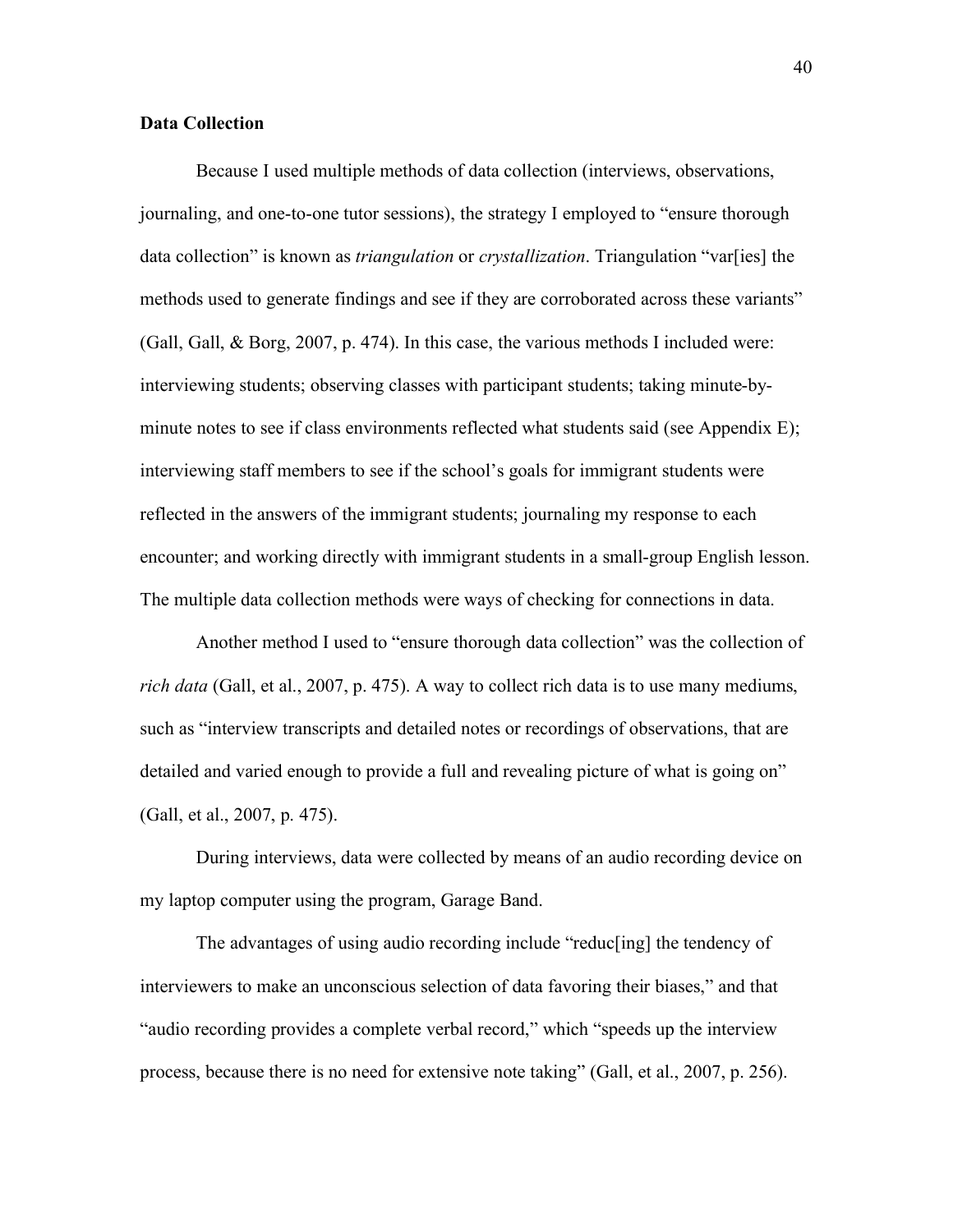Data collection ended after seven weeks in the school. Time constraints and the emergence of regularities within the data justified ending the data collection.

### **Transcript Approval**

At the end of each interview, I transcribed each interview verbatim, using pseudonyms. Once transcripts were completed, transcripts were delivered to participants.

Allowing the participants to review their transcript and amend their contribution is a strategy to reinforce the research design known as "member checking, which involves having research participants review statements in the report for accuracy and completeness" (Gall, et al., 2007, p. 475). Due to research taking place in England, it was necessary to complete transcription and approval before I returned to Canada to complete the thesis.

Participants were informed that they had the right to alter their contribution to the transcript in whatever way they felt best represented their. Participants were able to change words, delete words or passages, rephrase ideas, add additional information, expand or elaborate on a topic, or make statements more eloquent. All participants had at least one year of English reading experience and were given the opportunity to ask Suzanne or me regarding the contents of the transcripts. Suzanne and I were available for explanations by request.

Once participants were satisfied with the contents, they were instructed to sign the transcript to approve it for potential direct quotation within this master's thesis. All participants signed their transcripts and returned them to me.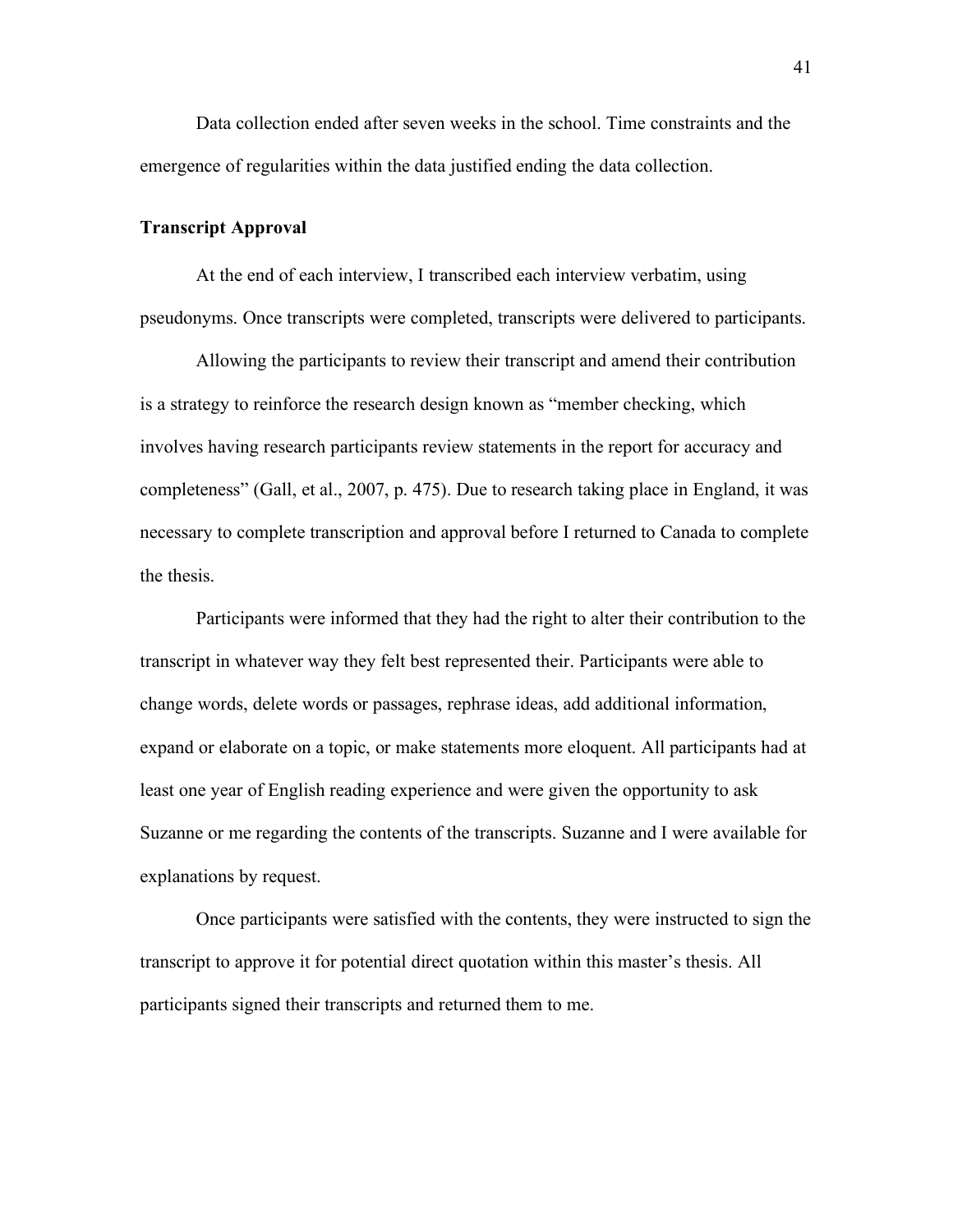### **Observations**

During the research, I also observed four classroom lessons in which some participant students were present. With Sara (year 10, Czech, age 15), I observed a science lesson and an English lesson. With Stephen (year 10, Czech, age 16), I observed a science lesson and a business studies lesson. The purpose of the observations was to triangulate data by following-up the information gained during interviews, and to gain a personal perspective into what a lesson might be like for these international students.

During the observations, I arrived before the students, sat at the back of the classroom, and did not speak with students for the duration of the lesson. Most students ignored my presence. Throughout the lessons, I took minute-by-minute notes (see Appendix E) to document both what the teacher doing, and what the students were saying and doing. How many times would the teacher check on the student when support was not present? Were the other students on task or disruptive? Did my participant student seem to cope with what was asked of them or were they confused or distracted? I contacted the teacher in advance of the lesson that I wished to view, explained that I was not there to judge his/her teaching, and that I wanted to see how particular SEN students were coping with lessons when they did not have individual support from an SEN learning support teacher, like Suzanne. All teachers approved of my presence.

### **Journaling**

Throughout the process of working on this project, I would regularly journal after interviews or observations. The journaling afforded me the opportunity to reflect and react to what I had witnessed that day. I would ask myself questions, such as, "How does this interview compare to or differ from another?" and "What can future immigrant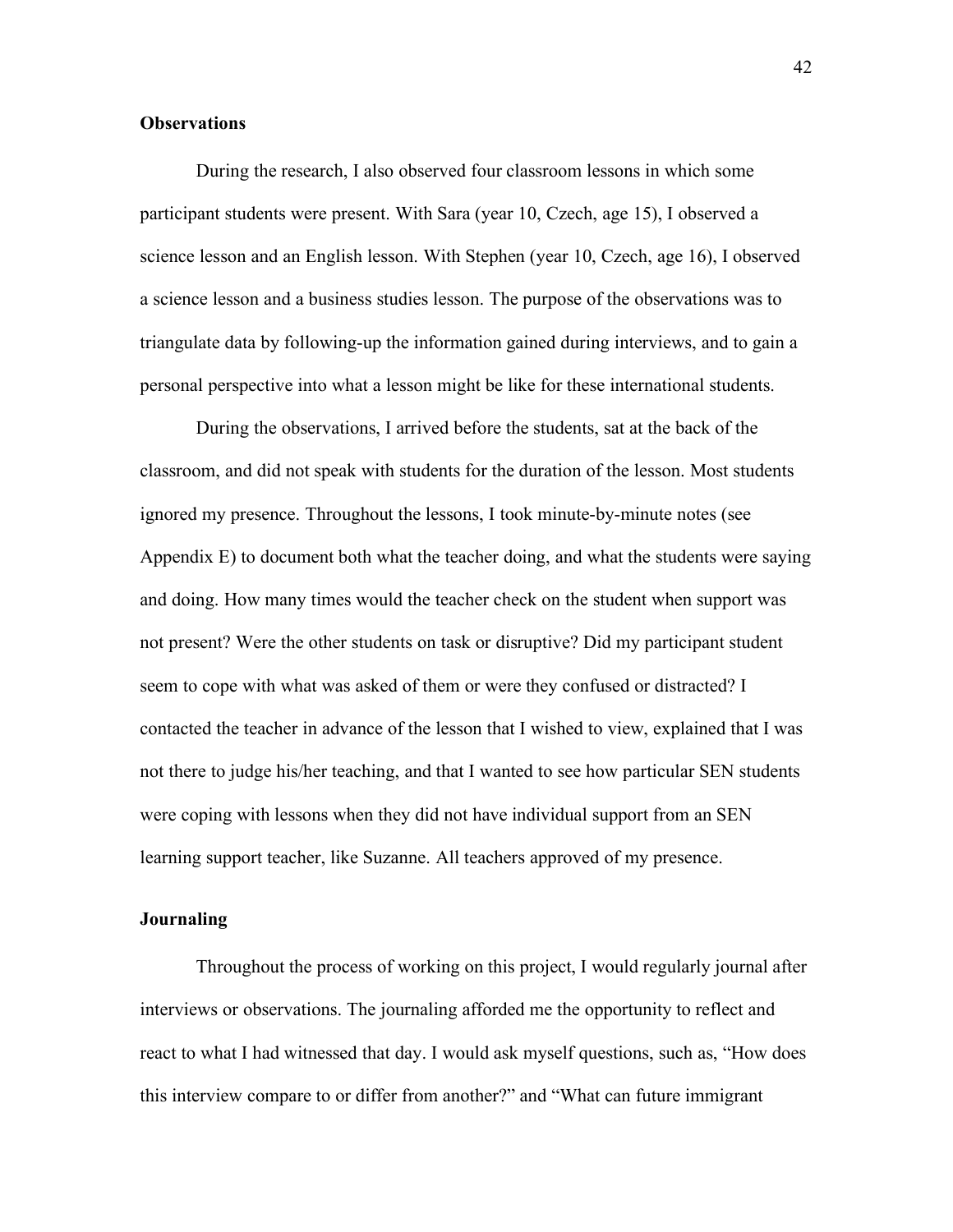students and the school learn from these immigrant students taking part in the interview?" I occasionally wrote about things that frustrated me, such as students' removal from English classes.

#### **Analyzing Data**

I carried out data analysis using the method of *interpretational analysis*, detailed in Gall, Gall, and Borg (2007). Steps in this approach included segmenting the database, developing categories, coding segments, grouping category segments, and drawing conclusions.

Segmenting the database was the first step of interpretational analysis. In this step, I compiled and segmented all useful data and pieces of data. A segment is "a section of the text that contains one item of information and that is comprehensible even if read outside the context in which it is embedded" (Gall, et al., 2007, p. 466).

I developed categories, which are "construct[s] that refer to a certain type of phenomenon mentioned in the database," during data collection. The categories were: school success (subcategories: very successful, somewhat successful, not successful), school support (subcategories: very supported, somewhat supported, not supported), school problems, cultural barriers, distraction, social life (subcategories: popular, somewhat popular, unpopular), emotion (subcategories: frustration, happiness, sadness, homesickness, etc.), future, adjustment, and opinion. Gender could have been another category, but it was not a specific area of concern within this research. I did not detect distinct gender-specific differences within the data.

Coding segments took place as I read through transcripts of interviews. I uploaded all transcripts and journal writing into Nvivo, a research-coding program. I read a length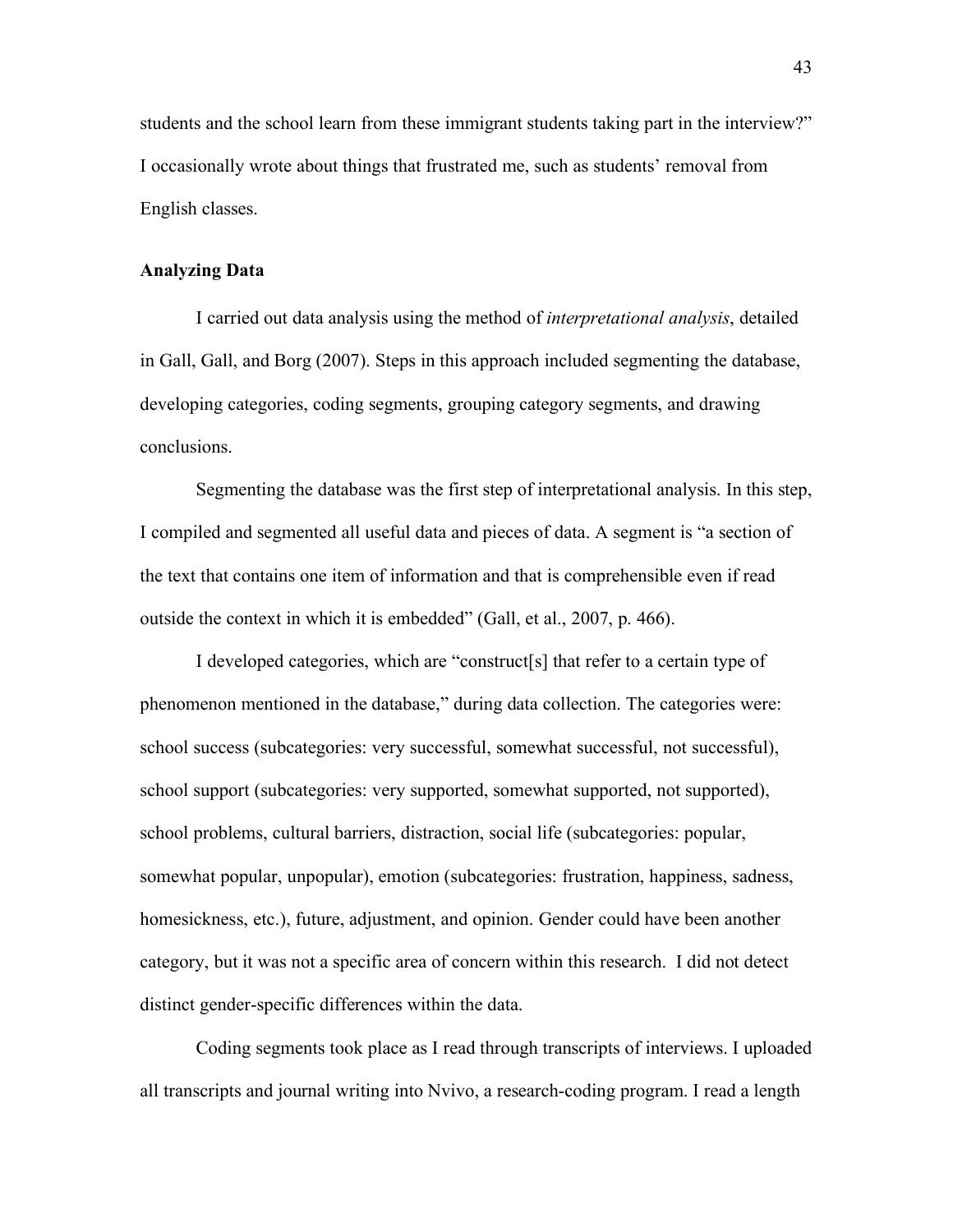of text and coded that information into the categorical selections. Segments were coded with multiple codes.

I grouped categories at the end of coding. When grouping, I put together segments from each code. For example, I put all codes from "opinion" together in a single word document to note comparisons of "opinion" across participant contributions.

I drew the conclusions based on the comparison and emergence of similarities and differences between participant contributions. I reported conclusions in the results chapter.

#### **Time Frame**

I conducted this study over the course of eight weeks within one school. The interviews occurred on a weekly basis at the convenience of participants. During the intermittent time, transcription and data analysis took place. I wrote follow-up questions for specific participants based on previous discussion. The time I allotted for the research and writing process was approximately six months, from May 2010 to December 2010. The research occurred in the school from May 3 - June 18, 2010.

#### **Ethical Considerations**

In order to conduct cross-cultural research, I acquired ethics approval. First, I did my best to hone my qualifications for carrying out this research through reading for the literature review. I also took courses in anti-racism at the University of Saskatchewan that exposed me to inequalities and tensions that could exist within a school environment. I contacted one secondary school in southern England, and based on discussions with the head of the school and the teacher in charge of EAL students, we selected a sample of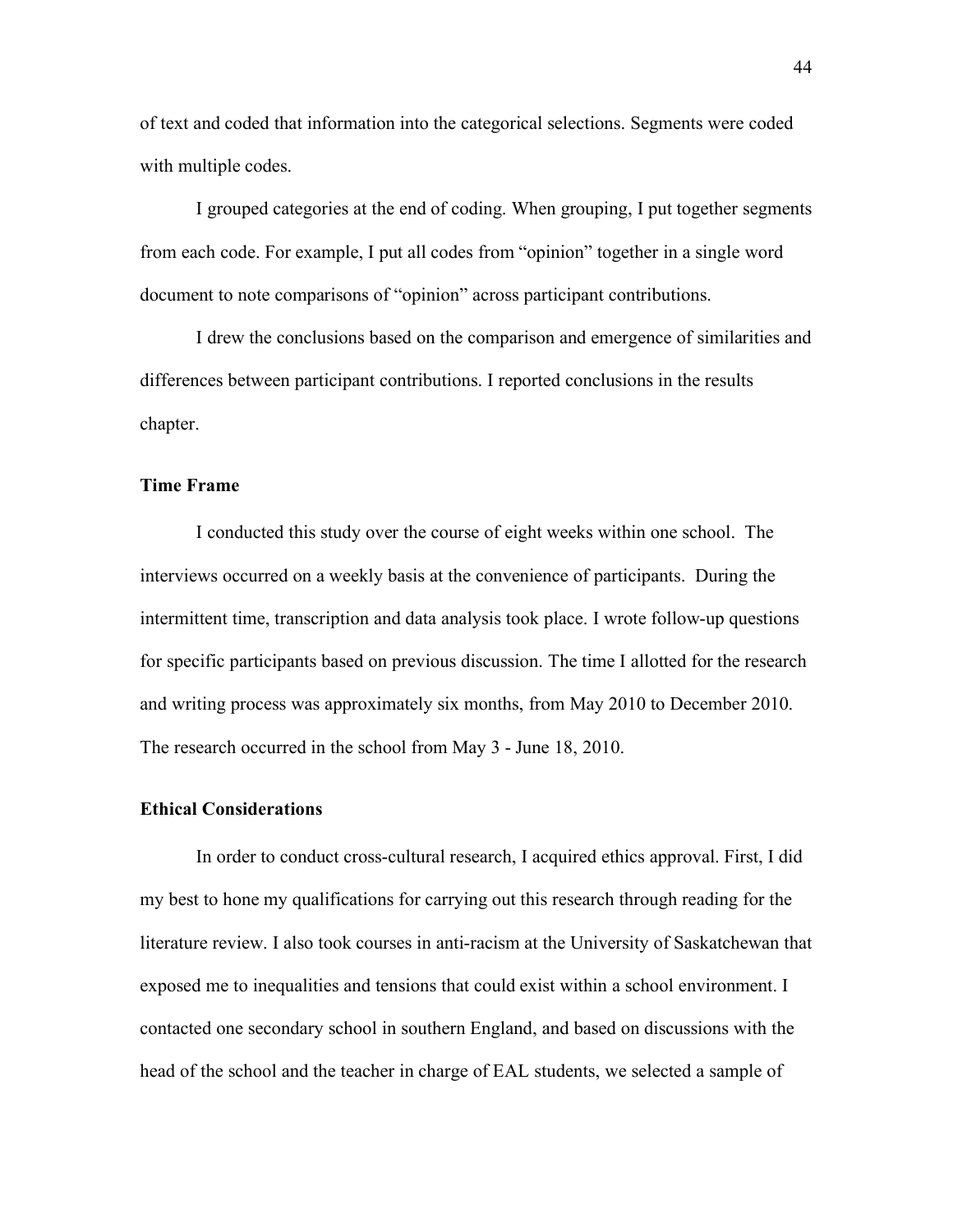European first-generation immigrant students. Having different cultures present in the study created a need for me to have awareness of cultural diversity. I conducted this research with patience and consideration for diversity. I made ethical considerations to carry out this research because it is "irresponsible to approach these deep concerns without caution and careful preparation" (Noddings, 2003, p. 62).

In preparation for the University ethics review, I contacted the head of the school to ask for additional ethical procedures. The head confirmed to me via email that any ethical approval from the University of Saskatchewan was adequate approval to carry out research. Jurisdictional ethics approval for this study within the school can be viewed in Appendix A.

There were students whom I taught previously, and who might have been participants. I thought having these students might enrich this research project and could yield rich data. Because I taught them, they already knew me as a person, which would reduce time that was usually needed to create researcher/participant rapport. In order to conduct this invitation ethically, I did not contact these students in advance. I submitted the letters of invitation addressed from the school via postal delivery that invited them to participate in the research study.

 In an ethical study of certain groups, I recognized that "there is a real danger of intrusiveness and lack of respect in methods that fail to recognize the vulnerability of students" and that is why I was informative to participants and respectful of their privacy (Noddings, 2003, p. 62). Before the study and interviews took place, full discussions were held with each participant to assist them in understanding the situation and their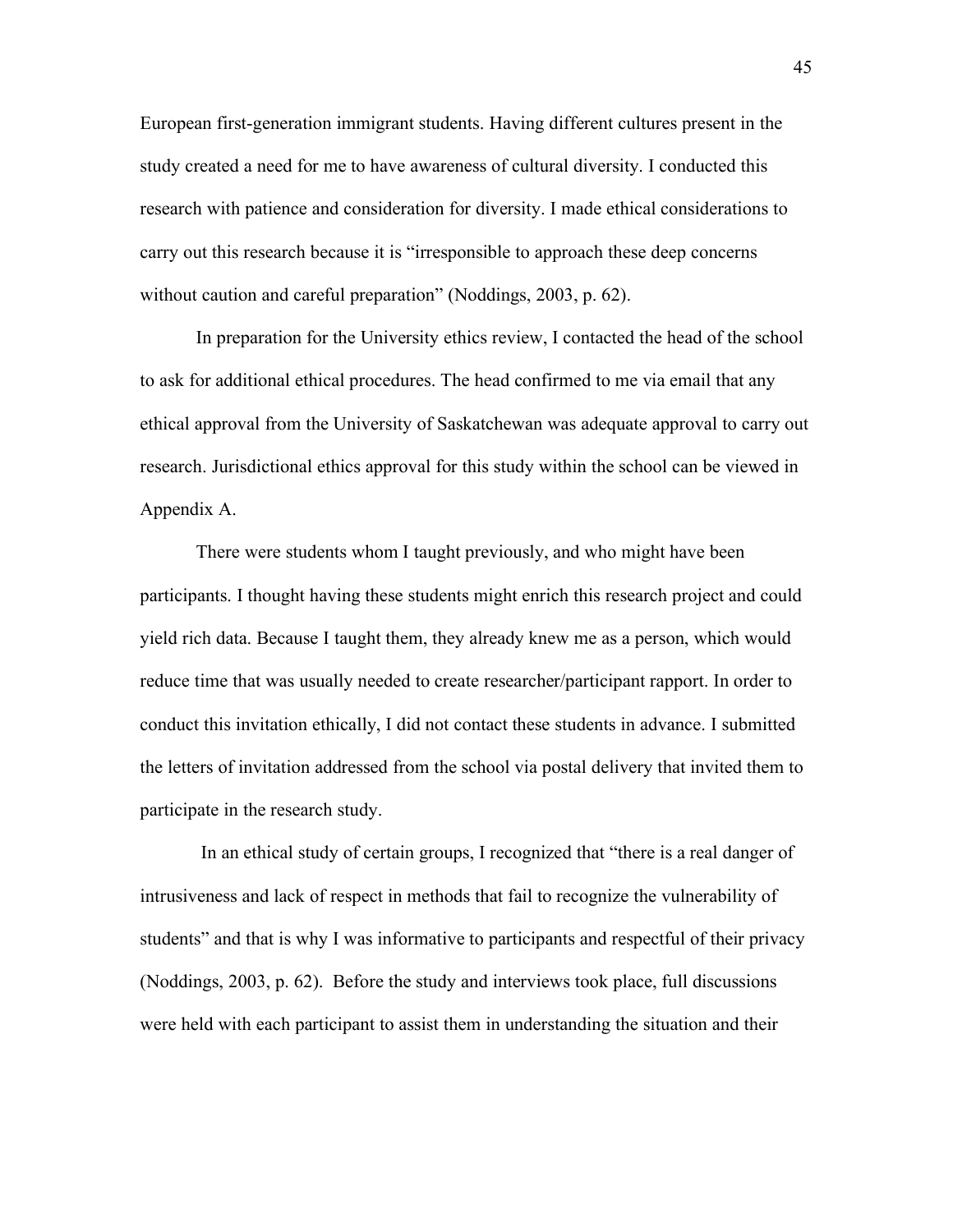right to privacy. As a researcher and teacher, I had "an obligation to protect immature students from making disclosures that they might later regret" (Noddings, 2003, p. 62).

Second, when conducting cross-cultural research, it is of importance to note that some eligible participants may have limited English proficiency. In order to ensure that all participants understood the questions and information forms, participants needed to be partially literate in English and be able to speak English. Students could be partially literate, but should have been able to understand oral English so that procedures could be explained to them in as much detail as necessary to obtain their consent.

For transcript approval, they needed to be able to read English. However, in the event that they could not understand certain words, Suzanne and I were both available for translation and explanations. I was attentive to their limited English skills through asking if they understood, having the participant explain to me what they thought I meant, and having Suzanne present to re-state questions. Suzanne was helpful because the student participants were all students of hers, and she knew their abilities more than I did.

Immigrant students under age 18 were the main focus of the study. I am aware that "written consent is needed from the child's main caretaker…and also from appropriate school personnel" (Gall, et al., 2007, p. 82). Once permission was given from the school and family, I provided forms for informed consent from the caregiver.

Third, it was important to advise the participants that they were free to withdraw from the study at any time. The documents clearly stated that participation was anonymous and voluntary and should include "participants' understanding that they have the right to withdraw from the research investigation at any time" and that no harm would be done if they choose to do so (Gall, et al., 2007, p. 82).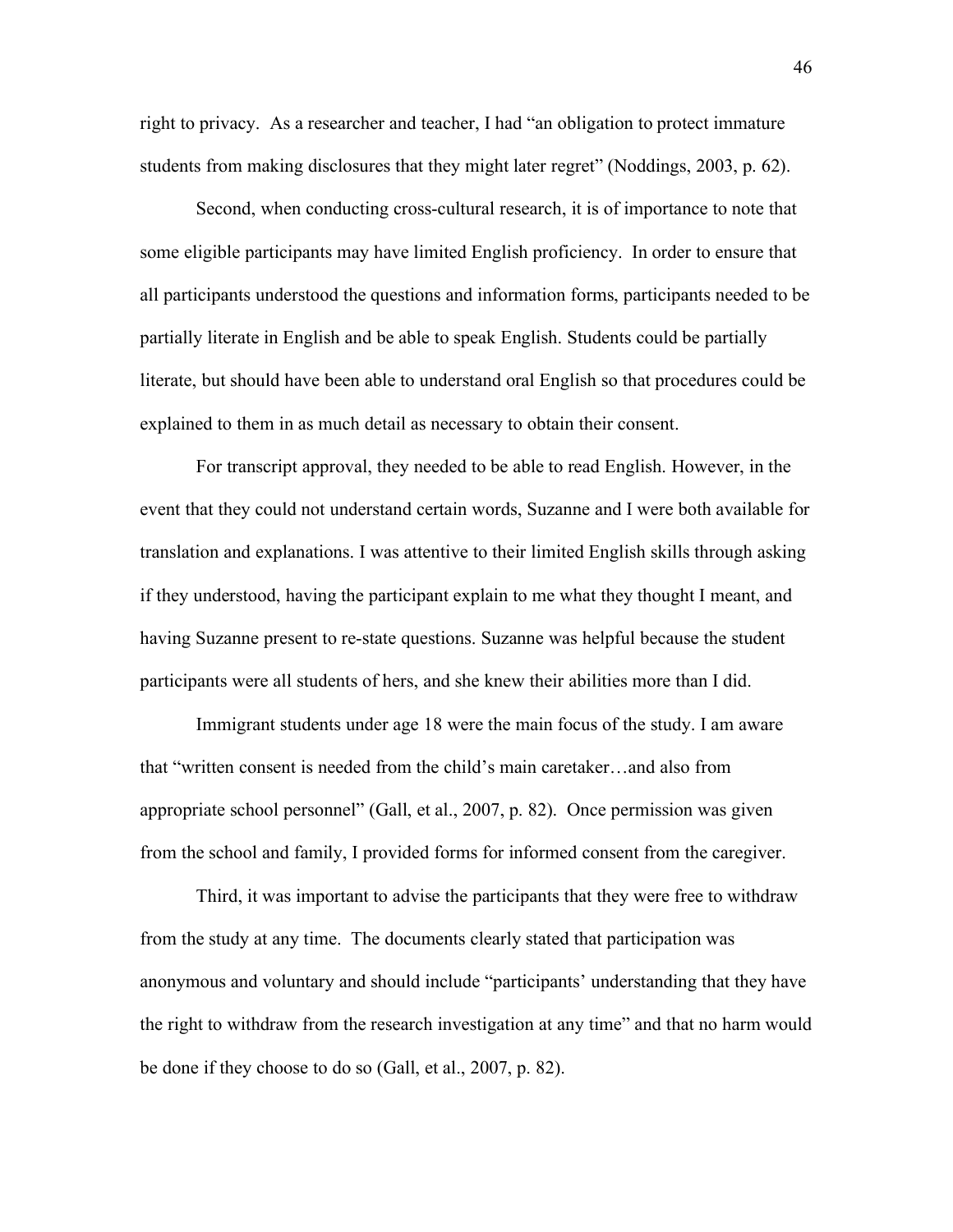Once information was collected, participants had the right for privacy and confidentiality of their information and participation. To protect their identities within the study, I referred to the school and participants using pseudonyms.

Because results will be known, it was important to keep the identities of students confidential. In the qualitative case-study methodology I utilized, an individual interview approach was used for interviewing the students, and confidentiality was possible as long as the participants adhered to this agreement. Although respect for the conversations was stressed, once the participants left the confines of the study, it was not possible to keep participants from discussing what was stated. The data that were collected during the study will be kept secure for a period of 5 years in case the need arises to reference any information.

In order to ensure ethical research practices, I consistently reviewed ethics literature leading up to the study. The University of Saskatchewan ethics board also approved the study. This reference to ethics was presented by Gall, Gall and Borg (2007); such as: clarifying benefits to all involved parties, minimizing risks, posing prepared and useful questions, equitable participant selection, informed consent and parental consent, maintaining privacy and confidentiality safeguards, and establishing good hospitality and communication with all involved parties (p. 92).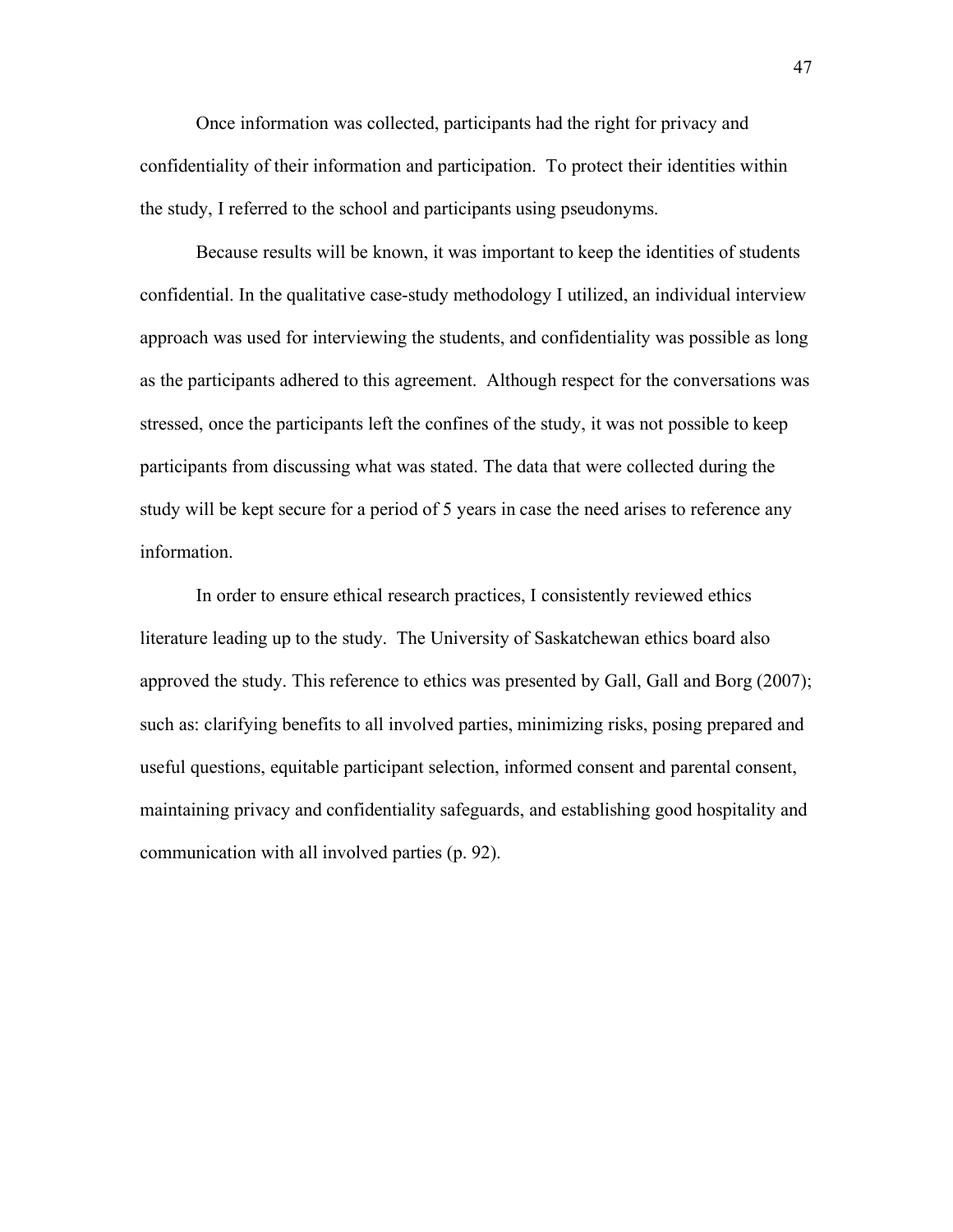# **Chapter 4: Student and Teacher Interview Results**

# **Student Interview Results**

All student participants reflected upon their experiences as immigrant students in the United Kingdom. They discussed their transition, integration, and adjustment process in relation to their language needs, their experiences with language, student streaming by ability level, school concerns, and social concerns. Student participants also provided recommendations for how to improve the experiences of future immigrant students within the school.

## **Stephen and Sara**

Stephen and Sara were siblings from the Czech Republic. At the time of interviews, they had been in England studying at Royal Downs School for one and a half years. The family moved to England because of a work opportunity for their father, and once that they were in England, they wanted to become bilingual and speak English as well as they could. Neither was sure if they would move back to the Czech Republic.

#### **Stephen**

At the time of interview, Stephen was 16 years old and in year 10. When Stephen arrived in England, he was placed in year nine so that he would be at Royal Downs School for the entire two years of preparation for the GCSE (General Certificate of Secondary Education) exams. If he had gone straight into his year 10 class, he would have missed a large portion of exam preparation, and would have been in danger of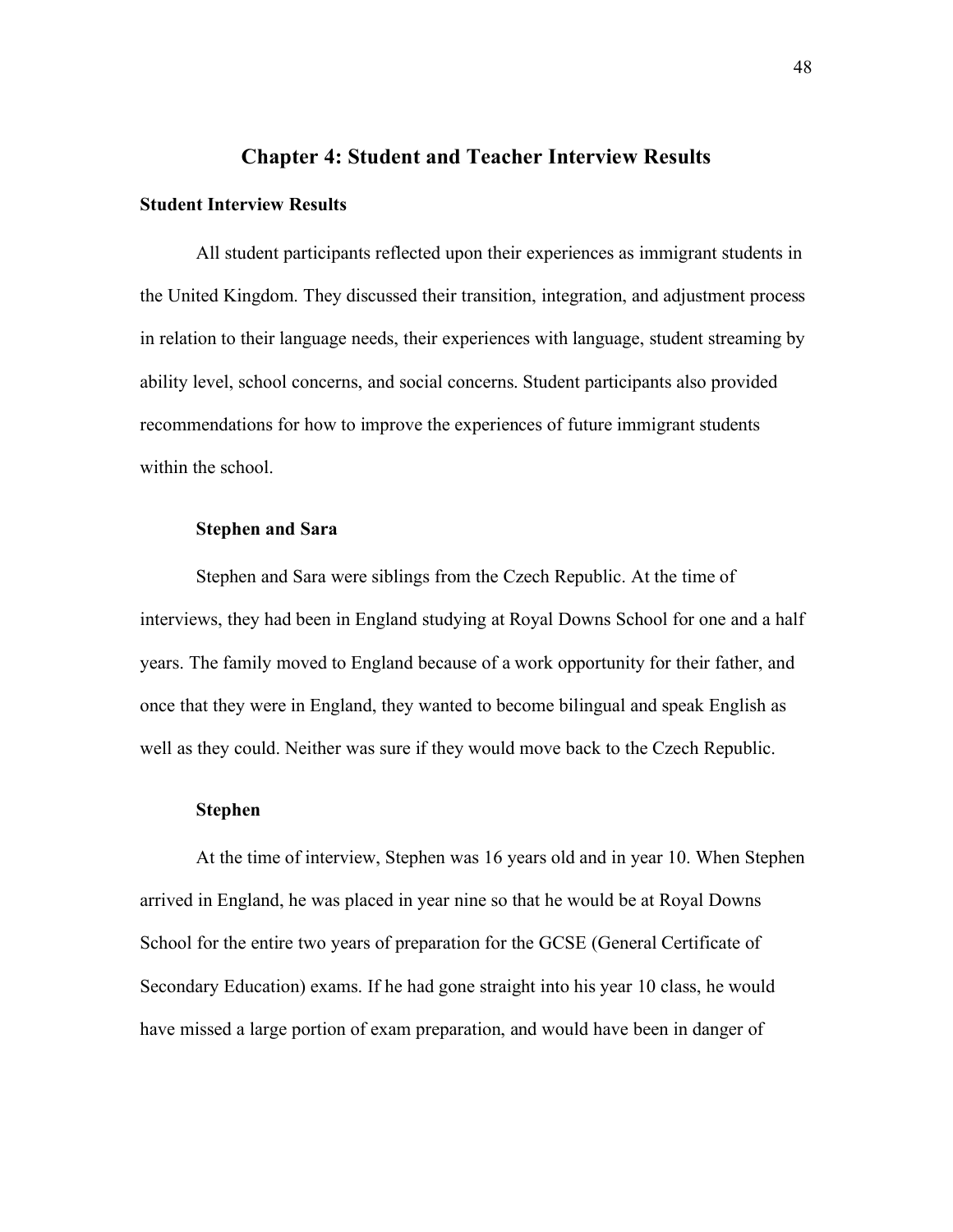earning low GCSE exam marks, which could prevent him from getting into year 12 and 13 Colleges. He had a learning support assistant in many lessons per week.

When his family told Stephen they were going to move to England from his home country of the Czech Republic, he said he did not want to come "at first, because I was afraid of it. I thought my English wasn't so good, but when I moved to England, it was difficult, but not as difficult as I thought it would be." Similarly to all of the participant students, he had a school buddy that showed him around school for a few weeks. He remembered that:

When we moved to England, my sister and I stayed one or two weeks before we started the new school. We were nervous…because we knew we will start in another school. My first day, when I came to this school, I came here, to this office. One student was waiting for me. In the rest of the school year [of year nine], only two months, I had all lessons with him. He showed me classes, and other things in school. He was helpful, because this school is too big.

#### **Sara**

Sara was 15 years old, and a year 10 student. She had learning support assistants present in several lessons per week. She advocated for immigrant students within the school, and was going to be serving as an international student prefect, which is "a student monitor in a usually private school," in year 11 (Merriam-Webster Dictionary). As an international prefect, she wished to promote patience and to give good advice for international students who enrolled at the school. As an international student, she felt that she could help incoming immigrants adapt to England in a way that English students could not provide.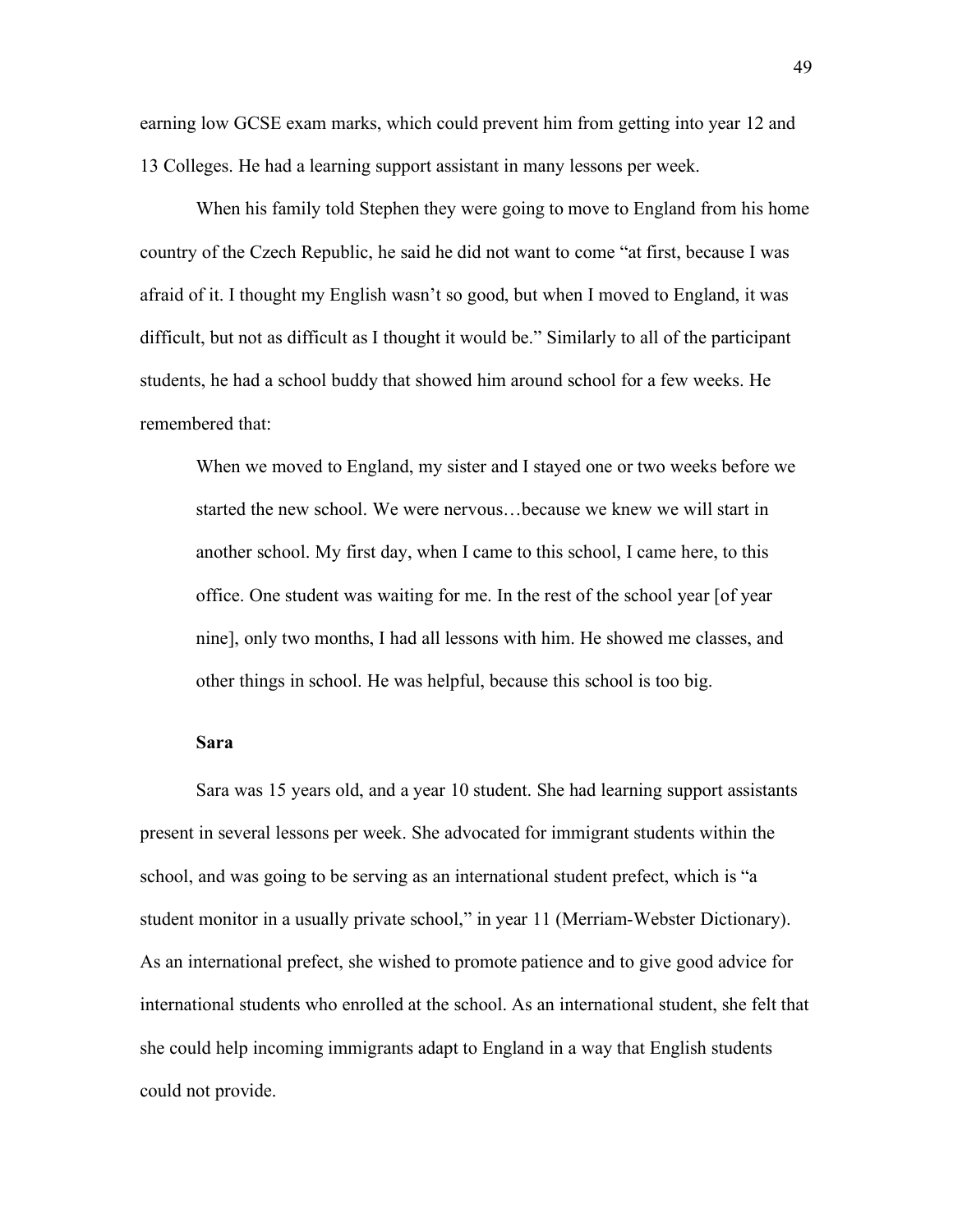As an immigrant student, Sara was poignantly aware of the challenges faced by international students. When I asked how her international prefect position, which previously has not existed, came about, she answered:

I applied to be a German prefect. They asked me why I would like to be a prefect. I said that I would organize meetings with foreign students and help them to get new friends. In our year, we have two twins [Victor and James]. They are really nice boys, but they are so outside of the people. I think they speak good English, but they are shy. One of them is in my form and sometimes the boys make fun of him. I think it's really rude, because I don't think that any of the English students can speak in German, or French, or Polish, or Czech what they are saying in English. They aren't thinking so much about it.

Sara envisioned being a leader for the international students around the community. She had a plan for inquiring "if it's possible to meet with out-of-school foreign students, and then with those students we can meet, because we can get more friends from outside of school as well as inside the school."

She could provide a comforting, empathetic role, similar to the Migrant Education Program (2009) in the United States, in which the mentor has experienced similar difficulties as the mentee. She could also foster "strong bonds between mentor and mentee," and could help "new students and those with limited English proficiency" (Knowles & Parsons, 2009; Pringle, Anderson, Rubenstein, and Russo, 1993), and help new students with a multitude of issues. She viewed accent barriers with disdain, and commented on the intolerance and impatience of English peers. When asked how she would help a new student with whom she was paired up with, she said: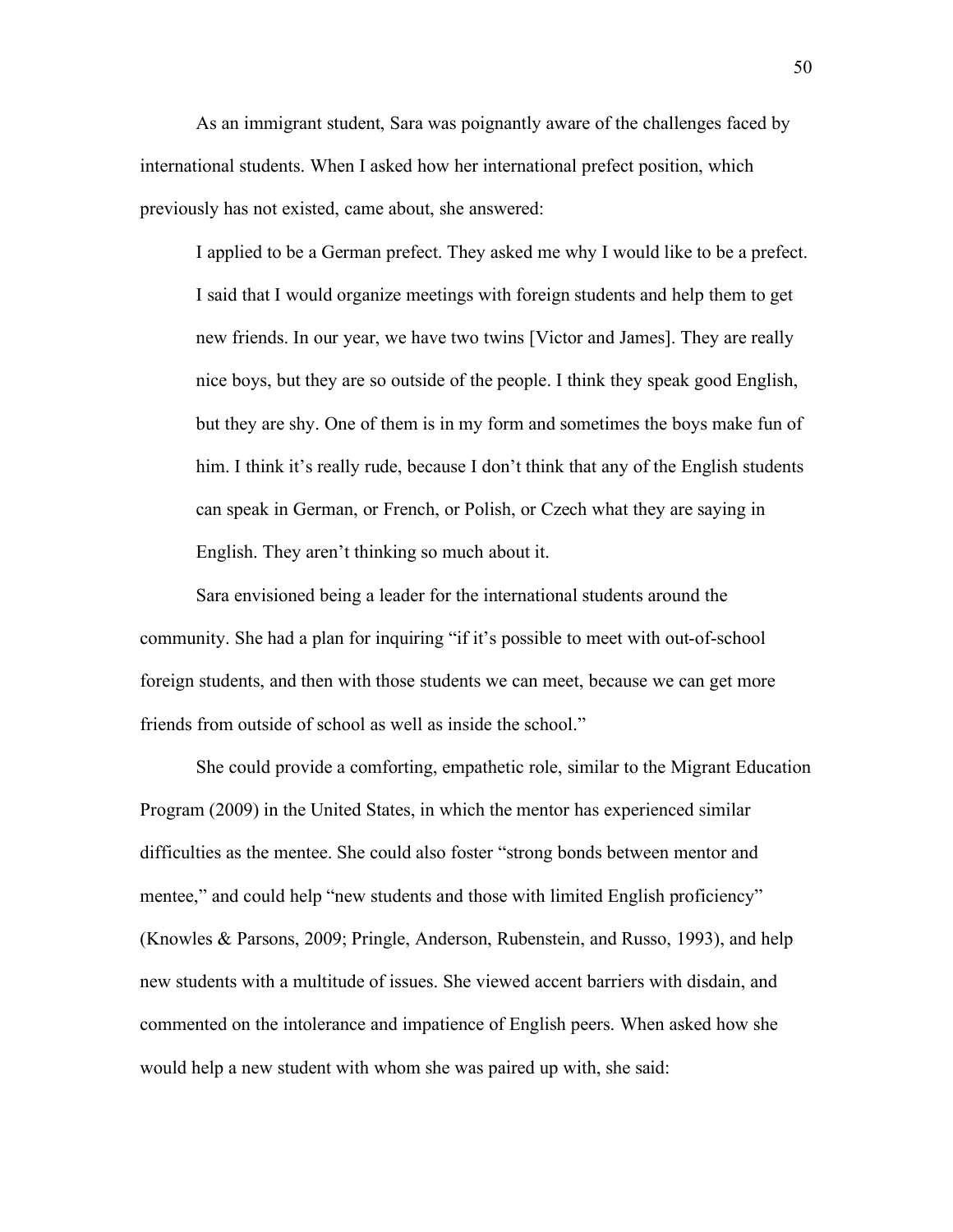I can explain to him or her in a better way than an English student, because when I'm talking with, for example, a Hungarian girl, we understand each other more than English people understand. They seem to be too lazy to think about our accents. If I say pronounce it "epple," instead of "apple," then they don't understand me.

During our informal conversational interview, we discussed what she envisioned in the future. She had aspirations and worries, given her situation of moving between countries with different languages. She wanted to become a lawyer, but she was not sure if she would be able to do so, because it would require her to get into certain colleges and universities. Her level of verbal English made her nervous, and she wondered if she should go back to the Czech Republic to study so that one day she could become a lawyer in her home country. She was concerned that her verbal English skills would not progress quickly enough to understand the intricacies of law, to have the language skills required to make compelling arguments, take testimony, and communicate with members of a courtroom.

I asked her if she wished to stay in England after her secondary schooling or go back home. Her social nature and desire to be around her longtime friends emerged when she answered "I don't really know, because the schools and teachers are better in England, but I have a lot of friends in Czech, so I feel happier in Czech than in England."

#### **John**

John was 12 years old and in year 8. He moved to England from Hungary and had been in England for four years. Similar to all the student participants, he knew no English upon arrival. He claimed his poor English skills were because he was removed from his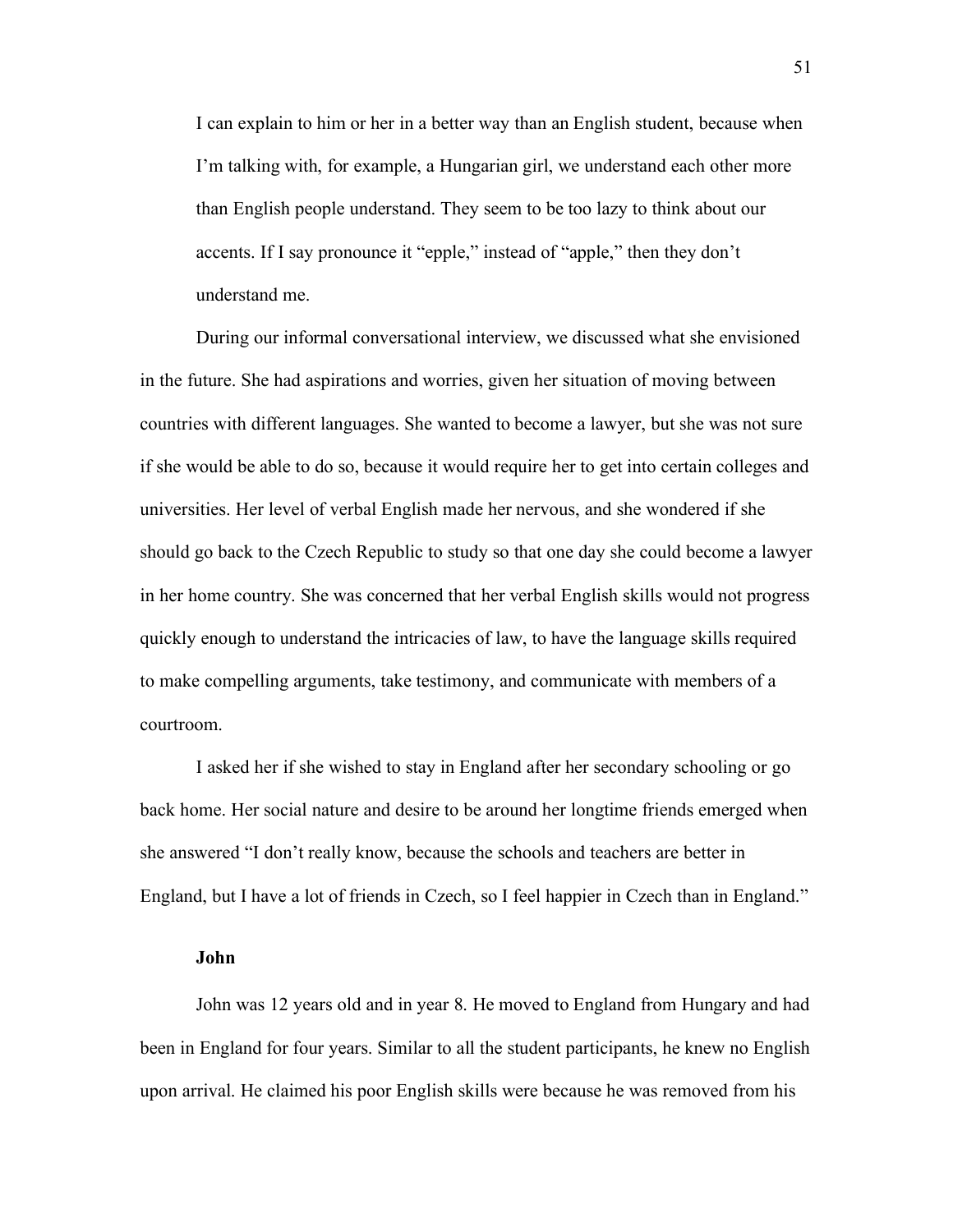English lessons in Hungary, because he "was naughty" in lessons. His father was offered a job in England, and John was told that he would be moving to a new country with only a week's notice.

I asked John to tell me about his school in Hungary, which Matt also attended while he was living in Hungary. It had been several years since John had been there, but he described parts of it, including the school size and technological comparisons between Hungary and England.

He said:

It wasn't modern like here. There were only about 500 students. It was just one building with about four floors, and with a lot less students. We used blackboards. There were a few computers. It had one room with computers.

### **Matt**

Matt was 15 years old, a year 10 student, and had been living in England for nearly 4 years. He was Suzanne's son. When he moved to England from Hungary in November 2006, he spoke no English. However, unlike most of the other student participants, he immediately started school upon arrival, instead of undergoing a period of adjustment.

When asked if he studied any English in Hungary before arriving, Matt responded, "yeah, I was studying it, but it wasn't enough to actually speak it properly," which was an experience shared by Sara, Stephen, and John. Four years on, a person talking to him would have had a difficult time knowing that he wasn't British.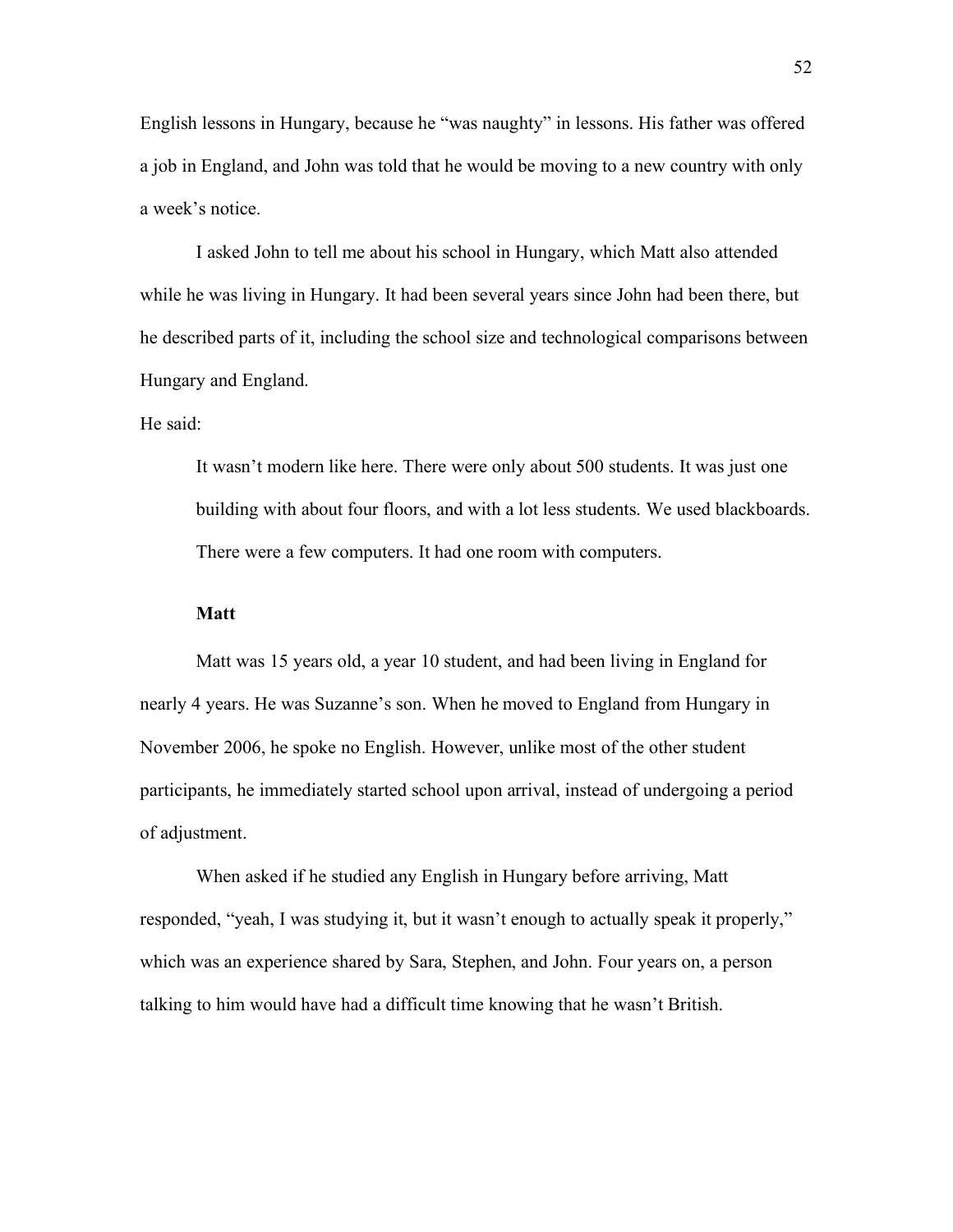### **Victor, Michelle, and James**

During my time as an employee at Royal Downs School, I taught history to years 7 through 9. Near the beginning of the year, a Polish girl, Michelle, transferred into my top-set, year 7. Victor and James, her twin brothers, enrolled in year 9. They could speak no English, and she would often cry during lessons or not come to school at all due to a variety of, as Mary said, "genuine illnesses or illnesses related to stress they are feeling."

Michelle was a main motivation for my wanting to research the experiences of immigrant students in England. I felt I could have done more to help her, but I was often so busy that I did not know how.

I spent seven weeks attempting to organize an interview with Michelle, James, and Victor. They agreed to be interviewed, but on the condition that they would be allowed to be interviewed as a group. I consented, but then on our scheduled interview days, they would cancel or not be in school. I became concerned that I would never get to speak with them. However, our only interview took place on the day before I returned to Canada.

Victor and James were 15 years old and in year 10, while Michelle was 13 years old and in year 8. They arrived in England "nearly two years" ago when their family decided to move "for a better job" and "a new life," which are reasons why millions of people have emigrated for many years. The teacher participants Harry, Suzanne, and Mary all described the siblings as having a very difficult experience at the school, but during the interview, they gave an entirely different perception of how they were handling their experience in England.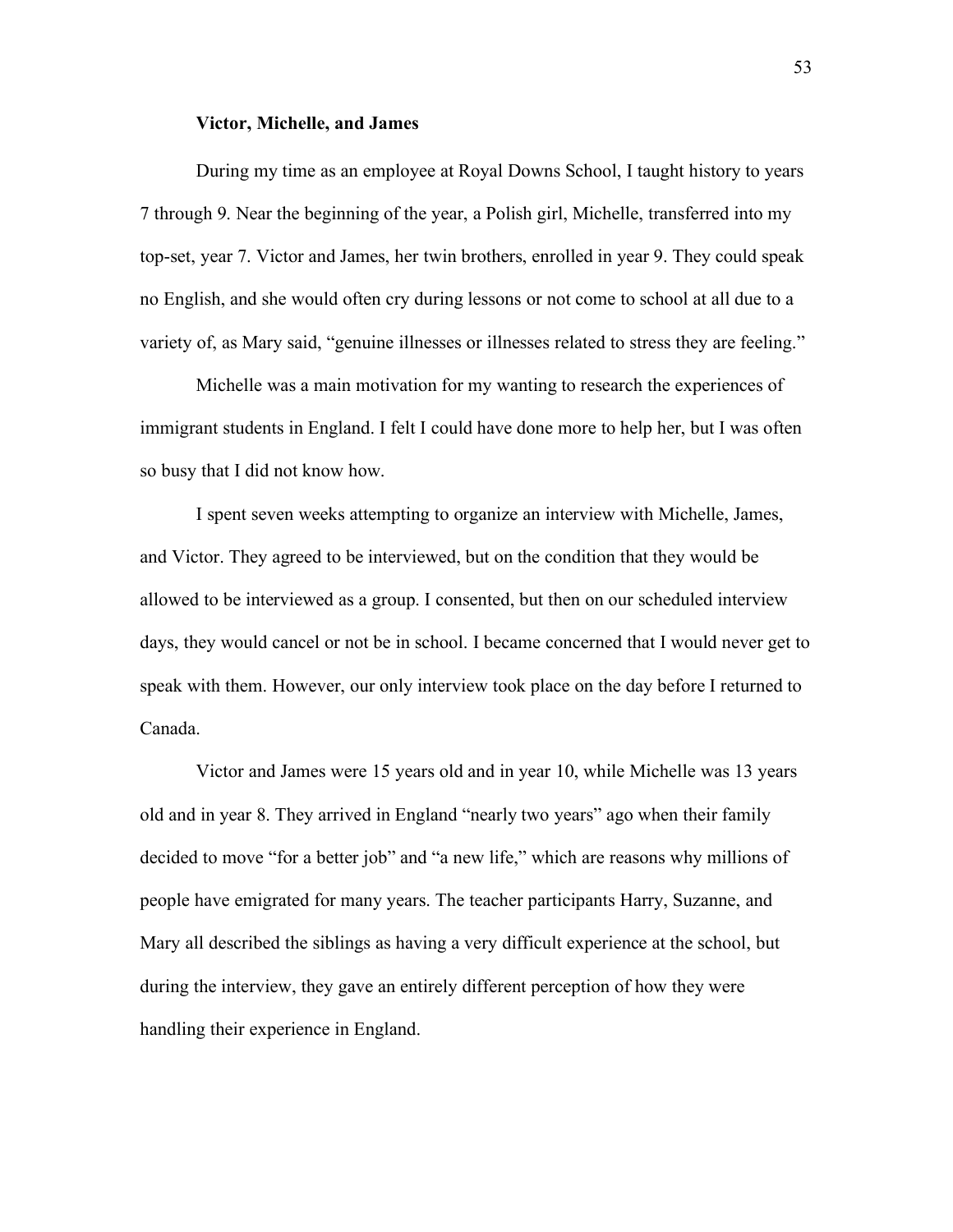They described their school in Poland as smaller, and with about 500 students, compared to 1,500 at Royal Downs. They also said that the schooling in Poland was much more difficult than in England, because they "have 20 subjects in a year," and there is "more homework."

Also, contradictory to what other participant students, and Suzanne, said, the sibling's claim, "In Poland the behavior is so bad, worse than England." They said cursing, ignoring teachers, and being rude to each other are more common in Polish schools. In England, "children around will help you, teachers will help you, but if you ask Polish children for help, lots will tell you to go away," said James.

Like Matt, all three claimed to be settling quite happily in England, and had no intention of moving back to their home country. When they told their friends and family back home that they were moving to England, they received an unsupportive response, and people told them "It isn't true, that we lie, don't go there, you will be back in a few months," said James. But, regardless of the unsupportive nature of their Polish friends and family, all three students said "we will stay here, but maybe our parents might go back sometime," and that the only way they would move back to Poland is "if we didn't have any money."

## **Themes of Data**

Based on the coded data, the major reoccurring themes emerging among student participants included language, streaming, school concerns, and social concerns. Consistently, students mentioned these issues and their levels of happiness and unhappiness related to each.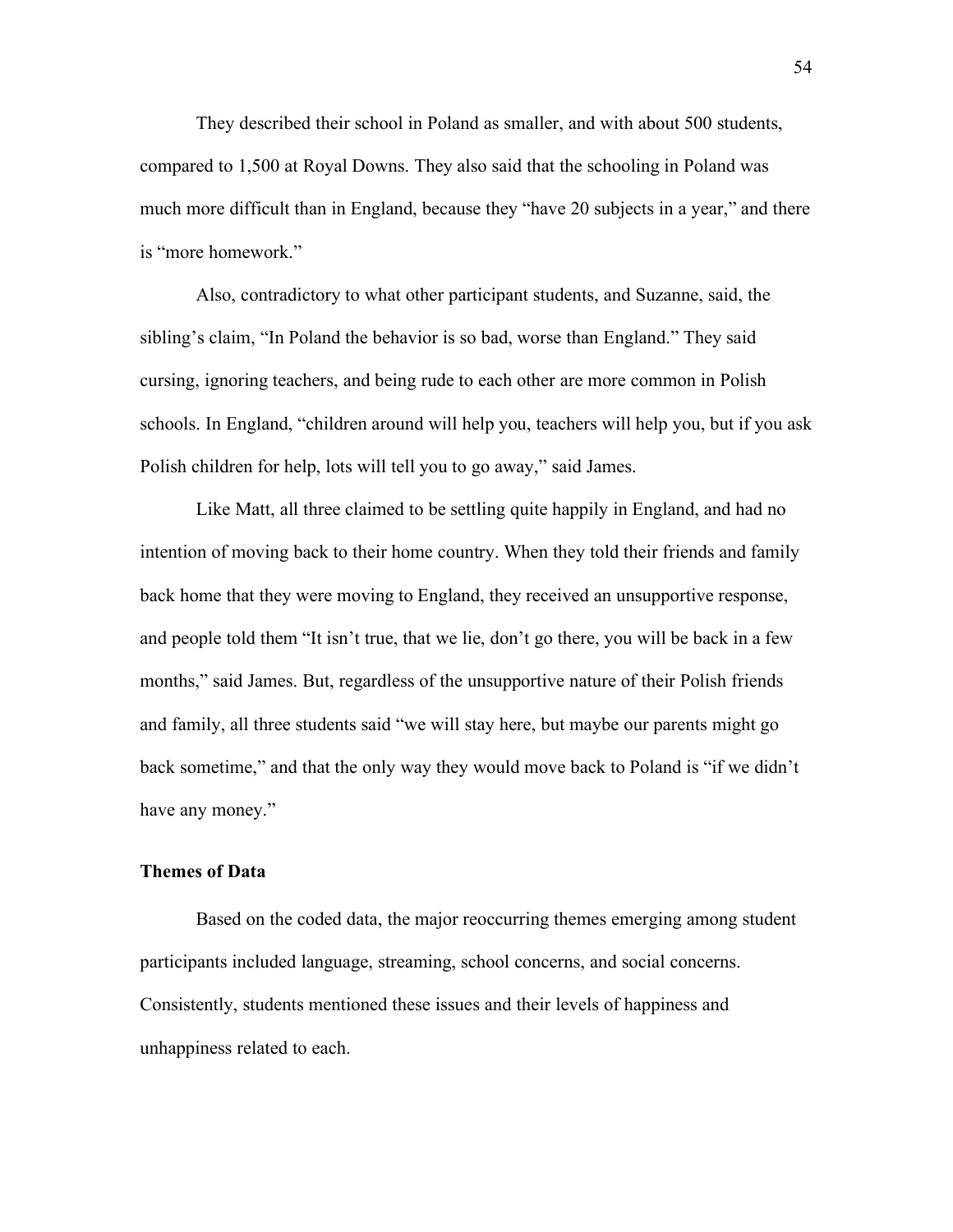# **Language**

Students identified the English language as a primary difficulty they encountered in moving to England. Each offered their own experience with trying to learn the language and fit into the society, as well as some of their strategies for acquiring Englishspeaking skills.

### **Sara and Stephen**

Sara and Stephen discussed their family's collective pact to help each other learn English. With regards to their home life in Britain, Sara described the routine of her and Stephen's family. She said:

On Monday, Wednesday, Friday, and one weekend day, we speak only English. I really hate this time, because I'm always so tired to speak English at home, but they want to, so I have to as well.

Stephen also discussed his family's language skills. He said that his "mom is probably the worst speaker in our family, and dad is the best speaker." Because his dad worked for a British company, and spoke exclusively in English in his workplace, it was understandable that his language skills were the strongest. When asked about what their mom did, Stephen said that, "sometimes she works in a Czech company from Britain, and she learns English in a college for adults."

## **Stephen**

Stephen said his main difficulties were the sciences, subject-specific vocabulary, and multiple languages, which were recurrent among student participants. He said: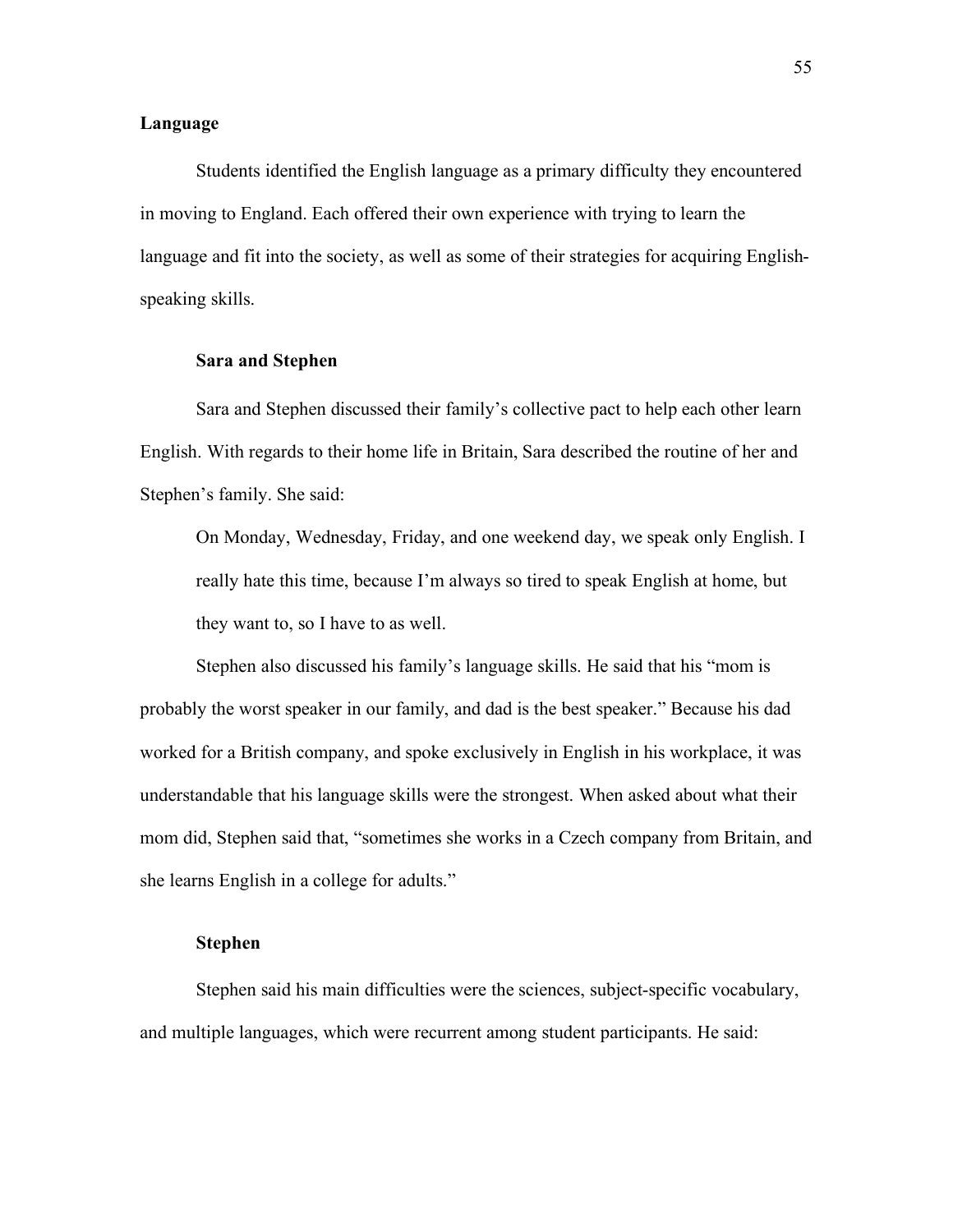Science is very difficult, and…English. German is very difficult for me. The other students have been learning German for four years, and I started to learn German this year, so I'm first year in German. For science, everything is difficult. There are far too many words I don't understand.

His main academic difficulties lay in the fact that he was attempting to learn English while also being placed in a German languages class, and attempting to study difficult scientific vocabulary that would even trouble most native English speakers. I also asked if he believed it would be more useful for him to have two English lessons per day (one class setting and one small-group setting) instead of one English lesson and one German lesson. He responded:

I think that could be useful; a second lesson of English instead of German. Of course, it is better to speak with many different languages, but we are here for English, not for German. I have to learn German just because I am here in England, where children have to learn French or German.

Stephen also mentioned his English ability when commenting on the classes in which he was placed. He thought his sets, or class streams, were okay, but then other times became self-conscious about his English abilities. He said:

Some teachers say I'm clever, but I've got still problems with English. Sometimes in lessons, I'm in good sets. Not top sets, but good sets. My English is not good enough for this set. I think my English set is good, but I think I'm okay in middle sets. Maths is easy, so maybe I could move up, but I think sometimes I've still got problems with English when I have exams…some questions I don't understand some words, so I think the set is okay for maths.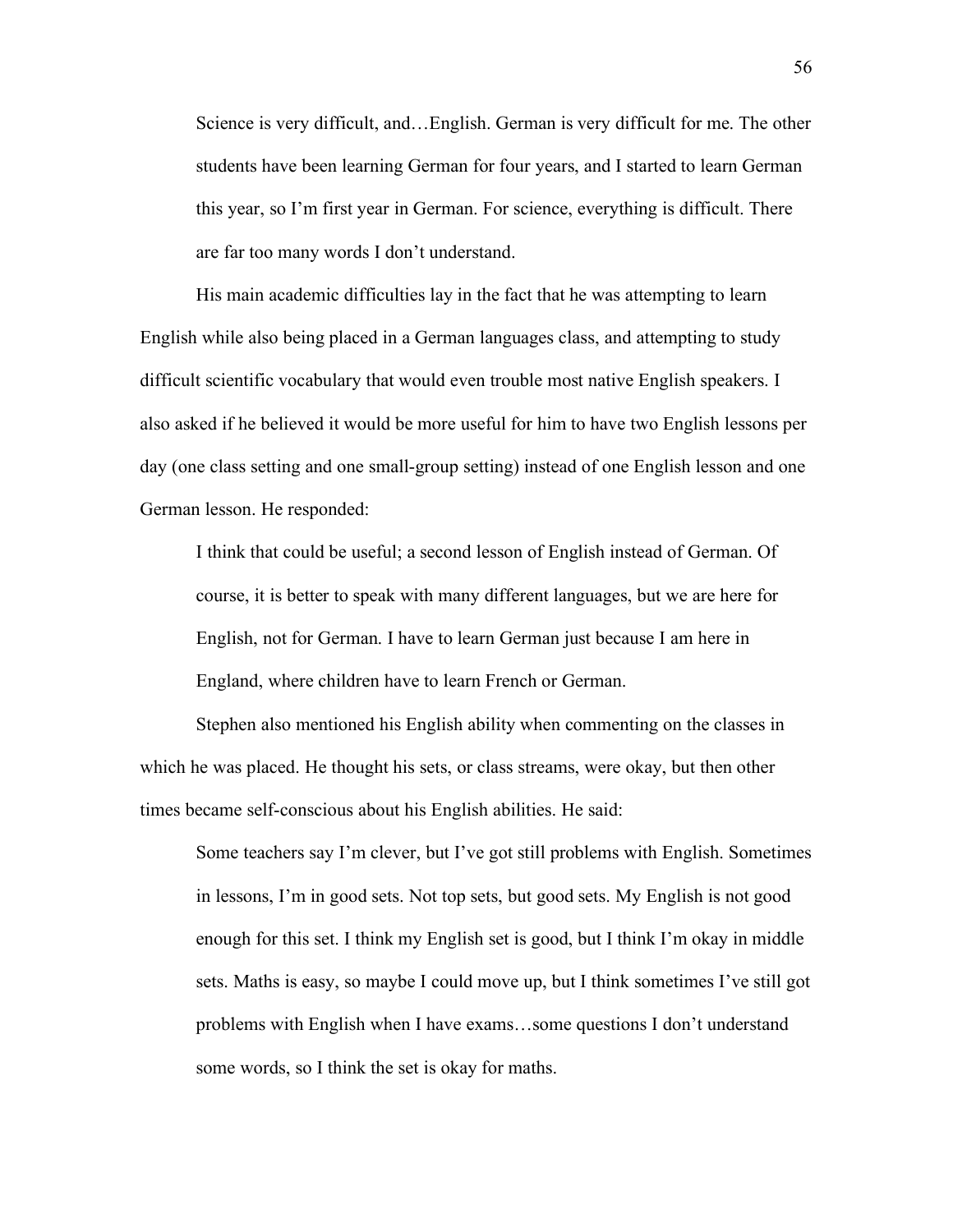Based on his comments of needing to improve his English before being moved into higher sets, Stephen viewed the streaming system as a hierarchy to ascend as his language improves.

Stephen required school learning support in his lessons because he was an EAL student preparing for GCSE exams. Suzanne and Stephen were a team when it came to his classes. Stephen described his relationship with Suzanne:

She helps me with everything. She's a very nice person. I go to lessons and wait a few minutes, and then [Suzanne] comes to the lesson and helps me with everything. In one day, it can be one or two lessons. Three sometimes. We also do one-on-one English lessons sometimes.

Suzanne was present in all student interviews. Since Stephen's language still needed improvement in order to succeed on the GCSE exams, Suzanne worked with him more than with any other student. She said:

He is one of those whose lessons I go to most often. We do one-on-one on Wednesday and Thursday mornings, because his form tutor was kind and released him from these days. I used to go to all English lessons, because he finds English difficult. I used to go to business studies. Sometimes, I go to science, but I changed those for English. I'm not going to so many science lessons now. I'm not spending fewer lessons, because at first I didn't go to every single English lesson before, and now I'm going to every English and geography, and less science. So it's the same, or more. If I have a free lesson, I go to [Stephen's] lesson.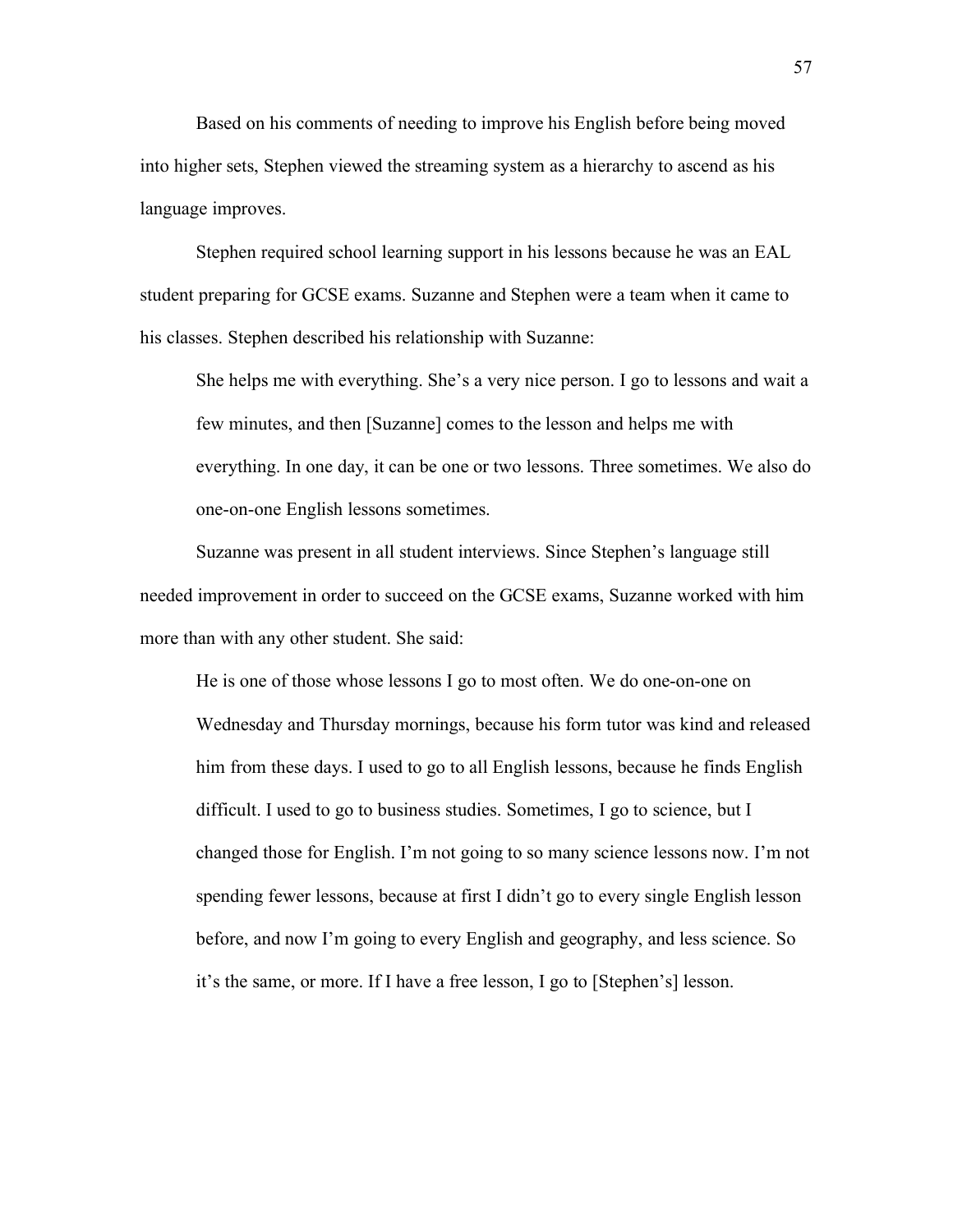If time allowed, Suzanne would go to all of Stephen's lessons, but she had other students to assist. This supports the thought that more EAL learning support assistants should be hired by Royal Downs School.

#### **Sara**

Sara's English education history prior to arriving in England included a few years of courses before arriving in England, but claimed "it didn't so much help me here, because we were just writing with not so much talking." Upon arriving in England, "that was the problem, because I couldn't talk so much," she said.

Sara and Suzanne both emphasized how being in an English-speaking classroom as an EAL student was difficult, because of the necessity to focus on the language of the teacher. When students are speaking while the teacher is speaking, it creates "noise pollution" that interferes with the understanding of EAL students.

Sara's language worries affected her thoughts for what she would do with her future. She had aspirations that she worried about, given her situation of moving between countries with different languages. She wanted to become a lawyer, but she was not sure if she would be able to do so, because it would require her to get into reputable colleges and universities. With her current level of English, being accepted into such universities makes her nervous, and she wonders if she should go back to the Czech Republic to study so that one day she could become a lawyer in her home country. She was worried that her verbal English skills would not progress quickly enough to understand the intricacies of law and the language content required to make compelling arguments, take testimony, and communicate with members of a courtroom.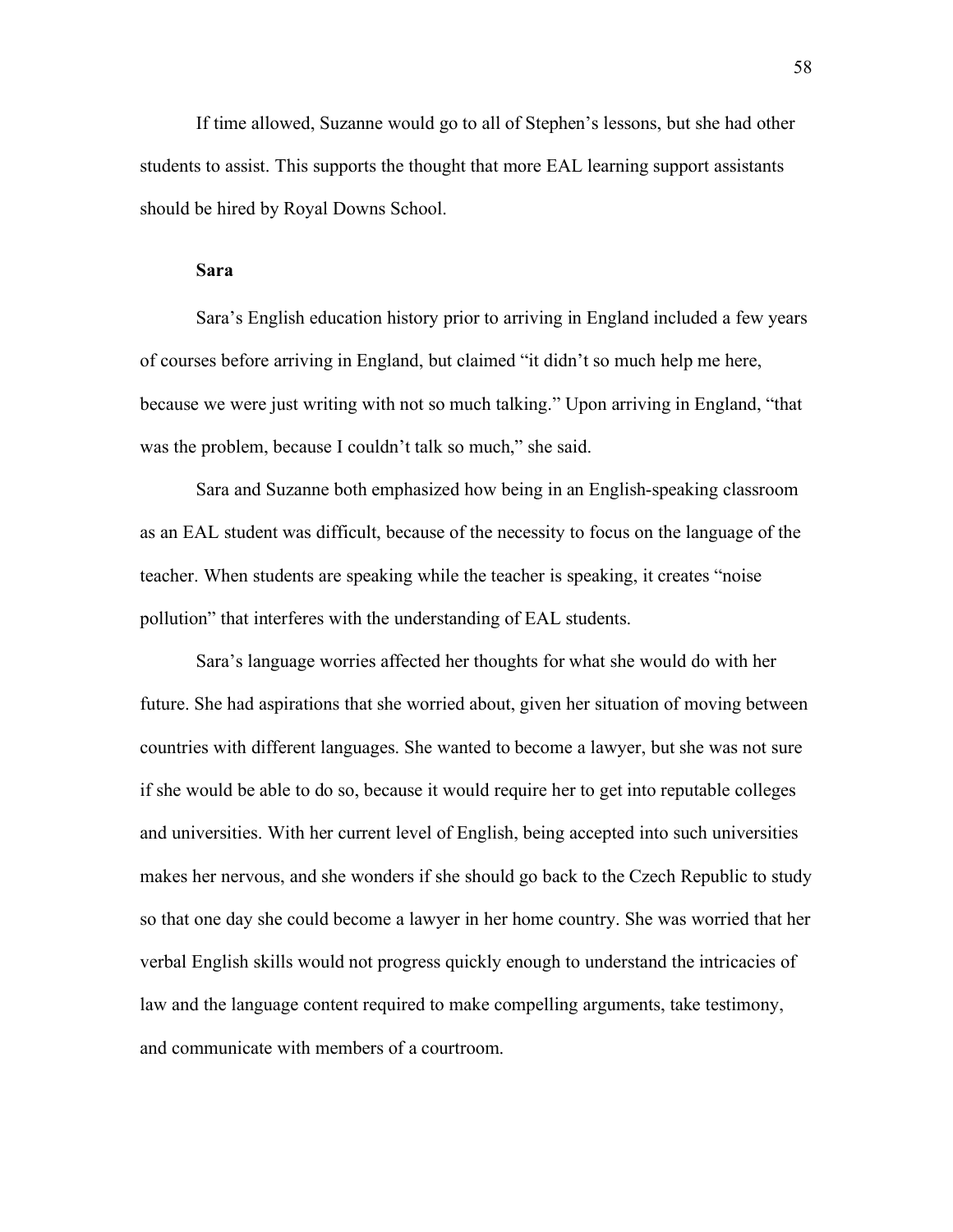### **John**

After being in the country for four years, John's language skills were quite close to the level of his year 8 peers. A learning support assistant no longer came to his lessons. When he first arrived in England, he said that a typical day for him involved "trying to learn vocabulary," but that he was unhappy and "would just try to live through the days of school and just go home."

Like Stephen, he was initially placed at a lower level than other children his age. For his integration into schools, he said that his primary school "put me in year four first to learn the language, and then when my English got better, I got moved back into my original class in year five." For language, John said, "they took me out classes, and would teach me some words. They had objects, and they'd put them somewhere, and I would have to say where it is, what it is, and if it's over or under something."

## **Matt**

I discussed with Matt a few of the difficulties that he encountered when he arrived at the school with no verbal English skills. I asked what more could have been done to help him. Like Stephen, he cited subject specific vocabulary as being a major problem. He said:

It was in science…where they didn't really help me, because they didn't control the classes. The vocabulary was a problem also in history, in maths too. I had to learn the whole of maths again, like fractions. I didn't know what "fractions" were in English, so I had to learn the whole thing again.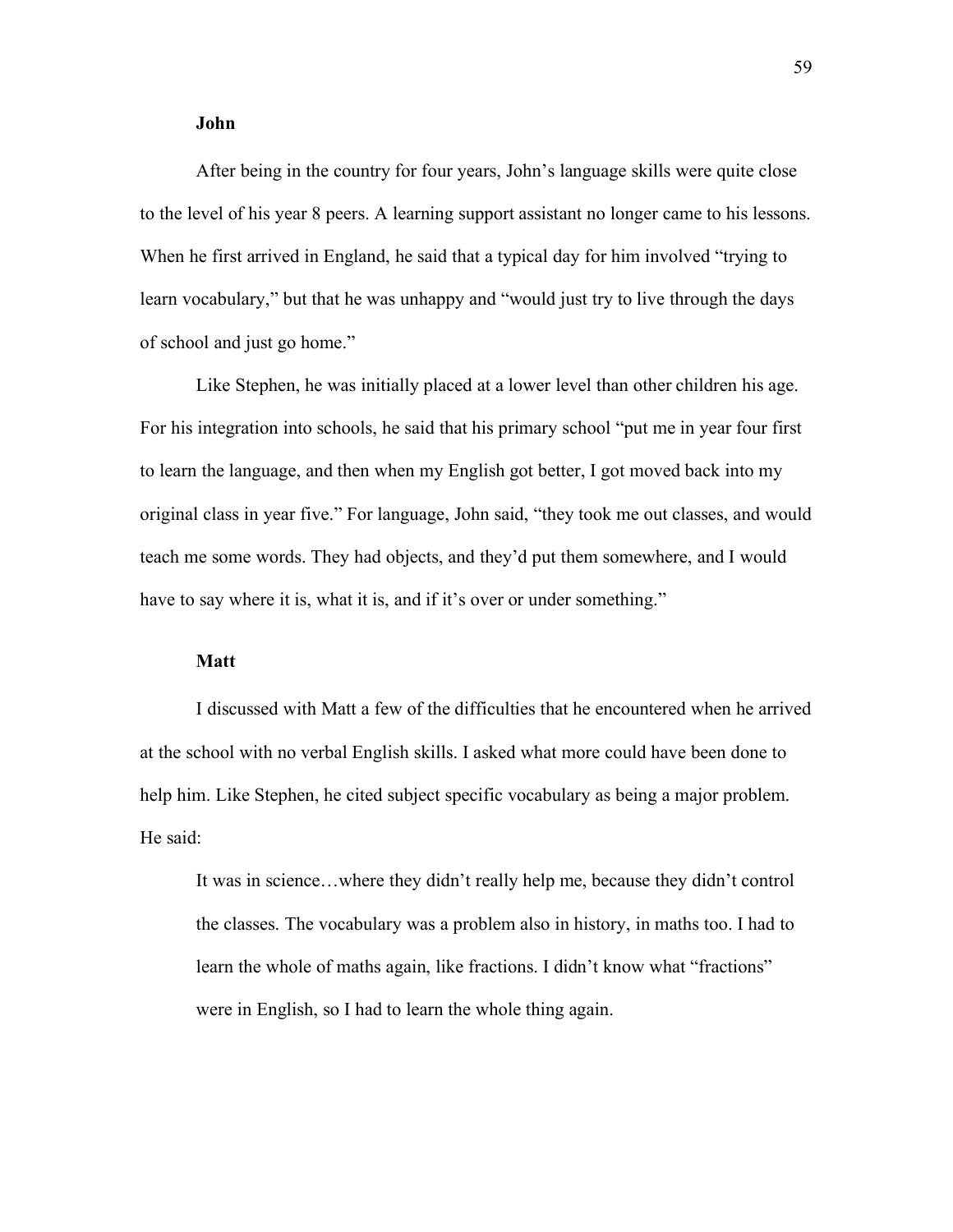Matt had previously learned substantial portions of the material studied in his new classes, but with words like "fraction," "radius," or "democracy," used to describe the objective of lessons, his language was not making the connection.

He discussed what an average lesson looked like for him during his year 7 classes, and how he got used to daily life at the school. As teacher participant Harry suggested, a buddy system was implemented for Matt.

Matt said:

The first day went quickly. I came into school and there was a guy that showed me around. At the assembly, the year leader called up the guy so I could follow his timetable. I was following him and I felt stupid. I was with him for three weeks until I got my own timetable. I used to hang out with three or four guys, and trying to speak English. I was probably just sitting down and trying to understand what it was that we were doing. If I didn't understand, I'd ask someone.

The special education needs department within the school worked with all EAL/immigrant students who need lesson support. At the time of Matt's arrival in 2006, EAL students worked with Mrs. Donovan. Matt described his experience working with her:

She used to come to my lessons and help me, especially in English and science. She did not speak any Hungarian. She couldn't understand me. Every time she was with me, I was asking, "What does this mean, what does that mean?" She was able to briefly explain what they meant, so I was able to get the point, but not completely. She wasn't always able to clearly explain to me what things meant.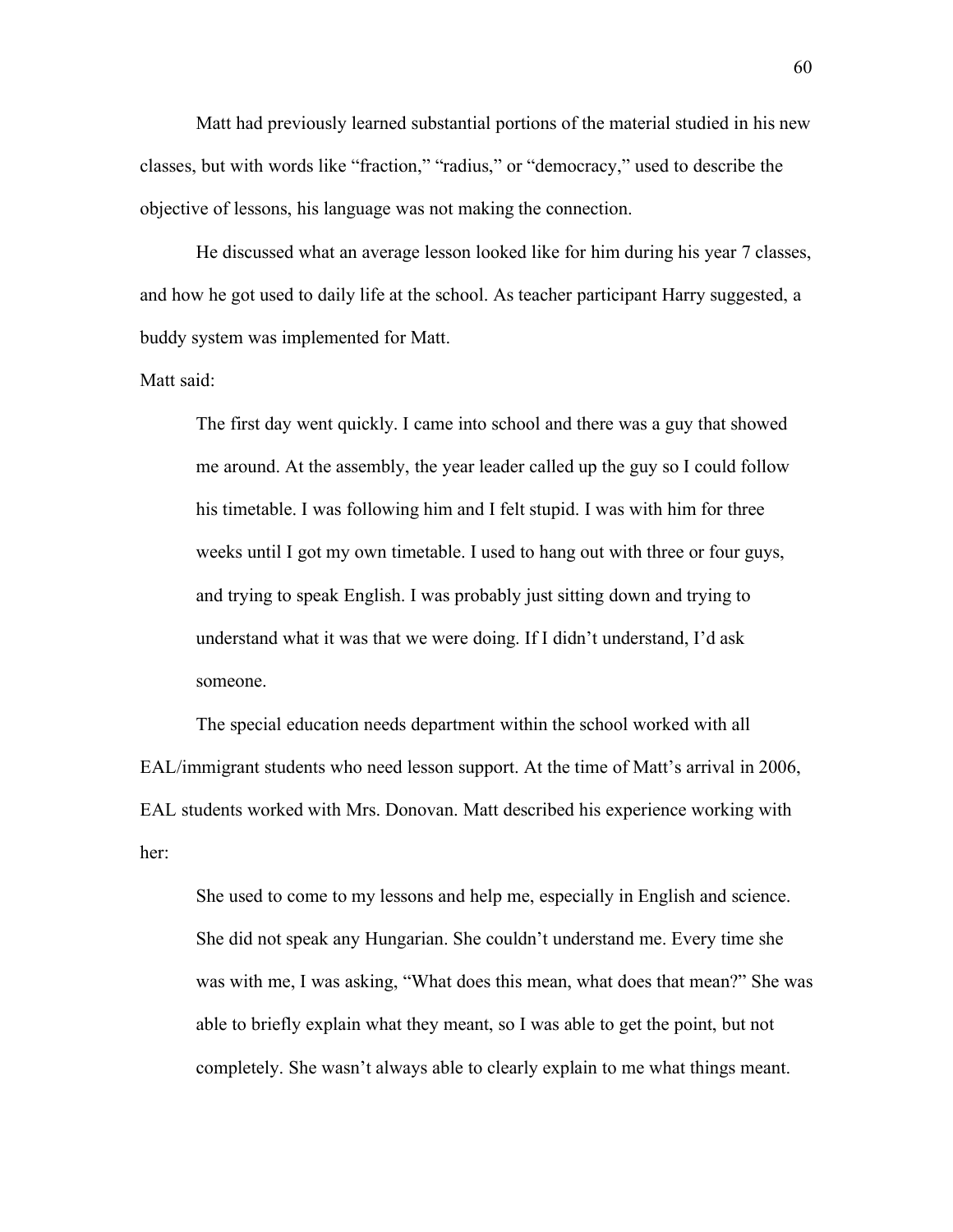As a suggestion to the issue of English speaking staff not understanding immigrant youth, Matt's solution was that the school should "probably get more teachers that help foreigners, teachers that can actually speak some other languages." I asked Matt if he thought students would benefit from having people on staff from different countries, and he said, "Definitely, they would."

### He also said:

There doesn't seem to be many people [foreign students] can talk to. Maybe [the school] could find some of the parents who speak those languages to work in some kind of support role. The children could talk to them, and through them get better at communicating with the teachers. Even with the letters that the school would send home, they gave me the same information that they gave to the English people. It's like we were English. If you don't understand the information you receive, that's just the way it is.

Matt arrived in 2006 in need of English instruction so that he could adjust to life in England. Like many immigrant students, upon arrival, he was placed in French and German classes. When asked if he thought being in French and German lessons was useful, he replied, "not really." Forcing someone with no English skills, living in Britain, to take two languages in addition to English was unwise. Matt was still taking German classes, but when asked if he could speak German after four years, he replied, "not really."

In support of Matt and Stephen's comments questioning the usefulness of taking additional foreign languages, Linda said, "why are we teaching them another language, when they're in a country where they aren't going to use that language? They need to use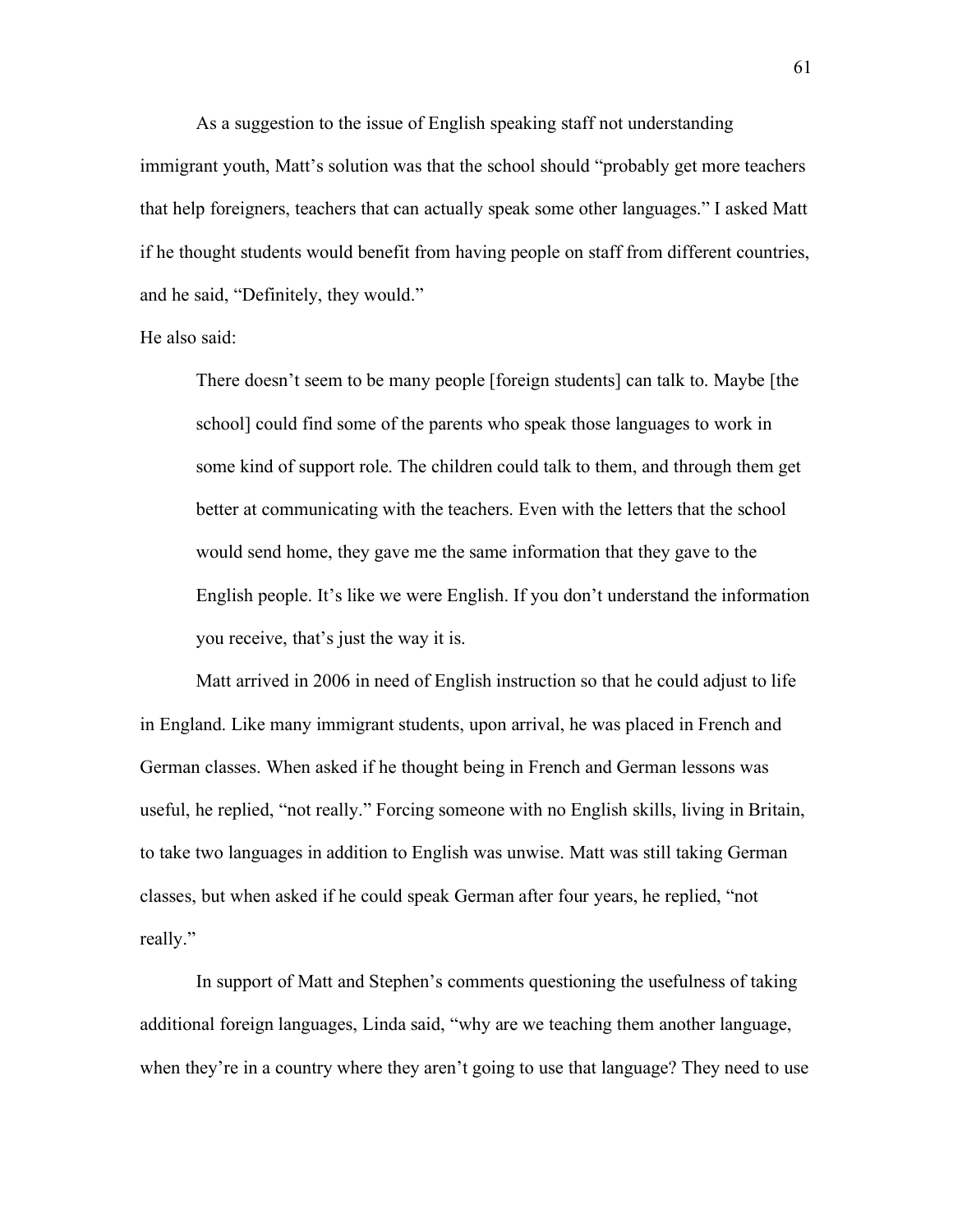English." However, she was also somewhat supportive of it, saying "you can see that some will pick up both anyway, because once you learn one language, you are receptive to learning others as well." Mary said, "The argument against it is that often, if you're learning a language and you're already becoming bilingual, picking a third or fourth language is actually not that difficult."

#### **Michelle, James, and Victor**

Michelle, James, and Victor had no English classes in Poland before coming to the United Kingdom. They came "with no understanding," said Michelle. With regards to how long it took them to feel comfortable, and understand English in society and school, James said that it was "half a year or more." As mentioned by the other participants, the most difficult thing for them to adjust to was "the language," because they couldn't "go to shops," or "when we were asked something, we had no idea how to answer." In the two years after arriving, the situation improved for them, and "now we can go everywhere, and we have some friends; now is much easier," said Victor.

Michelle, James, and Victor claimed to have a regimented life dedicated to furthering their English abilities. Victor explained:

When we go home, we always read a book for an hour, then we have a break and some play, and then we again read more. That is what we do everyday. We speak English with dad, who was teaching us first of all before school.

James further added:

When we get home, we don't go on Xbox or whatever. We read first. We read and translate, and it's very good. Every day. On the weekend. It's very helpful. Always speak or write. Read a lot. Don't leave it.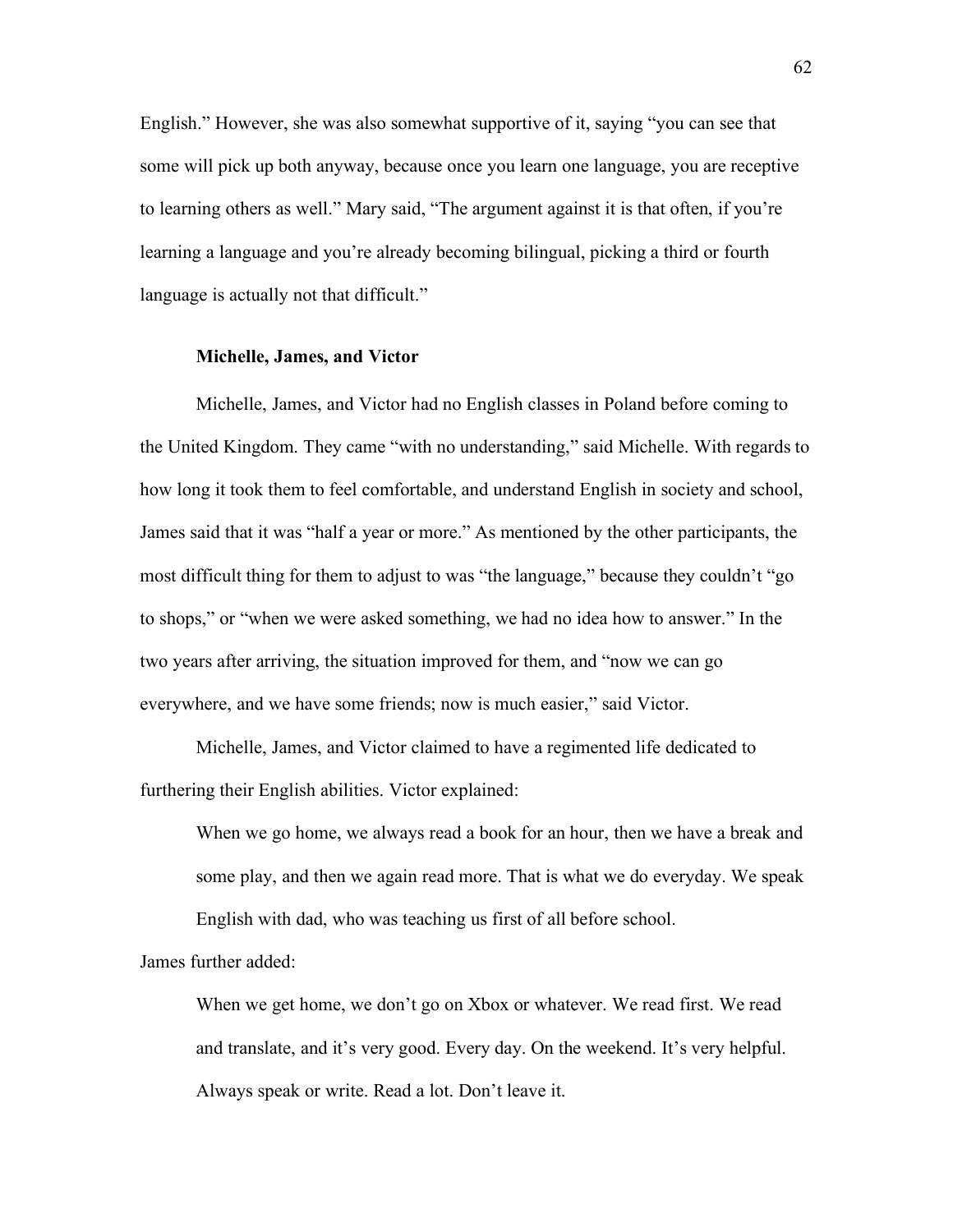They agreed with Matt and Stephen that putting English-learners into other foreign languages may not be necessary. Instead of putting new immigrant students into foreign language classes, like French or German, they suggested putting them into an extra English lesson "maybe for a few months."

If they were to become the buddy helper of future Polish immigrant students, each respondent had an idea for what they would do to assist. James said that he would "translate everything that the teacher says. Go out with them and show them the school, and help; always help." Michelle said that she would "help with scared students, help with homework, and translate. Victor said that he would simply "help. Don't leave. When I go somewhere, don't leave them alone too much. Also, tell them that when I'm not there, tell them who they can go to if they have problems."

## **Streaming**

Each student was new to the system of streaming students according to levels of ability. Their opinions over their experiences with streaming differed slightly.

When asked to state a preference between mixed ability classes and the set system, Stephen said:

I think this system in England…is better, because when teachers have to teach, they must help children who work slower than another, who is much better. I think set lessons are…slower. In Czech, teachers either help them or say, "you should learn it at home, we must continue in the lesson."

Like Stephen, Sara preferred streaming because, "when someone is slower and not so clever, he or she doesn't so much stop the rest of the class. In Czech, there are some not so clever people and sometimes they stop classes from going to better levels."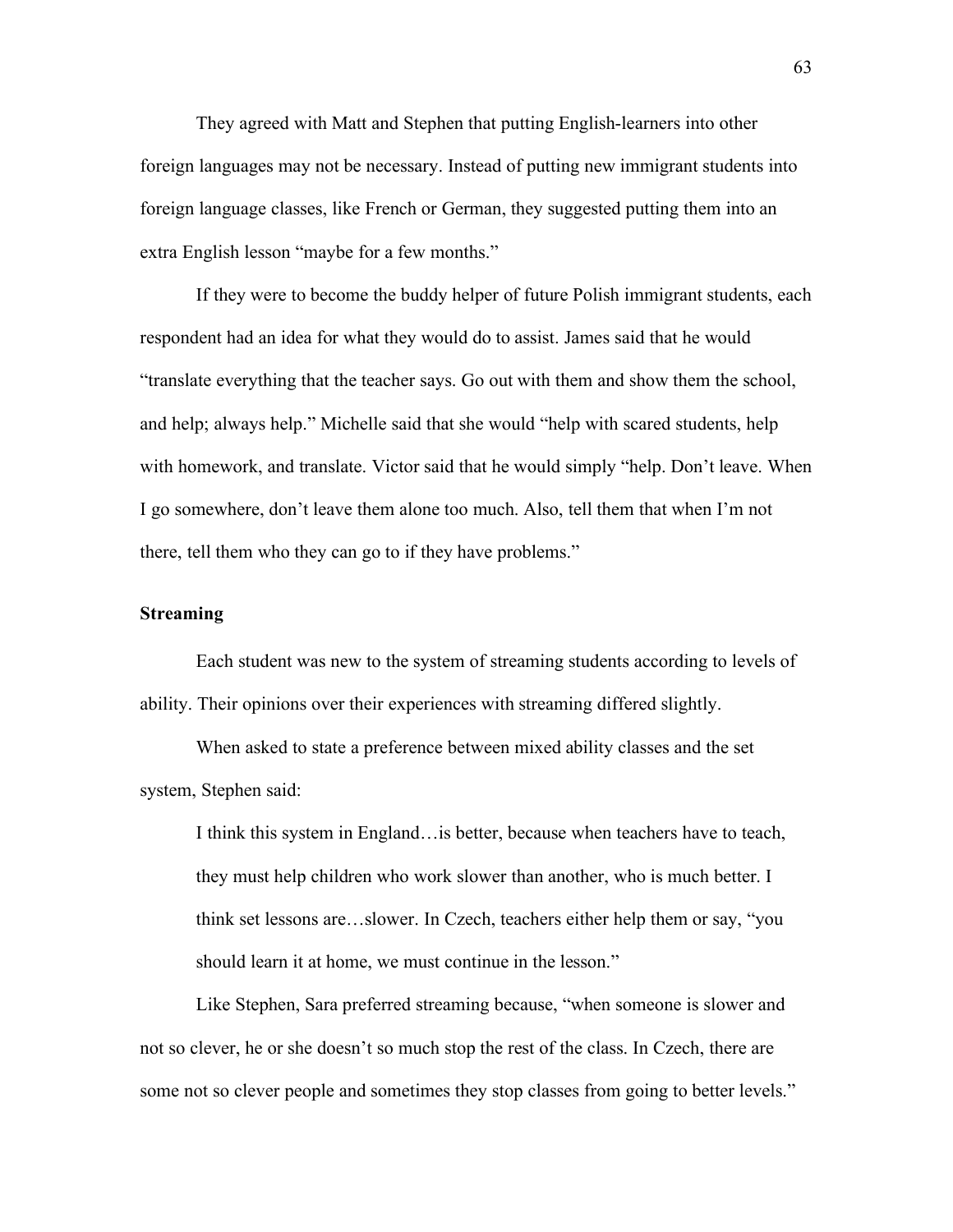She thought that the set system could keep people moving along at the correct pace with teaching that meets their needs. She commented, as did teacher participant Harry, that teaching in lower sets was stronger:

In the lower sets, the teaching is better than in upper sets, because when I was in set four for maths, we had such a good teacher. Then when I went to higher sets, there were good teachers, but not so good like in the lower one. The teaching was slower and clearer.

As far as student tracking and placement were concerned, John was not quite as favorable of tracking as Sara and Stephen were. If forced to choose between tracking placements and students of all abilities being put together, he chose "everybody all together, because then there wasn't any competition of who is better." John seemed to defend the argument of Oakes that "tracking…seems to foster lowered self-esteem" among students within these classes, and that competition is a negative influence within the classroom (Oakes, 1985, p. 8).

Overall, with regards to streaming vs. mixed ability classes, Matt supported streaming, as Sara and Stephen did. He said that:

You get close to people when you're in one [mixed-ability] class, but I think the set is a pretty good idea. If you're in a good set, then you'll get classmates that care about life and all that. I'd say the sets are better. You don't get as many people that misbehave [at the top].

Matt also had concerns about streaming. Contrasting with school policy, as stated by the interviews with Harry and Mary, Matt said he was placed "in really bad sets" upon arrival at Royal Downs. Perhaps the policy has changed since 2006. Despite being placed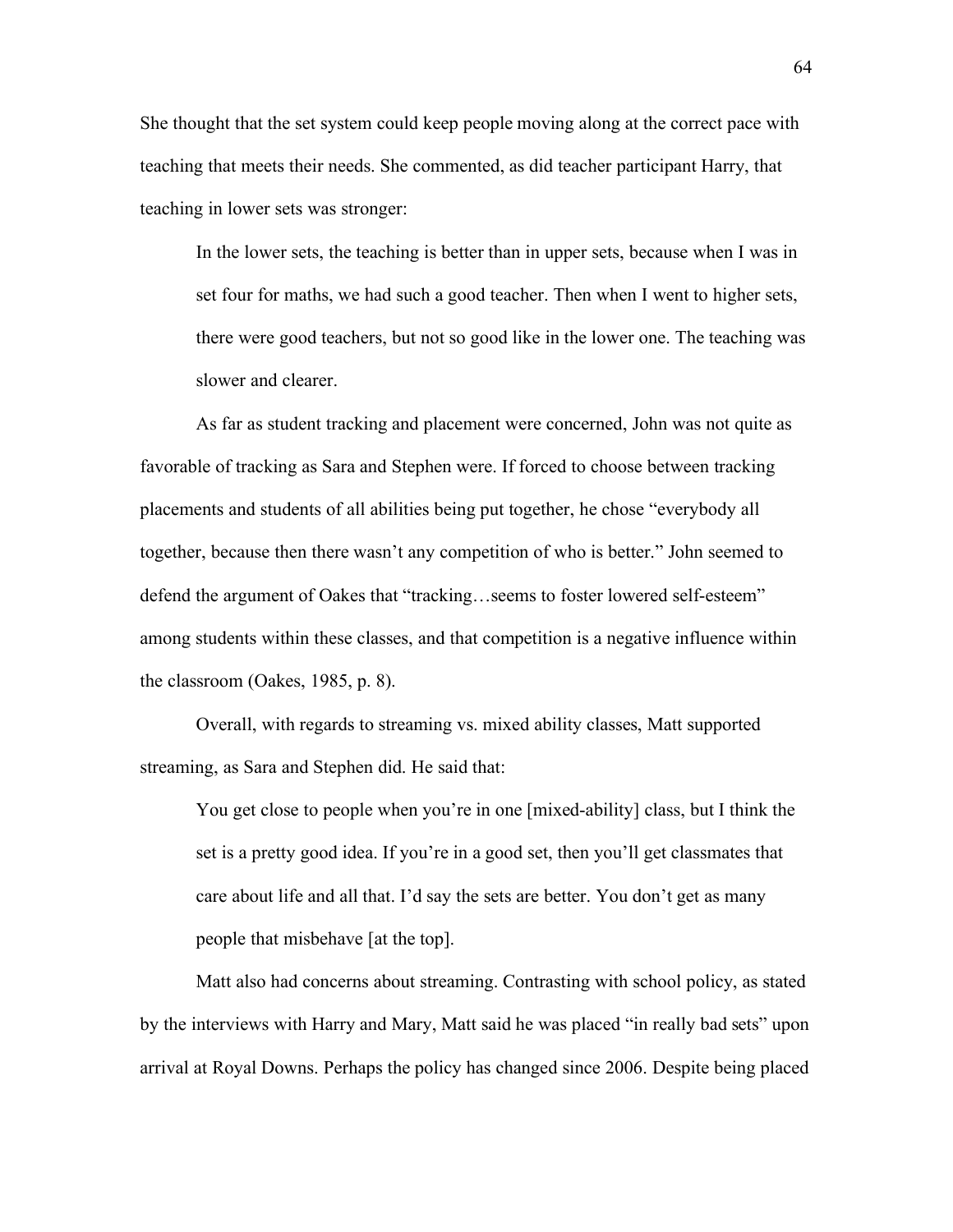in middle-lower sets upon arrival at Royal Downs, he said that he "did not get this whole set system until half-way through year eight." The fact that he didn't understand his placement until one and a half years into his time at the school implies that there was a communication barrier between the school and the immigrant home, in which case his suggestion of multi-lingual staff would prove beneficial.

Suzanne, Matt's mother, identified this confusion as a parent. She desired to have clearer channels of communication between home and school for non-English-speaking families. She said:

I didn't know anything about differentiation, sets, or what was going on. I didn't understand why he was in different classes with different people. Nobody explained to us at the beginning. I think it's important to keep contact with parents and inform them. The education system is really different here than in Eastern European countries.

Matt said that, in the opinion of upper set students, is that lower set students don't "really care what's going to happen to them later on in their life," and they "annoy the teacher." Harry denied upper set elitism, but Matt's comment suggested that there might be a point of view among the upper set students that students who streamed lower don't care about their futures. Matt was in set one and set two classes, except for his maths class, in which he was placed in set four for unknown reasons. He said that he often asked his maths teacher to move him up a set, because he found the work to be "really easy," and that "maths in Hungary is much more difficult." In order to move up in his maths placements, Matt was determined to do well on an exam, which was "going to decide a lot."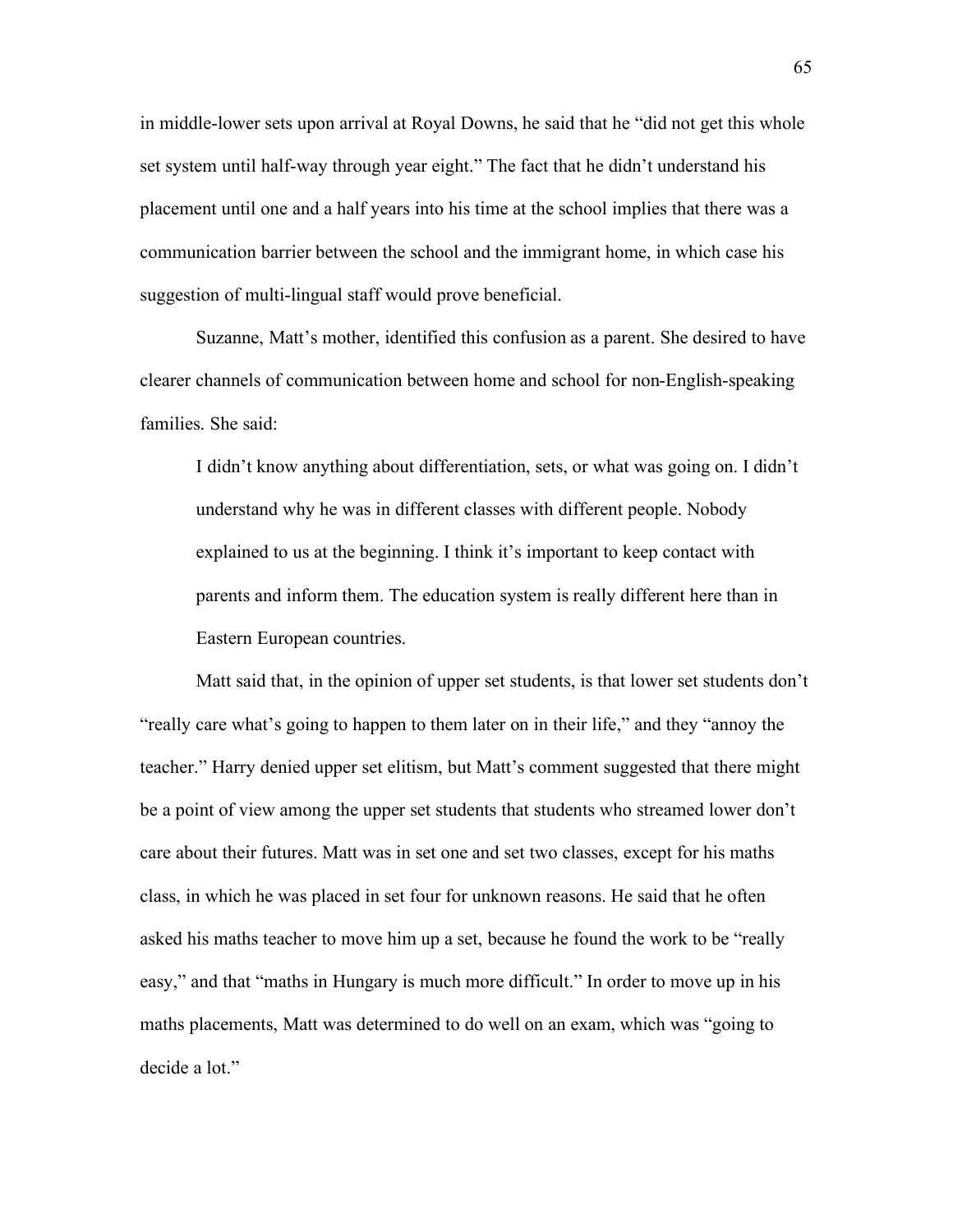Michelle, James, and Victor seemed to have no interest in discussing streaming, except that it was new to them. In Poland, there was no streaming of student abilities, and "it was the same class with the same people." Michelle said that in Poland, "the classes are all taught at the same level." They expressed no preference between one and the other.

### **School Matters**

Student participants spoke about the things that they liked and disliked regarding Royal Downs School.

## **Stephen**

Stephen was complimentary of the teachers he had encountered in England, and described them as "more helpful than in Czech." In a compliment to Royal Downs, he said, "teachers are very good in this school, and are helpful." He acknowledged their hectic schedules during lessons, but said they always made time to:

Explain what it is, how it works, and other things. They come help me, but not for too long. Basic things mostly. I think they always explain to me what I have to do, but they also must work with other students.

Stephen mentioned the difficulty of being in a large school, like Royal Downs, compared to his school of 300 in the Czech Republic. He described his typical day in Royal Downs as being chaotic, due to issues moving from one building to another. He said:

I can't say that I don't like it, but I can't say that I like it. At the end of a lesson, I have to go from one part of school to another building, which is in absolutely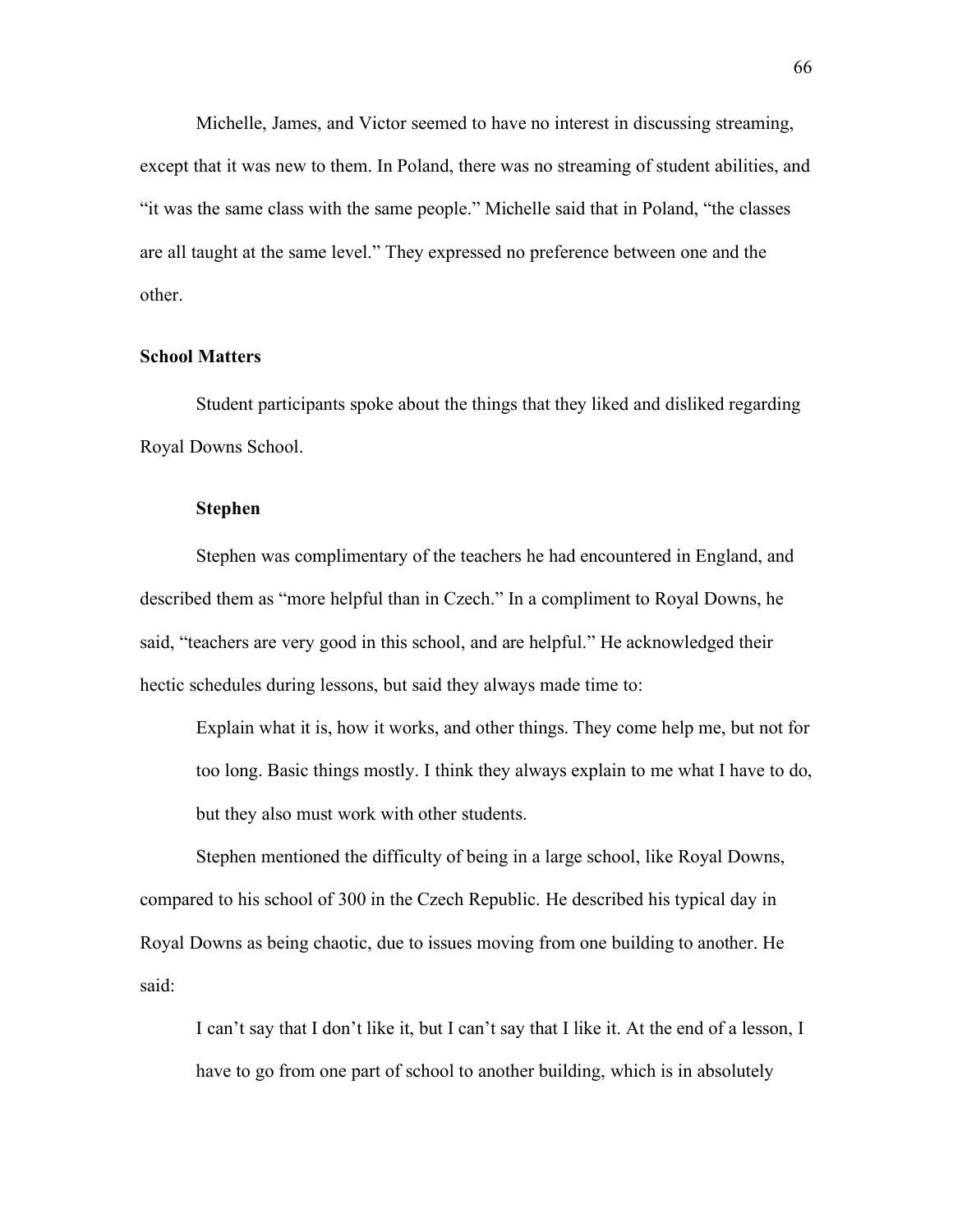another side of school. It's too big so you are going from one building to another building. It's very funny that in the start of the school year, when I get a new timetable, and I have to find different classes for different subjects, I am going around looking. In Czech, we had one classroom or maybe two for science and physics. We used to just stay in one classroom, so it was easy. When we came after holiday in Czech, we would find, on the doors, the names of the class, so we knew we were in the right place.

## **Sara**

Sara was complimentary of the school in several areas, including its teachers, classroom equipment, and its uniforms.

About teachers in England, she echoed Stephen's comments about the friendliness of teachers:

I think the teaching is good, because they are really friendly to the students. They seem to want to help them. I think the teachers are good, but the students are so bad. The students here don't know what Czech teachers are like. The teachers in Czech are so boring. They are not friendly, like in England.

Like John and Stephen, she enjoyed the technological capabilities of most classrooms in England, where the schools in her town were wealthier than was her school in the Czech Republic. She said, "the equipment is better than in Czech, because we don't have interactive tables, boards, and computers in classes."

Regarding uniforms, Sara had an insightful reason for liking them; she felt uniforms helped keep students together, and did not let differences, such as social class, divide students as much. She said: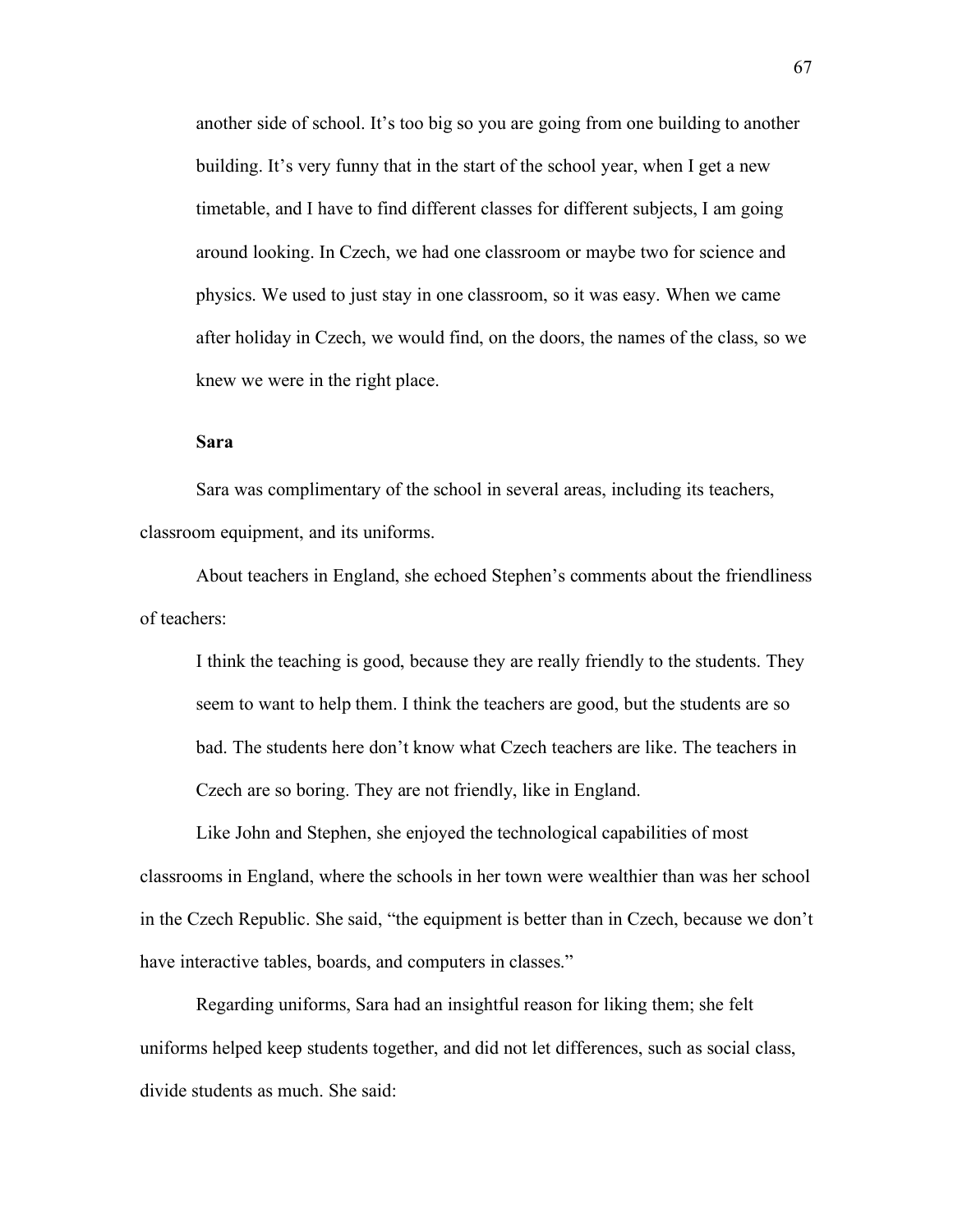I like uniforms. We haven't got uniforms in Czech, and I think it's better for children to have a uniform. If we have uniforms, then nobody has any reason to make fun of others by saying, "you are poor and I am rich."

Sara expressed a concern with the behavior of the other students. She critically commented on their rudeness, such as instances of bullying against other foreign students, and their wastefulness, because she believed they were lacking in maturity and responsibility. She explained that:

The classes are so noisy. When they are noisy, I can't concentrate…on the learning. In my top set classes, they are quiet, so I can concentrate for English, and I can learn more than in my business studies class when someone is always saying something. Then I can't understand. Also, in lunches, they are throwing food! I think that's strange, because countries in the world have got food problems, and here they are throwing food. In my business studies class today, someone stole a snack. We got a whole class detention, and we had to sit there for an hour, because nobody would admit who had done it. I don't understand why someone would steal a snack.

In an informal conversational interview with Sara, she mentioned that, of all her classes, her history class was most effective for meeting her learning needs, because the behavior of the students was never out of order. She attributed the ideal learning conditions to the teacher of the class, who had good classroom management. Because the students were on task in this class, Sara did not need to filter any noise pollution, and could concentrate on her work.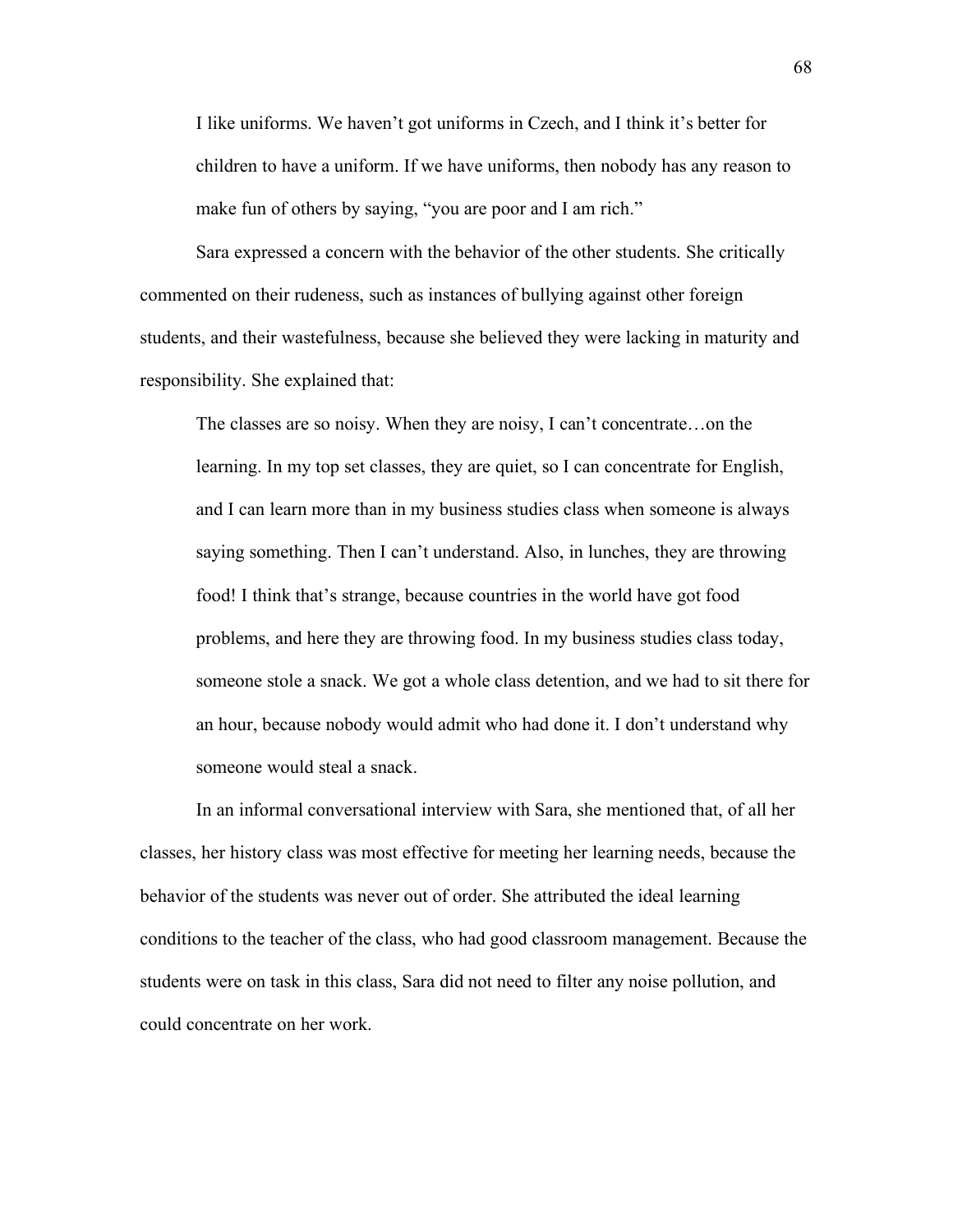## **Matt**

When asked about what he liked about Royal Downs School, Matt's answers could be troubling to educators in England, who want to be rated well in academic standings. He said, "You don't have to revise a lot. The subjects are a lot easier, and you can just learn them in the lessons." Because the lessons in England are easier for Matt, I asked him his opinions on the teaching that he received. He was more critical than the other student participants. Some teachers he enjoyed, and some he felt were slightly incompetent. As did Sara and Stephen, he placed some blame on students. He said:

Some of them are good teachers, but the students usually hold them back. There are usually three or four students that don't actually do the work. They just annoy the teacher, who can't do anything about it like they did in Hungary. So the teachers just carry on or send them to another class.

I asked Matt to describe some specifics of lessons that he felt were properly done and some that he felt were improperly done. He mentioned science at Royal Downs as needing improvement. He commented that:

I don't think the science department is good, because they don't teach you anything. A normal hour of science would be me talking to people. What the teacher usually does is give us a book and tells us to write notes about this page or that page, but you don't actually learn anything through that. The classes are messy, and there are groups of people just sitting around talking to each other. There isn't real instruction all the time. I have two teachers. The woman teacher is quite similar to the guy teacher, but she actually tries to teach us. She's not just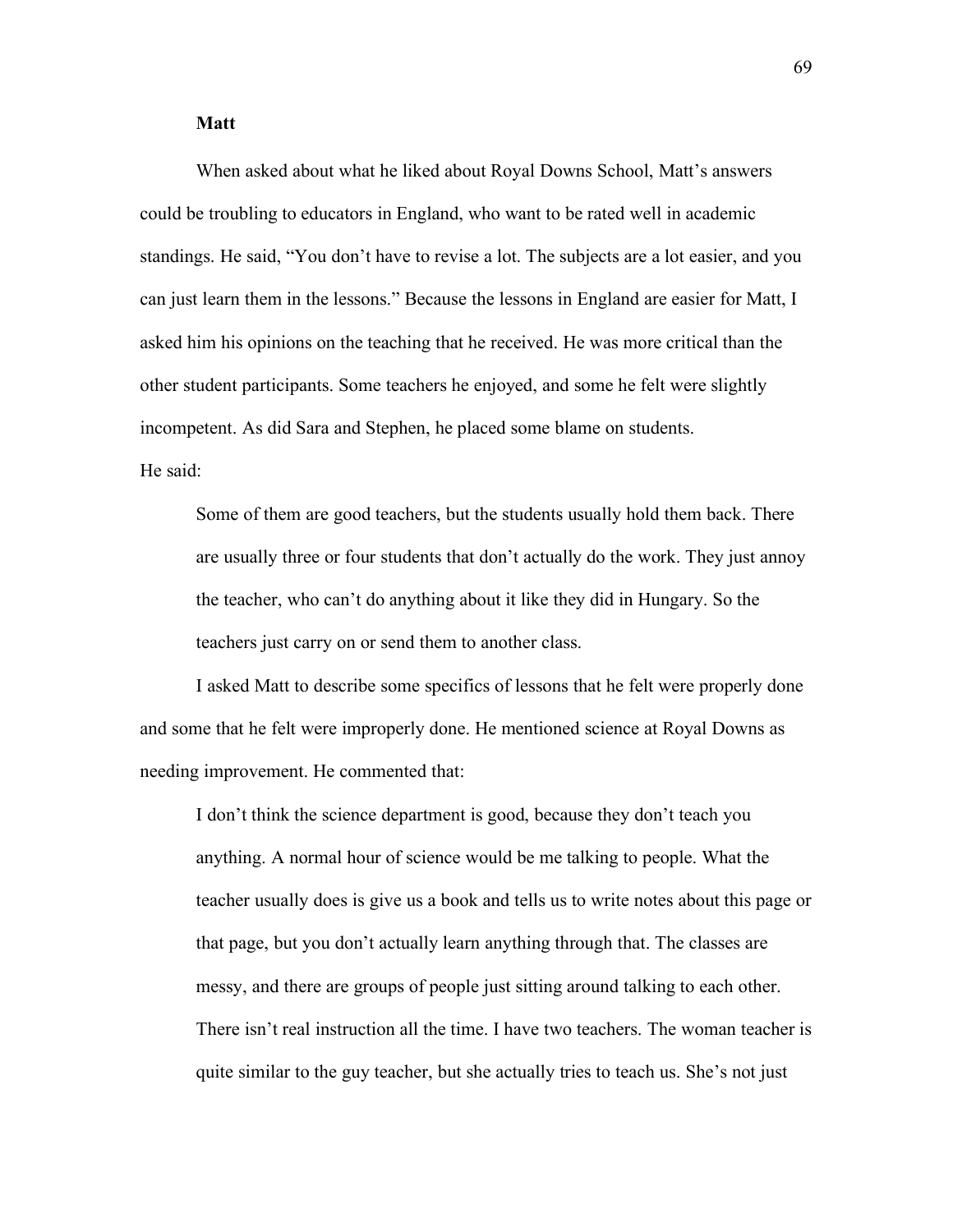like, "do this," and then he will just tell us the answers. He sits there, and then after fifteen minutes, he just tells us the answers. We don't actually have to do any work, because he just tells us.

### **John**

Of the aspects that John preferred over his former school in Hungary, John cited that:

It is more modern [in England]. We get to go on computers. We have smart touch boards that we can use. We used blackboards and stuff at my old school. There was also a much bigger playground than in Hungary. It's also much bigger and we have to wear uniforms.

I asked John about his experience with his teachers in England compared to those in Hungary. He mentioned art, drama, and history as being his favorite subjects, because his teachers "don't shout" at him, and it was a more caring environment. If he could give advice to the teachers of England when teaching newly arrived foreign students, John's advice was that teachers should "pay more attention to them and give them more help than the others."

Like the other students who had positive comments of the teachers at Royal Downs, James said, "Teachers are very helpful and nice," while Michelle said, "All my teachers help me a lot." Some of the strategies that the siblings have noticed teachers using were "giving us easier work in the first days when we come to school, simpler instructions," "helping extra with homework," and "translating on a computer."

Michelle still required assistance from Suzanne in lessons, but James and Victor were mostly independent of learning support assistants. At the beginning of their time at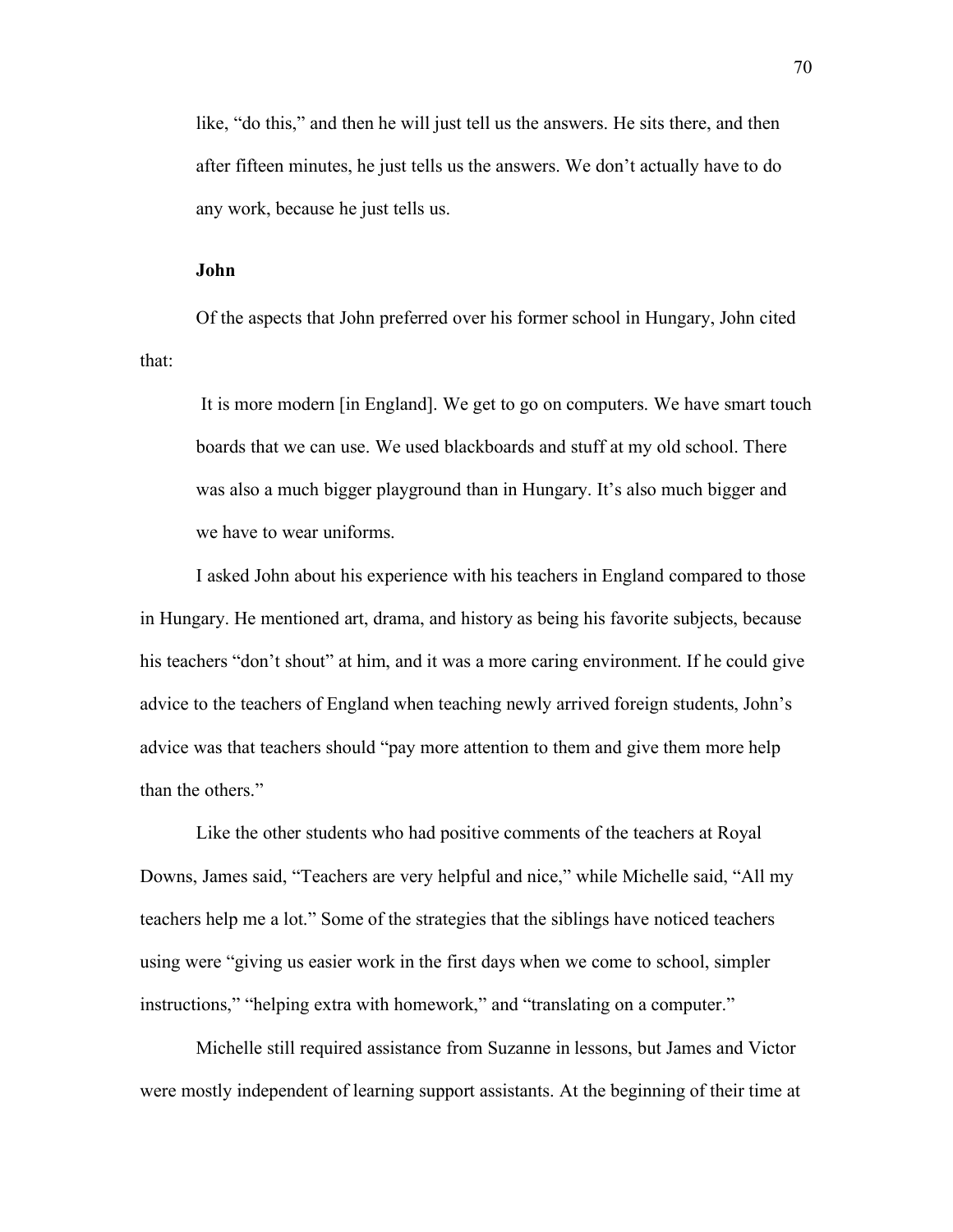Royal Downs, they all had a learning support assistant, Mrs. Donovan, who had no language skills other than English. "She was with us in some lessons, and we went to her a lot," said Michelle. "She would teach us in English, which was very helpful," commented James. Mrs. Donovan's role was to "help understand and explain what was happening in a very short way that we could understand," said James.

While Victor, James, and Michelle might give the impression that they were progressing well, I found that what the teachers said about the sibling's integration and performance differed greatly.

Mary stated:

There is a family in school at the moment that has been here two years, and is finding it very hard. Their English is quite good, but the school life in general has not been a pleasant experience. There are three of them in the same family, and they tend to stick together. They are often not in school. Whether those are genuine illnesses or illnesses related to the stress they are feeling, I'm not sure, but they're having an unhappy experience.

To corroborate the teacher perception, Harry said that immigrant students have a difficult experience, especially if they do not start at the school in year seven, when most of the friendship groups are formed. He said:

I think if they don't start in year seven, especially if they start later, perhaps two or three years down the line, the friendship groups are formed. It's very difficult to see when I'm walking across the playground at lunchtime. For example, we have a couple of Polish lads, and I always see them eating their lunch outside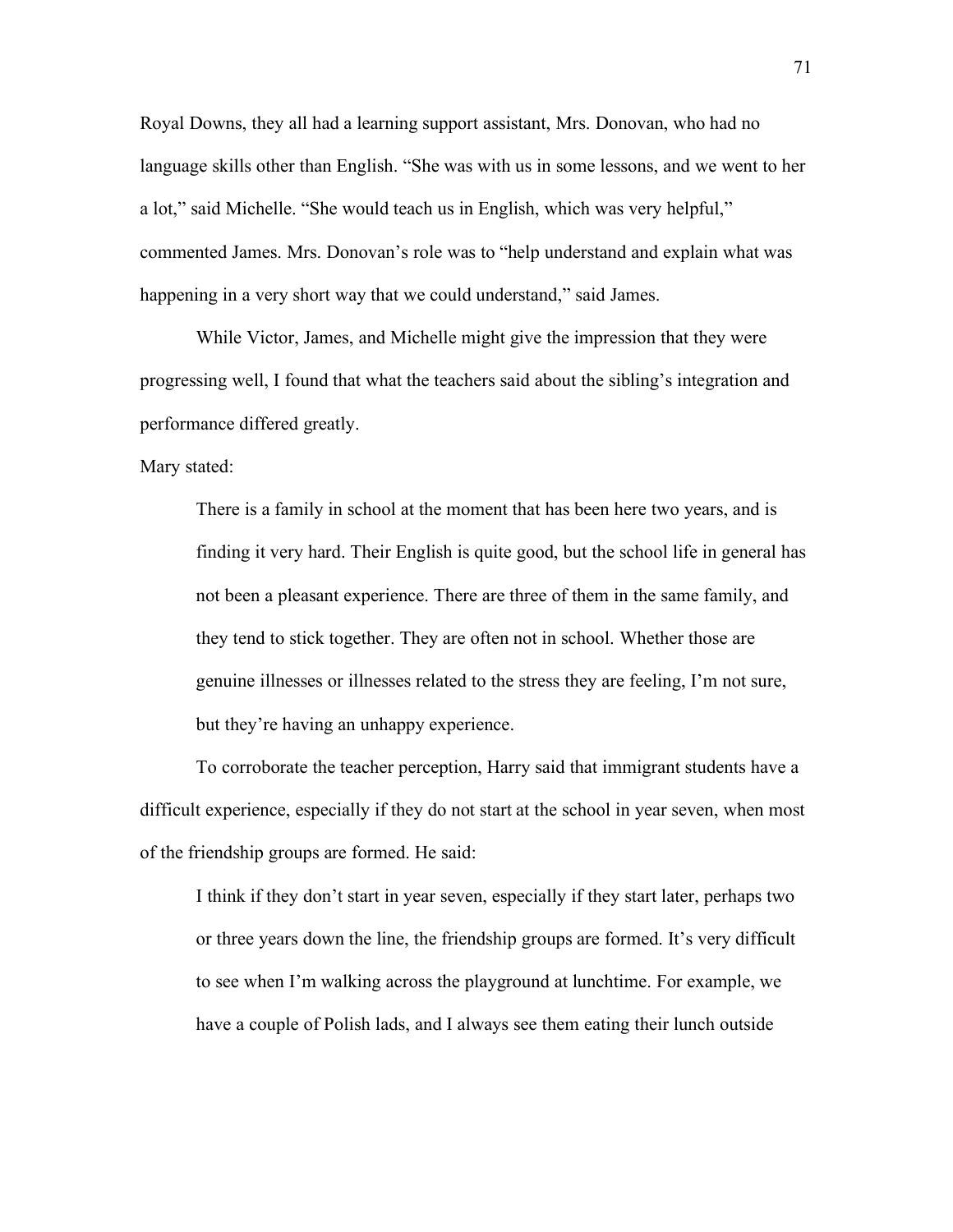together with each other, with nobody else. In general, I don't think their experience in school is a positive one.

## **Social Matters**

Being immigrant students and arriving with little ability to speak English, the students all faced a struggle to become communicative and create social relationships with peers.

Stephen discussed some of the social difficulties he had encountered in his time in the school. These difficulties were similar among all student participants. With regards to some of his communication barriers, which all participants experienced, he said:

Some subjects are very difficult, but also friends. It is difficult to find some friends. I've got some friends, but it's sometimes difficult to speak with them. Sometimes I don't understand them, so I can't talk with them.

Sara provided detail about her social experiences in her new home. She transitioned into Royal Downs School successfully, but had experienced continuous social issues, one of which was her loneliness and isolation from the student body. While at home in the Czech Republic, Sara said she was a different person than she was in England. She was part of a popular group within the school, and she was happy and outgoing. She also claimed that the school's social environment in England was much harsher than that in Czech, because many students in the school would reach out to those on the outside, to try and bring them into the collective environment of the students. Instead, she noticed instances of bullying against non-British students, such as Victor and James.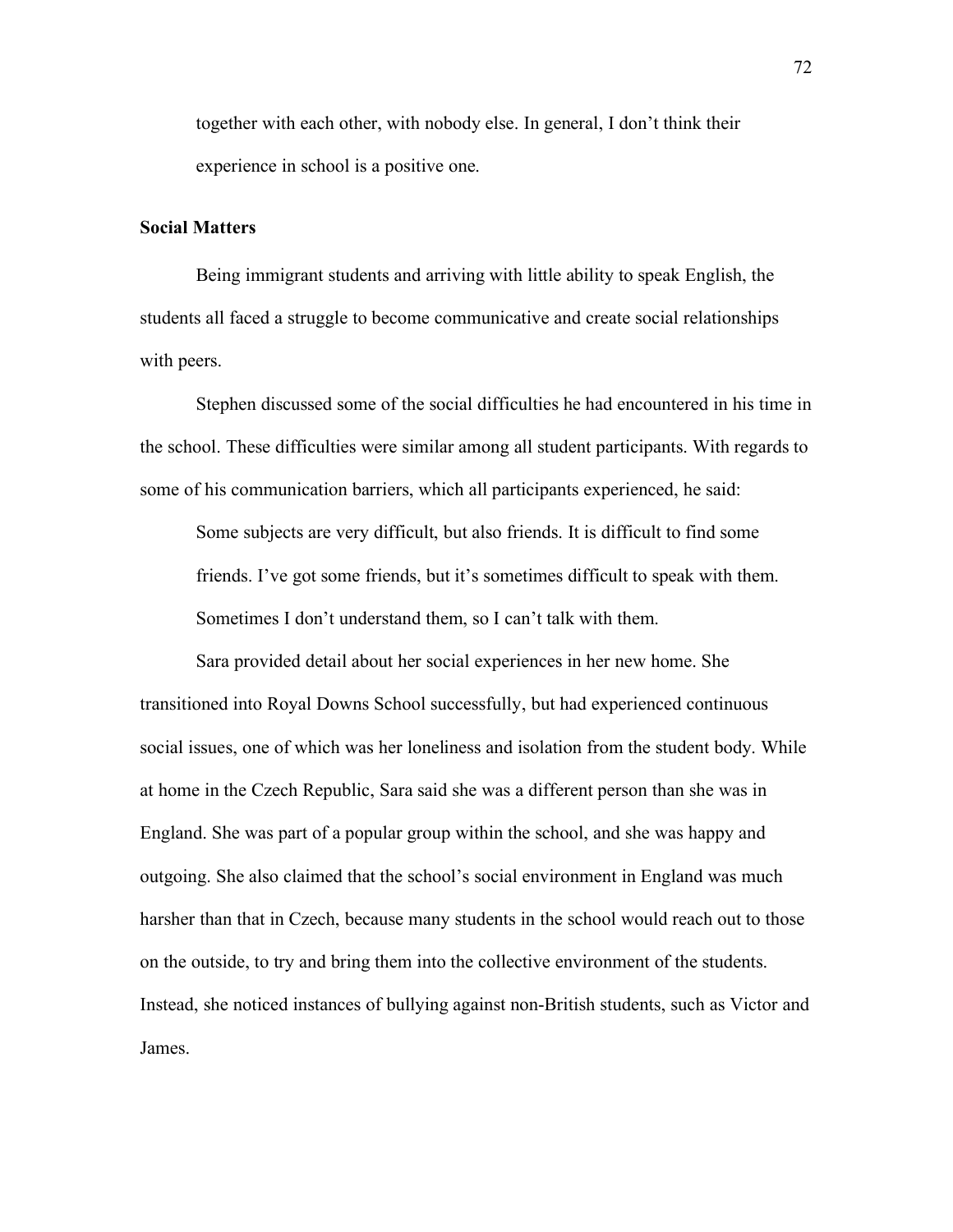In contrast to her former school experience, she now understood how it felt to be an outsider. Like Stephen, she explained, "It's difficult to find new friends. In Czech, I was very popular and now I am out of the collective. Yes, people talk with me, but it's not like friends who would ask me to go out with them or go to a cinema or swimming."

By missing the social life of most of the community's youth, Sara turned inward to a life of electronic correspondence to keep her social life active. When asked if she was able to keep in touch with her friends in the Czech Republic, she answered, "Yes, on Facebook, but you know I am not so happy [in England], because I had a really good life in Czech and then I had to move, so it's difficult."

Instead of talking with her friends in person and interacting with locals in her new location, Sara attempted to maintain contact through Facebook. In comparing both situations, she distinguished them by saying, "It's quite different because when we were in Czech, a lot of times outside or be out or at home and talking, but here I'm just sitting on Facebook and writing with my friends."

With regards to her British peers, Sara noticed a distinct barrier between native and non-native English speakers:

### She said that:

They are nice to us. They will say hi, but if I'm talking with them for a few minutes, they quickly find someone else to talk to. It's easier to talk with someone who can speak English than someone who is a foreigner.

She lamented the situation, and said that it was rare that someone would come to her and start a conversation. They were acquaintances, but not true friends, like Sara knew in Czech. Of her acquaintances in England, she reflected: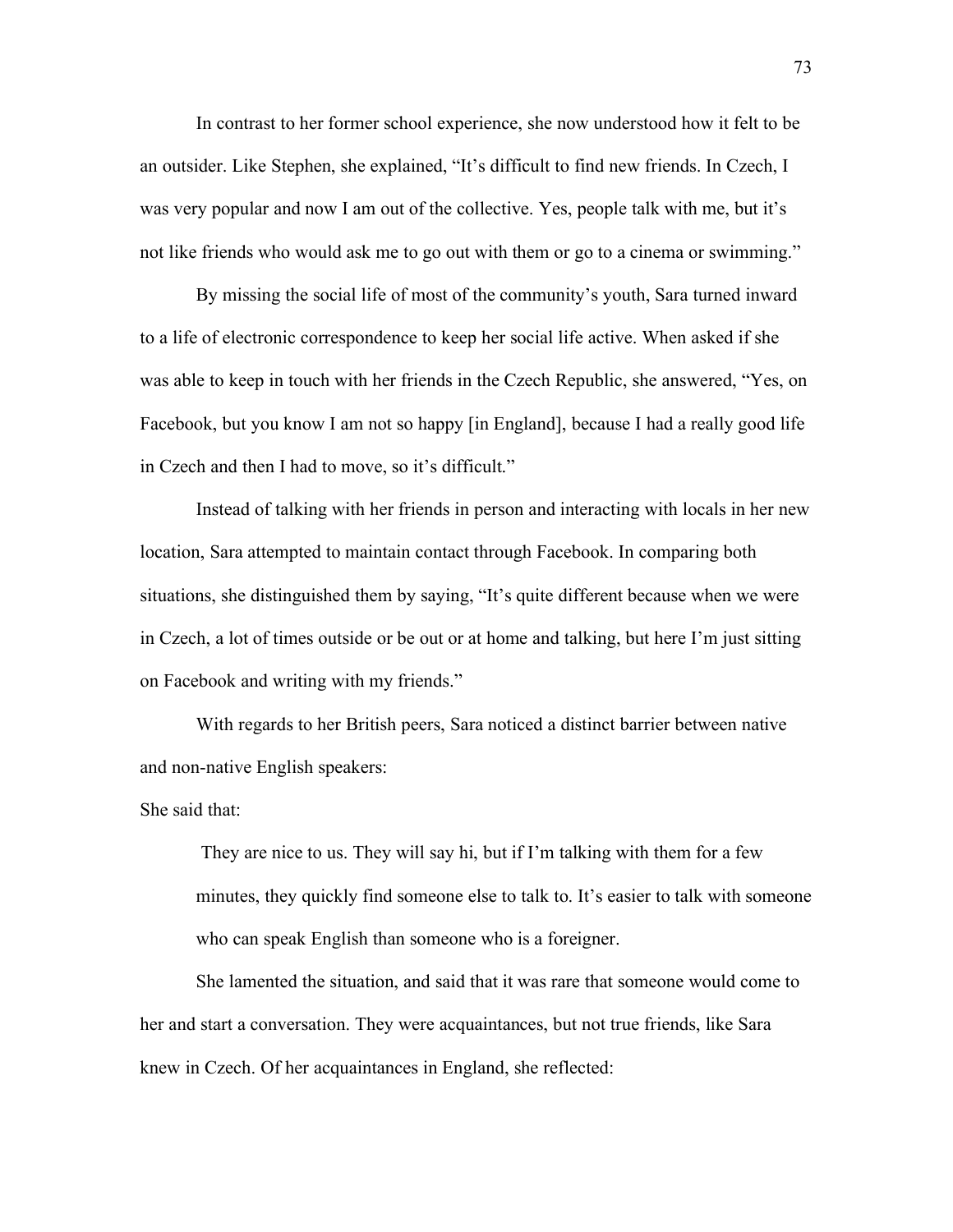It's maybe that a lot of people are friendly with me, but it's not to the point of real friends, because in Czech I was with friends and talking with them and they also come to me and talk with me. Here, I have to always talk with them. They never come talk with me. I ask them how they are, and they answer me, "yes, good, I'm good, thank you, how are you?" and that's the end of the conversation.

John said he had a decent social circle in England, but his social experience was not without struggle. He seemed reluctant to discuss his experiences in detail, but a concern of John's was bullying, and the feeling that bullies targeted him because he was from a different country, similar to how Sara feels that Victor and James were targeted because of their immigrant status. Without identifying names, he thought of a few students who regularly bullied him. He explained his experiences with bullies over the years:

People avoid me because I'm foreign. Sometimes when I try to have a conversation with them, they tell me to go away. They say that since I'm Hungarian, I'm embarrassing them. They can tell from my name mostly. They know my name and it's easy to see that it's not a normal English name. They always bully me with jokes. They ask me where I'm from, and I say Hungary, and then they say, "what, you want to eat?" and stuff like that. I really hate that. It happens in form, lunch, and when I walk past them going to subjects. There are a lot of people in my form who don't like me because I'm foreign. I mention it to my form tutor, but my form tutor just says, "don't do that." That's it. That's all they do. Every teacher.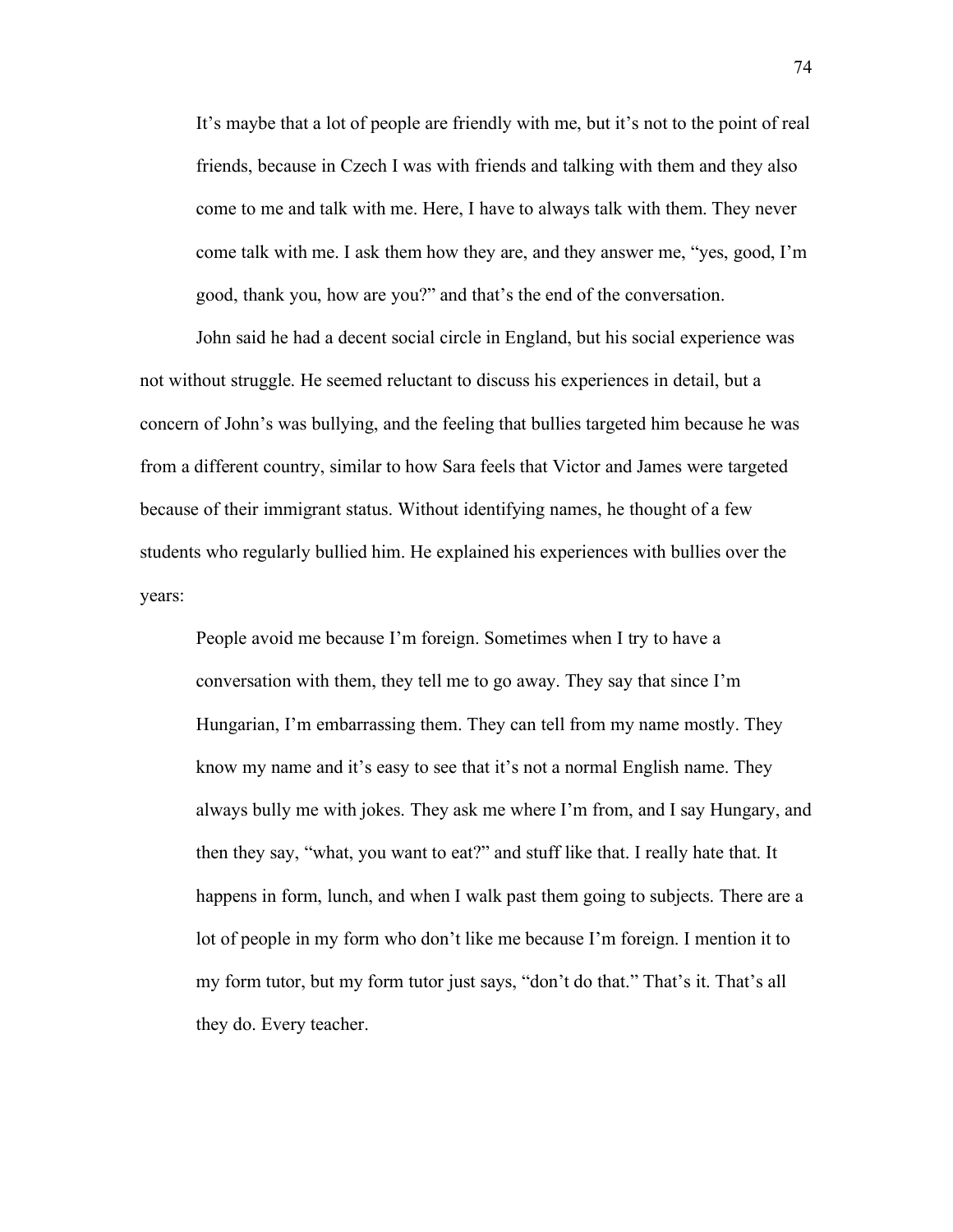Matt, who had been in England for four years and spoke fluent English, felt right at home and expressed no social concerns. The transition, remembered by Suzanne, was not pleasant for some time. She said, "It was a long fight. He was very angry and didn't want to move." Looking back on his move, and his adjustment, Matt said that, "Now it's all fine and I actually wouldn't want to move back to Hungary. The school there is much more difficult, and I actually live here now. I probably have more friends here than in Hungary."

Michelle, Victor, and James were reluctant to discuss their social lives outside of school. Our conversation was more academic in nature. They mentioned having a few Polish-speaking friends in town.

## **Additional Small Group Work**

During the last few weeks that I spent in Royal Downs School, I was worked with a small group of immigrant students alongside Suzanne to assist with their English class work. The students were Stephen (the Czech participant), Raul, a student from Portugal, and Christina, a student from Brazil. All were in year 10. Christina had additional learning difficulties besides being non-English speaking, and was given a mother tongue assessment upon arrival at Royal Downs.

The reason for forming this small group was that their English teacher had decided that three students were not coping well, and needed to be taken out of their English lessons for the rest of term, which was five weeks. In our interviews, Stephen said that English was one of his favorite lessons and his English teacher was his favorite teacher. This teacher excluded Stephen, Raul, and Christina, from regular English lessons for five weeks.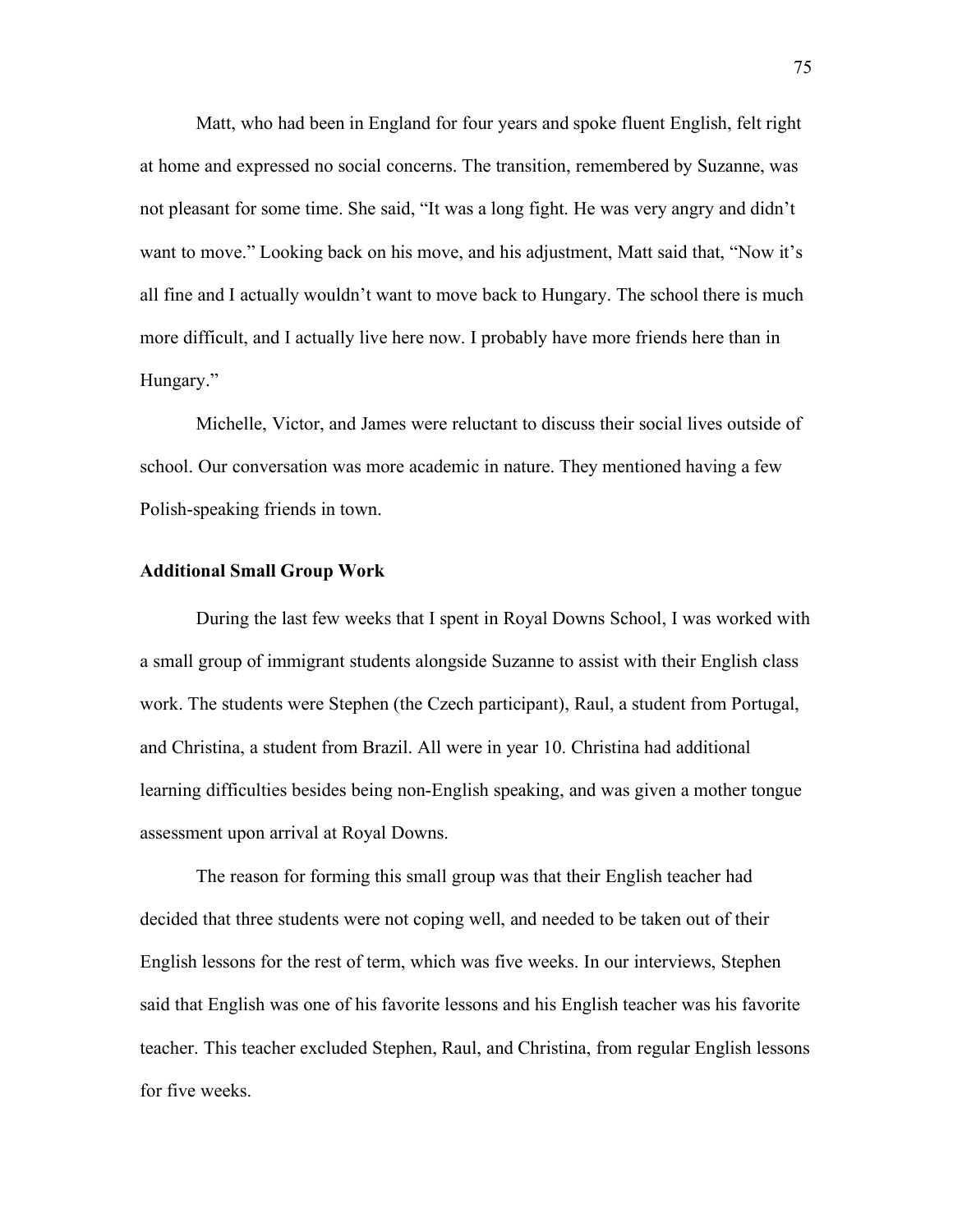# **Teachers Interview Results**

## **Linda**

Linda had been a teacher for over twenty years within the physical education department at Royal Downs School. She had served as a PE teacher, an assistant (deputy) year head, a key stage two (years 3-6) and key stage three (years 7-9) coordinator, and a curriculum transition coordinator. She also coordinated staff inset (professional development) days and lead the GCSE dance program for year 10 and 11 students.

# **Harry**

Harry had been teaching for 13 years and had been with Royal Downs School for 11 Years. At the time of this study, he was an "assistant head teacher involved in student progress, student tracking, and improving the overall attainment of the students." He was crucial to the development of diversity awareness within the school and had led the school by receiving the International School Award through the British Council. With regards to the goals of his international school award, Harry stated:

Let's look inside and make sure that people in the  $21<sup>st</sup>$  century and who are becoming adults in the  $21<sup>st</sup>$  century, let's let them know and make sure they know that we're living in a global world and in a global community. They [students] need to know about different cultures, about different people, and have empathy with different people around the world. The likelihood is that in their adult life, they will experience that. That is what the international school award is about. It's about making sure that we make time for that on our curriculum and we do these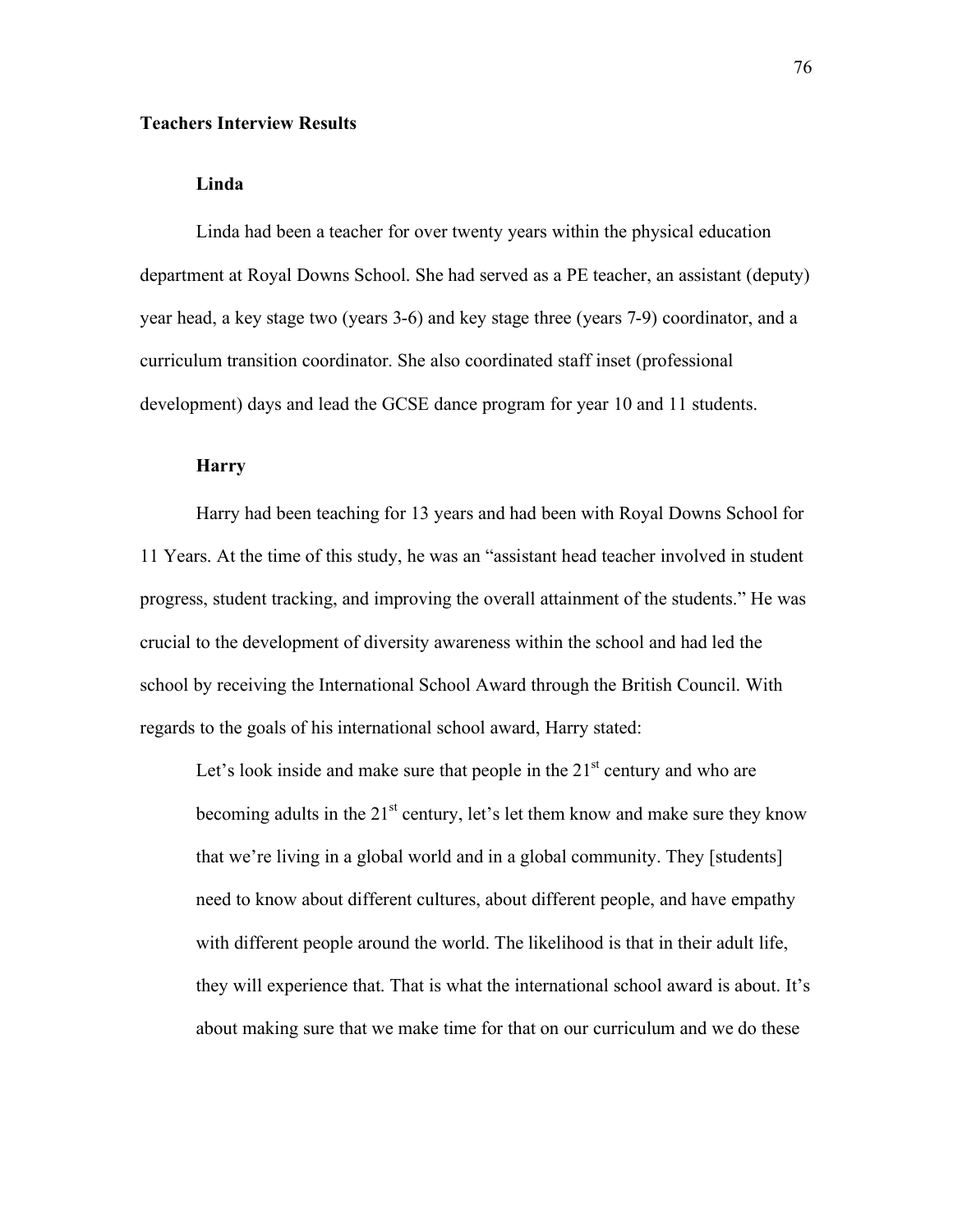things, sometimes little, but that we do them often to promote a global dimension within the curriculum.

## **Mary**

Mary had been present at Royal Downs School for seven years with the special education needs (SEN) department. She started as a learning support assistant and served in that role until the opportunity arose to teach the year 7, foundation group. The foundation group was a group of year 7 students who were identified by their primary schools as having difficulty transferring into a secondary setting due to a variety of learning needs, emotional disorders, or behavioral issues. I became acquainted with Mary during my time with the school, because I taught the year 8, foundation group that she had taught the year prior to my arrival.

### **Suzanne**

Suzanne was a Hungarian teacher who taught for three years in year's six-ten in Hungary before moving to the United Kingdom with her family in 2006. Upon arrival in the UK, she acquired a special needs teaching assistant position in 2008. She worked in that position for two years until being hired at Royal Downs School in January 2010.

Her role was to oversee and support 14 students who were registered within the school as EAL students in need of support in lessons. In addition to being present in lessons, Suzanne provided a form of emotional support for her students in their time of integration. Suzanne was a capable person to serve within that role, because she knew the difficulty in leaving a familiar setting, moving to a new country, and learning a new language.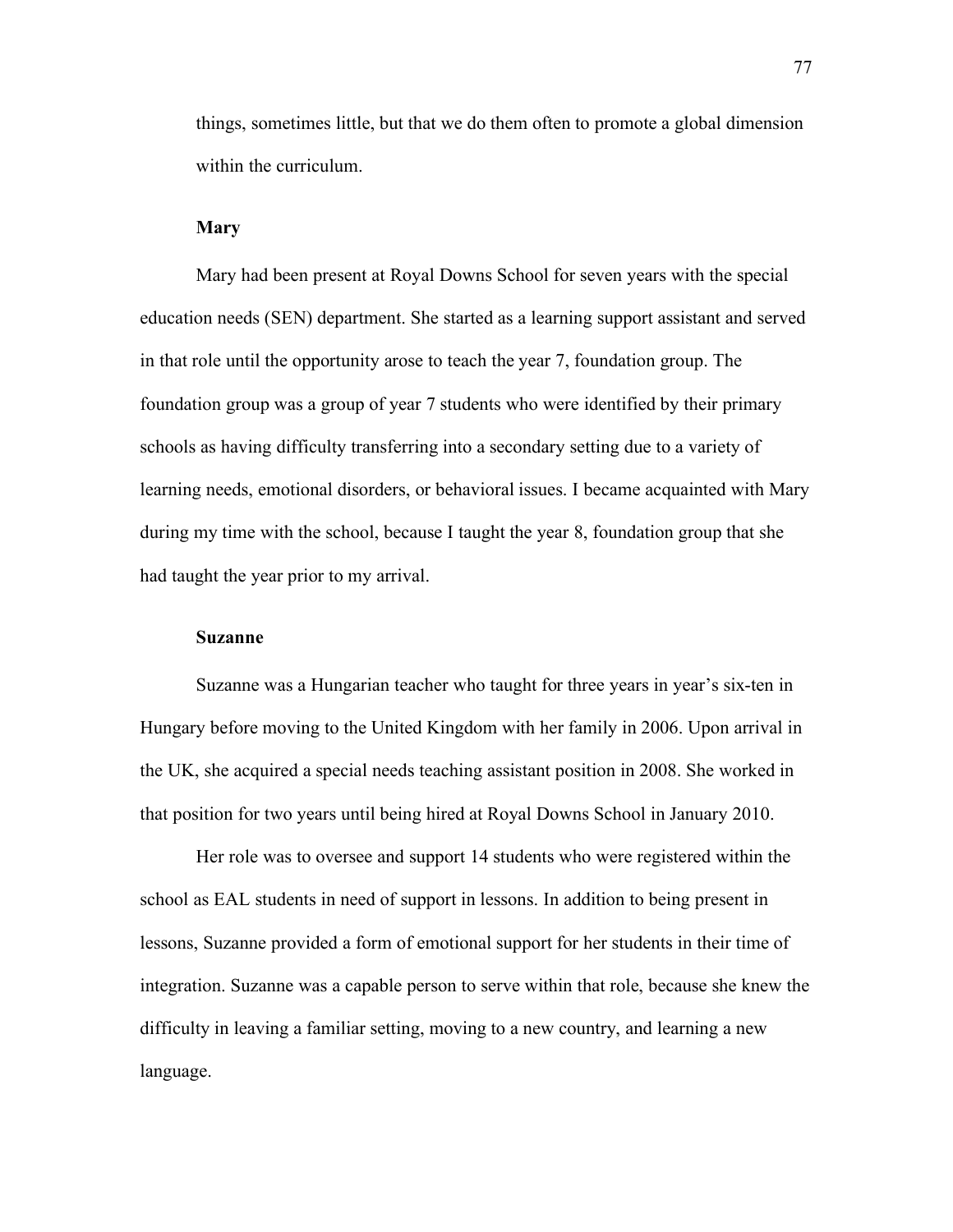## **Themes of Data**

Based on the coded data, the major recurring themes among teacher participants included the learning needs of immigrant students, student social challenges, personal instructional strategies, professional development needs, an integration program, and areas of improvement. Teacher participants closed his/her interview by giving their general mission statement concerning their teaching of immigrant students.

## **Learning Needs of Immigrant Students**

Immigrant students who move to a new country will have a difficult time adapting to their new environment. All teacher participants agreed on this point and offered their own insights about the learning needs of immigrant students that they had taught over the years.

# **Linda**

Linda's extensive experience as a physical education teacher gave her a broad perspective when viewing the needs of immigrant students. When asked about their learning needs, Linda identified her concern of teaching her students from other countries. She stated that their most extensive learning needs were:

Being able to understand if English becomes their second language. Also, understanding all the little faux pas and all the little tiny innuendo's where you probably wouldn't think twice about it and it could have a totally different meaning. Or, perhaps they couldn't find it in the dictionary and they're trying to work out what you might mean by that.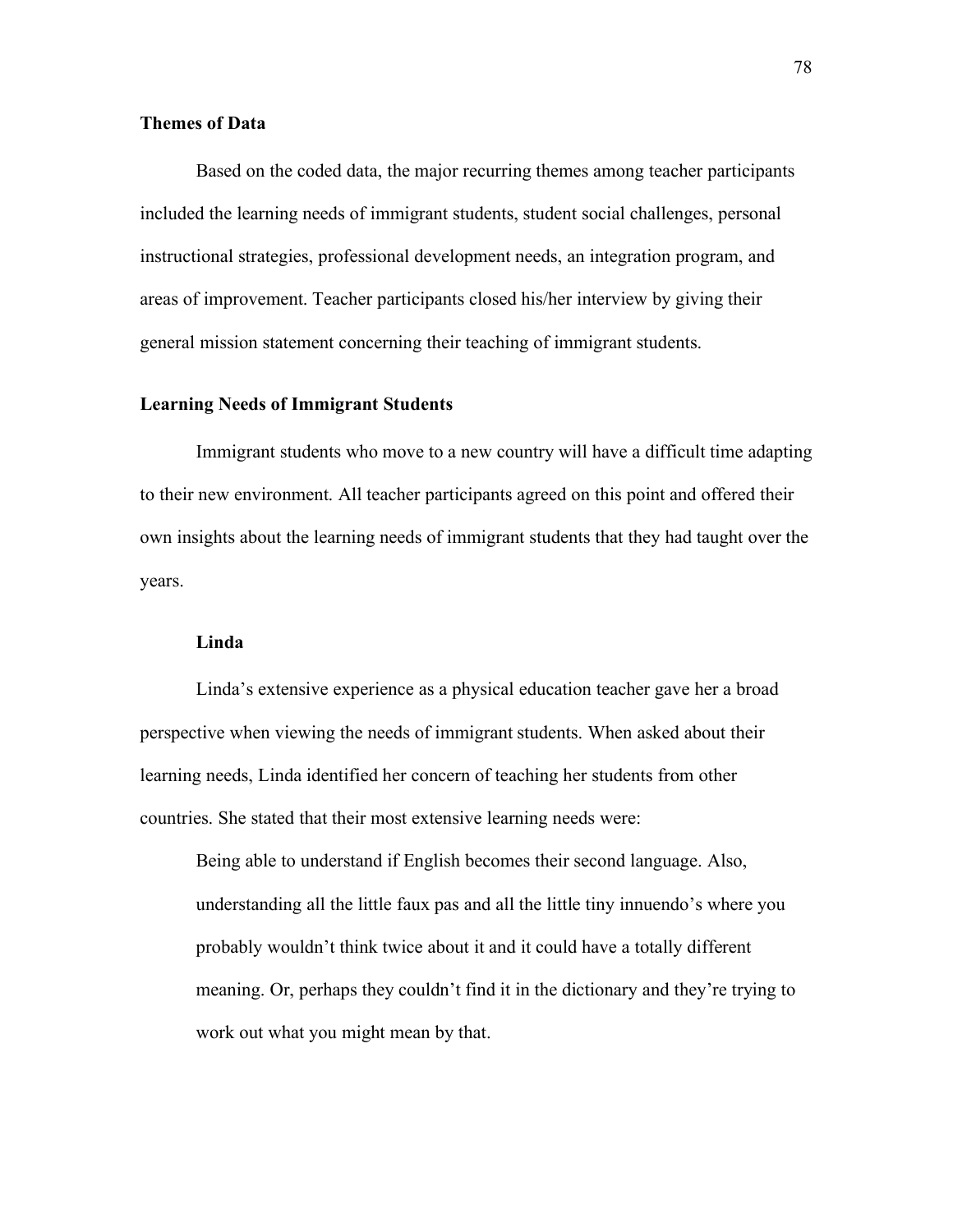In response to this need, Linda developed a pragmatic method of reaching EAL students in her PE classes. She realized that because some students could not understand her words, they took more notice of her body and her actions. Thus, she adopted a visual approach to her teaching. She stated:

They are looking very much at your body language, so I do a lot of visual teaching. I also do a lot of kinesthetic stuff as well. They are learning by doing as well as by seeing. It's a lot of demonstration, so it's much more so than actually speaking, because they can see it happen. They can put it into their own language or their own understanding.

### **Harry**

Harry was a head teacher at Royal Downs School and dealt with issues that many teachers never have to see. When asked about the unique learning needs of immigrant students, Harry discovered a problem he had not really considered before. He stated:

Unique learning needs revolve heavily around language. I have not really noticed any cultural issues [in the classroom]. Maybe because…and this is a fairly sweeping generalization I'm going to make, but if they come from areas where English is therefore a struggle for them, they will come from educational backgrounds which are more firm and strict than ours, and so they tend to not have experienced what we'll call liberalized or progressive education. Many of the times, when I've spoken with students who come from abroad, they often have said some of the things they have found new or strange is the fact that people can talk, people can put their hand up to ask and answer questions, they can work in groups and they can do things like discussions and debates. In particular, when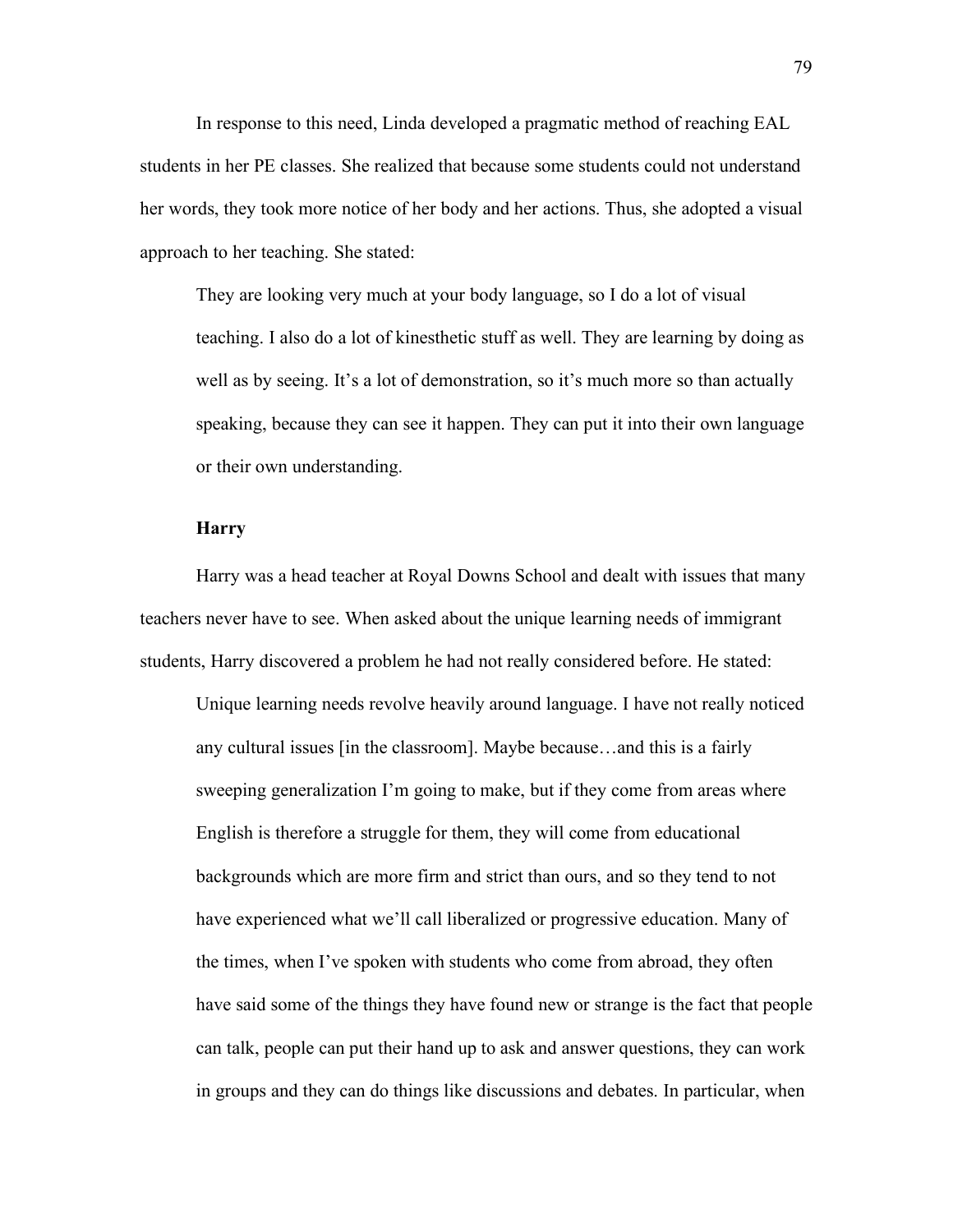talking about students who come across from Africa, they are used to being in rows to be a sponge to soak up information. That's the way they are taught, in a very didactic way. They're not really used to learning in the way that we do, although I think I've sort of contradicted myself there. In the first instance, I said there wasn't really a cultural problem, but actually, yes there is, because I do tend to see them being very reserved and very introverted to start with. I'm sure that's also a product of being very worried about their new surroundings and especially if English isn't their first language. I've totally contradicted myself, but I'm glad I did.

#### **Mary**

When prompted to give her opinion on the unique learning needs of immigrant children, Mary stated:

The obvious need is the one of language, but I think the one that is easiest to overlook is the cultural change, from the very basics of what's acceptable towards school, what's an acceptable attitude sometimes towards women teachers, to peer groups, to authority in general can be very different in their ordinary home situation or the school's they have gone to before.

In addition to indicating the language learning needs of immigrant children, Mary also stated, "Because they don't have the language to articulate that when they first arrive, it's almost like an invisible disability that they have." In the early stages when students were learning English, they were not able to make language connections or express themselves clearly. The inability to communicate could cause a student to cease attempting to communicate. A disability is defined as "a physical or mental impairment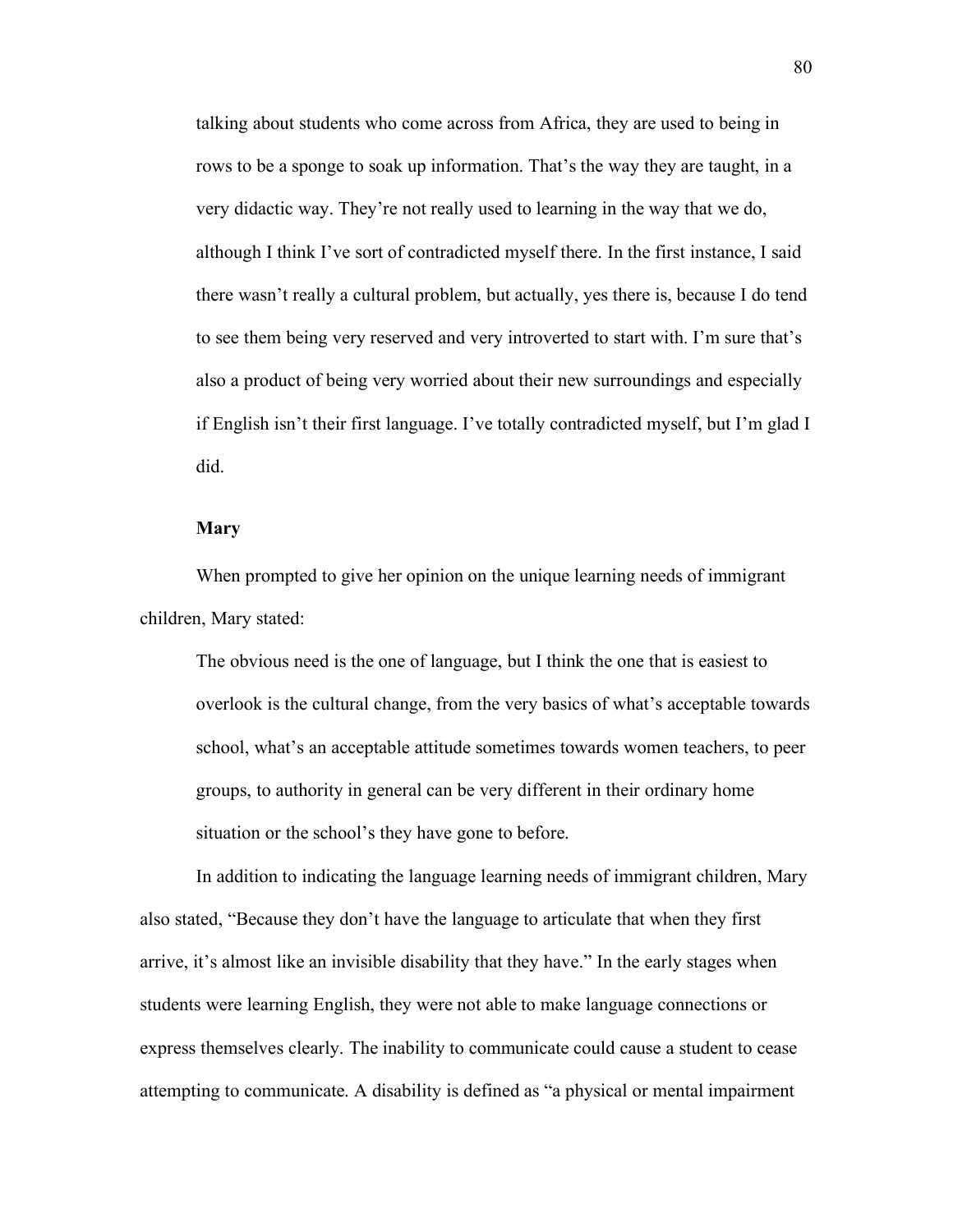that substantially limits one or more major life activities," (The U.S. Equal Employment Opportunity Commission, 2008) and while language barriers are challenging they can be temporary, and should not be classified as disabilities. It is interesting to note the language used by the teacher as she made pedagogical sense of this challenge. These students' language barriers, which certainly provided challenges, impaired their communication activities within their school day until they became more comfortable with the language.

In addition to the learning need of language, Mary expanded with an additional problem that she had seen within the Special Education Needs Department at the Royal Downs School. This problem was that:

Students come in whose primary need is English-as-an-additional-language, but it becomes evident that there is also a learning need there, such as dyslexia, and that is very difficult for us to assess so we've had to make special arrangements for them to be tested in their mother tongue [as was done with Christina], because again it depends on what school they've come from as to whether those facilities were available when they were in primary school.

#### **Suzanne**

Having moved to the UK from Hungary, Suzanne said she noticed a difference in student behavior, some of which was very offensive to her, because she was used to a "more old fashioned" system in Eastern Europe. According to her, "It was a huge difference to teach over there and then be a teacher here," because "the students behavior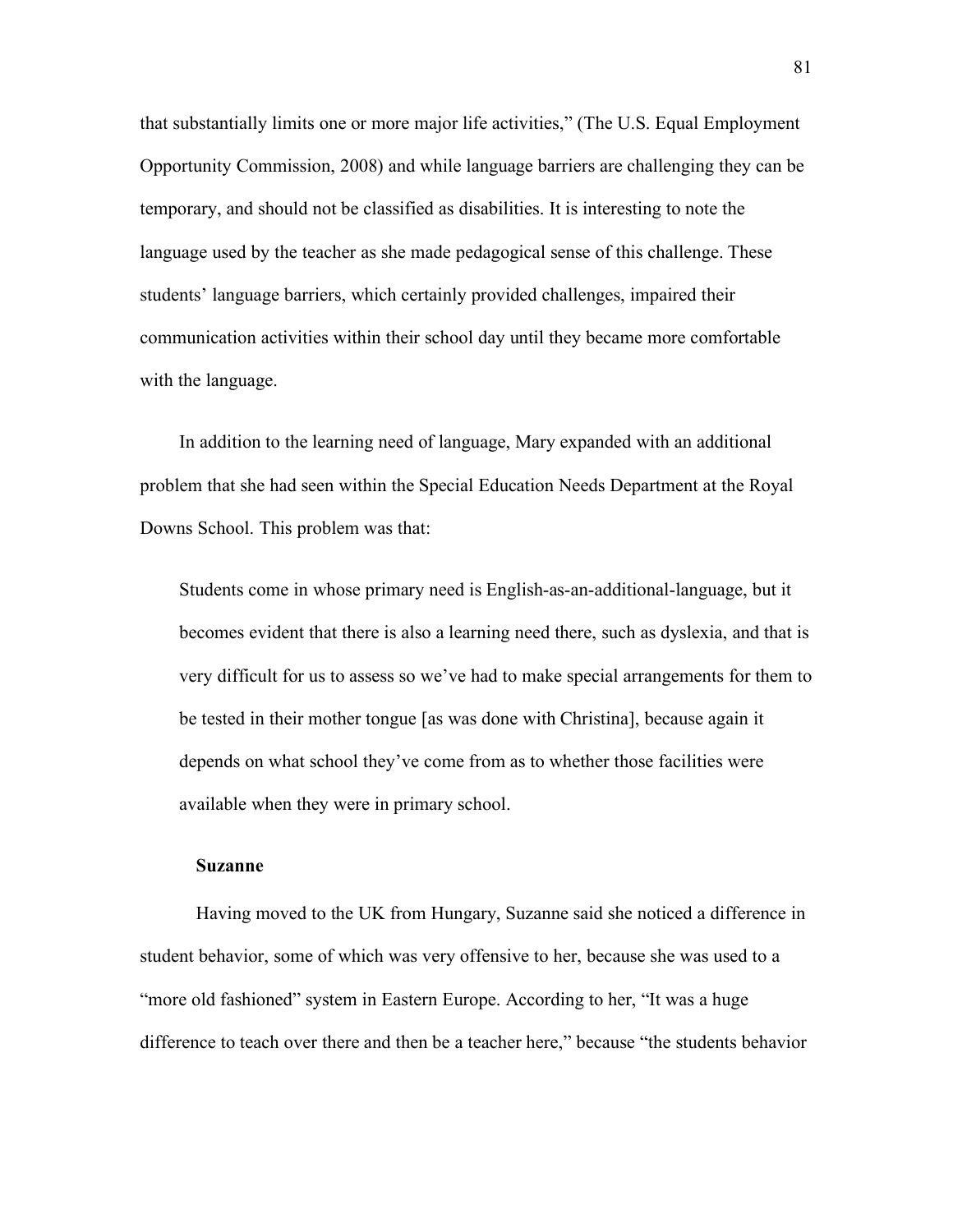is totally different." Suzanne expanded on her experiences coming into the British school system:

They are more respectful [in Eastern Europe]. They would never dare to be rude to a teacher. Ever. It was a shock to me when a student just said, "go away from me you stupid idiot!" I was just thinking, "oh my god, what is this?"

I noted to Suzanne that this was a censored comment compared to what I've had said to me in classrooms, and she agreed that she was being polite for the recording. She went on to say that:

It was a shock. And how they behave in the classroom sometimes! It's just totally different [from Eastern Europe]. At home, there are 30 or 32 students in a class with no teaching assistants at all. This type of job [teaching assistant] does not exist. There is some misbehavior as well, but it is easy to control them more than here in England. There are so many behavior issues and it's not fair to the others who really want to learn.

Suzanne experienced culture shock coming into the classrooms of England, much in the same way that I had experienced the previous year. The main issues that we had to adapt to were student tracking and behavior differences. She and I both had difficulty accommodating the differences between our previous work experiences and that of Royal Downs School.

I asked if she felt the inappropriate behavior issue affects the students with whom she directly worked. "Oh Definitely," was her response. When I asked how she dealt with this behavior issue, she said "Sometimes, I just take them out of the lesson to work with them separately, because it's noisy when the others are misbehaving." I witnessed her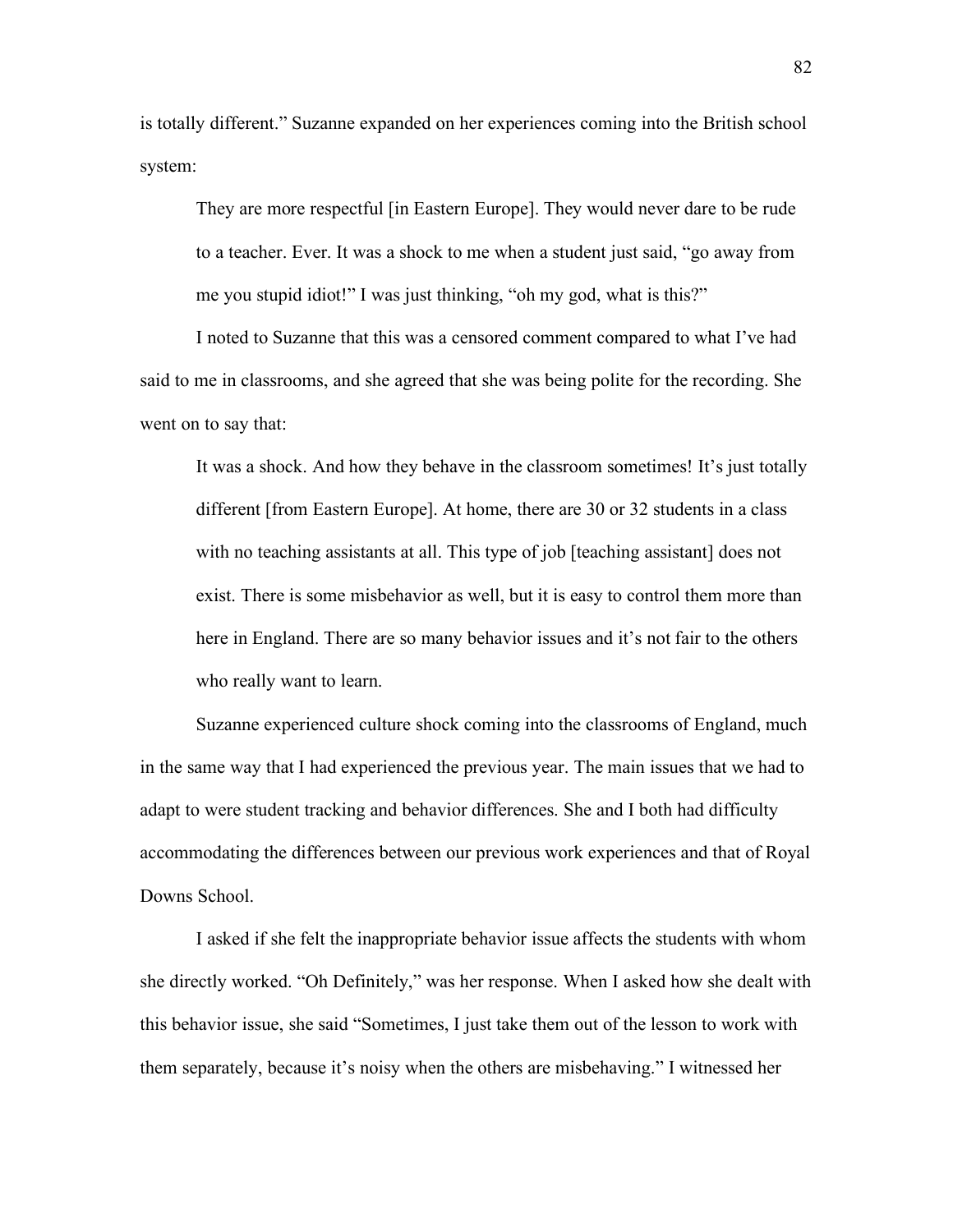take Stephen out of a lesson to place him in a quieter environment. The greatest difficulty with her students was that "if you are studying in another language, it is necessary to concentrate two or three times harder anyway, and they just try to understand what the teacher says. They can't focus on their work."

Suzanne also provided emotional support to her students on a daily basis. With regards to other teachers, she said:

I think that the good teachers really try to understand the emotional side of the situation first of all. I really can't say enough that these students are in a really difficult situation. Most of them didn't want to move here. It was not their decision; it was their parent's decision. I still have two or three who didn't want to move here and still don't want to be here. Maybe they need a bit more attention from the teacher when I'm not in the lesson.

During this research project, I observed Suzanne interacting with her students. She had a fantastic relationship with them, but she was limited in the time she had available to spend with each student. At Royal Downs School, she was the only member of staff specifically assigned to EAL and immigrant students.

I asked her to describe the emotional support she extended to students, and her reasoning was influenced by personal experience. "You lose all your friends, your family; It's very difficult," she responded. Like the MEP program advisors in the United States, she had been in the same situation as the students, and could share that challenging experience with them. Suzanne extended her support to them outside of the classroom as well, if needed. She said: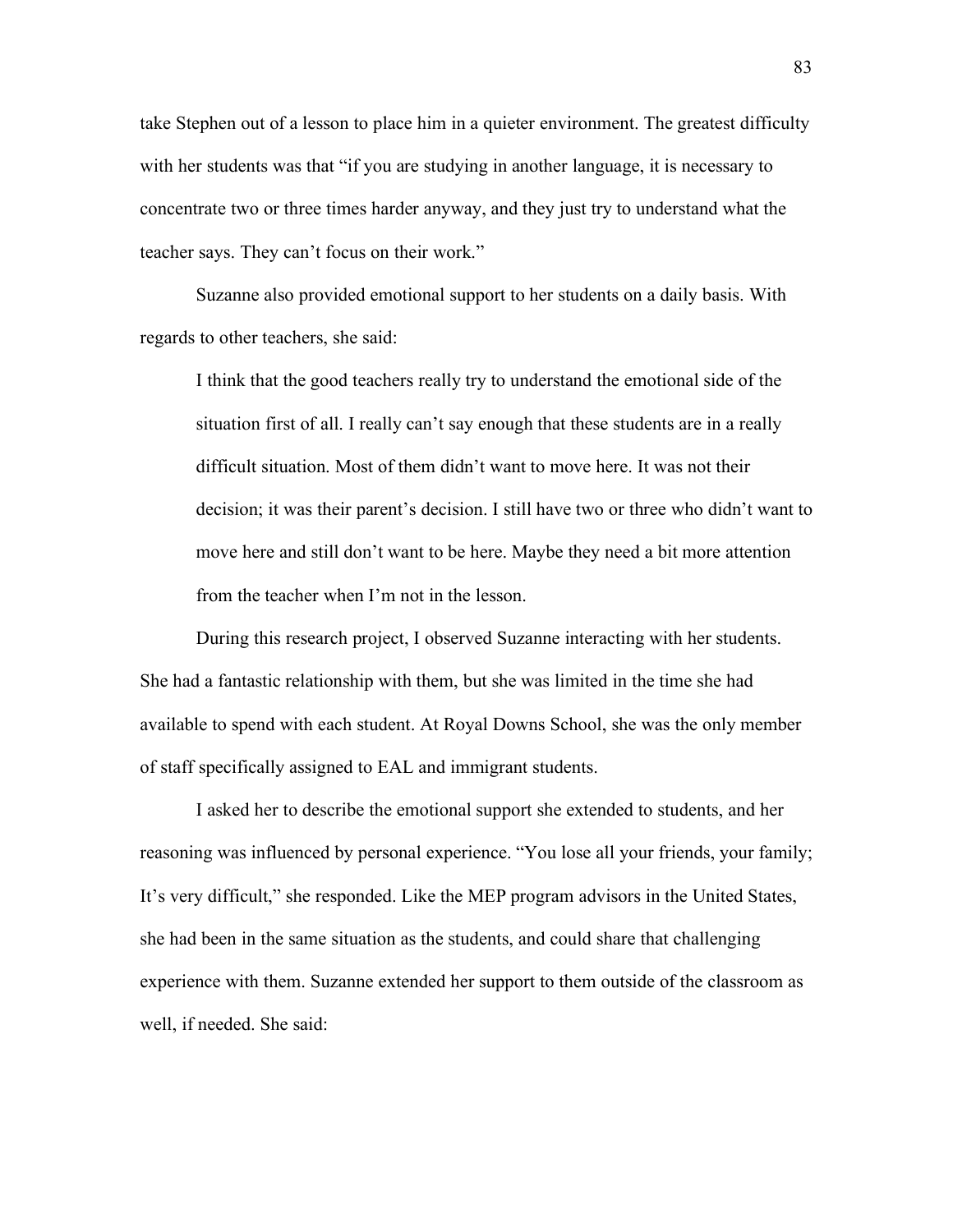I try to be there for them anytime if they need me. If they feel lonely, sad, or neglected, they can come to me. They have a little card with my email address and they can exit their class with the card if they need to. They do come.

She and her students shared the same goal of learning the language in an English speaking society. She said that when she arrived in the country, people would become frustrated with her and she would have to communicate in whatever way she could. "It makes you feel dumb!" she said. She tried to help the students' progress as quickly as possible with their English skills.

Further, the need of vocabulary was Suzanne's most pressing concern for her students. Suzanne and Mary both mentioned that due to the specialized vocabulary presented to students in subjects such as chemistry, biology, mathematics, or history, as well as the extensive descriptive vocabulary present in novels that students read for English class, the amount of words students are exposed to on a daily basis was vast.

Royal Downs had several students who were raised in foreign countries, and were raised with English speaking parents. These students would grow up bilingual, and:

There is nothing wrong with their speaking because mum or dad is English, but if they went to an Italian school and learned everything in Italian, then they won't know the specialized vocabulary, only the very basic words that they might say at home.

I asked Suzanne to elaborate on problematic subject specific vocabulary. She explained:

I went to a maths lesson with a little girl in year seven. She was sitting next to me and wasn't doing any work. I said to her 'Do you understand me? Do you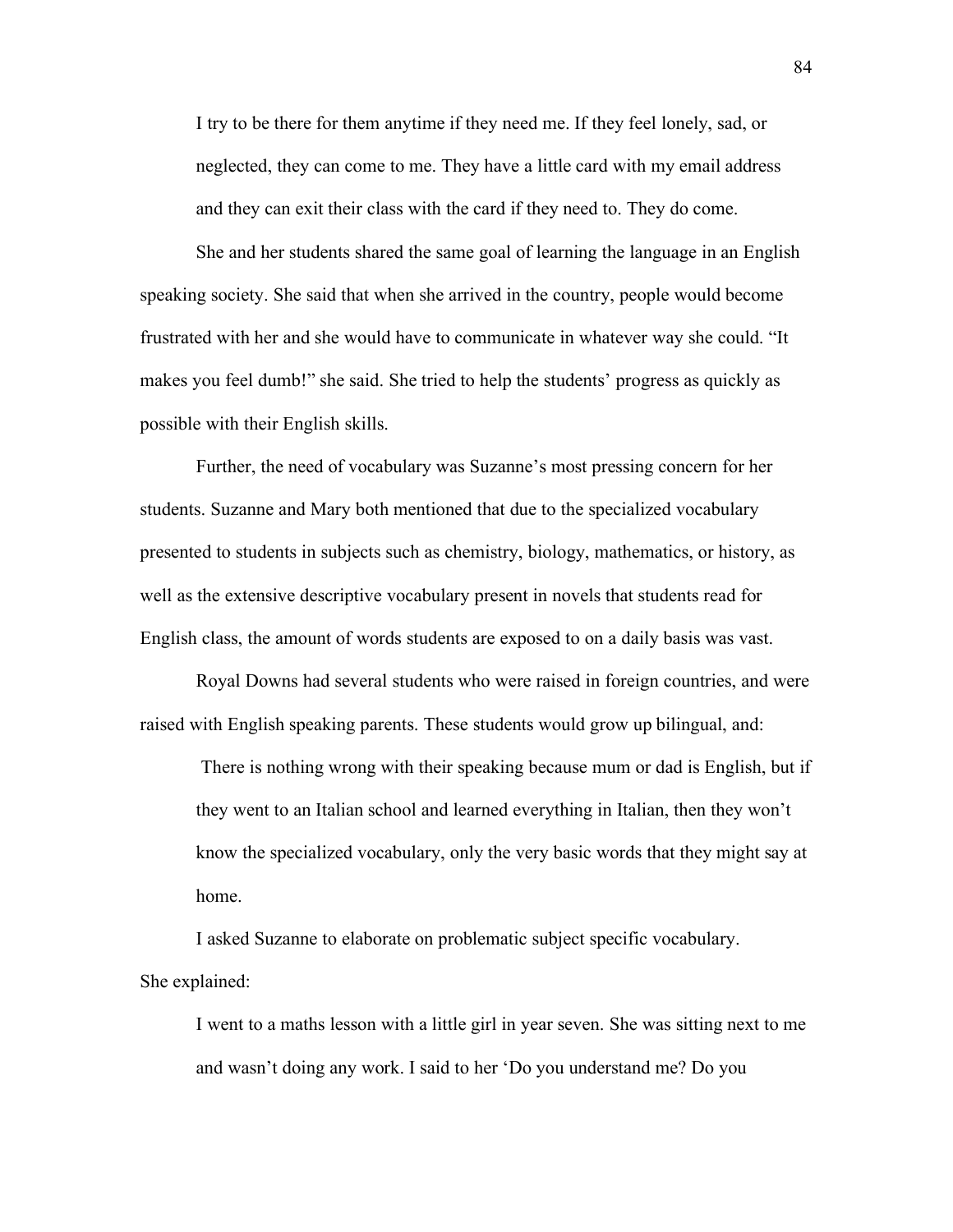understand this?' and she said, 'Yes, yes I do miss.' I said, 'you understand what an even number is?' and she said, 'Oh…no." Then, after I explained to her what it meant, she knew it. She just didn't know the words 'odd and even.' Imagine when the teachers start saying words like 'equilateral,' 'socialism,' 'longitude,' or 'hypotenuse.'

#### **Student Social Challenges**

In addition to learning needs, Harry was also empathetic regarding foreign students' difficulty with social integration. When asked about their attitude during adjustment, which greatly influences student happiness and ability to learn, Harry described the difficult social situations that immigrant children face. He said:

It varies between each student. Generally, I think they find it very difficult. I think that's human nature. Picked up and plunked into a new school, new culture, [and] possibly a new language. This is a very big school, the largest age 11-16 school in the county. I think especially if they don't start in year seven, if they start later, perhaps two or three years down the line, the friendship groups are formed. It's very difficult to see when I'm walking across the playground at lunchtime.

Harry provided an example of a girl (Christina), with whom I worked during small-group tutor sessions with Suzanne. Harry stated:

We also have a girl from Brazil, who is such a sweet girl. Her English, when she arrived two years ago, was nonexistent. Now her English is really good. When you talk to her, she's so happy to talk to you in English, but she has no friends. When it comes to lunchtime, she's always on her own, sitting on a bench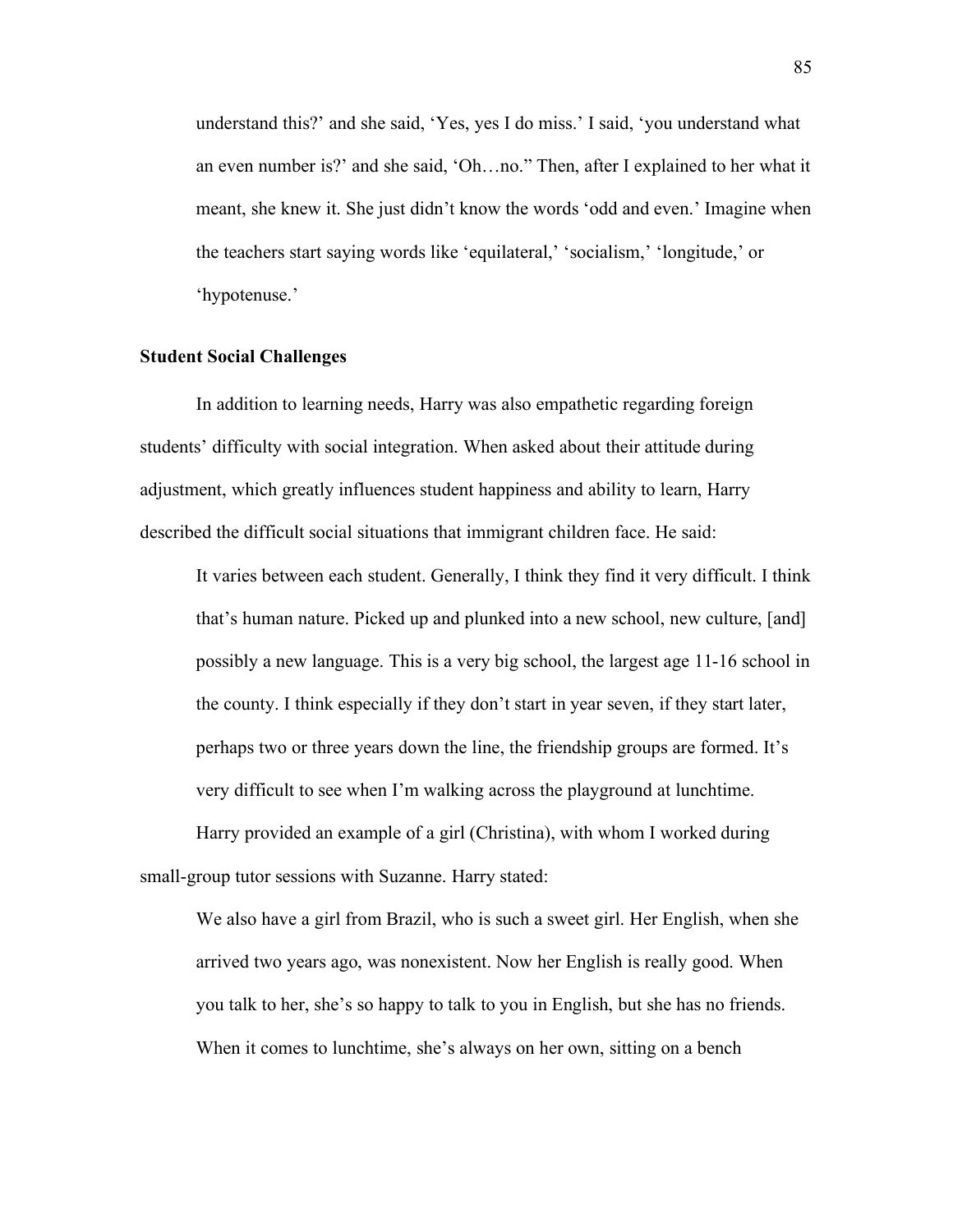somewhere, alone, eating her sandwiches. In general, I don't think their experience in school is positive. Sadly, I don't think it's as good as it could be.

Suzanne had an interesting perspective when working with her immigrant students, being an immigrant herself. Similar to Migrant Education Program workers in America, Suzanne had immigrated to the United Kingdom from Hungary, and had to learn the English language from scratch, so she empathizes fully with her languagelearning students. Some of the main concerns Suzanne had regarding the learning needs of her students were: a) confidence; b) behavior of other students; c) emotional support; and d) vocabulary. Regarding the confidence level of her students, Suzanne said that:

Every student is different. Some of them speak very good English, but are not confident. There is one year 10 girl, who is bilingual, and she hasn't got any language problems, but her confidence needs to be built up. She finds it difficult to find friends. She's very quiet and shy. When I go to her maths lesson, it's not really because of the language, it's to build up a relationship with her and give some TLC.

# **Instructional Strategies**

One of the goals of this research was ask teachers what types of instructional strategies they have used to accommodate the unique learning needs of immigrant students. Each teacher participant reflected upon their experiences working within diverse English schools.

All teacher respondents stated that successfully acquiring the English skills necessary to function in school was the greatest obstacle to success among students they had taught. When asked about unique learning needs, Harry, a social sciences teacher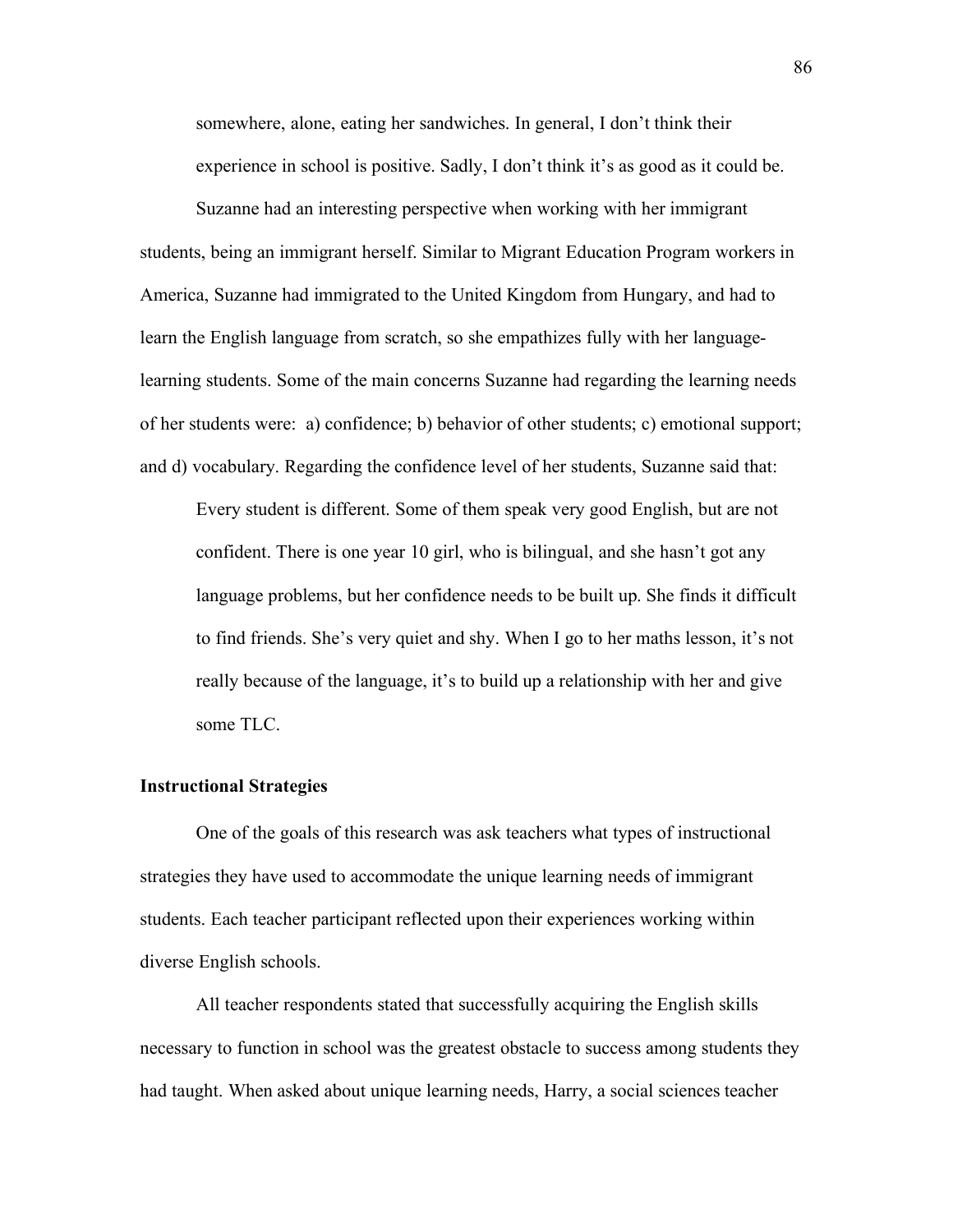with more than ten years of experience stated "unique learning needs revolve heavily around language."

## **Linda**

Linda emphasized the strategy of clarity in her PE lessons. Having had experience with a dyslexic daughter at home, she looked at the world of education a bit differently. Linda said:

I would always make sure I've got the key words clearly up on the board, as I would do with any child. If I need to spend time sitting with somebody, then I will do that. I do that naturally anyway. The door is always open at the end of the day, and I know that some of them will come back. We'll sit down and look at things. If they're not quite sure what a word is in the dictionary, we'll find a different word for it, because in the English language, there are many different meanings.

# **Harry**

As a teacher leading a diversification movement, Harry tried to be aware of the needs of his immigrant students. I asked him to react to the idea that "teachers have less positive attitudes toward dialect speaking students and lower expectations about their abilities and performance." He said:

My heart says no. My head would suggest that the fact that it's just more difficult, and as a teacher it is more difficult, and they have greater needs in terms of time. Since, they are more demanding on a teacher's time, it makes me think that even if the answer isn't a clear "yes," then the perception from the student will be yes. They think that, "I'm sitting here, s/he knows I'm struggling, that I'm not very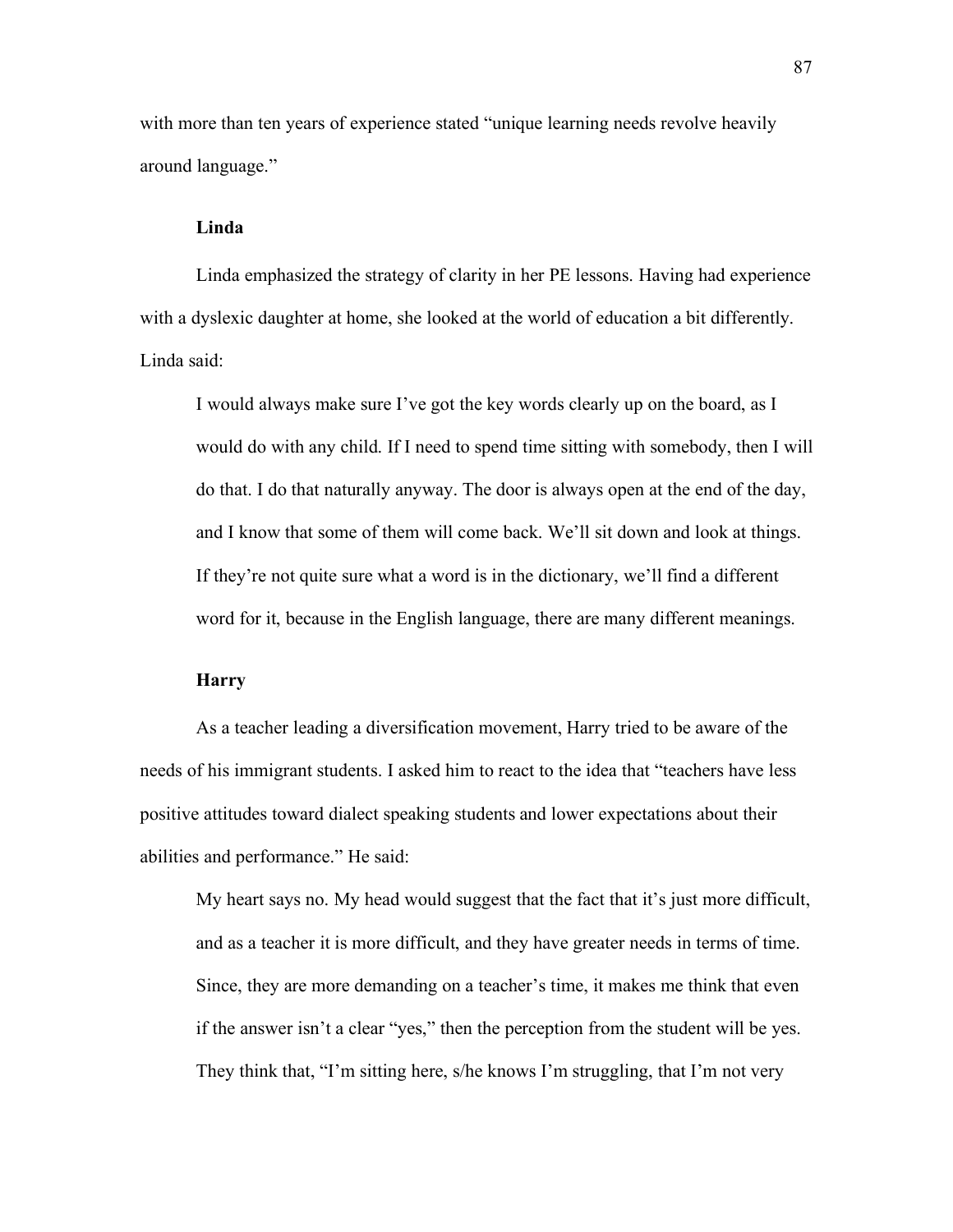good at English, and s/he's not helping me." I can see where the perception of the student might be that there is a more negative outlook to them. I think that if you see them as a challenge and you have empathy with their situation, you'll actually go out of your way to help them hugely more than you would do other students within the group.

I asked Harry how a teacher could make a student feel useful and a part of the classroom without undue demands on a teachers' time and taking away from the time spent with the rest of the students. A strategy he used was:

I taught one of the Polish lads when he arrived here in year nine. He joined a middle band [mid-ability placement] group. I would set the work and explain the work. He was sat next to someone who was trusted, had a good work ethic, who was sensible, and when there were whispered conversations between the two of them, that was taken as that there was help going on there. There was no pressure there as far as classroom management for them. So I sat him in what I considered to be the best place for him. As soon as the others were working, I would go and sit on the other side of him and make sure that he was clear, that they were both clear. I had them working like a little team.

## **Mary**

As a teacher of a foundation [bottom tracked] class, Mary taught the lowest end of ability levels in Britain. Many of her students over the years had been from other countries, and all of her students had specific learning needs, behavioral problems, or emotional difficulties. Like Linda, she emphasized visual strategies in her teaching.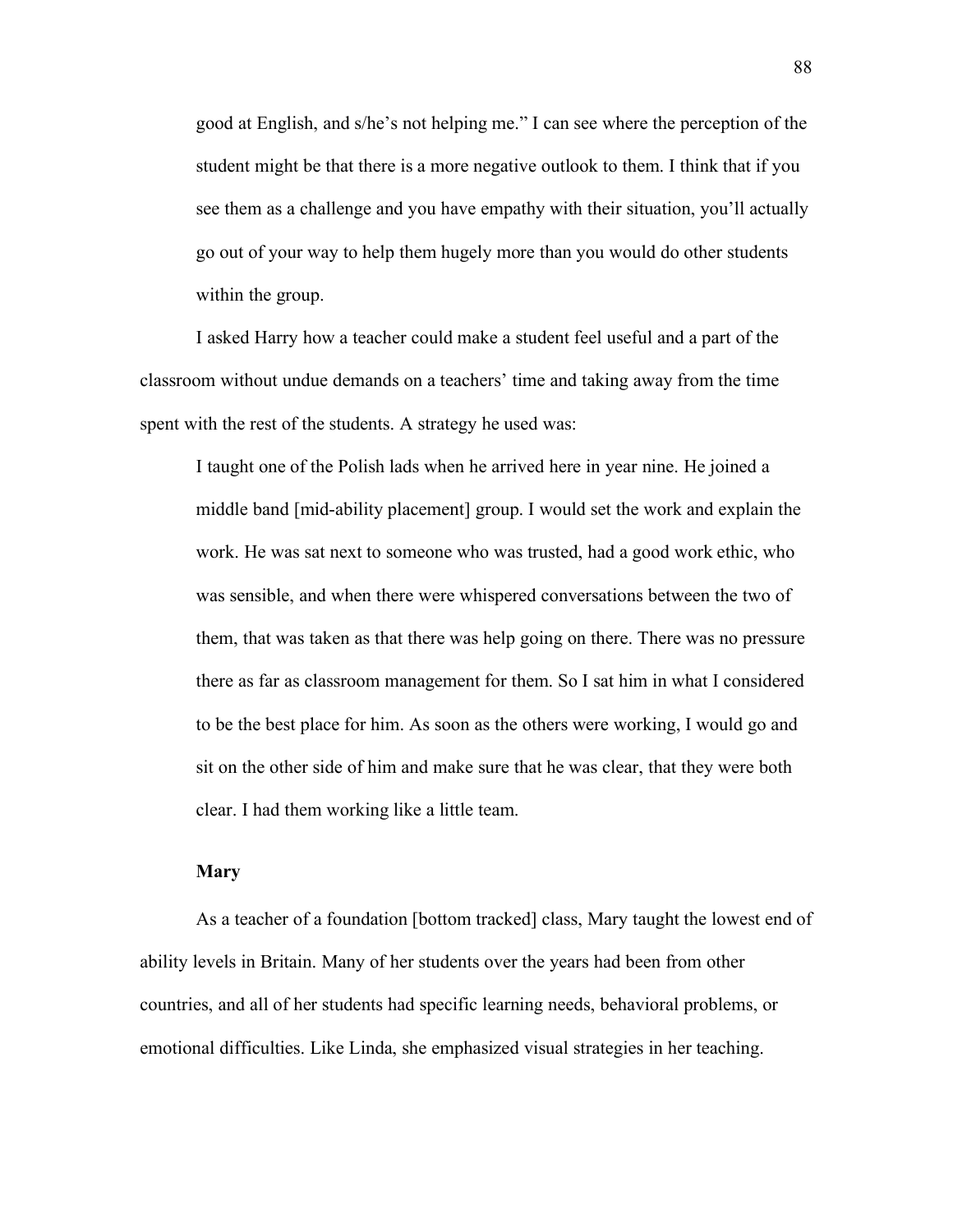When asked about her recommended strategies for teaching immigrant youth with language, emotional, behavioral, or other learning needs, she said:

The obvious thing that I would do first is that my teaching and learning would be very visual. I say things and back that up with a picture, a gesture, or an action, or I hold up the item in question so it's clear of my meaning. That doesn't deal with the cultural side of things or the social side of things. That's much harder. It's difficult to get a grip with that until their English is better. Or, another way to do it is, if there is another student in school who speaks the same language, you can work through things with the other student as translator.

Mary was aware of the problems that could result from a lack of understanding between the student and the school. Regarding the consequences from a breakdown in communication, Mary stated:

I think there are a lot of misunderstandings and the risk is that the student will find it so hard to explain themselves that they *stop* trying to explain, and then they just stop engaging in the lesson or don't engage socially with their peers until their spoken language has improved. I think it's quite a lonely time for them, potentially.

Placement of students within a classroom can be a difficult maneuver for teachers, because the dynamics of the class can change quickly. Mary, Harry, and I shared a preferred strategy of having student buddies within the classroom. There were considerations to make regarding each student, and with immigrant students, Mary said:

I think you have to be sensitive to their culture, whatever your understanding of their culture is. You've got to be sensitive to the dynamics of them fitting into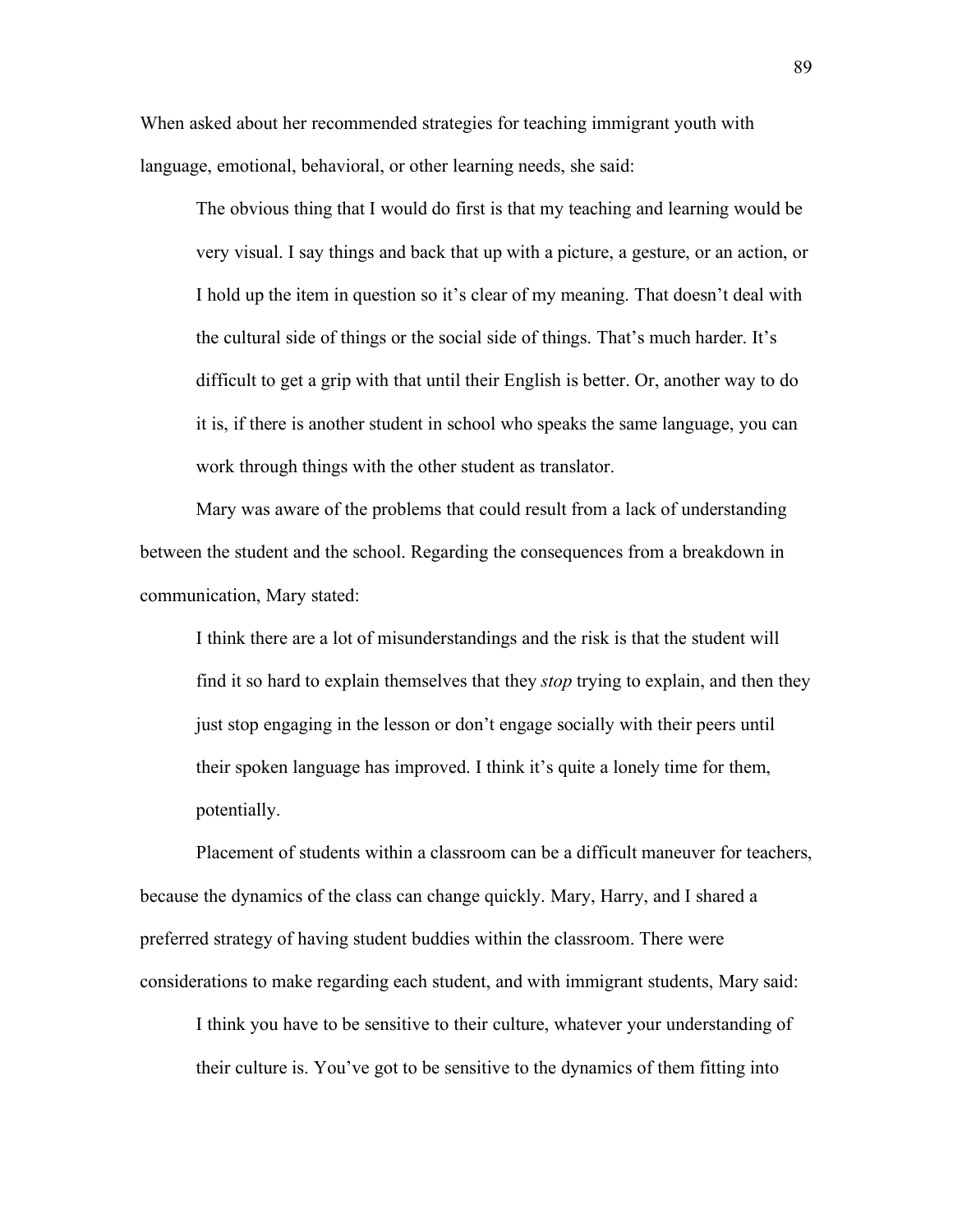your classroom. Any new student might struggle to find friends, but they've got it stuck against them to do that. You have to have patience and respect for them and hope that the other students follow that example so that you don't stop trying to explain just because they don't understand the first time. Maybe consider buddying them up with someone who you think will be patient with him or her. But you need to bear in mind that you don't want the work of the English-speaking student to suffer because they have to constantly explain. I think that is a strategy that a lot of teachers use; sit them next to somebody that they know is on task and interested.

Because Mary had an understanding of the needs of immigrant students, I asked if there was a specific program within the school aimed at cultural integration and home communication. As Suzanne said, school and home communication was very important, and often was neglected. The possible idea of a communication program could make it a full-time job to communicate effectively between schools and home, while employing qualified local citizens who are culturally diverse and multilingual. Regarding the existence of such a program, Mary said:

I'm not sure that there is one. I know there are people trying very hard to do that on an individual basis with a family and one particular student as they come in. It tends to seem as if you are never going to get anywhere at all, because their language is so slow, and then suddenly, after a couple of terms, it's really good. Then you can look more to the cultural side of things. Certainly in the lessons that I have, some staff are very good at talking about the cultures as something, in England, that is important to everyone.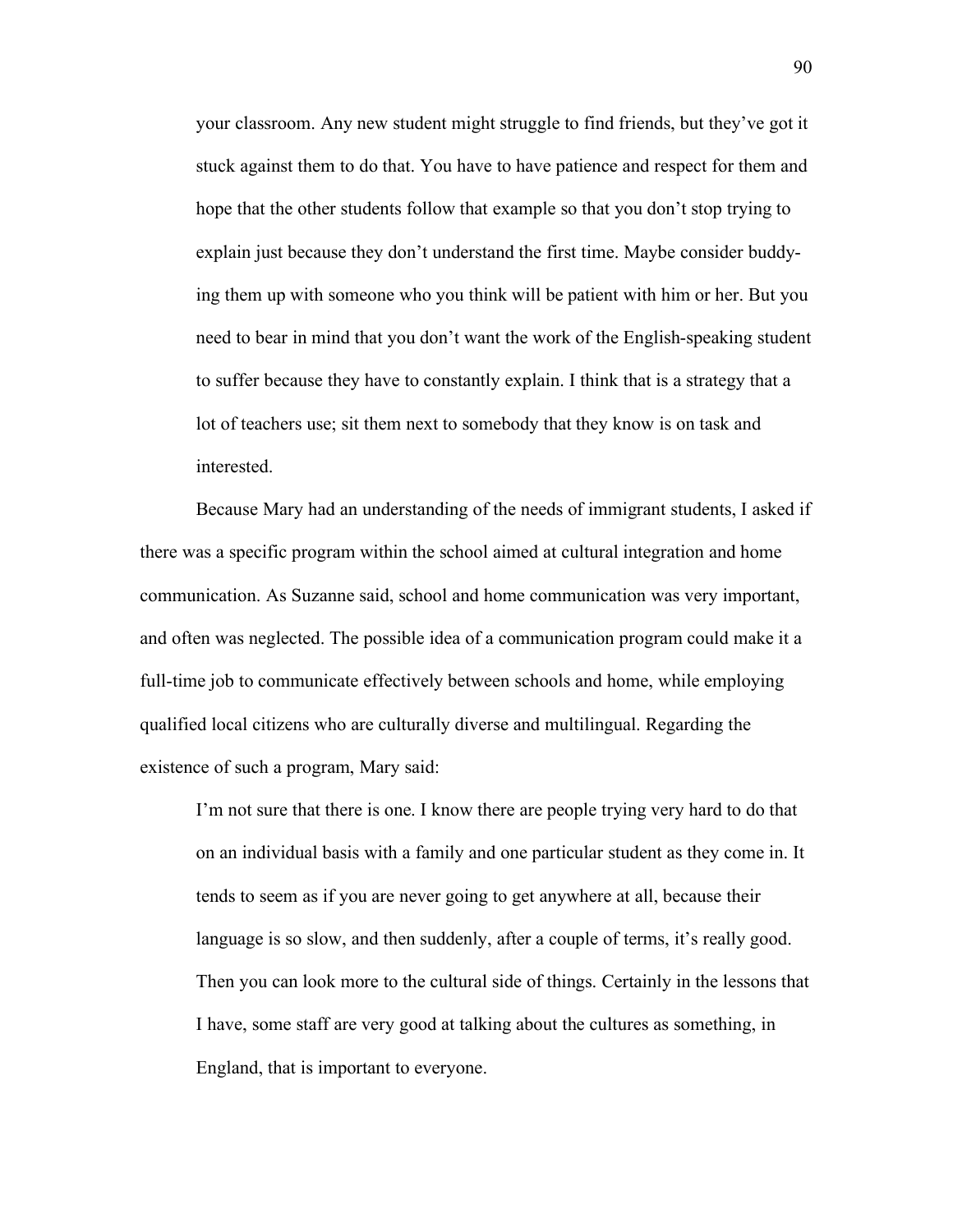## **Suzanne**

As the only person in the school charged with looking after the well being of immigrant students, Suzanne had some suggestions for working with these students. She suggested that "a differentiation might be to give separate work" for EAL students. Her major suggestion meant more English instruction. She said:

I would give them more language support. I mean extra English lessons. Start from the beginning, start from the very bottom to teach the language first. Keep the main subjects, but give additional language support for at least the first year.

I asked her if she felt this extra English could come at the expense of one or two elective courses, and she said, "I think so, but it's just my opinion. All subjects are important, but the first year the students really need extra language support. It's also important to learn special vocabulary for each subject."

### **Professional Development**

In a large school with several hundred staff members, instructional consistency was crucial in order to give the students a consistent program that they can expect from all teachers. With built in professional development days in the calendar, the school had the opportunity to effectively, and consistently, train staff about differences that might arise when teaching immigrant students.

## **Linda**

When asked how effective the school was in helping the immigrant students achieve, Linda stated, "They will try their hardest, as they will with any of the kids," but then she also said, "Policies are in place, but whether or not they are implemented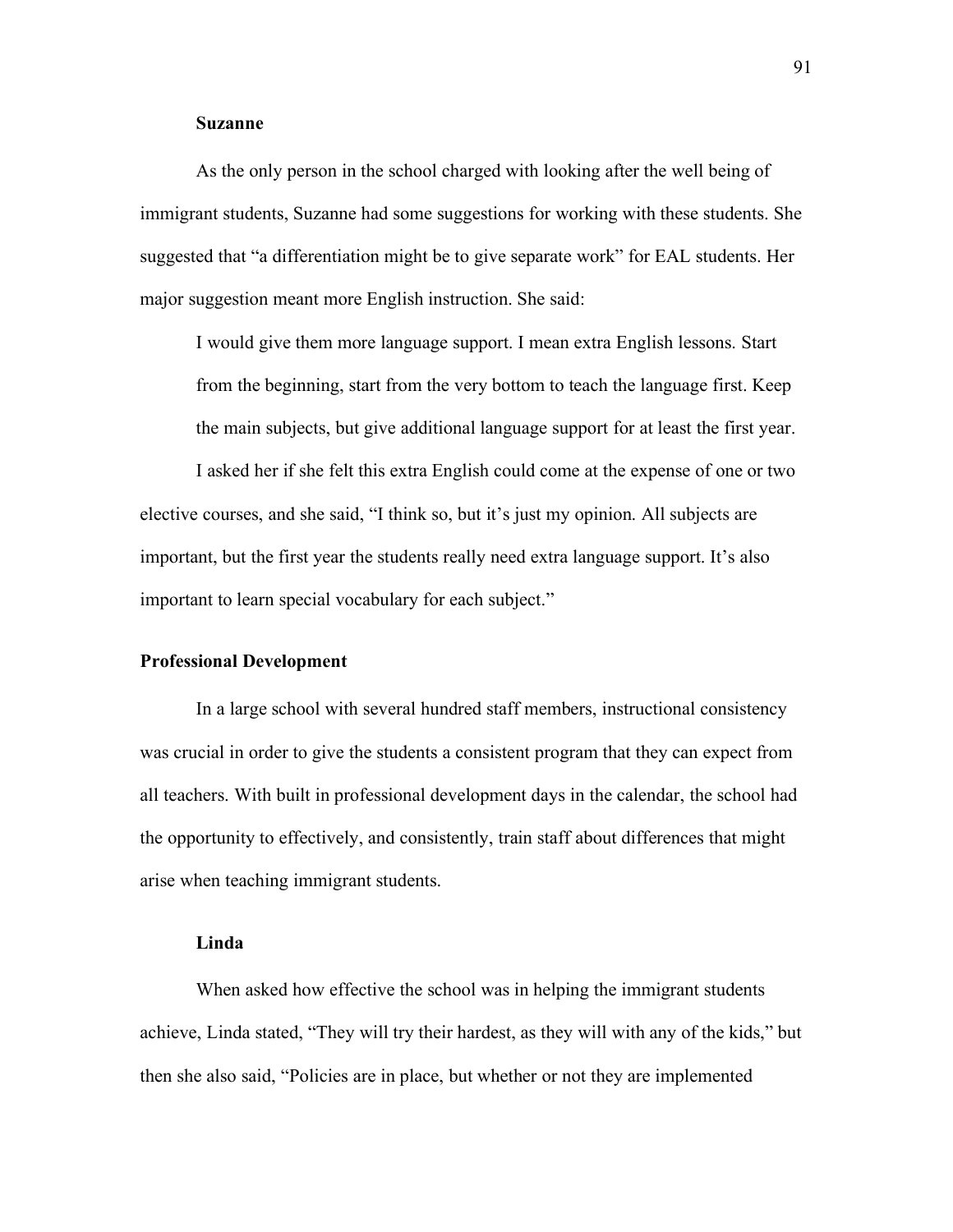effectively is another matter. We are not consistent enough." I asked Linda to explain the barriers of implementing lasting change. She said that "the barriers being able to be led from above" have hindered the progress she would like to see. Linda wants "things that everyone is happy with, a base that people can actually work from."

Most schools have some sort of professional development in place for their teachers. Since education is constantly changing, this training is necessary. Much of this professional development typically consisted of a speaker coming to school, speaking with teachers, and then departing, leaving the teachers with little practical help. Teachers, who could not see the purpose of what they were just told, tended ignore the session. When asked about how the school managed the learning among new immigrant students, Linda stated, "We've had training, though it doesn't seem to be particularly high profile." She also stated that:

The training we had was somebody who came in, and we had about half a day, but it probably wasn't even that long. We were given strategies that we could use that we should try to use and emphasize. But, when it's tacked onto the end of a very busy day, it's there, it's been done, a box has been ticked, but is it being followed up? It's like most things that tend to happen within a busy school. Yes, we should be aware of it, but how many of us actually remember it and remember to use it? It's not embedded.

I asked Linda how it affected the students when schools did not follow-up on programs that were available to make the education of these students better. She likened it to a "typical British attitude" saying: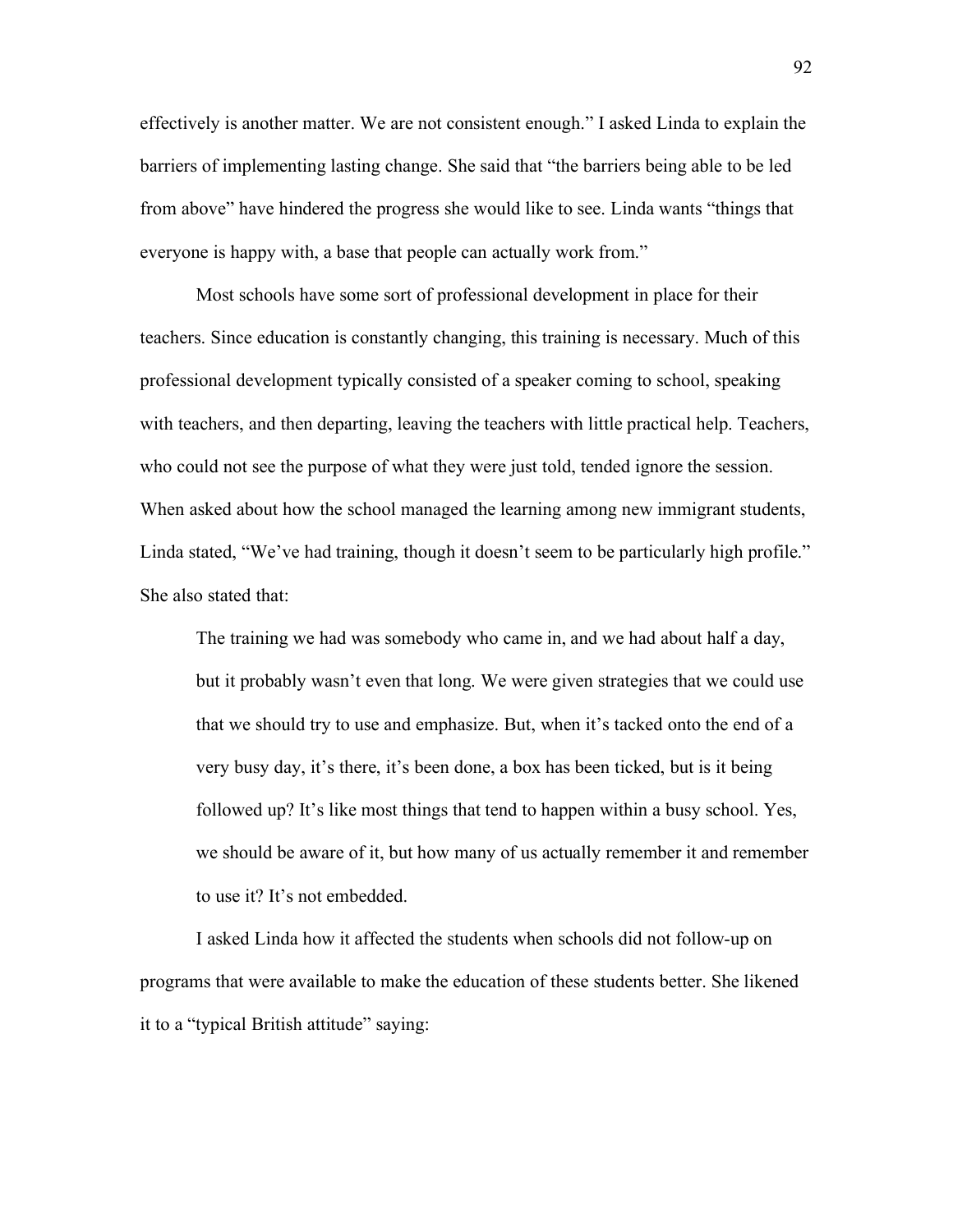We haven't got a huge immigrant intake, but we've got a person who works with them and looks after them. How many of us are really aware of what goes on and what she does with them? I would say very, very few. A student comes into a classroom and the teacher is told, "Oh, be careful, or be aware that they will be very shy, because they haven't got any English." It's just a matter of the typical British attitude. Dumped in the middle, jump into the frying pan, and get on with it. Or burn.

When asked if she felt this system could use some modification for the benefit of the students, Linda replied, "it certainly could." She further stated:

It has to be led from the top. They don't have to do the work, but they have to be supportive and lead and say, "Okay, we want this done." Also, governance has to ask those questions, "is this happening?" There has got to be accountability, there has got to be quality assurance. We are not consistent enough. It's consistency and the barriers being able to be led from above.

## **Mary**

Mary also had a few suggestions regarding professional development. After stating that, with regards to many Eastern European, Asian, and Muslim cultures, "I think we probably don't know very much about them; I certainly feel I don't know much about them," I asked Mary how cultural training worked, which was geared at educating the staff about the existing ethnicities within the school. She said that:

I'm sure cultural training would be beneficial. It could be a relatively short bit of information that you can read through and say, "this is how the family structure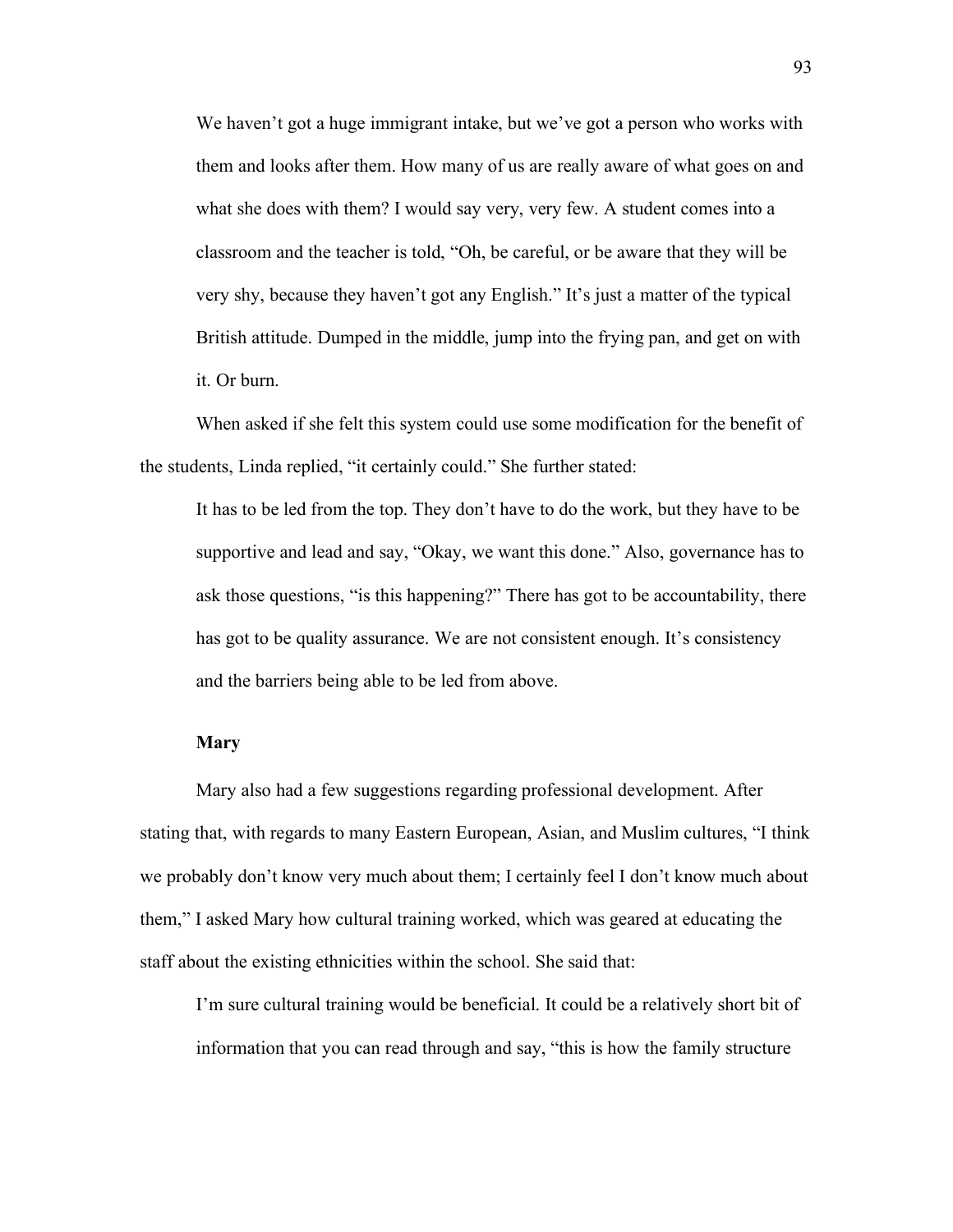tends to work in these countries, this is how the students are expected to behave in school in these countries, etc."

Language was a substantial barrier between new immigrant students and their teachers. Mary had a separate professional background in nursing, in which she remembered:

A huge number of women from other countries who came in, and we [nurses] had to learn some basic vocabulary to look after those people. Maybe teachers should have to learn a few words in Polish and the other languages present within this school. Examples would include "do you understand?" which could be useful and meaningful to students. I think it might be useful learning some key phrases for teaching staff to have and just some information gathering about those students so that can be shared with the teaching staff.

Even knowing two phrases in a few different languages could easily help reduce the gap that teachers feel between them and their immigrant students. When told about Suzanne's suggestion of having specialized vocabulary cards for different subjects and various languages, Mary was supportive, saying:

I think that would be very useful, because you almost need the equivalent of a subject dictionary, either with images to go with the English word or with the word in their language to go with the English word. Although that is an awful lot of work at the outset, particularly if it's just images and the English word, you can use that for any language, can't you? It would take hours to do, but once it's done, you've got it forever.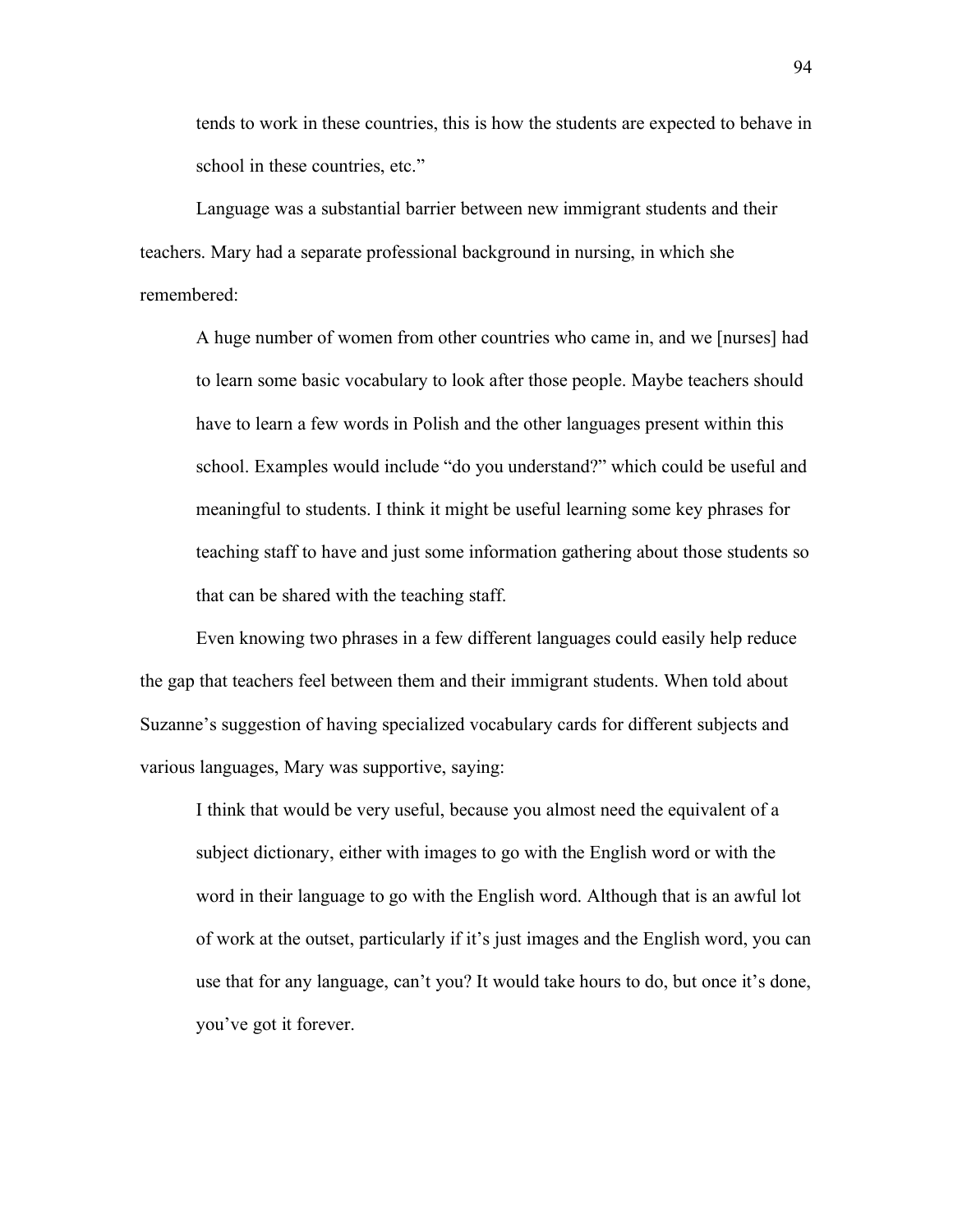### **Integration Program**

Harry and Mary suggested the possibility of developing an integration program specifically designed for immigrant and English-learning students. They acknowledged the difficulty in setting up such a program, but were enthusiastic about the idea.

Harry stated he "[doesn't] think it's as good as it could be." I asked for some suggestions of what he could offer for improvements. His "holding cell" idea sounded confining in name, but he admitted that this term was "for lack of a better word." He said:

That would be fantastic if we had the facility and the funds to have a small class, almost like, for lack of a better word, a "holding cell." When students start, they come in, and they have work, and they work at their own pace, and they're assessed to see whether they go straight into a normal classroom or whether they stay in a holding classroom with somebody who is experienced in these issues. Maybe they wait a week, maybe a month, maybe six months before they go into normal classes.

I asked Harry what sort of elements could be on a scheme of study for a program like that, and he said:

I think English is the key, but I also think that English is a fantastic medium for exploring other things that they will really find useful, such as the culture of homework at this school, how the school works, extracurricular activities, how parents evenings work, etc. You could use English as a medium to find out about the school. This will lead to their experience of the school being better and would help deal with issues that would or could crop up. Maybe something like that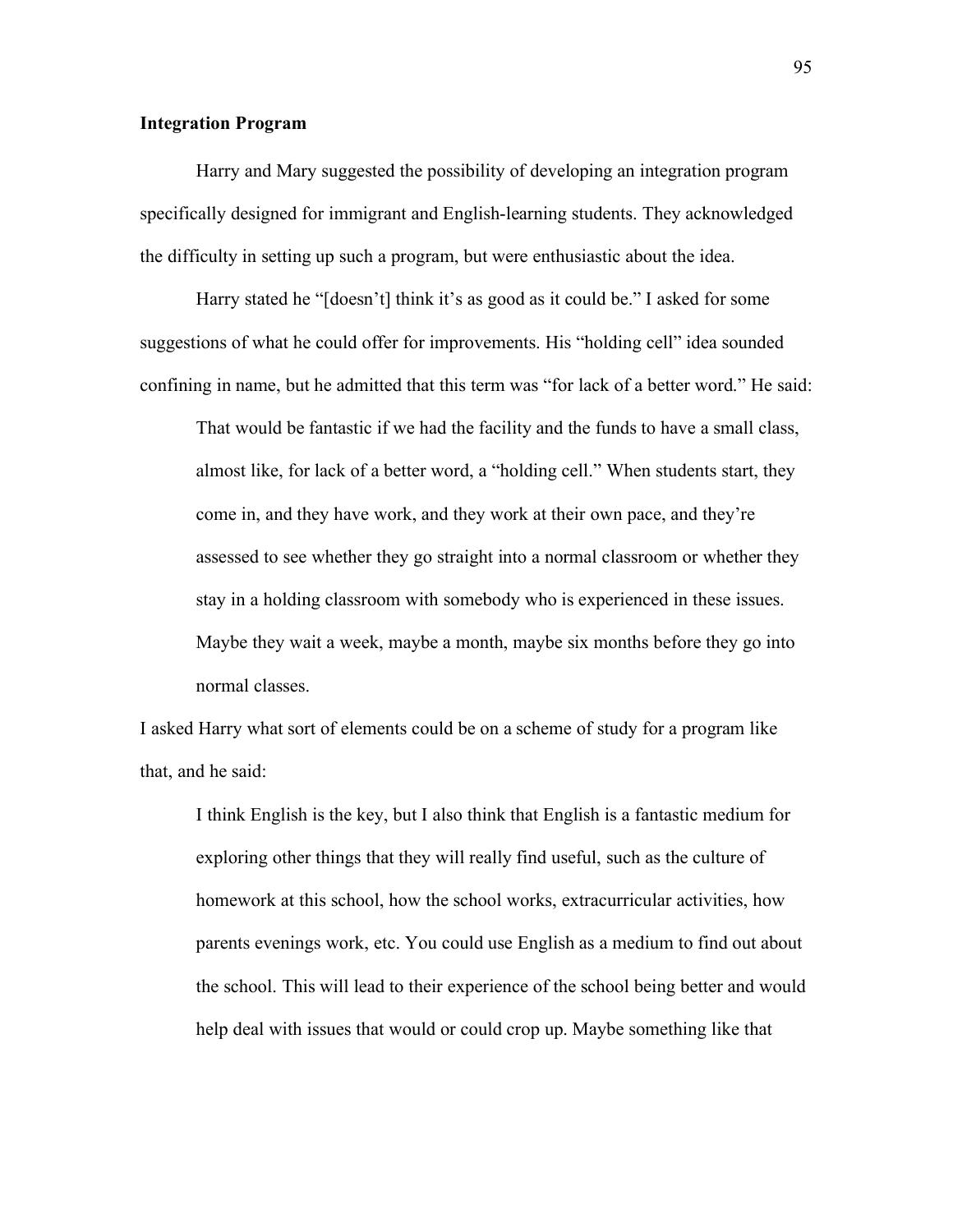could be a part-time withdrawal. They're not there 100% of the time so that they're totally out of it.

Harry expressed concern over the scheduling of immigrant students into the mainstream curriculum. In the UK, secondary students were required to take foreign language study within school, which Harry, Linda, and Mary expressed as being an area of concern to them. Harry commented that:

Maybe you don't throw them right into modern languages or maybe you don't throw them into geography and history. They go into the core subjects and then they spend some quality time learning about the school, we get quality school time finding out about them and their abilities, and they progress in their English. I think that would be a terrific idea. The money situation is always going to be the issue there. Additionally, the person running the program would be key. Their level of experience, empathy, and how they could engage with and relate to these students would be absolutely crucial.

While Harry suggested keeping newly arrived immigrant students out of lessons for up to six months for a period of adjustment, Mary also suggested an integration and evaluation program. When asked if she were in charge of handling the integration of immigrant students into Royal Downs School, Mary said:

It might be worth considering that the first week those students are in school, they don't even go to lessons. We'd take them through some absolute basics about life in school and some key vocabulary, some explanations of how things work here, and only then are they integrated into lessons. I know that there are some places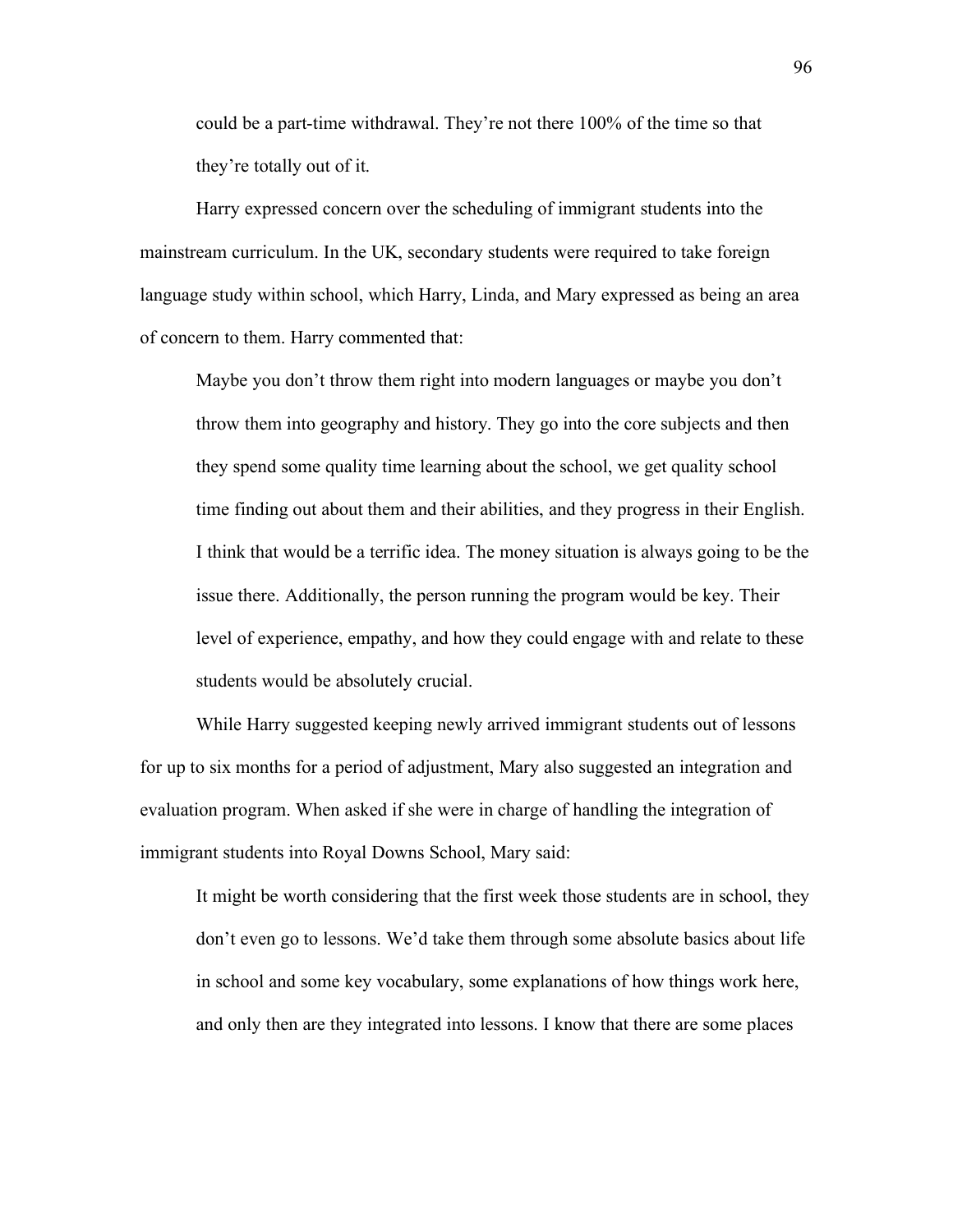where they have a large number of immigrant students where they do that for quite a few weeks.

While Harry suggested keeping the students either fully out of lessons, out of a few lessons, or merely screening their level before placing them, for upwards of six months, Mary was more reserved about the reality of such an integration program actually taking place. She said:

I don't think that's something we can realistically do, but maybe a week. Give them some background information, make sure they understand what the bell ringing means, all of those things that students who have grown up in this system automatically know.

If such a program were to take place, it could be heavily influenced by the Noddings "curriculum of caring," (Noddings, 2003, p. 32) while also incorporating aspects of the Migrant Education Program (2009) and Culture Share Club (2008) in the United States. Further, immigrant staff, within the school contributed to an awareness of the challenges that immigrant students faced concerning the acquisition of language. This places teachers in a position where their personal experiences contributed to an empathetic environment to enhance both the school and student environment, planned curriculum, and outcomes; thereby, contributing to a successful program.

# **Areas for Improvement**

The other goal was to discuss with teachers the types of mistakes that were being made, and how the school could improve in its handling of immigrant student experiences. Teacher participants within this study were forthcoming with ways in which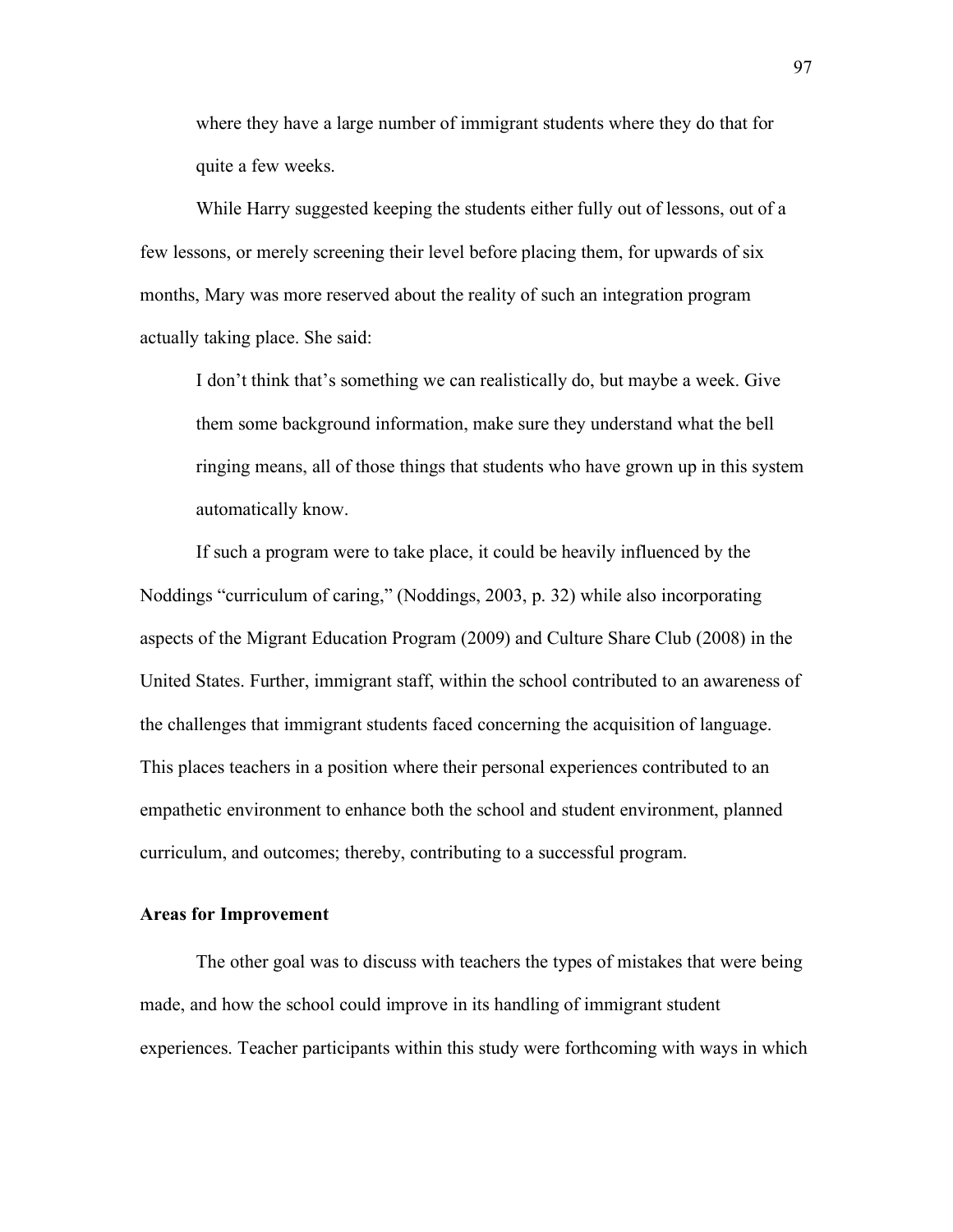the school could almost immediately improve in their handling of immigrant student needs.

## **Linda**

When asked about tracking and the awareness of students regarding their placement, Linda gave an example of the self-deprecating attitude that lower set children have of themselves. She said:

Children in general are very aware of where they are. They are aware of who they are, where they are, and whatever they can be from the age of eight. A lot of it does affect their behavior. They're not really informed of where they are. Kids in PE say to me, "Oh, we're the bottom set," and I tell them, "actually, no, you're not the bottom set, it's just that the best of you have been creamed off the top for different subjects, and the rest of you are mixed ability." Yes, some of them will be from lower sets. They like to call themselves the bottom groups. They think of themselves like that.

Placing immigrant children in a crowded system with many other children with individual needs can be difficult, but Linda offered a solution:

You might have a bright immigrant coming in with nowhere to put them, and I think that's appalling. If there is nowhere to fit them, then they just have to go into this class or that class. I know it's difficult when there isn't enough room in the classroom. If you've got enough to make two top groups with more people coming in, then make two top groups. Don't make one a set two when the people in the set two deserve to be set one. Also, make sure that the teaching reflects the abilities of the children.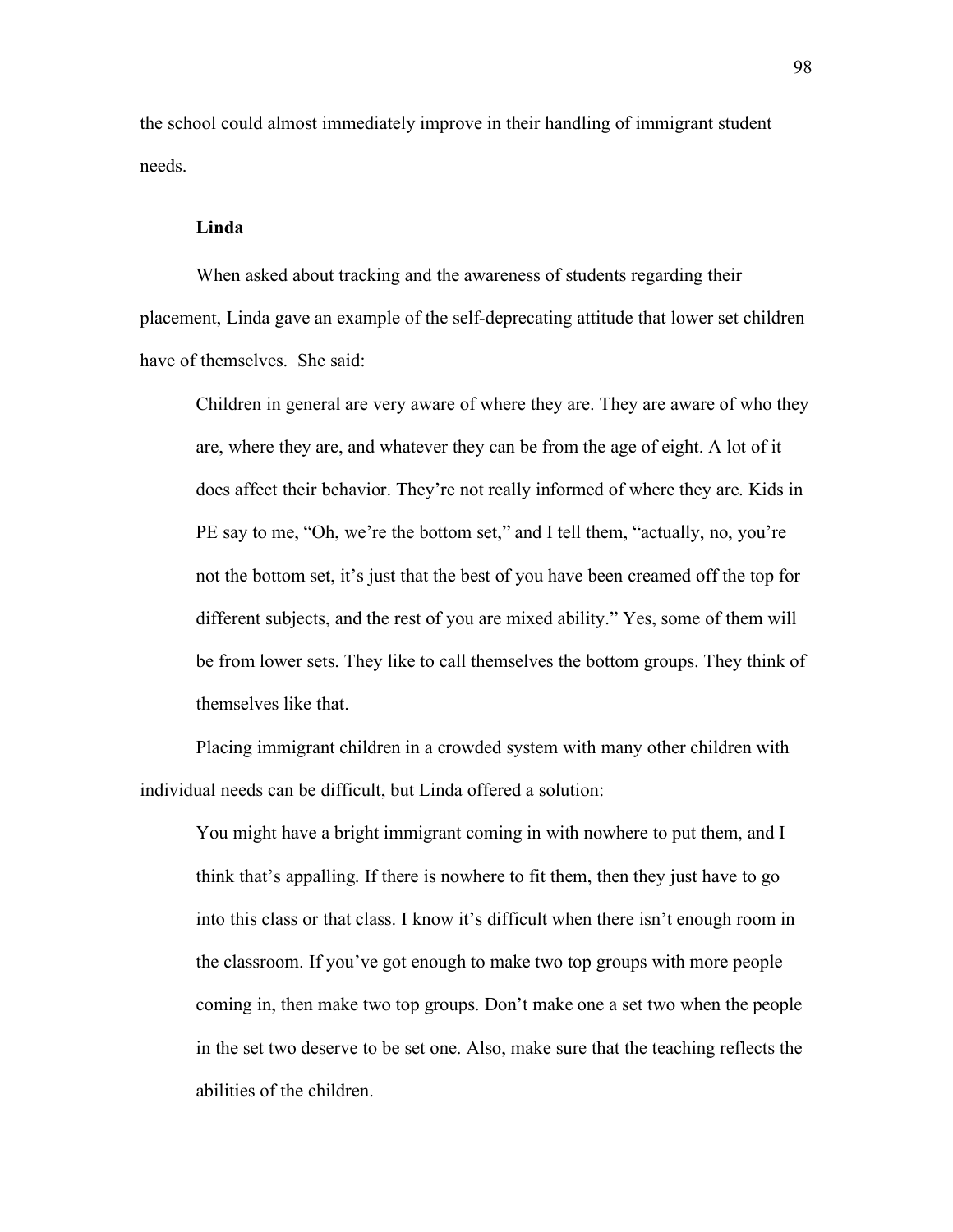## **Harry**

In a large school, which has a comparatively small immigrant population, racially sensitive issues are bound to arise occasionally. Harry and the other administrators appeared to be adept at dealing with these issues quickly and openly. What he wants is that students:

Think this school is a population where the ethnic boundaries are fuzzy, where everyone mixes together. It's not a pocket of Asian lads here, Polish guys there, and Caribbean's on the other side. We want to spread the distribution among all ethnic groups and create a cosmopolitan mix that is living and being educated in harmony.

Harry referred to a recent example where these issues of race came directly to the forefront of issues when dealing with students. When schools undertake to educate themselves about other cultures, then we can only build our relationship with students in positive ways. Harry said:

I'm thinking at the moment of a little bunch of year 10 Pakistani boys. They have started to get themselves into a little bit of trouble. The common perception is that it's because we've had two brothers join the school, one in year 11, who seems to be fine, and a guy in year 10. The year 10 lad recently has been fairly conniving and a bit of a rebel leader when it comes to anti-school sentiment and saying that the school is racist. He constantly says, "We get blamed for everything." A fire alarm was set off and it turns out it was one of the Asian lads. In the course of investigating the fire alarm, accusations of us investigating them, because we allegedly blame them for everything, whereas when we looked at the camera, it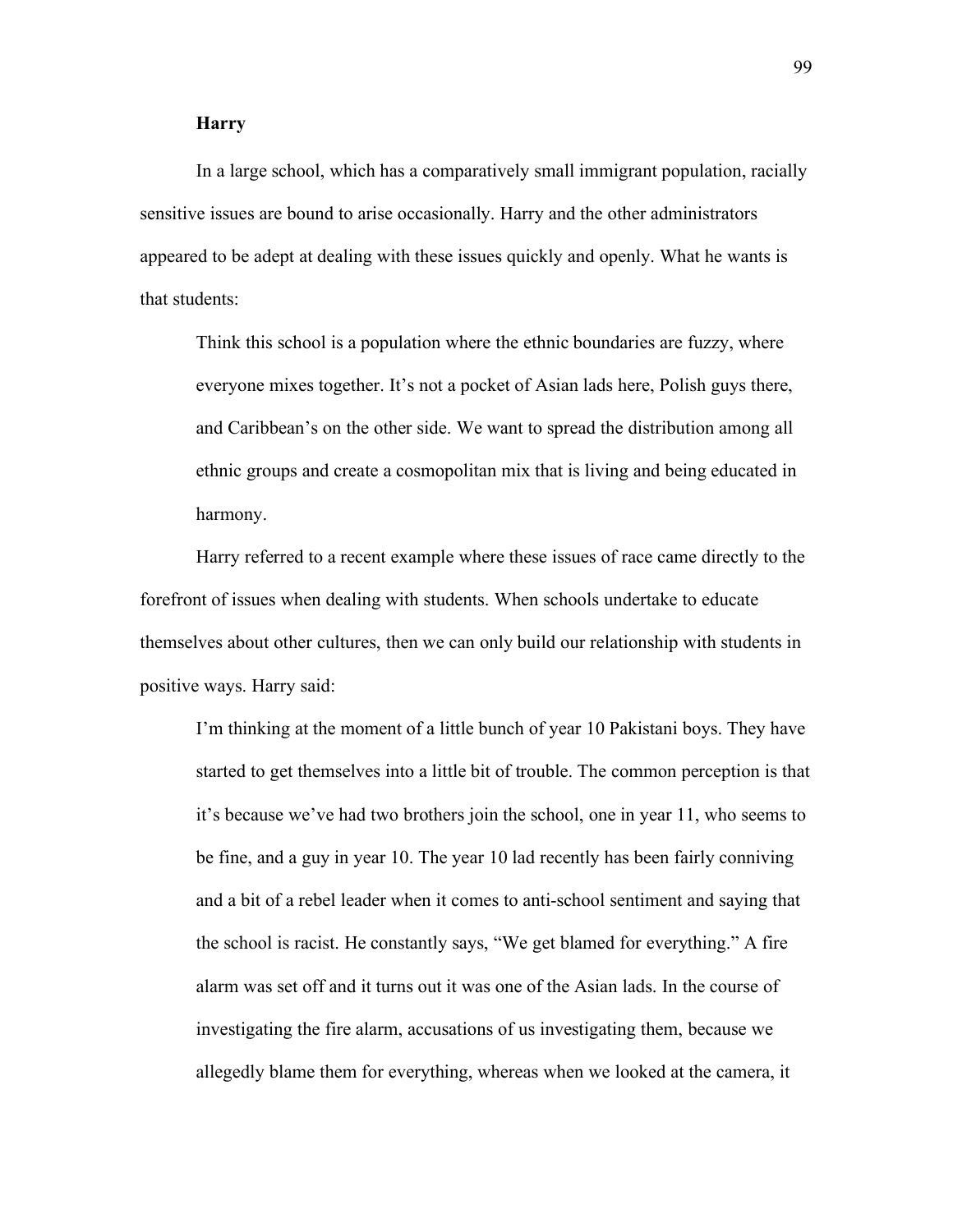was clearly one of the Asian lads who did it. What we need to do is have that dialogue with all of the ethnic groups.

When these racial profiling issues started to occur more often, the school administrators enacted a community plan to open the lines of communication. The school administrators explored options for the future, including:

Mr. Randall has gotten in touch with the local mosque youth group. I'm not exactly sure how he is planning on integrating that into school, but I think he wanted to touch base with them, just to let them know that these are some issues that we've had and there is a few of the Pakistani students who are saying some things that we're not comfortable with, such as the school being racist. I think he's getting some advice from them, but I'm uncertain or how that is going to materialize. We have to treat it really carefully. As I said, we've got two or three of them in meetings regularly with Mr. Randall, the deputy head teacher, and the pastoral team. Together, they are talking through some of the issues so we've got a fairly good relationship building there.

#### **Mary**

With regards to the ongoing handling of immigrant students and tracking their progress over time, Mary saw room for improvement. Although the population was small, she believed changes could occur to improve the situation:

We don't have a particularly high percentage of students with very little English when they arrive. I'm sure we could do better. We only have one dedicated member of staff for those students, and a lot of the things that she deals with are not directly related to learning. They're related to settling in school and in the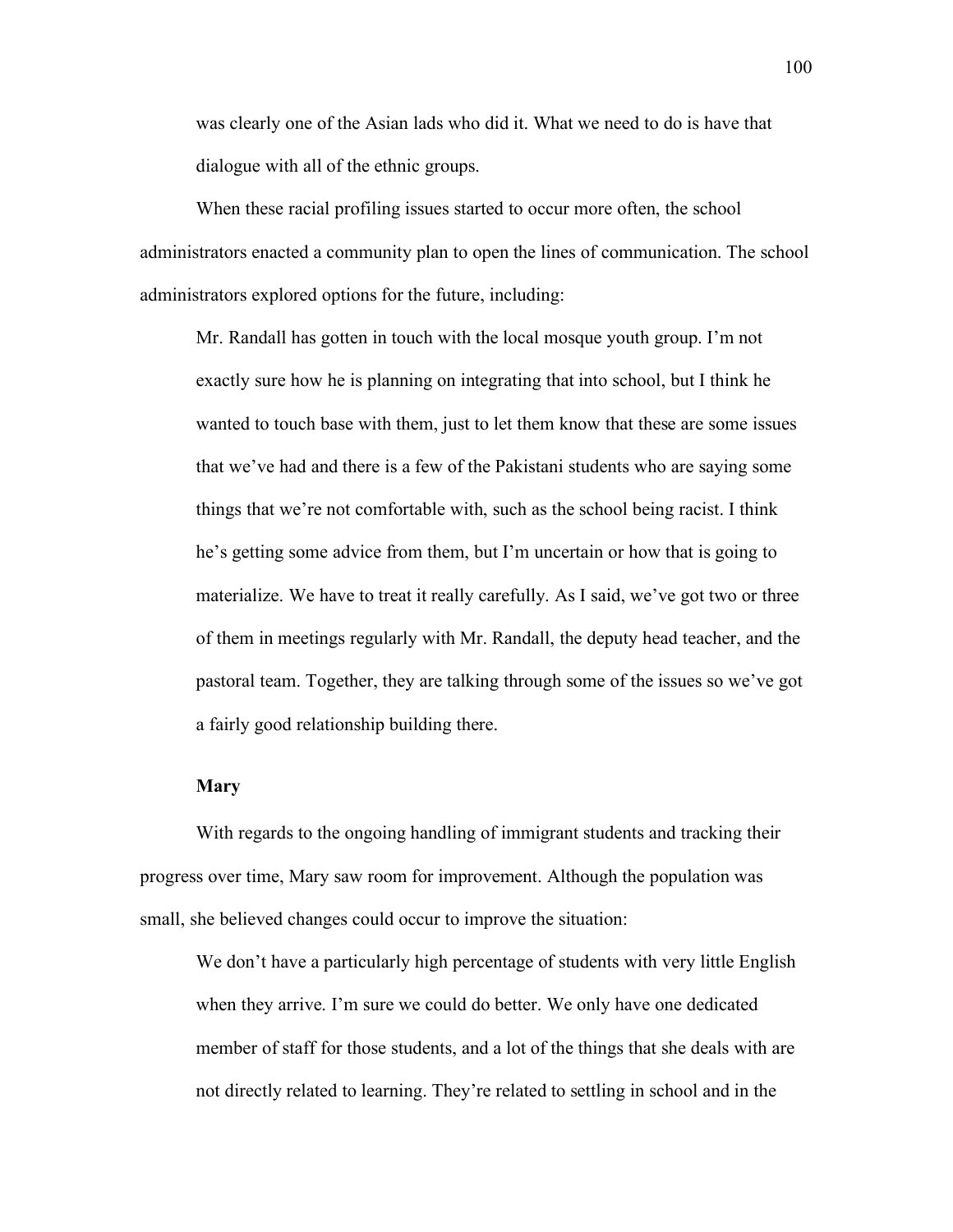country. If you have two people doing that, then we would double our effectiveness immediately.

Additionally, Mary felt that it would be useful for someone to do more background research on students before they arrived.

It would be useful to know the school structure of where they've come from, maybe some key features of the culture, and maybe to know what they've studied before. We're always guessing where they are against our curriculum. Some of them will be ahead by a long way, particularly in maths and sciences, so to have some knowledge of how the school systems work in the countries that these students have come from would be nice. It would be lovely if teachers knew some key words in their languages. That might be a bit idealistic, but it's possible.

When asked what was one thing that she saw as a mistake that teachers constantly committed, she said:

The thing that I see most is simply repeating the same statement or question again and again without attempting to use any sort of visual cues. So they just say the same thing that they did before and the students look blankly, and often what happens then is the student just nods, or makes some noncommittal response.

### **Suzanne**

For Suzanne, the areas of needed improvement were related to her overcrowded timetable. She simply had too many students for her schedule. She said:

I am the only EAL assistant, so sometimes I feel as if I should be in two or three lessons. For lots of year 10 students, they have maths, history, and other main subjects at the same time. They all need me and I can't be in their lessons at the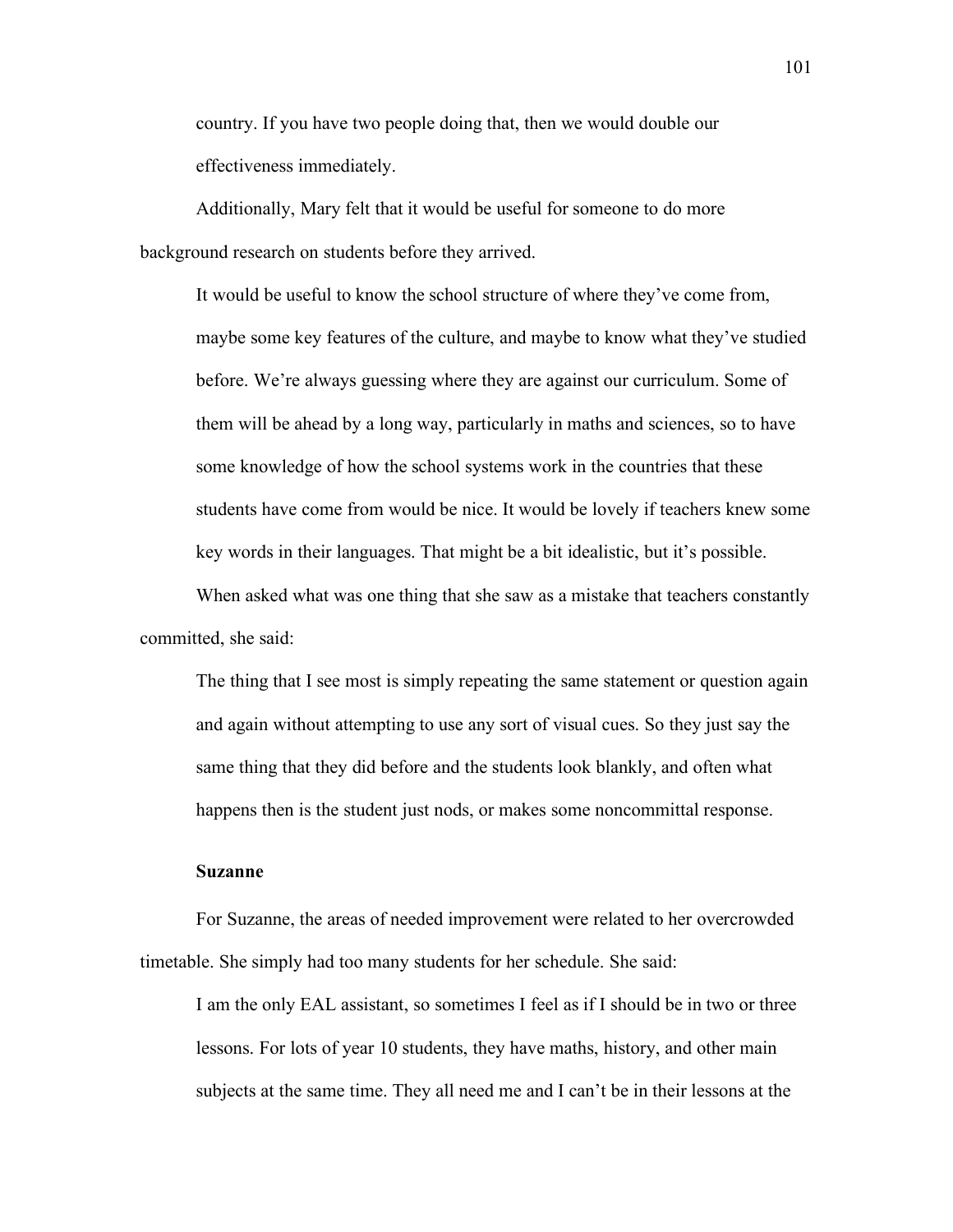same time. I've got two of them, a boy and a girl with learning difficulties, in year 10 who are the most needy ones. I have to decide which lesson I'm going to. The other school I worked in had 12 EAL learning support staff, but that was a more diverse school. We could maybe use two more EAL learning support assistants. Suzanne and I shared a few of the same students, except that I worked at Royal Down School the year before she started. When I mentioned that one of my strategies for my Polish-speaking student was to translate my instructions via Google, she responded that:

I don't like to do that. In my experience, if you translate everything, the students won't learn the language. I don't want them to translate. When I have one-to-one lessons, I try to support them. They have a science exam in May and I'm doing one-to-one sessions with a year 10 boy. I try to explain things to him as simply as I can, but I don't translate it. Some words I allow him to find in his dictionary. I translate from English to English; only I make it as simple as I can. English is a fantastic language. You have lots of words that mean the same thing and it can always be broken down into more simple words.

Suzanne was unique among participants in the fact that she was an immigrant, a teacher, and a parent of one student participant, Matt. I asked Suzanne if the school was clear about communicating information to her during the integration of Matt into the school. She expressed a need for improving the communication between home and the school. She said:

I was worried a lot. I knew he didn't speak any English. We also didn't really know anything about the school system here. That was the other difficult thing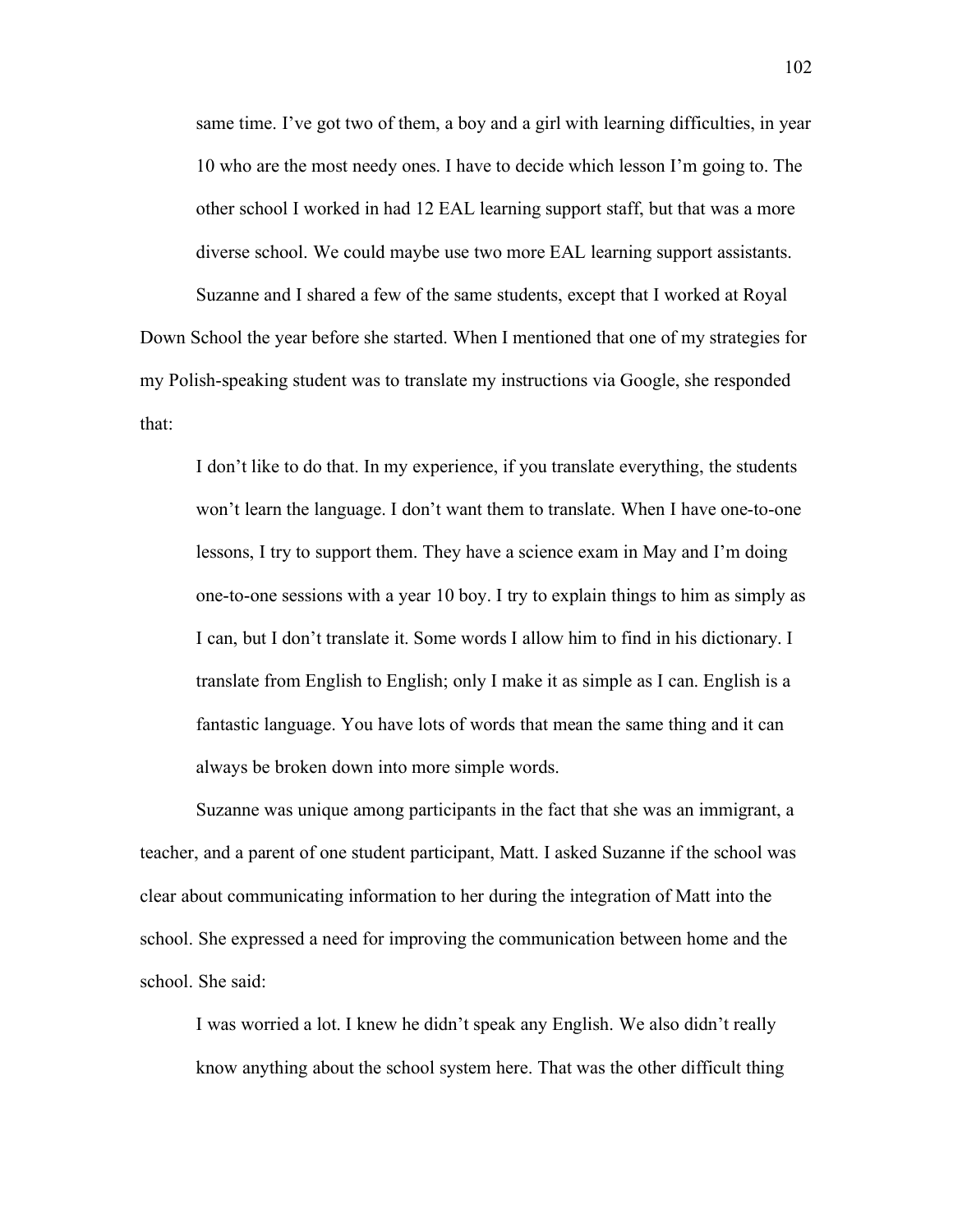that was really difficult. I didn't know anything about differentiation, sets, or what was going on. I didn't understand why he was in different classes with different people. Nobody explained to us in the beginning. I think it's very important to keep contact with parents and just inform them. The education system is really different here than in Eastern European countries.

#### **Mission Statements**

I concluded each interview by asking participant teachers what their mission was for their immigrant and EAL students. All teacher participants appeared passionate about the wellbeing of students, academically, emotionally, and socially. They all reflected upon their professional experiences in order to provide a quality education for students. From my experience as a teacher in an immigrant situation, I've come to believe the primary function of a school working with immigrant students should focus on language development in order for integration to occur. All approaches need to address the acquisition of language. If language skills improve, so will levels of student confidence, learning, happiness, and social success.

#### **Linda: Mission Statement**

My overall goal and mission is for them to achieve their potential, be happy, and be safe. We need to give them every opportunity they possibly can to achieve those three things. We need to give them support in order to do that.

### **Harry: Mission Statement**

I'm tempted to say that the broad mission statement shouldn't differ from any other student. The means to actually achieve that is what is crucial here. The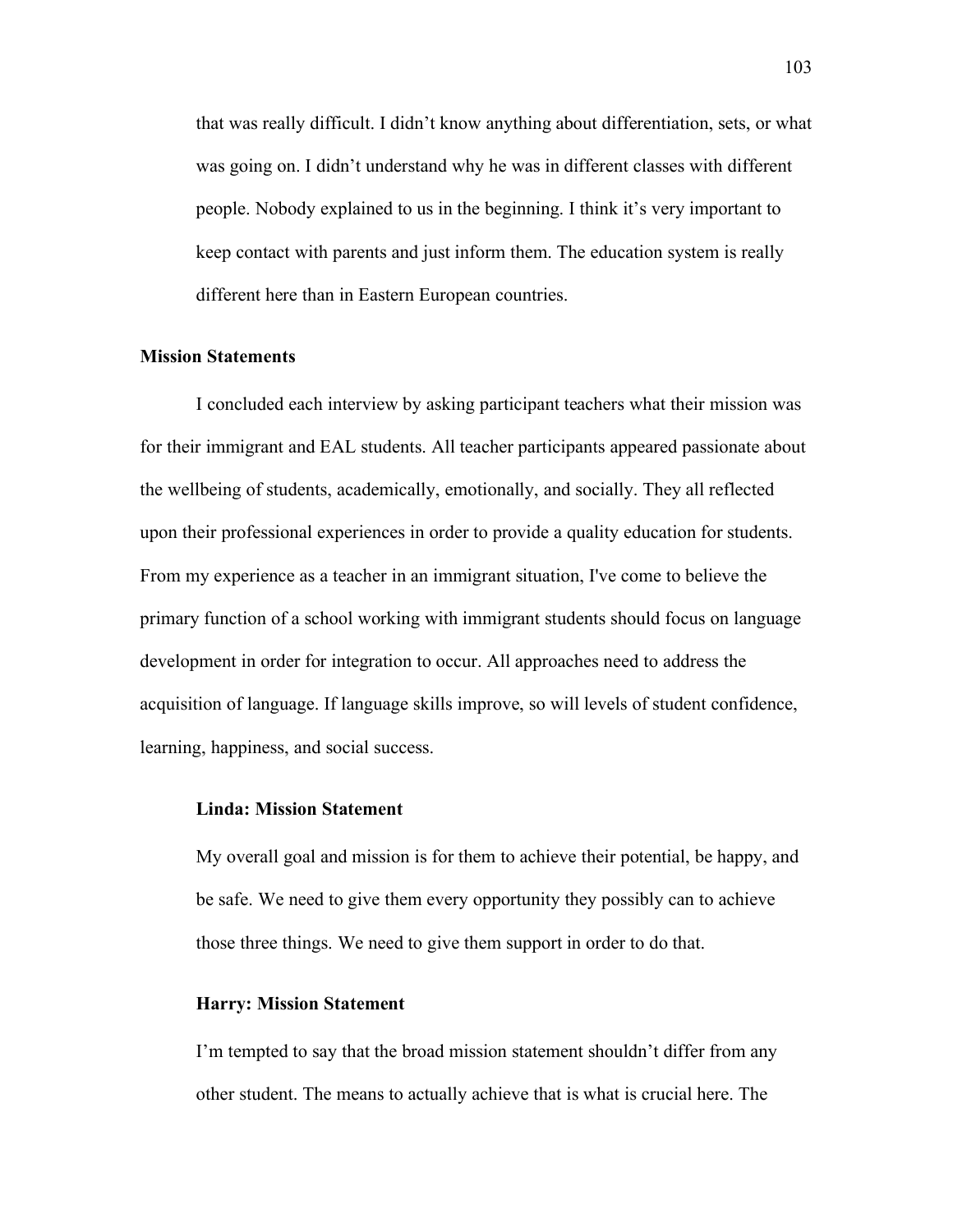support mechanisms needed to allow that to happen should be in place. We want everybody in this school to have a first-rate education and achieve their potential. We want the standard of teaching and the standard of learning to be first-rate and we want the students to *at least* achieve their potential. I don't think that this will differ for anyone coming in from anywhere else. The mechanisms needed to allow that to happen probably need sharpening up. We've got two jobs at this school. One is to make sure that [students] are fulfilling their potential and coming out of here with fantastic GCSE results. The second, which is just as crucial, is to make sure that they are well-rounded, decent human beings, able to play a valuable role in our society, in many different capacities. There is a whole multitude of things that go along with that. Learning about themselves, learning about their culture, and learning about different cultures are crucial.

#### **Mary: Mission Statement**

I want for the students to feel safe and happy within the school and to be given guidance and support to develop strategies and techniques that will allow them to access the academic and social opportunities available at school to their full potential.

### **Suzanne: Mission Statement**

I want them to feel good in this country. I think that's important and they can come to enjoy learning the language. First, they have difficulties and it's very frustrating, but once they get better, I want them to enjoy speaking a second language. I want them to have an easy time making friends. I think that's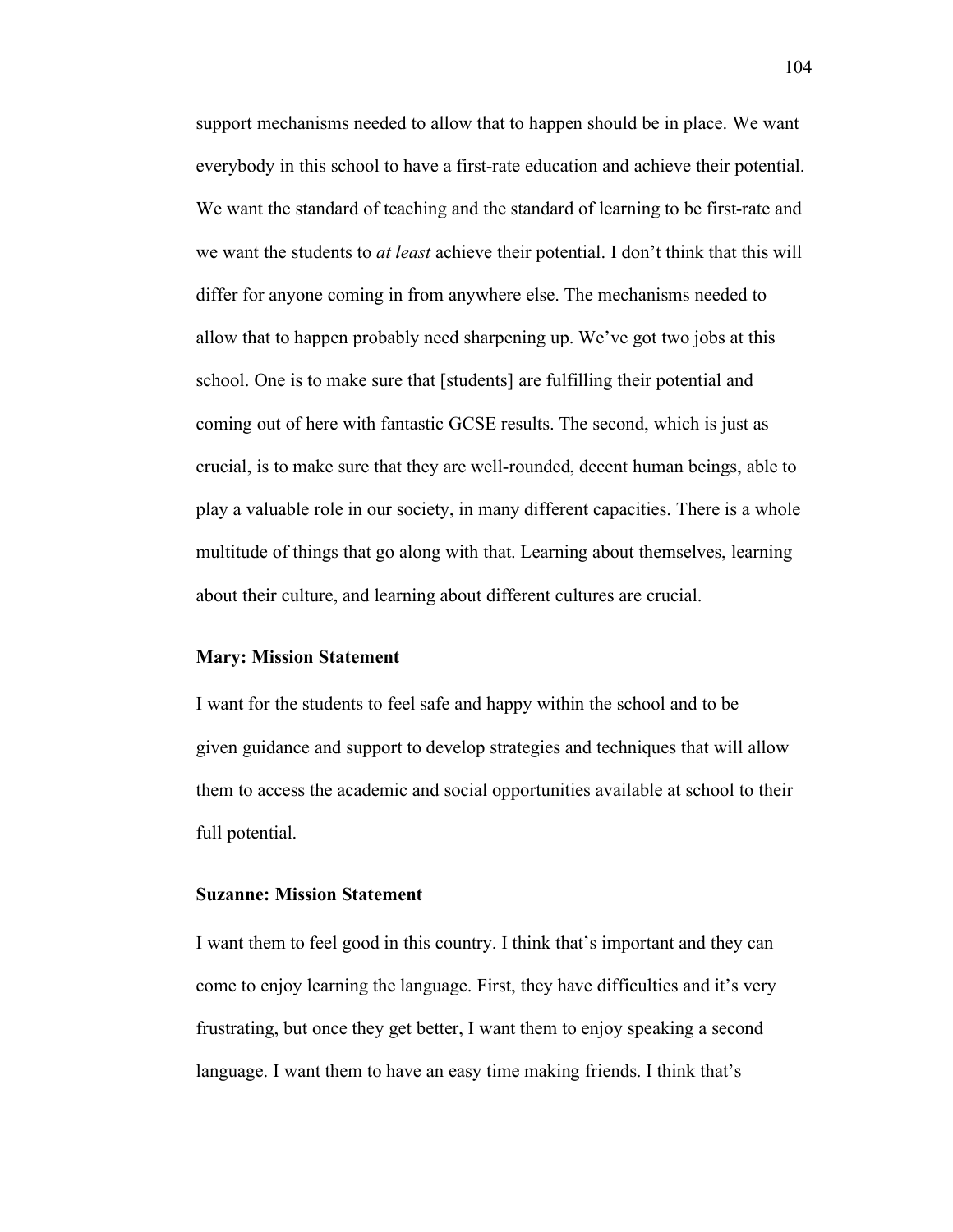important to feel good and be there for them. They have to be here. They must live here, so my mission is to make them feel good about their lives here and to enjoy learning the language. If they don't feel good about their lives, then they won't make any progress.

#### **Lesson Observations**

In order to triangulate data and more fully understand the educational environments of students and the professional environments of teacher participants, I observed several lessons in which Sara and Stephen were students. The purpose for the observations was to view what a normal classroom environment was like for EAL students when they do not have any EAL support, and how they seem to cope with being left on their own. I also wanted to see if what was being said during interviews was realistically happening. During the lessons I observed, there were no support staff members present to assist Sara and Stephen.

### **Sara: Behavior, Buddy System, and Teacher Consistency**

A lesson I observed with Sara was year 10, set three English. During our interviews, Sara mentioned several times the disruptive nature of her classes, and I witnessed disruptions firsthand in the lessons I observed. The behavior was problematic. The classroom environment was immensely loud with students continuously talking over the teacher. There was literally not one moment of quiet where student volume was not competing with the teacher's voice.

Sara, who is a good English speaker, seemed, from my perception, to have difficulty in focusing on what the teacher was saying while attempting to filter class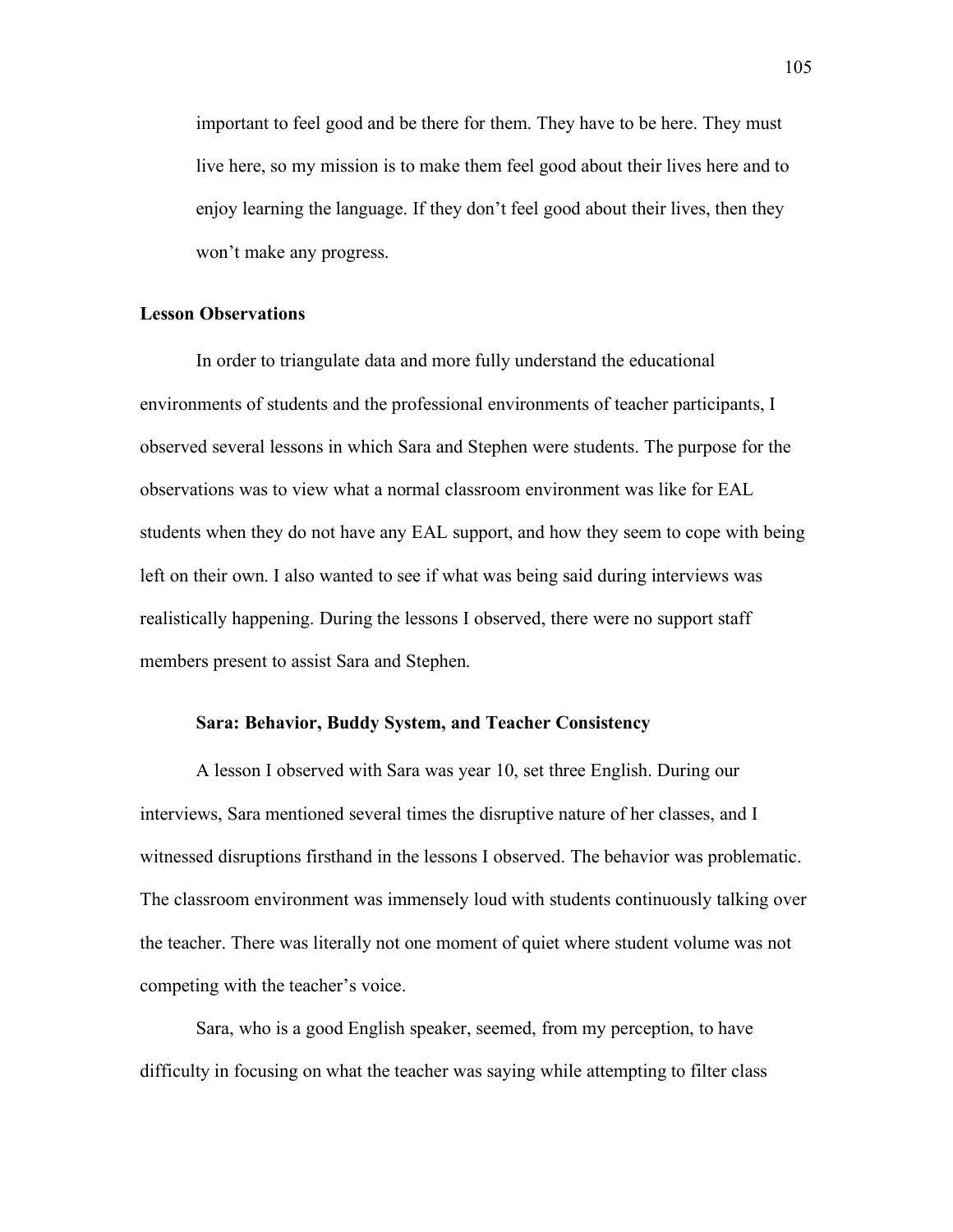noise. This excess noise contributed to an "invisible disability" of language, as Mary had mentioned. There were two students who were continuously disruptive. One girl yelled out continually until falling asleep. The other, a boy, repeatedly was out of his seat, turned around to talk to the people behind him (including Sara), put a bag over his head, and ignored the requests of the teacher to see her outside the classroom.

In accordance with the buddy system discussed by Harry, Sara sat next to a boy who was helpful to her. He kept checking with her and looking at her work to ensure that she understood. After class, the teacher complimented them as a team. In accordance with Harry's system of placing EAL students next to well-mannered students, I agreed that putting Sara in that spot next to this student was a responsible teaching decision.

As much as I could tell, the teacher was consistently helpful to Sara. The teacher seemed to have empathy with Sara's situation and regularly checked on her progress. These check-ups came at the expense of losing control of the volume of the class. When the teacher was sitting with Sara for upwards of a minute, the noise level in the classroom exponentially increased every time.

#### **Stephen: Isolation, Behavior, Vocabulary, and Group Meetings**

During an interview with Stephen, he mentioned that his set-three business studies lesson was very difficult for him due to complex business vocabulary and the disturbances of other students. When I scheduled the observation, the teacher asked me if I could take notes and then forward any suggestions to her for ways to support Stephen in a way that was not currently being done. The following were my noted suggestions.

Within the lesson, Stephen sometimes had support from Suzanne. However, during the observed lesson, he was on his own with nobody seated next to him. In my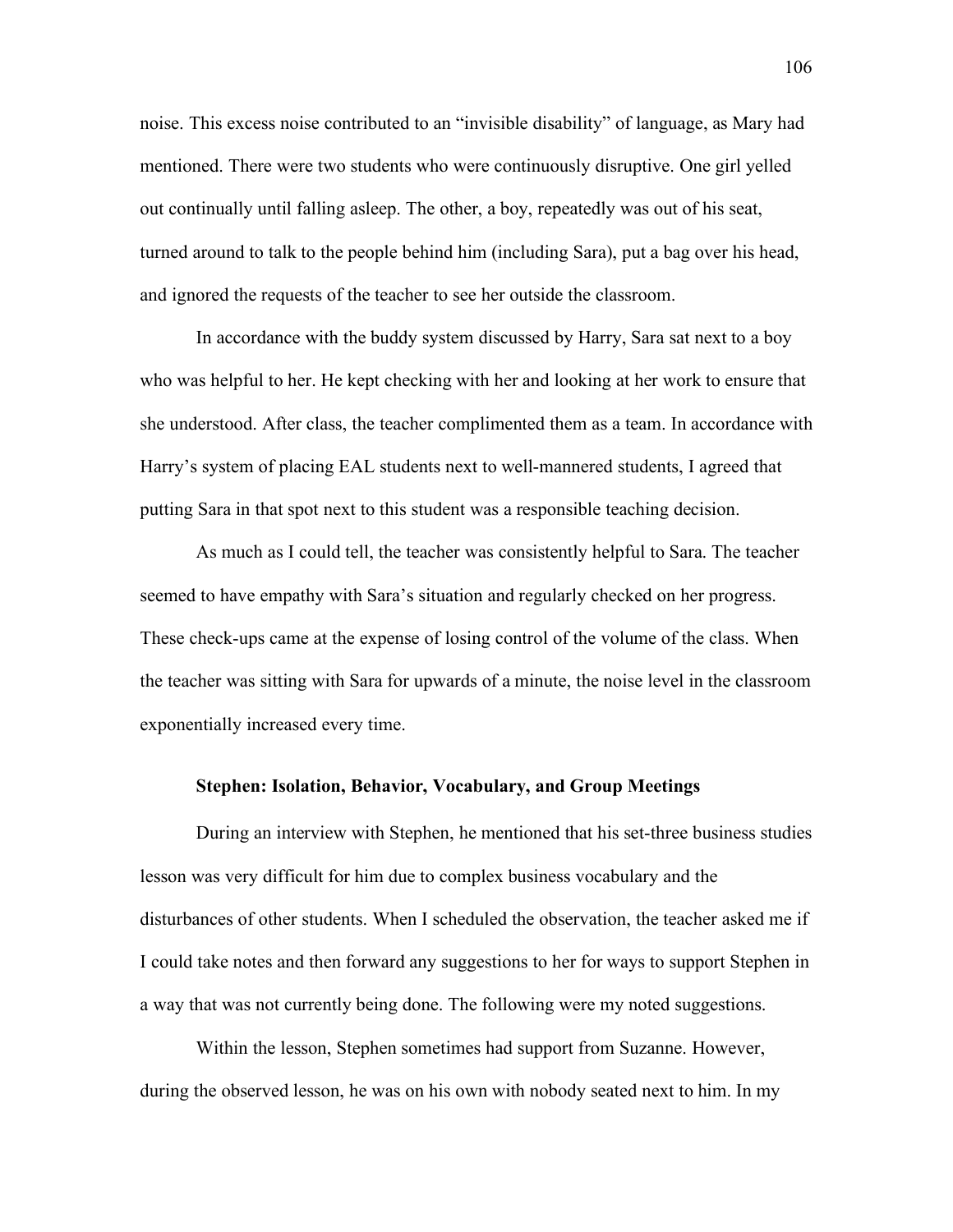conversations with teachers Harry and Linda, they both noted the importance of the buddy system for all EAL students in order to provide them with a partnership with another student. In that instance, the data did not triangulate with school policies. To reconcile this inconsistency, I made several suggestions to the teacher, at her prompting. Stephen sat on the end of a row with one open seat next to him, presumably for Suzanne. However, if Stephen sat one seat over, he could have a partnership with a student to one side, and a seat for Suzanne on the other side. If Suzanne were absent, Stephen would still have a partner he could talk to about problems.

Second, I noticed that several students within the class were regularly disruptive. The students repeatedly interrupted the teacher when Stephen was trying to listen, and if these students could not refrain from shouting while the teacher explained instructions, Stephen would often miss details of what was expected from him for his assignment. He had to concentrate on English because he was continuously translating. The noise of the other students distracted from the translation process.

Third, Stephen often said that he understood when, in fact, it was not. In our interviews, I asked him if he understood what I meant, he said "yes," and then when I asked him to re-explain, he could not. A suggestion would be to request him to explain what he thought the teacher meant. Teacher participant Mary also iterated this suggestion during her interview.

Next, because vocabulary was an issue, a suggestion would be to provide Stephen with vocabulary key terms list with simple definitions at the beginning of each unit. If a list was provided early, it would give the EAL students plenty of time to read it, try to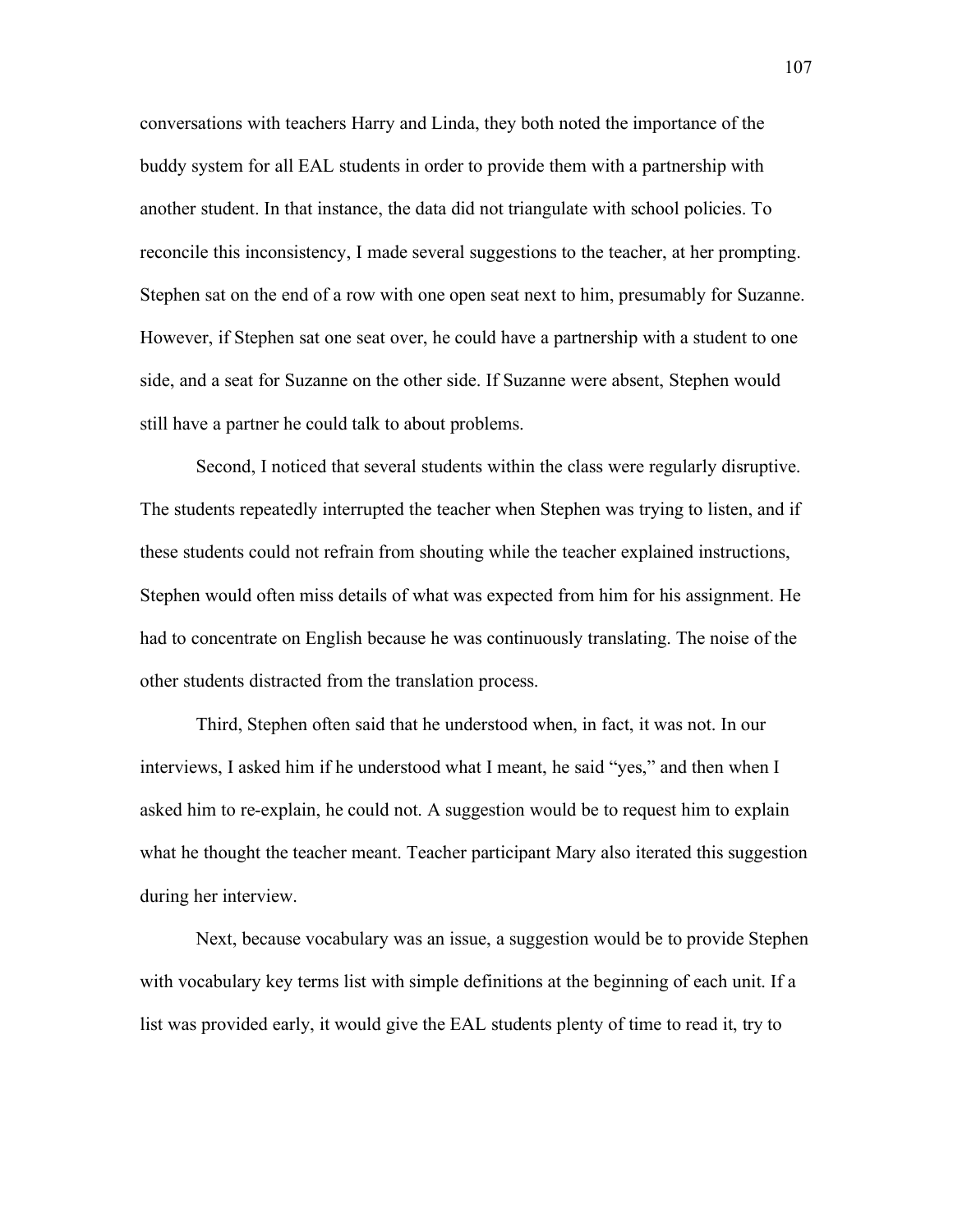make sense of it, think of their own examples, and if needed, translate it into their first language.

Finally, a broad suggestion would be to meet with Stephen and Suzanne a few times each term. These meetings could be used to review key terminology and clarify concepts. Also, because Suzanne worked with Stephen regularly, this time could also be utilized to help her understand the concepts more thoroughly, so that when she reviewed with Stephen in a one-on-one situation, she would have a clear understanding of the concepts that she was explaining to Stephen.

#### **Science**

In our interviews, Stephen mentioned the difficulty he often faced in science, because of vocabulary difficulties and student behavioral issues. I visited a science lesson with Stephen and Suzanne, but I feel that the day was exceptional, given that it was the day of the GCSE examination. The students were on task, working quietly, asking questions, and doing last minute revisions.

The revision topics were listed on the board. They were global warming, genetic engineering, in vitro fertilization, and female hormones. After 15 minutes of revision of the displayed topics, the class was given the opportunity to work in groups with the purpose of discussing and drafting answers to fabricated test questions.

I stayed in the class for 30 minutes, until Stephen and Suzanne left the room to work in a closed quarters environment. The class had a decent working environment, but there was conversation going on in the group discussions, so Stephen and Suzanne opted to work in another room. During the 30 minutes they were present in the room, they were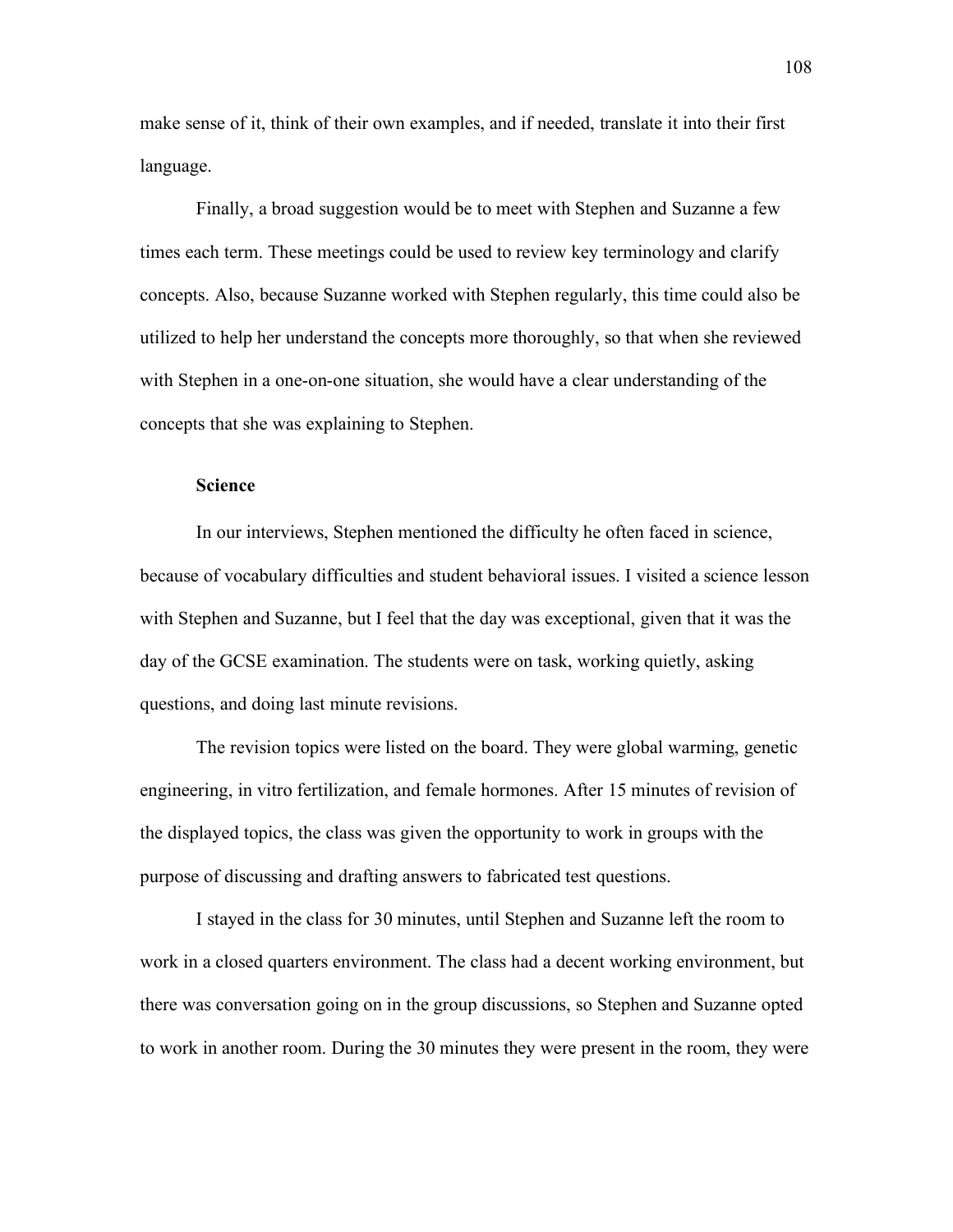sitting side-by-side, discussing problems, laughing, and having a good time. She appeared to provide him with the learning support he needed.

After the observation, I discussed the class with Stephen and Suzanne, who both responded that, "It was so quiet!" They said this was not the way it normally was and that students were likely quiet because of their exam that day. They also mentioned that perhaps my presence had a quieting impact upon the class.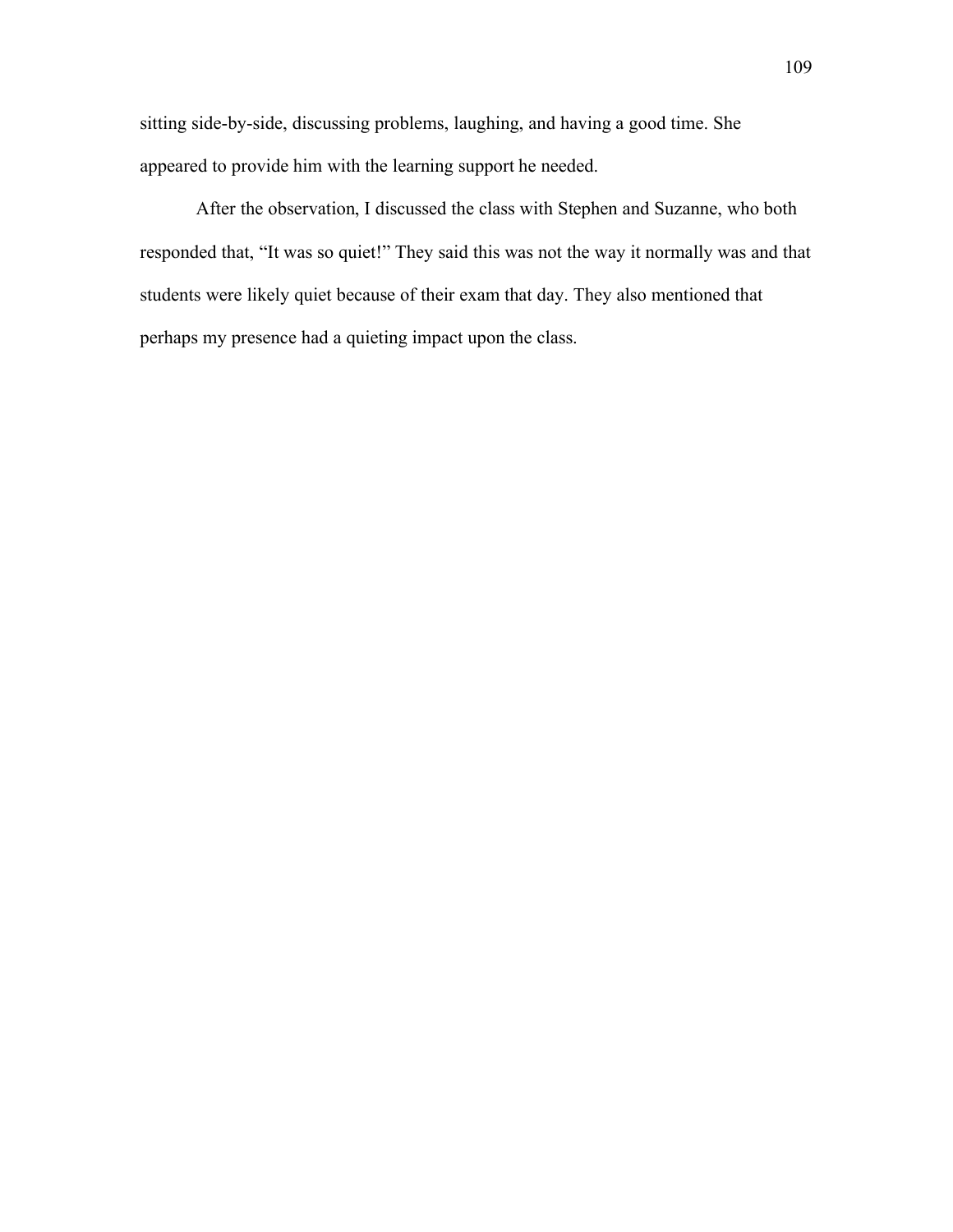#### **Chapter 5: Potential for Future Research and Suggestions**

## **Research Recap**

The purpose of this research was to examine the stories of Eastern European immigrant students in a secondary school (years 8-10) and their teachers in the greater London area of England to learn about their school experiences. Several questions focusing on transition, adjustment, and coping with academic and social integration, was asked of the student participants, while questions directed at teachers focused on their experiences teaching immigrant students, and the varieties of teaching strategies they personally used and recommended.

The key student components of this research focused on the reoccurring themes of language (learning multiple foreign languages, difficult subject-specific vocabulary), streaming (nearly unanimous in support of streaming structure), school concerns (behavior among peers, need for better school/home communication), and social concerns (loss of friendship groups, difficulty building relationships with peers). These components unanimously affected schooling experiences.

Among teachers, the key components of the research included the unique learning needs of immigrant students, student social challenges, instructional strategies (kinesthetic, expressions of empathy, student partnerships, visual approach, differentiated work, professional development needs (consistency, policy follow-up, subject-specific vocabulary resources, cultural training), an immigrant integration program (part-time withdrawal from some courses, English-intensive, explore culture), and areas for improvement (no ethnic social boundaries, ethnic community connections, expansion of EAL staff, improve school/home communication).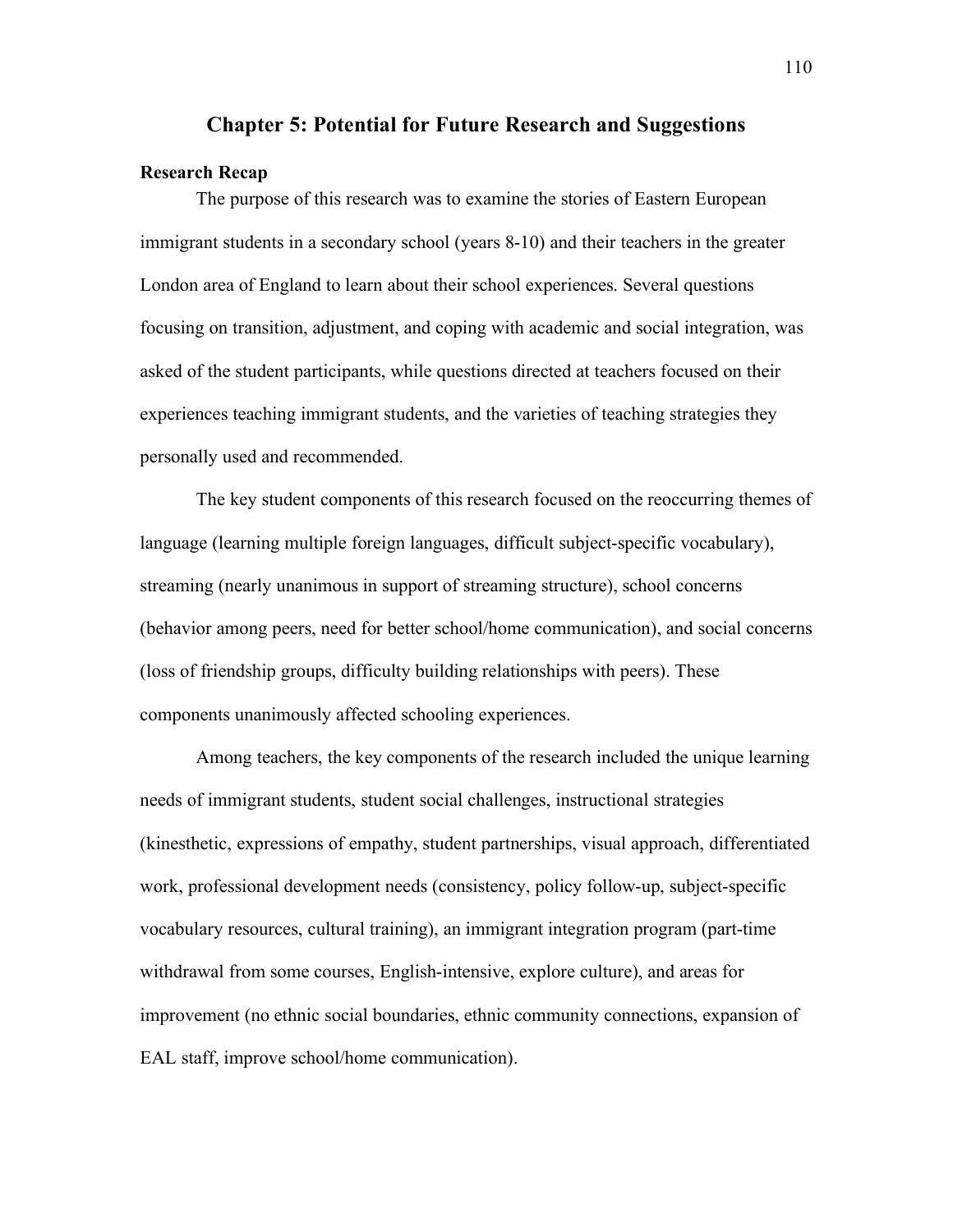### **Potential for Future Research**

If I were to conduct this research again, I would continue with the same methodology. I found it to be a thorough, unobtrusive, and friendly way to conduct research and get to know participants. However, one major change for methodology would consist of pursuing the research for a longer period of time and gaining a more even gender ratio.

There are several other directions I would pursue as well. First, I would like to conduct a study entirely focusing on immigrant girls, and another focusing on immigrant boys. This study did not have equal numbers, with a 5:2 ratio of boys to girls. Individualized gender studies would be of interest for reasons suggested by Mary, such as girls having increased opportunity in cultures, such as England. Another reason would be to more clearly delineate the learning differences among boys and girls with respect to learning in a new school, language, and culture.

Second, if researching a topic involving immigrant students, I would pursue a more diverse school, perhaps as outlined in the interview with Suzanne, whose previous school was largely comprised of immigrant students. At 14% of enrollment, Royal Downs had many EAL and immigrant students, but in a diverse metropolis such as London, schools with 50% of enrollment would not be difficult to find. Some differences among these schools could be funding, curriculum availability, school safety, teaching quality, and social structures.

Third, another potential research prospect would address teachers directly and go into more depth studies investigating the development of future programs directed at integrating immigrant students into schools. Teachers in my study said that the immigrant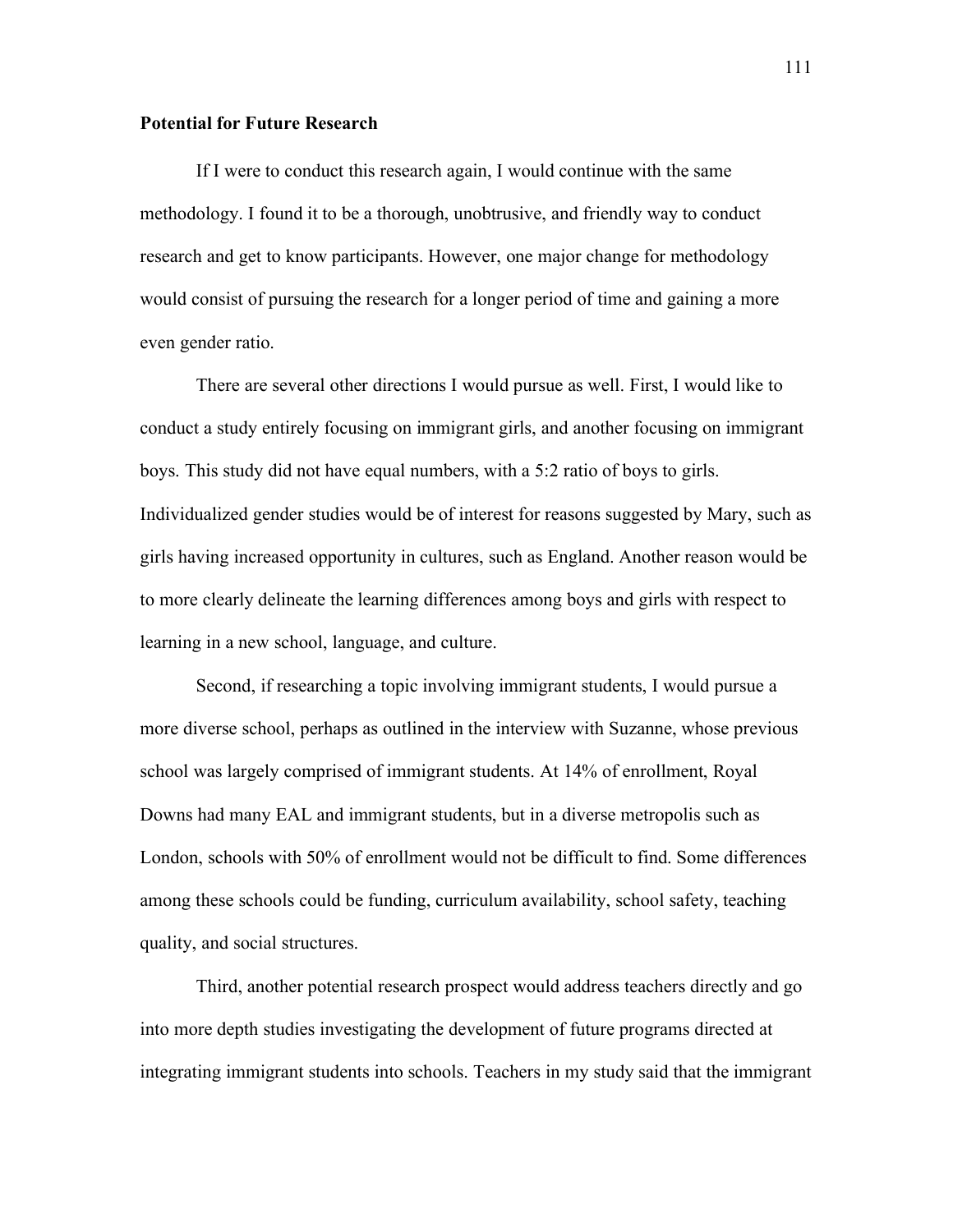students in their school appeared unhappy much of the time, so a research framework could consist of developing a pilot program for a school specifically aimed at assisting immigrant students, with the goal of more specifically supporting the learning of immigrant students.

### **Suggestions for Royal Downs**

Based on what students and teachers said throughout the course of this research, I have suggestions to make regarding how Royal Downs could improve the experiences of their immigrant students.

## **Innovative Programming**

Schools should constantly develop their curriculum programming. Granted that it is known that English-language learning immigrant students have additional needs within the school, a school in diverse places, like London, should develop accommodation methods for immigrant students. These suggestions could be carried out quickly or over a period of years.

In my opinion the primary need of immigrant students should be to learn English before placing them into different foreign languages such as German or French. I agree with Linda, the physical education teacher, that when the students already speak another language that they should focus on learning English as well as possible. The purpose of school should not be to confound; the purpose of school should be to assist them.

The advantages of additional English instruction at the expense of a language, such as French or German, are profound. The students are living in a country where their social interactions will take place in English. If students continue to have difficulty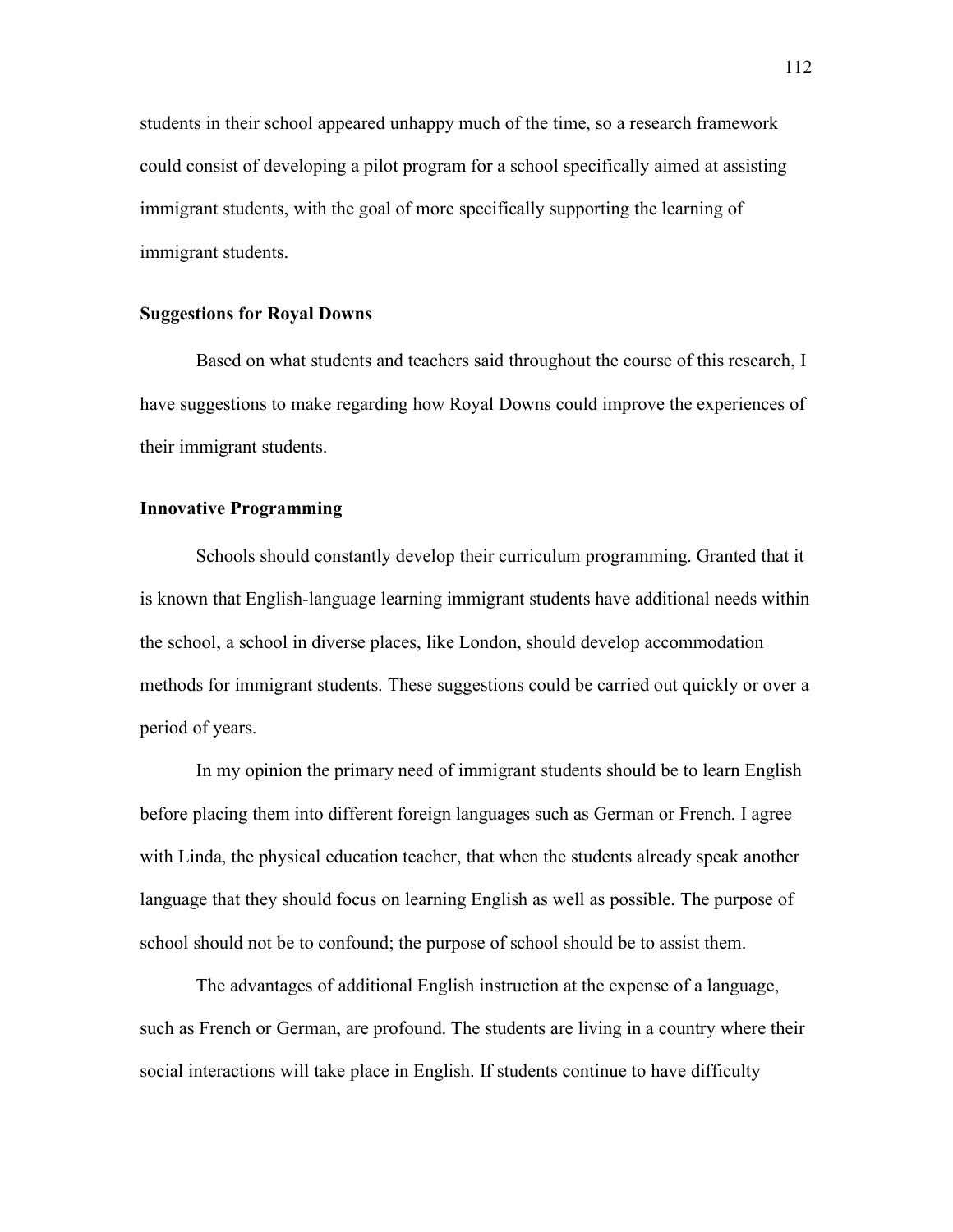communicating, unhappiness and frustration will continue. They will have an easier time getting to know their peers, making friends, becoming aware of the workings of their new society, and understanding teachers for continual development in school.

Students need more language support, such as having extra English lessons. Teachers could start from the beginning to teach the language first. Teachers could keep the main subjects, but give additional language support for at least the first year of enrollment.

With regards to the students who were taken out of their English class for five weeks, I believe this strategy to be largely obstructive to their English abilities. While a small group approach is beneficial due to a small student to teacher ratio, this small group setting should not come at the expense of integrated English lessons, because students should have maximum exposure to learning the English language.

The students could still receive an hour of English instruction in a small group setting, which could be very effective, but it should not come at the cost of their English classroom experience. In the group, they were being taught English by an overworked learning support assistant who was not an English teacher or even a native English speaker. She had a full timetable, and had to add on top of her schedule, which sacrificed some other EAL students that she could be working with in lessons during that time.

Second, Harry and Mary's suggestion of an introductory class that teaches English from the basic foundation, teaches about the culture within the school, and familiarizes them to the school is a sound idea. As reported by Leung (2002), the Office for Standards in Education (OFSTED) was becoming more supportive of "the idea of partial withdrawal of ESL students from the mainstream for specialist English language

113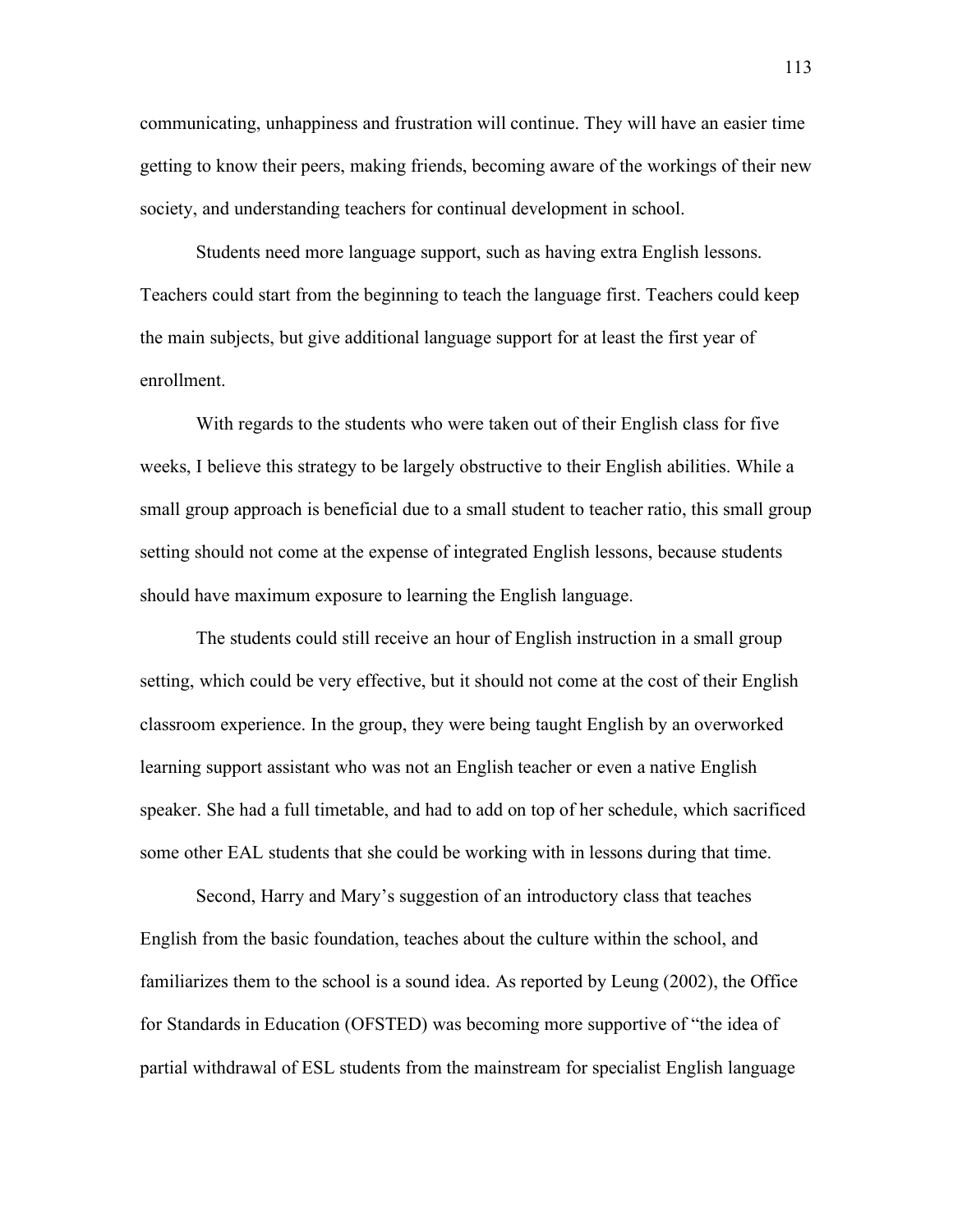work seems to be regaining some legitimacy" (Leung, 2002, p. 94; OFSTED, 1998, 2001). Harry's quote outlined the plan. He said:

That would be fantastic if we had the facility and the funds to have a small class, almost like, for lack of a better word, a "holding cell." When students start, they come in, and they have work, and they work at their own pace, and they're assessed to see whether they go straight into a normal classroom or whether they stay in a holding classroom with somebody who is experienced in these issues. Maybe they wait a week, maybe a month, maybe six months before they go into normal classes.

In the cases where teachers are unfamiliar and searching for ways to relate to their immigrant students, the study of Rance-Roney (2008) provided insight. When she said she "needed to take steps not only to support [her] two English language learners in their English acquisition, but also to invest all the students in creating a classroom culture that encouraged shared experiences…that legitimized all class members," she exemplified a teacher willing to work harder to incorporate students who could be marginalized for quite some time (p. 19). All teachers could integrate immigrant students into their classes and help the student become part of the team atmosphere within the room.

I am generally supportive of this idea, but am aware that it would be more of a long-term future vision, and not something that could be easily implemented due to time, money, and structure. Two advantages of this specialized class could include, more direct English instruction, and the formation of a social circle of students who get to know each other by learning English together. It is possible that these relationships could be lifelong friendships built during a difficult time in their lives.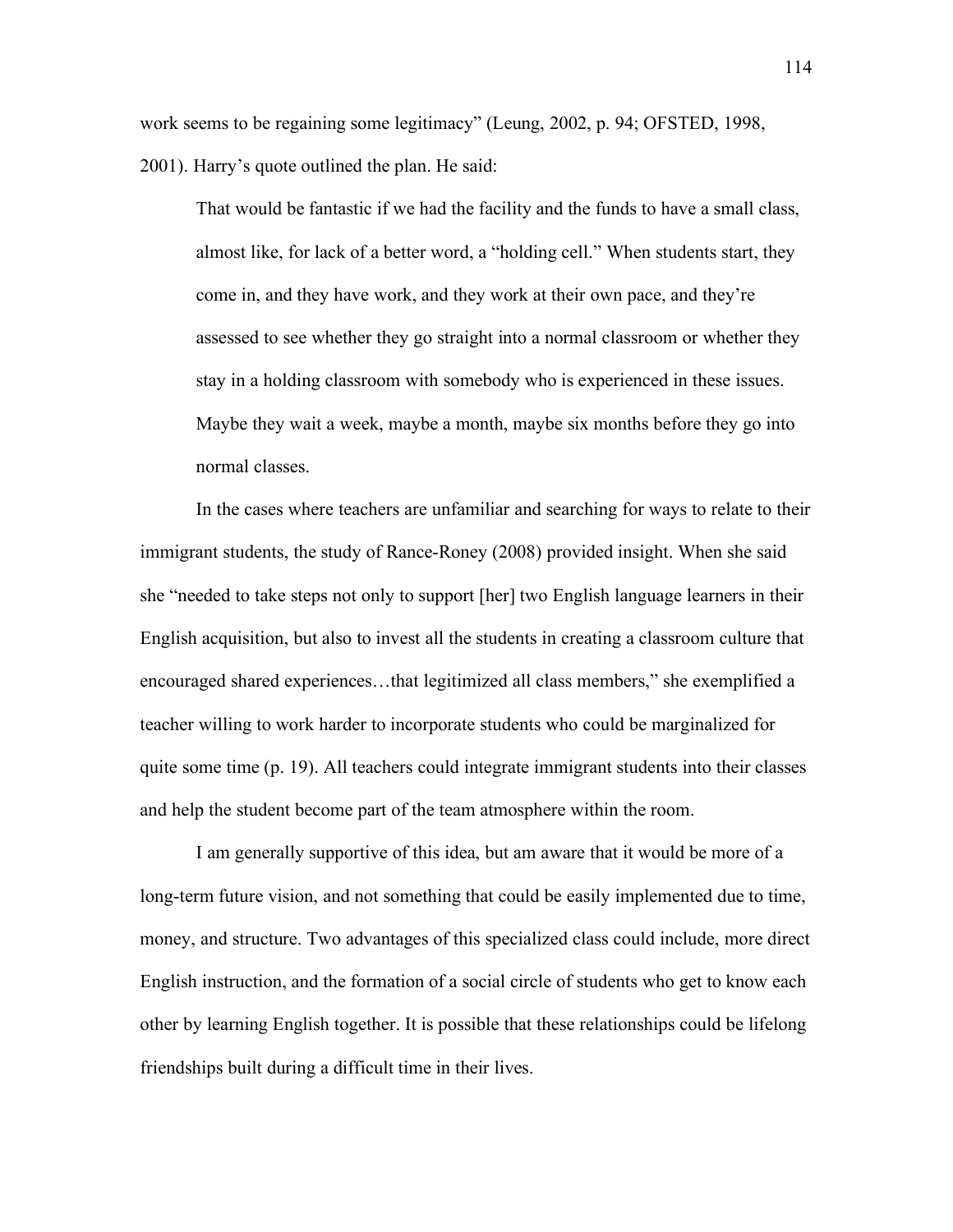Third, most immigrant students carry a translating dictionary at school while learning the English language. They often cannot find words they need, due to the subject specific nature of the word. Words specifically mentioned include democracy, fractions, and latitude. Such words often cannot be found in conversational translating dictionaries or translation books. It would be helpful, as Mary explained, for students to have subjectspecific vocabulary cards or other visual representations for personal use during revisions.

Mary was supportive, saying that:

I think that would be very useful, because you almost need the equivalent of a subject dictionary, either with images to go with the English word or with the word in their language to go with the English word. Although that is an awful lot of work at the outset, particularly if it's just images and the English word, you can use that for any language, can't you? It would take hours to do, but once it's done, you've got it forever.

Finally, Harry mentioned a strategy that should be made a school requirement with immediate effect. That strategy would consist of buddy work-teams for newly arrived immigrant students. Many teachers do it, but it was obviously not universally implemented within the school because I viewed Stephen sitting alone in a lesson. Often, students were left alone in lessons because of a shortage of EAL learning assistants. However, they could always have a student seated next to them to help. Such an effort would be best during the first three weeks of school, but there is no reason it cannot be enforced for longer periods of time while the students' English improves. It would be necessary to find a student within the class who was willing to work with a new student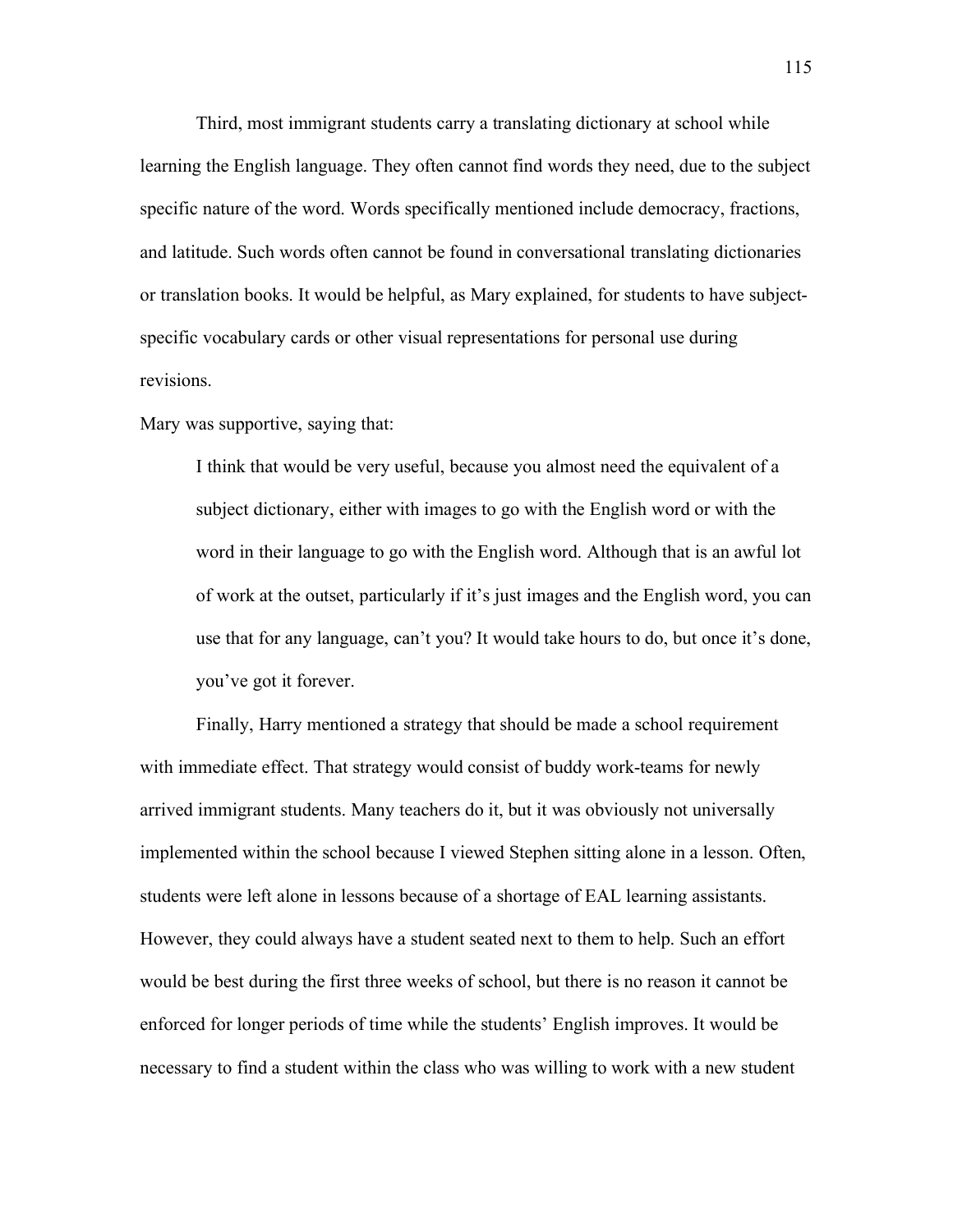and would not feel imposed upon by the strategy. Harry said that he finds someone "sensible," and "responsible" in these situations.

### **Personnel**

During the interviews, participants mentioned how the school could develop in its professional structure and diversification of staff.

First, while speaking with Matt, I became more aware of the homogeneity of the staff at Royal Downs School. There were a few cultures represented, but the teaching staff was mostly white, British. While it would likely be difficult to recruit and hire immigrant teachers with the necessary British teaching qualifications, if such a candidate was made available, I believe that they should be given serious consideration. Similarly to the Migrant Education Program (Gibson & Hidalgo, 2009) in the United States, hiring immigrant teachers could provide immigrant students with a person to talk to about their issues in their own language. When Matt arrived, he felt alone and he thought that if the school employed more staff members, learning support assistants, or community volunteers who speak additional languages, they might help future immigrant students feel less isolation.

Also, according to Mary's suggestions, it could be helpful if teachers learned a few phrases in the various languages spoken by their students. I believe that such an effort would foster a student's trust of that teacher, which could lead to a more expressive and open relationships. Examples would include "Do you understand?" or "Are you okay?"

116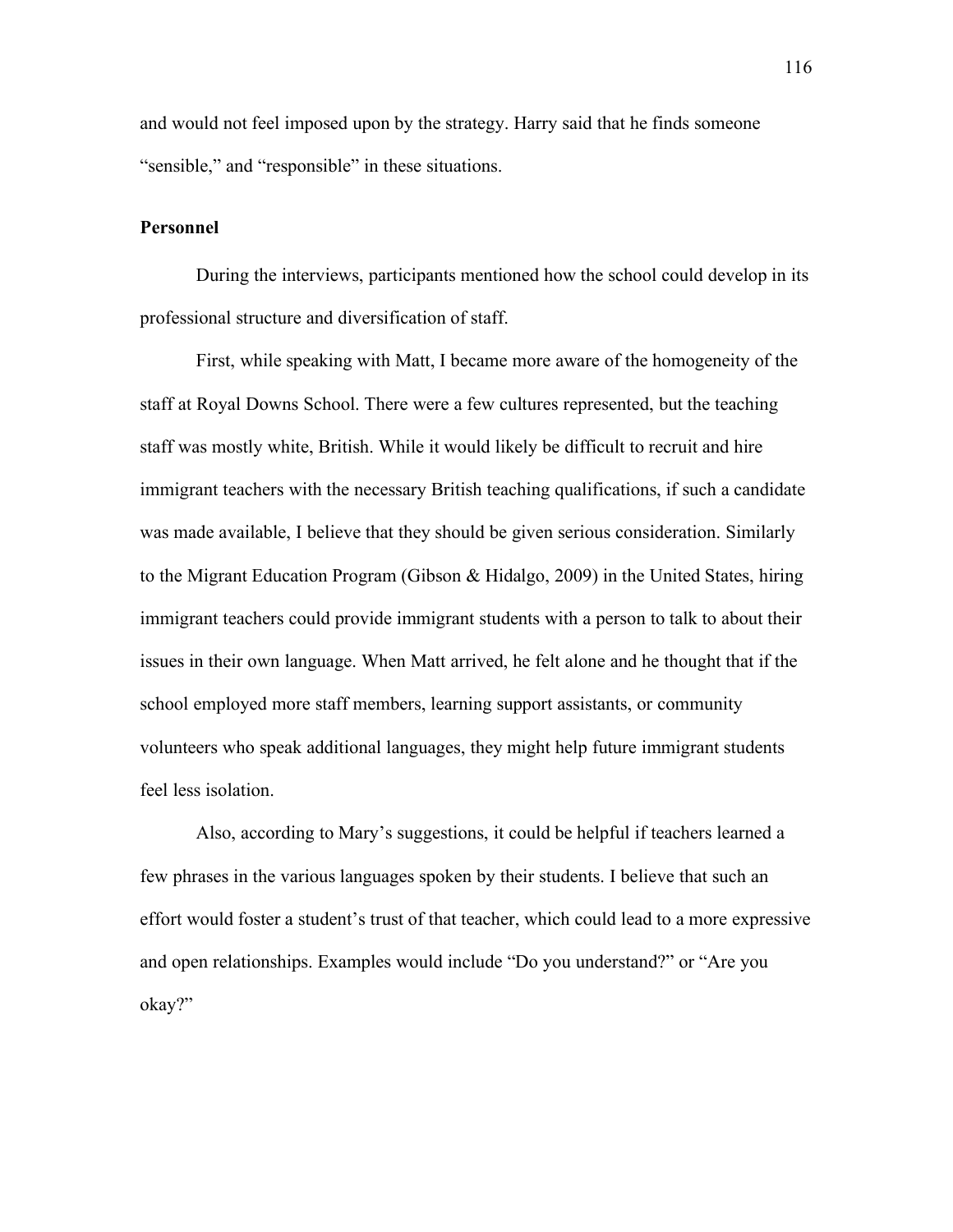The school and staff have had specific training in the past for cultural awareness, but could follow up with regular, specific training. For a culturally diverse school, this initiative should be important.

Finally, the only EAL-oriented staff member, Suzanne, was consistently overbooked. The importance of her role within the school was key. The students with which she worked spoke highly of her work. Leung (2002) reported a ratio of EAL student to EAL staff at 200:1 (p. 94). To improve on this ratio, there should also be at least another EAL-oriented staff member hired full-time to more fully support the students who need help in their lessons. By only having one EAL staff member, many of the students who need support aren't supported nearly as often as they should be. Suzanne expressed a need to add another teacher to double the effectiveness for student support. The school should consider hiring more learning-support assistants that focus on immigrant students.

### **Improved Communication**

During their first months in England, Suzanne and Matt said that they were unclear about the letters sent home because they were not differentiated at all from the letters sent to the rest of the English-speaking students. Letters could be changed into much simpler English wording or even a family's native language. As Linda and Suzanne mentioned, English can always be simplified.

Due to complex wording, my own research invitation letters were largely ignored for lack of understanding in relating my objectives to immigrant families. In order to facilitate clearer communication with immigrant families, the school should begin attempting to implement a system that would see, over the course of a few years, all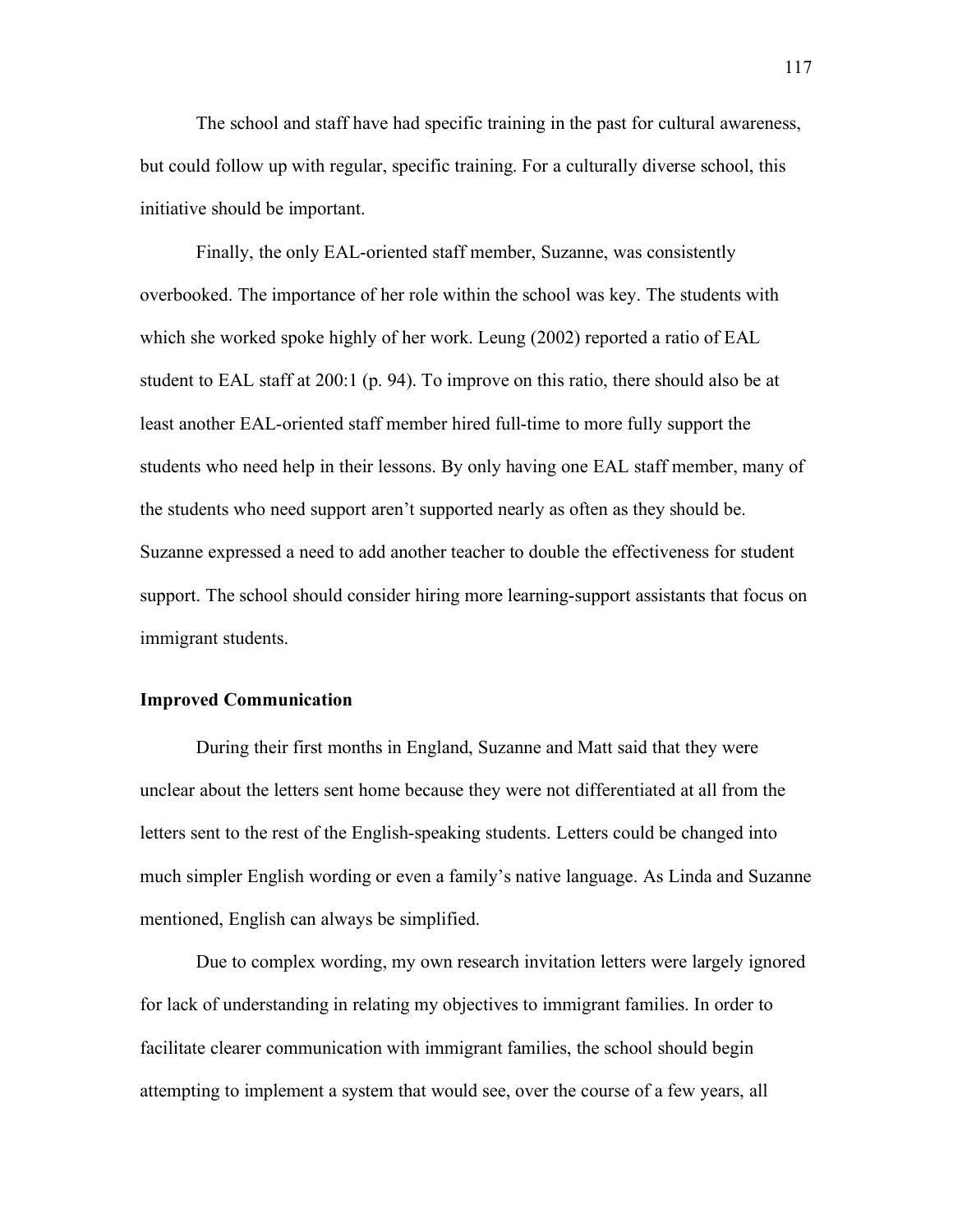letters sent home customized to the necessary languages. Differentiation should be made, at least for the introductory months of school. Suzanne mentioned how she did not understand much of what was happening at school for some time and that the letters were not helpful to her as a newcomer.

If the school has any multilingual staff, administration could request a translated version of letters to be kept on file. It would be more work in an already busy environment, but the respect gained from immigrant families would justify the time spent.

 Several students said they had experienced some negativity among the British students regarding their immigrant status. The school does a decent job of acknowledging cultures from around the world, but perhaps it should bring xenophobia more into the understanding of the student body. The citizenship class, required among years seven and eight, could be a possible venue for improved communication regarding the message of cultural awareness and acceptance.

### **Closure**

In conclusion, the mission statements of the teachers, which emphasized care and compassion, and the desire of the students to integrate into the system, learn, and be accepted, are key components of the total school experience. This research was a rewarding time for me as I learned of the experiences of these students and teachers. For myself, I have heard the students and will put into practice their suggestions. I have also heard my teacher colleagues, and I will attempt to implement their wisdom into my actions and identity as an educator. As human beings, our goals should be to always act for the better good of humanity in whatever capacity that fits within our work. As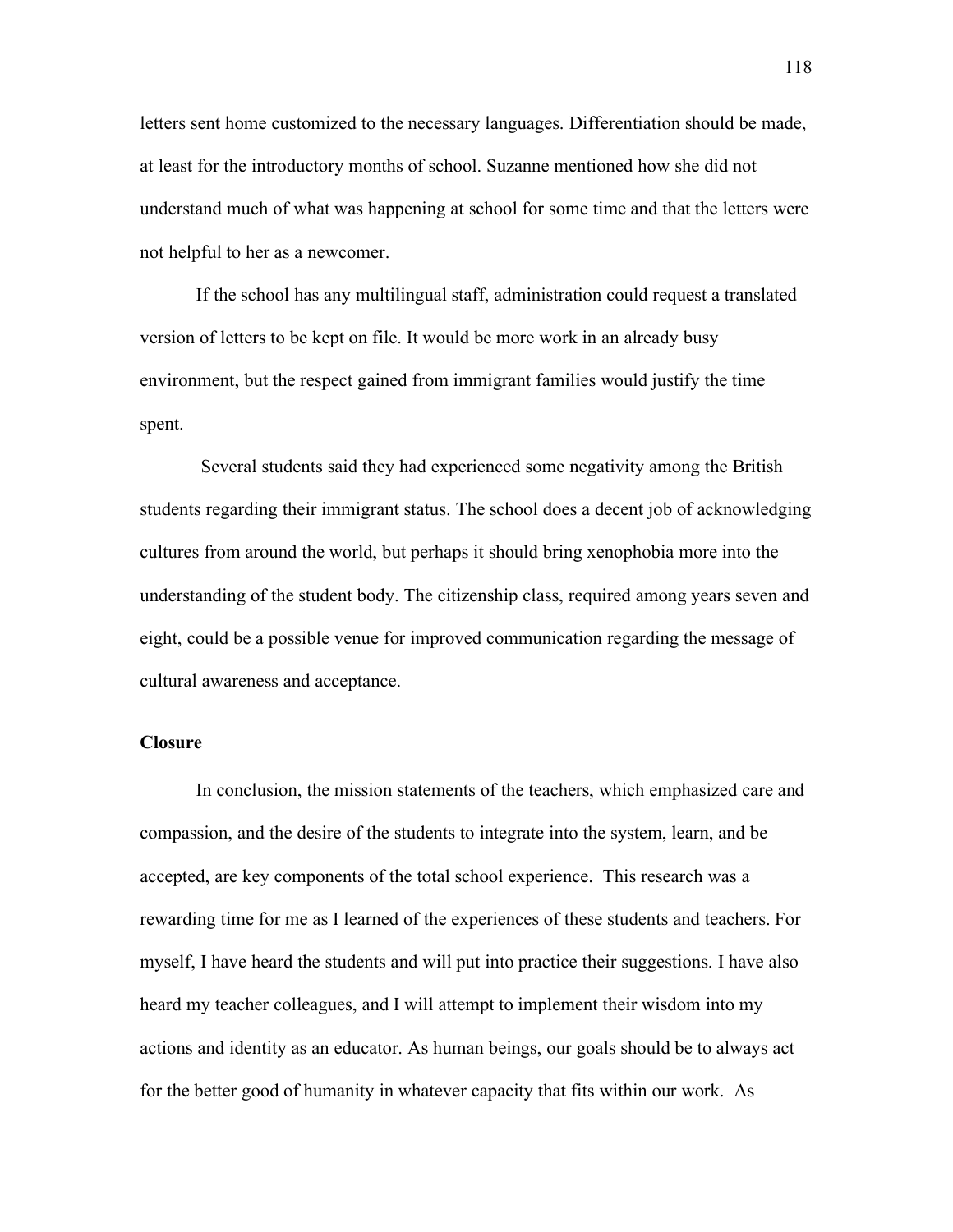participant James said, "Always help." It is a simple and easy ideal to adopt. Teachers are well placed to influence the lives of their students, their workplace, and raise the social consciousness of all students. Teaching compassion, cooperation, inclusion, and acceptance will ultimately provide these migrant students with the tools to be contributing members within their new society.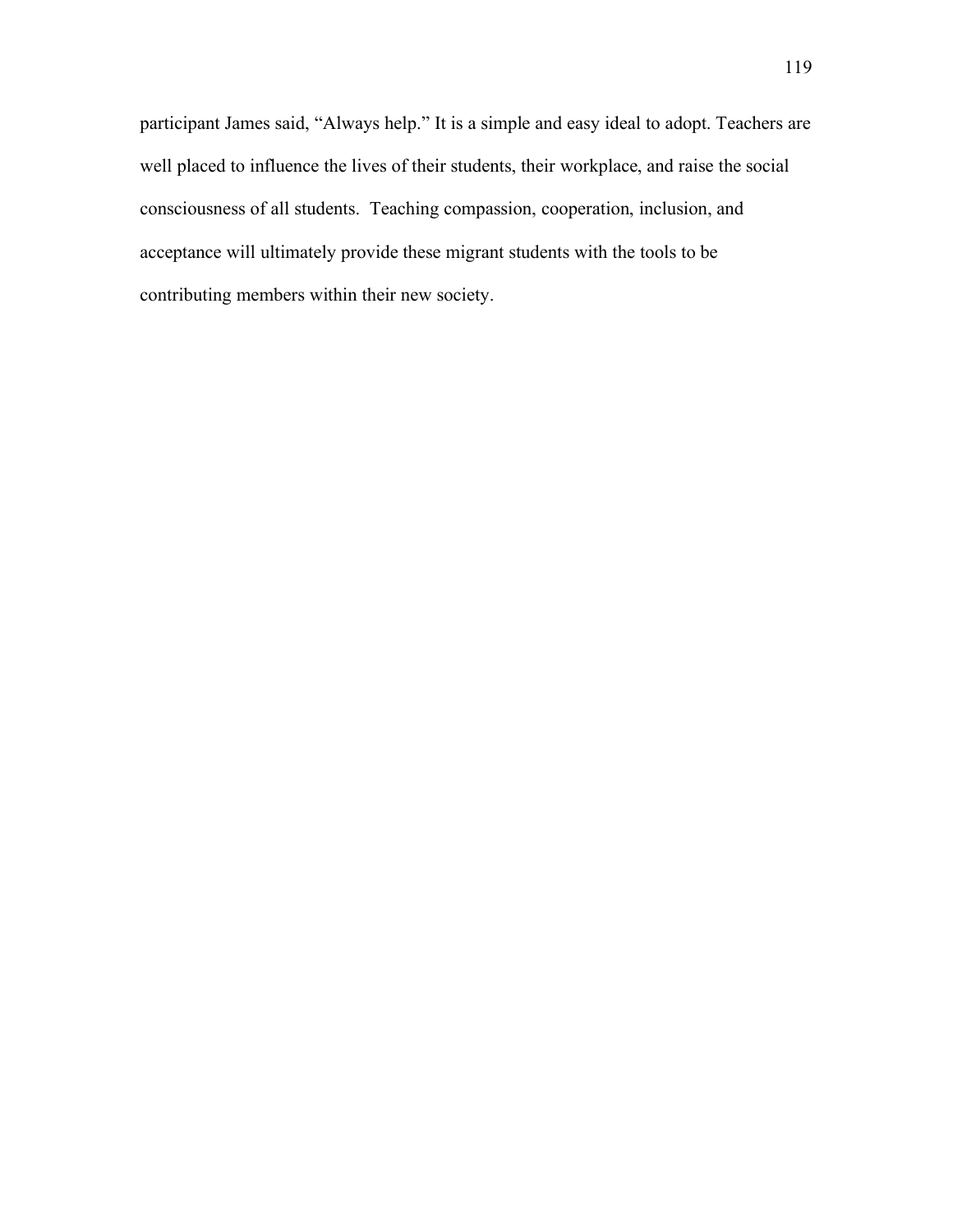#### **References**

- Alba, R., & Silberman, R. (2009). The children of immigrants and host-society educational systems: Mexicans in the United States and North Africans in France. *Teachers College Record, 111*(6), 1444-32.
- Ansalone, G. (2003). Poverty, tracking, and the social construction of failure: International perspectives on tracking. *Journal of Children and Poverty 9*(1), 3-20.
- Apple, M. W. (2004). *On analyzing hegemony: Ideology and curriculums*. Oxford, UK: Taylor and Francis Books.
- Bryck, A. S., Lee, V. E., & Holland, P. B. (1993). *Catholic schools and the common good.* Cambridge, MA: Harvard University Press.
- Citizenship and Immigration Canada (2009). *Backgrounders: Refugees and Canada's refugee system*. Retrieved from: http://www.cic.gc.ca/english/department/media/backgrounders/2007/2007-06-20.asp
- Charlton, E., Mills, M., Martino, W. & Beckett, L. (2007). Sacrificial girls: A case study of the impact of streaming and setting on gender reform. *British Educational Research Journal, 33*(4), 459-478.
- Cheshire, J. (1982). Dialect features and linguistic conflict in schools. *Educational Review, 14*, 53-67.
- Douglas, W. W. (1966). *English: One road or many? Some historical reflections, Working party paper* no. 3; 1.
- Dubois, D. L. & Karcher, M. J. (2005). *Handbook for youth mentoring.* London, UK: Sage.
- Fleming, R. (2007). Immigrant students and caring practices: A tale of two teachers. *Teacher Education and Practice, 20*(1), 32.
- Gall, M. D., Gall, J. P., & Borg, W. R. (2007). *Educational research: An introduction*. Boston, MA: Pearson Education, Inc.
- Gibson, M. A., & Hidalgo, N. (2009). Bridges to success in high school for migrant youth. *Teachers College Record, 111*(3), 684-698.
- Hickey, G. (2005). This is American get punished": Unpacking narratives of South East Asian refugees. *Intercultural Education, 16*(1), 25-40.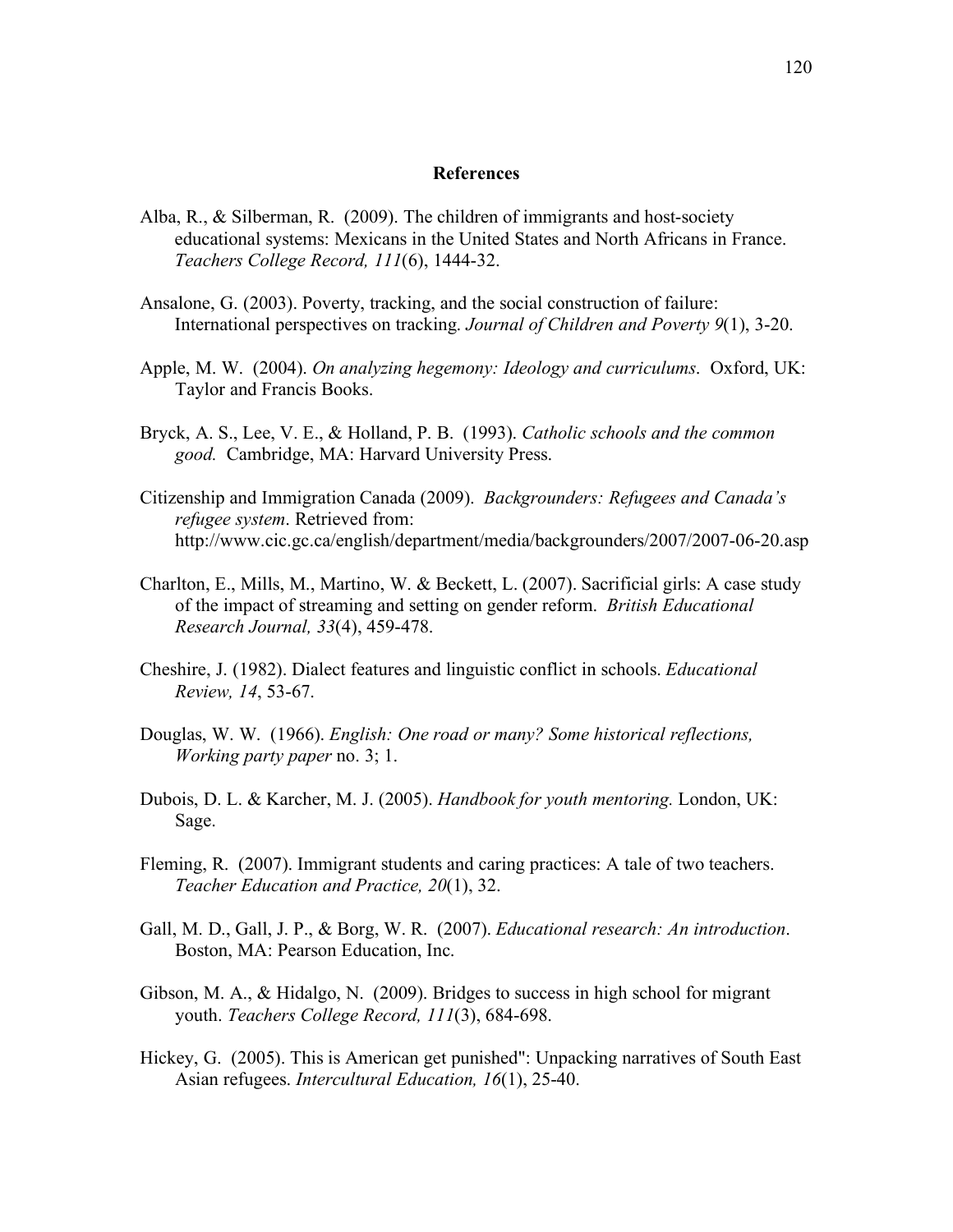- Knowles, C. & Parsons, C. (2009). Evaluating a formalized peer mentoring programme: Student voice and impact audit. *Pastoral Care in Education, 27*(3), 205-218.
- Kozol, J. (1991). *Savage inequalities: Children in America's schools*. New York, NY: Harper Perrennial.
- Leung, C. (2002). Reception classes for immigrant students in England. *TESOL Quarterly, 36*(1), 93-98.
- Louie, V., & Holdaway, J. (2009). Catholic schools and immigrant students: A new generation. *Teachers College Record, 111*(3), 783-33.
- Merriam-Webster Online (2010). Retrieved from http://www.merriamwebster.com/dictionary/prefect
- Newburn, T. & Shriner, M. (2006). Young people, mentoring and social inclusion. *Youth Justice, 6*(1), 23-41.
- Noddings, N. (2003). Teaching themes of care. In A. C. Ornstein & L. S. Behar-Horenstein (Eds.), *Contemporary issues in curriculum* (3<sup>rd</sup> ed., pp. 59-65). Upper Saddle River, NJ: Pearson Education.
- Oakes, J. (1985). *Keeping track: How schools structure inequality*. New Haven, CT & London, UK: Yale University Press.
- Office for Standards in Education. (1998). *Inspecting subjects 3-11.* London: Author.
- Office for Standards in Education. (2001). *Inspecting English as an additional language.*  London: Author.
- Office for UK National Statistics (2009). Retrieved from http://www.statistics.gov.uk/CCI/nugget.asp?id=260
- Parsons, C., Maras, P., Knowles, C., Bradshaw, V., Hollingworth, K. & Monteiro, H. (2008). *Formalised peer mentoring evaluation* (Report DCSF-RR033). London: Retrieved from: Department for Children, Schools and Families http://www.education.gov.uk/publications/eOrderingDownload/DCSF-RR033.pdf
- Pringle, B., Anderson, L. M., Rubenstein, M. C. & Russo, A. W. (1993). *Peer tutoring and mentoring services for disadvantaged secondary school students: An evaluation of the secondary schools basic skills demonstration assistance program*. Washington D.C.: Policy Studies Associates Inc for the US Department of Education.
- Rance-Roney, J. (2008). Creating intentional communities to support English language learners in the classroom. *English Journal, 97*(5), 17-20.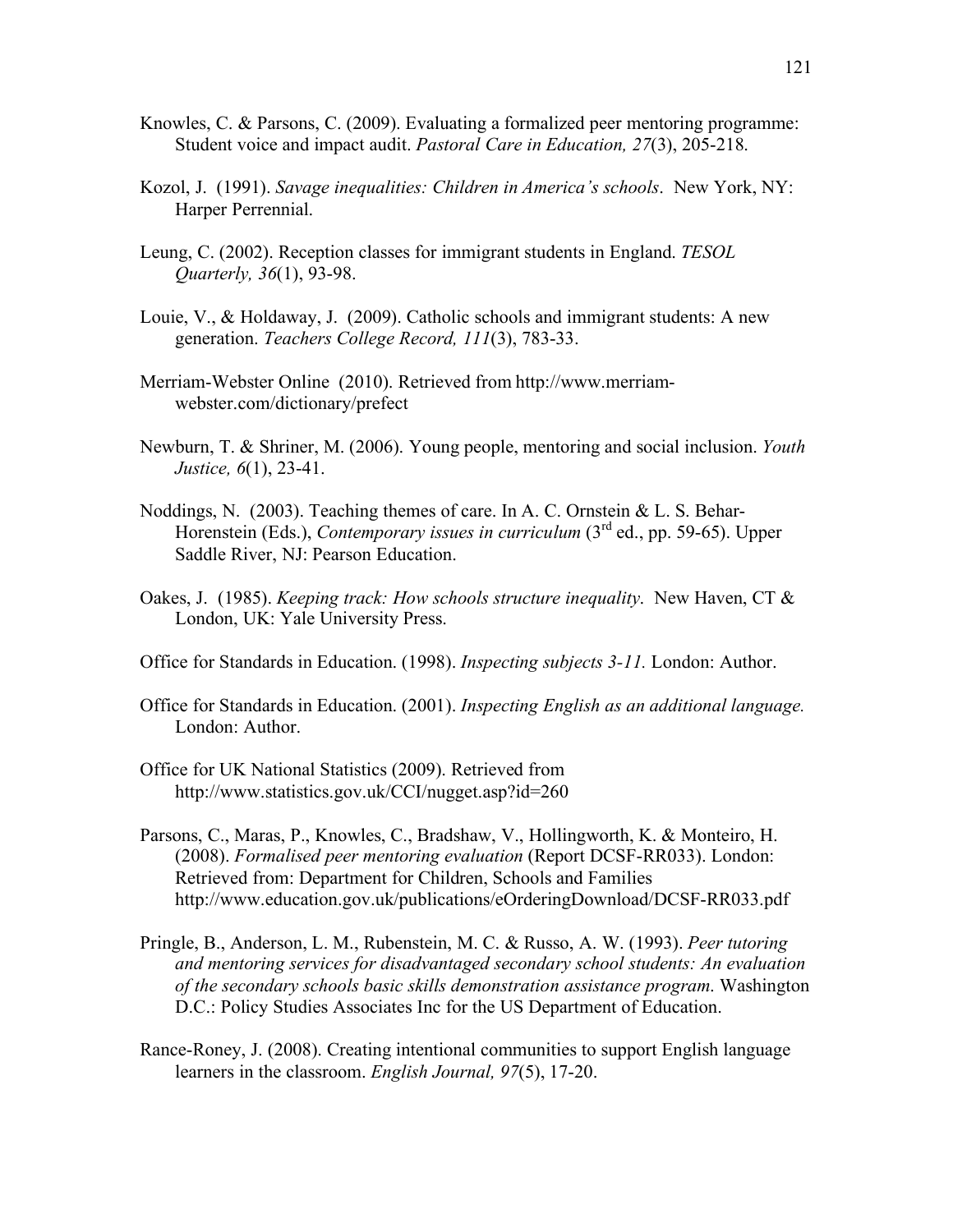- Rothon, C., Heath, A., & Lessard-Phillips, L. (2009). The educational attainments of the "second generation": A comparative study of Britain, Canada, and the United States. *Teachers College Record, 111*(6), 1404-16.
- Saskatoon Open Door Society (2007). *About the Saskatoon Open Door Society*. Retrieved from http://www.sods.sk.ca
- Siegel, J. (2006). Keeping creoles and dialects out of the classroom: Is it justified? In S. J.Nero (Ed.), *Dialects, englishes, creoles, and education* (39-61). Mahwah, New Jersey & London, UK: Lawrence Erlbaum Associates.
- Smithsonian National Museum of American History (2009). *Separate is not equal: Brown v. Board of Education.* Retrieved from http://americanhistory.si.edu/brown/history/5-decision/courts-decision.html
- University of Michigan (n.d.). *Educational systems: America versus England*. Retrieved from http://sitemaker.umich.edu/allen.356/home
- U.S. Equal Employment Opportunity Commission (2008). *Section 902 Definition of the Term Disability.* Retrieved from http://www.eeoc.gov/policy/docs/902cm.html#902.1b
- Van Houtte, M., & Stevens, P. A. J. (2009). Study involvement of academic and vocational students: Does between-school tracking sharpen the difference? *American Educational Research Journal, 46*(4), 943-944.
- Walqui, A. (2000). *Access and engagement: program design and instructional approaches for immigrant students in secondary schools.* Santa Cruz, California: Delta Systems Co.
- Zehr, M., A. (2009). English-language learners: EAL placement and schools: effects on immigrant achievement. *Education Week, 28*(27)*,* 1.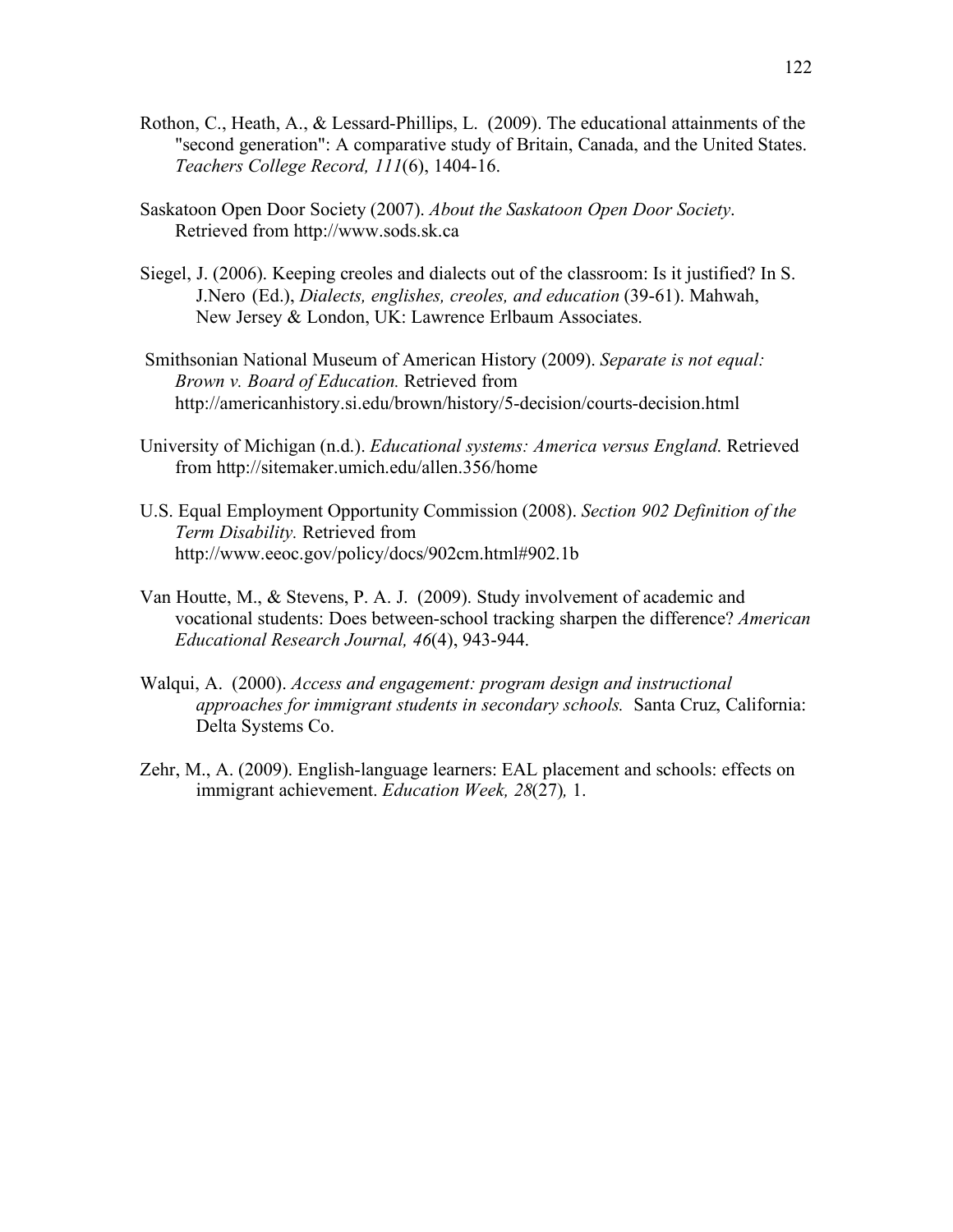# **Appendix A: Head Teacher Ethics Approval**

21st April 2010

University of Saskatchewan Research Ethics Office 107 Administration Place Saskatoon SK S7N 5A2 Canada

## **To whom it may concern**

I have reviewed the research methodology, participant selection criteria, and forms of consent/assent. With the governors of the school, we are able to confirm that the study meets our ethical guidelines for study between the dates of May 1, 2010-June 16, 2010.

With the approval of the University of Saskatchewan Research Ethics Office, this study meets our criteria for ethical compliance. No further ethical review is needed in addition to the ethical review supplied by the University of Saskatchewan Research Ethics Office.

I have the authority, as head-teacher, to grant permission for this research to take place within my school. No other jurisdictional review needs to be met.

As stated in my previous letter, with my approval and the approval of the University of Saskatchewan, this researcher, Gregory Soden, can conduct his research at our school

Yours sincerely

[Signature] Head Teacher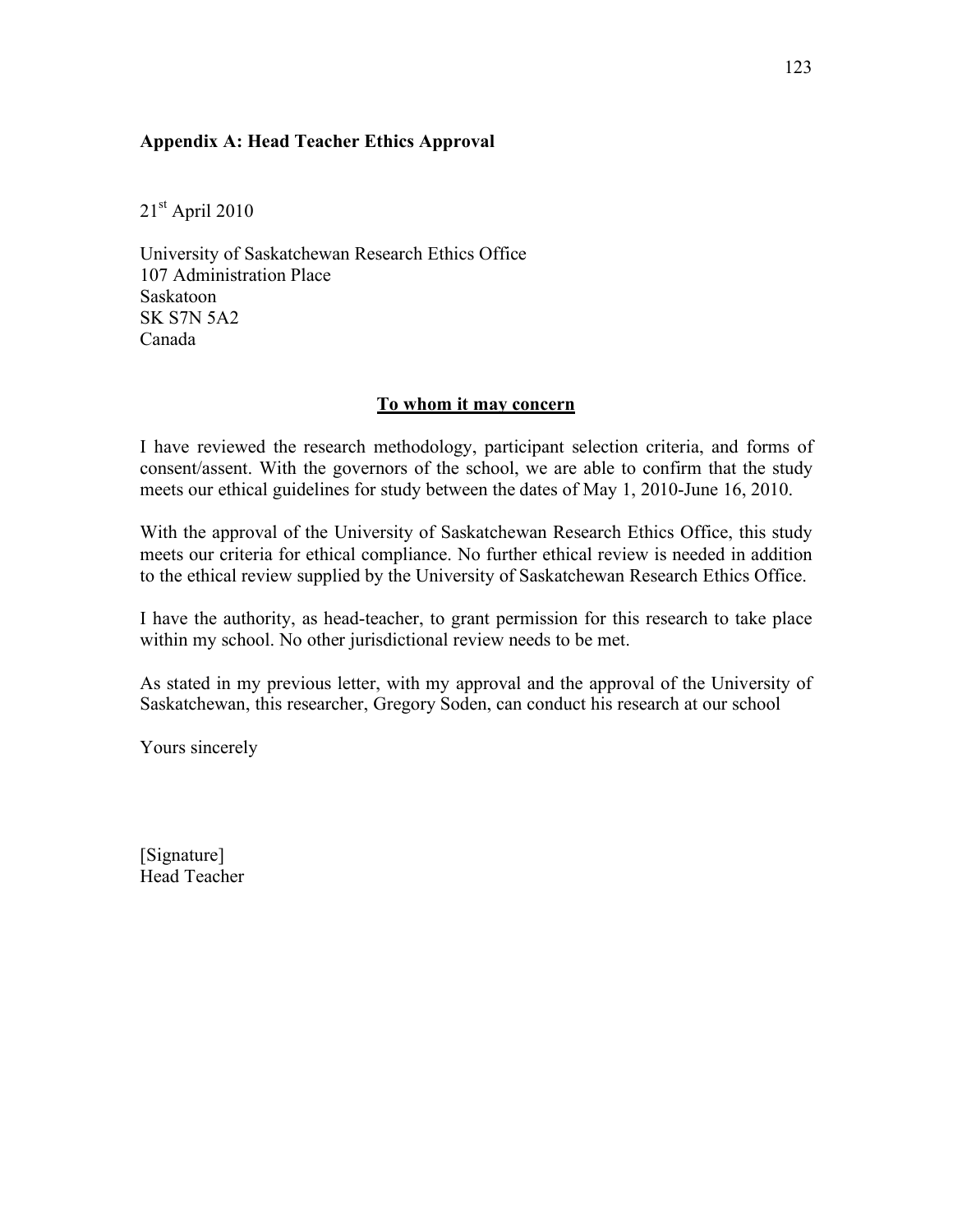# **Appendix A Continued: Head teacher invitation letter attachment**

Dear Parent/Guardian of,

Attached to this letter is an invitation for your child to take part in a research project, which is being led by Gregory Soden, a former teacher of [Royal Downs School]. He is currently pursuing a master's degree in education in Canada. It is envisaged that approximately 4-6 students who have English as an additional language will be involved. The aim of the project is to understand better the experiences of students who emigrate to Britain and how they integrate into the country's educational system. I am fully supportive of Mr. Soden's project and I hope you will allow your child to take part. There is, of course, no obligation to participate, but if you should choose to do so, it would be much appreciated and will be beneficial to the school.

Yours sincerely

[Signature] Head Teacher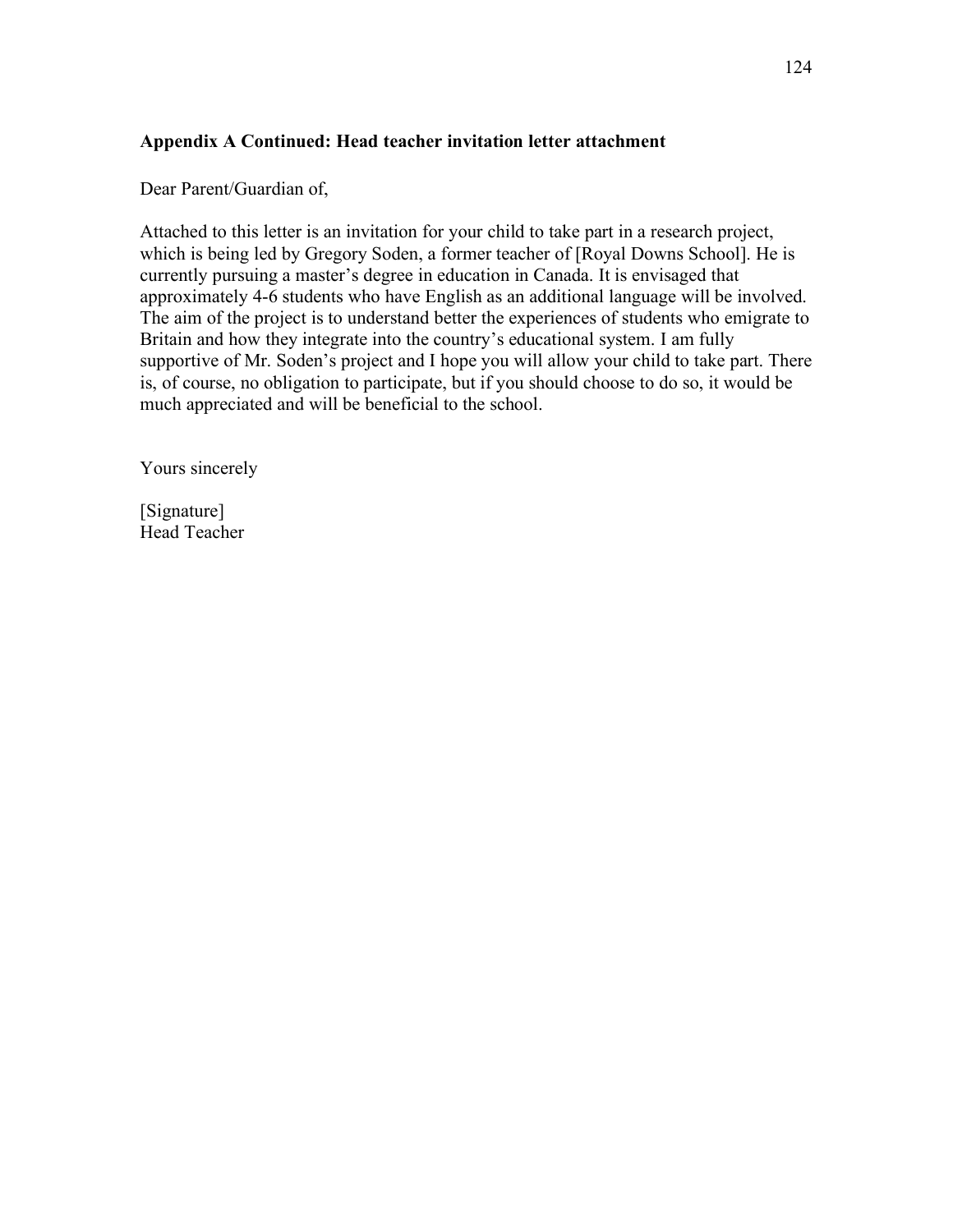# **Appendix B: Student Participant Assent**

Student Participant Assent

Greetings! I want to take a moment to invite you to be a part of an exciting research project. This purpose of this project is to hear from students, like you, who are new to England and its schools.

This project will not be a part of your regular class work and is completely optional, which means you don't have to participate if you don't want to. If you don't want to participate, or if you decide later on that you don't want to participate any longer, that is completely fine. There will be no penalty and nobody will be angry with you if you want to stop.

This project will involve talking with me and other students about your experiences in your school. We will talk once or twice with just the two of us and we will also talk as a group with the other students once or twice. The project will occur during school hours and will take about 3 hours over the next 2 to 3 months.

Anything that you tell me in our one-on-one conversations will be kept 100% confidential and secret. All information that you share will not be shared with anyone else, including your parents, other children, teachers, or the head teachers. It will be a secret between you and me. The conversations that we have as a group with the other children will not be as secret because we will all be talking together. As a group, we will discuss the need to be trustworthy and not tell anyone else in the world what we talk about as a group.

Once you understand and I have discussed this information with you, you can sign your name if you agree to participate in the study.

Thank you very much and I hope to talk to you soon!

Sincerely,

Gregory Soden

Participant Signature

Date

Gregory Soden, Researcher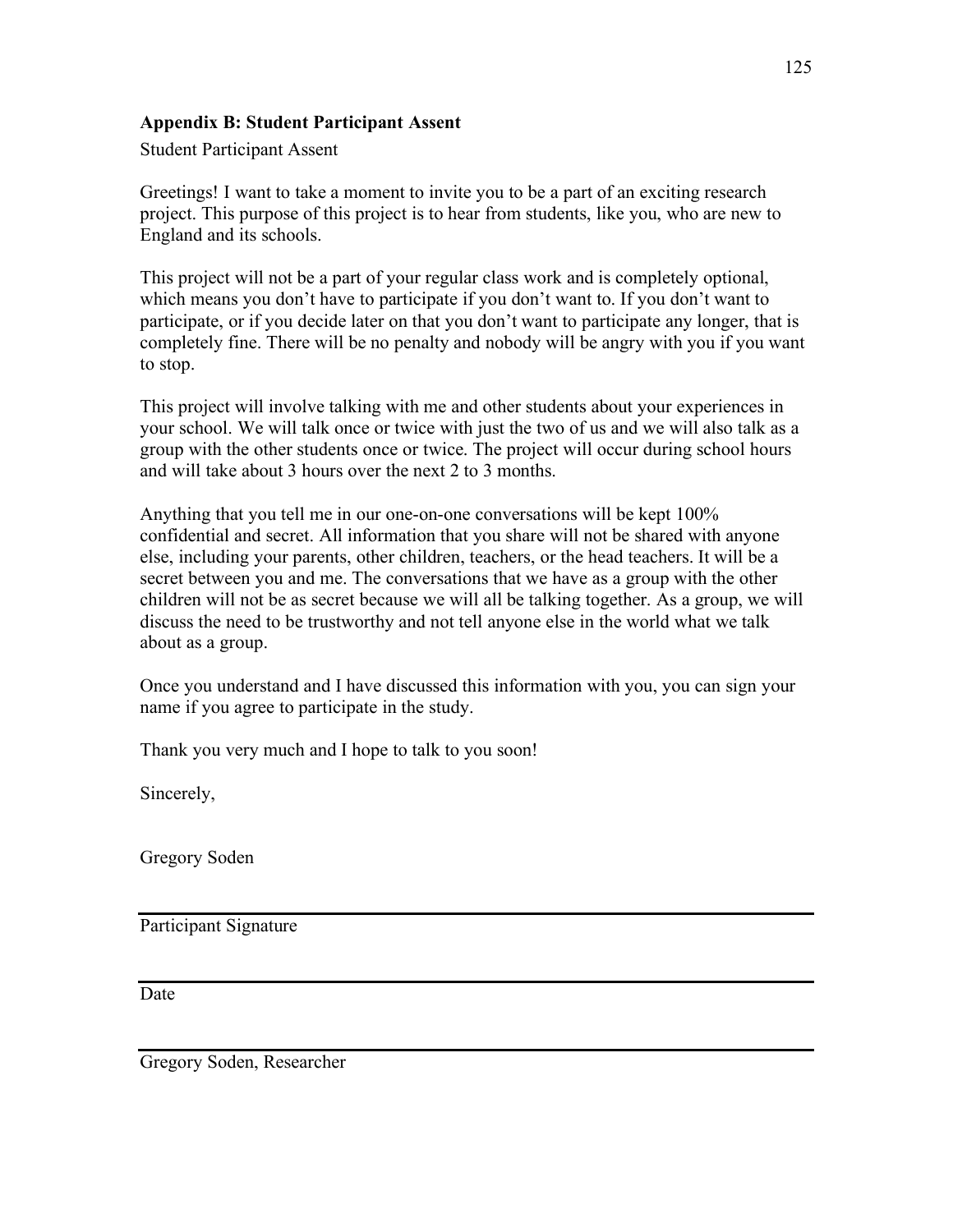## **Appendix C: Parent Invitation Letter**

Dear Parent/Guardian of:

Your child is invited to participate in a series of three interviews that will seek to hear the story of their experiences in school. Over the next six weeks, he and I will meet within the school during the noon lunch hour to find out about their experiences within their school. Each interview will last approximately 30 minutes. They will be telling me their story and together we will discover things that they enjoy about school and things that may not work so well for them as a learner. The purpose of this study will be to help make your child's school as effective as possible for them during their time here.

In addition to meeting with me and other students to discuss their experiences in school, it is likely that I will observe a class of your child's. I will not be involved in the class in any way. The purpose of the observation is to observe your child during formal classes and to take note of your child's behavior. For example if your child asks questions; seems to struggle with class work; demonstrates success in learning; appears socially comfortable with peers see what a normal hour of school is like for your child. Your child and I may discuss some details of what I noticed while in their class.

This invitation will not affect their in-class schoolwork and it will not be for a grade. It is completely voluntary and will take approximately one-two hours of their time over the course of 6 weeks. Interviews will take place during the school lunch hour at the school. If at any time they feel that this commitment is too much for them to handle or if they feel at all uncomfortable, they may stop their participation in the study. If they decide to stop, nobody will be upset with them and they will be free to go. Stopping during the study will not result in a penalty of any kind. If they choose to leave the study, all information provided to me up until that point will be destroyed.

Any information that is shared in our one-on-one meeting will be kept private, meaning I will not tell anyone what was said. All identities will be kept private and nothing that is written about our project will reveal individual identities of participants. I will not share personal information or individual statements with friends, family, teachers or the school. However, it is possible that confidentiality could be broken in certain circumstances, such as disclosure of illegal activity or incriminating information that may be subpoenaed by a court of law. Also, because students are being drawn from a small population within the school, it may be possible for participants to identify other participants within the statements anonymously published in the thesis report.

One of our interviews might be as a group with the other participants. If this occurs, we will discuss the need to keep what we discuss during the meeting in the group and not to talk about it in public. However, there is a risk that whatever is said in the group meeting could be talked about by one or more of the other participants. If there is information your child would like to share with me that they don't want to talk about with the other participants, then we can discuss it during our one-on-one meeting. Also, if your child withdraws from the study, their information will not be kept.

The information will be shared in my thesis that I am writing for my Master of Education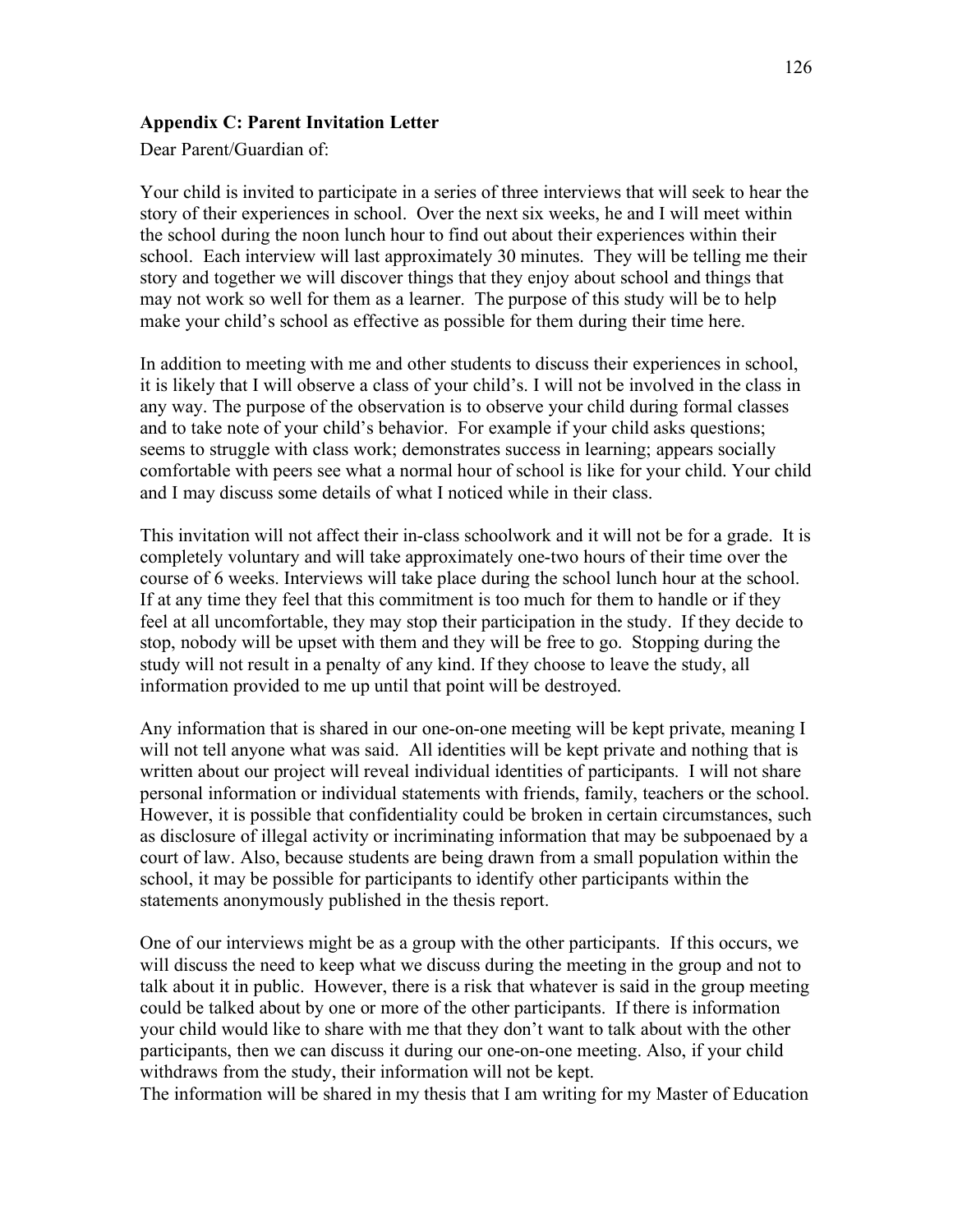degree and perhaps in the form of written papers and /or presentations at Educational conferences. Once the thesis is completed and published, I will contact the school administration and provide an electronic copy and a physical copy of the document. I will provide a letter to the head teacher to inform each of you that access to the document is open to you.

Your child will not be identified. Your child's thoughts will be put together with the other students to tell the story of their experiences in school.

If you give permission for your child to participate in this study, please sign and return the bottom portion of form with your child.

Thank you for your consideration,

Gregory J. Soden, former history teacher at [Royal Downs] School

This study has been reviewed and approved by the University of Saskatchewan Behavioural Research Ethics Board.

By signing this document and agreeing for your child to participate in this study, you are:

- A) Acknowledging that the research project and consent form has been fully explained and that you understand it.
- B) Acknowledging that you have received a copy of the consent form

 $\mathcal{L}_\text{max}$  and  $\mathcal{L}_\text{max}$  and  $\mathcal{L}_\text{max}$  and  $\mathcal{L}_\text{max}$  and  $\mathcal{L}_\text{max}$  and  $\mathcal{L}_\text{max}$ 

- C) Understanding how data will be used
- D) Understanding that your child will have a chance to review their personal transcript for personal editing and clarification
- E) Understanding that the signed consent forms will be stored separately from the data sets

Parent/Guardian Printed Name

Parent/Guardian Signature

Date

Contact Information: should you require further information.

Gregory Soden, 306-979-3668, gregsoden@gmail.com, 810 Arlington Ave. Saskatoon, SK, S7H 2X4, Canada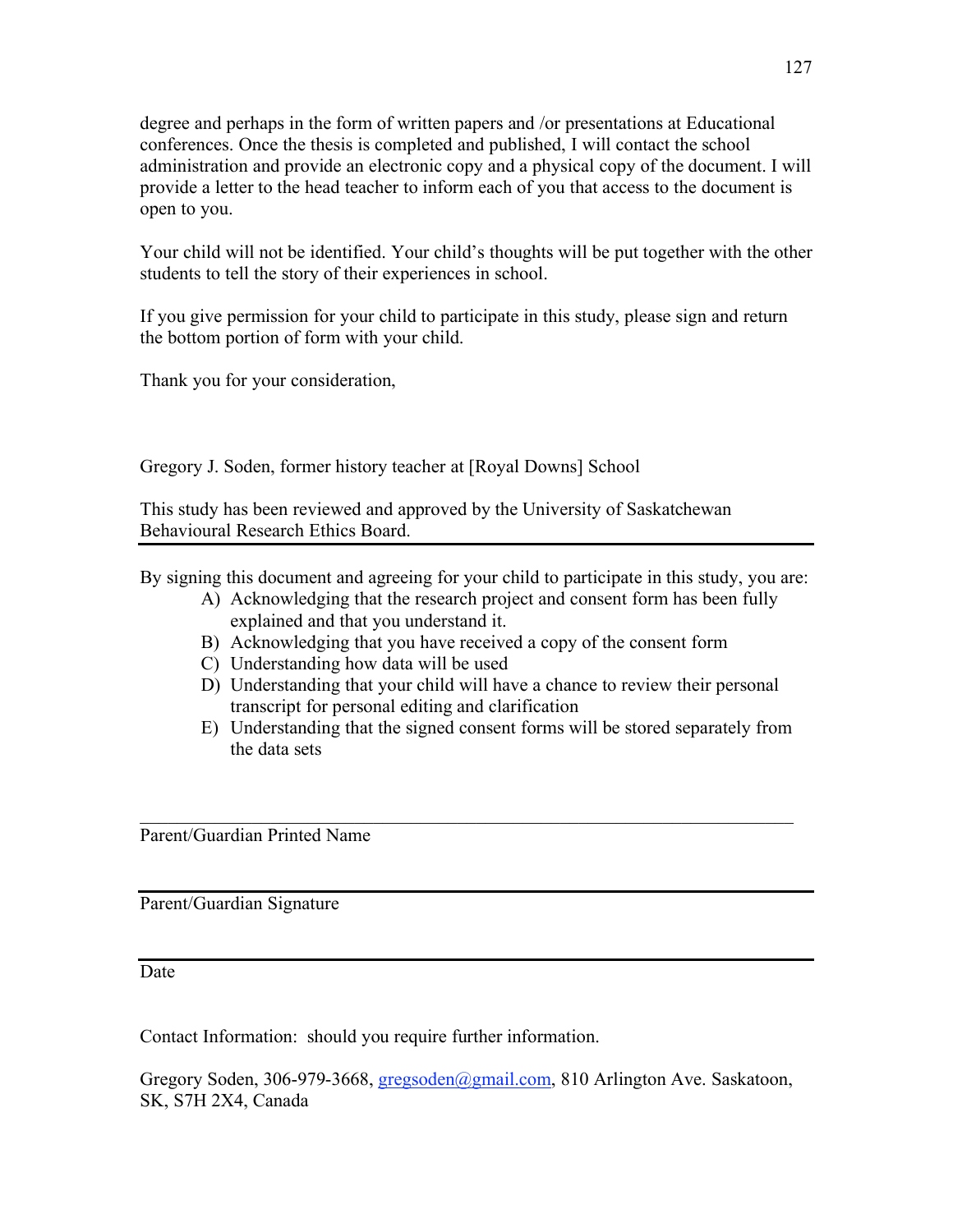Curriculum Studies Curriculum Studies 1-306- 966-7566 1-306-966-7638

Dr. Brenda Kalyn (Supervisor) Dr. Len Proctor (Department Head) College of Education College of Education Curriculum

Research Ethics Office University of Saskatchewan Box 5000 RPO University Saskatoon SK S7N 4J8 Toll-Free Telephone Number: (306) 966-2975

Purpose:

The purpose of this study is to research the experiences of immigrant students and teachers with regards to integration, tracking, and teaching in a school in southern England. It will seek to find aspects of the educational system that are meeting the needs of these students and other aspects that are not meeting their needs. These could be issues of integration, how students are streamed into ability level, language difficulties, and attention from the teacher during and outside of class time. This study will gain information on the experiences of immigrant students with the intention of understanding students' experiences from their point of view. It is hoped that by learning about students' experiences, educators may create better programs to help with the successful integration of immigrant students within schools.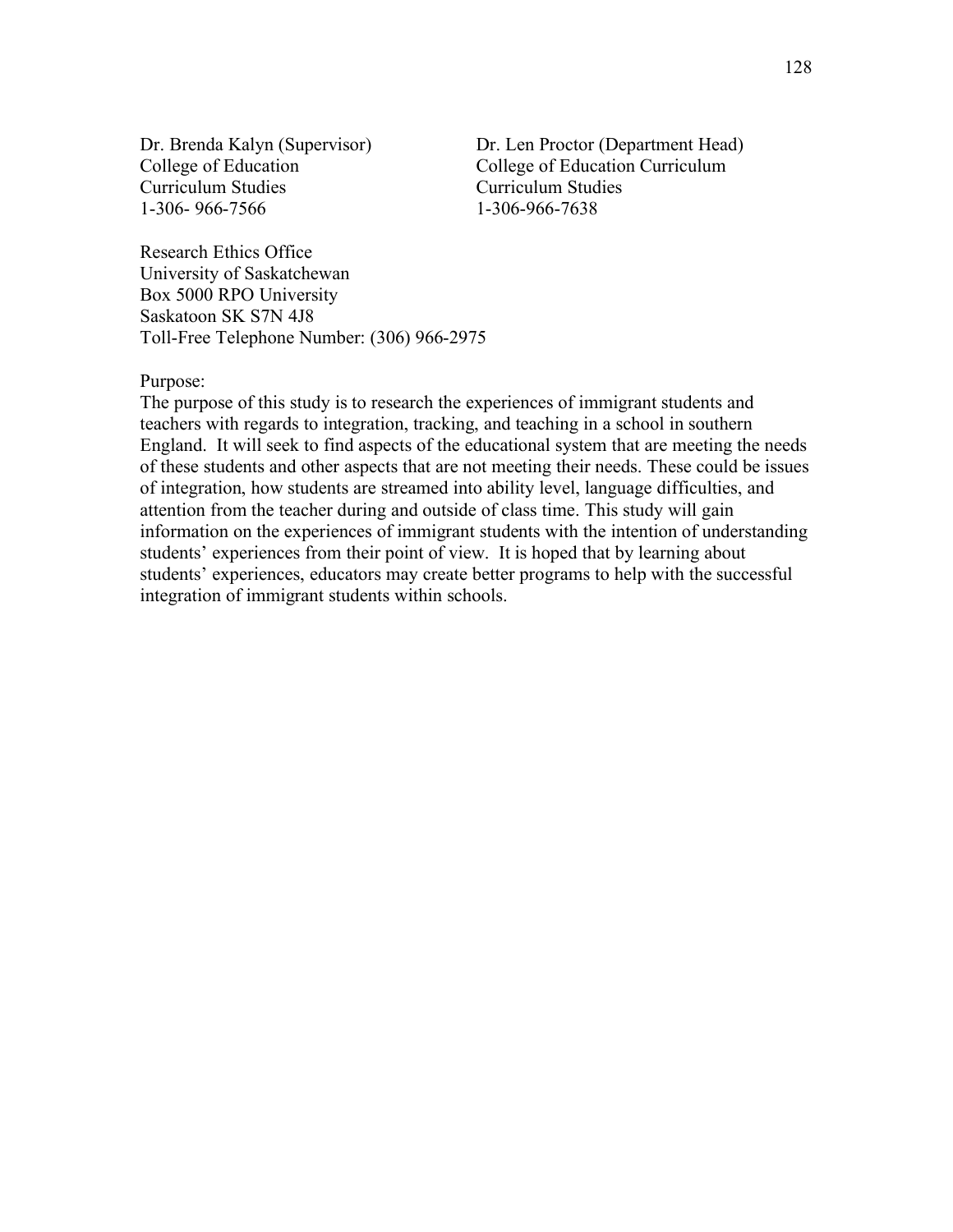# **Appendix D: Teacher Invitation Letter & Interview Prompts**

Dear Friend & Colleague,

You are being cordially invited to participate in a collaborative research project aimed at bettering the educational experiences of immigrant students while also improving teaching strategies and inter-departmental communication. Participation in this research project is optional.

Over the course of 6 weeks, we will meet individually 2 or 3 times to discuss the needs of immigrant students and what is currently being done to support their learning needs and successfully integrate them into our classrooms. We will discuss your previously used teaching strategies that you have used, what more you feel could be done to assist these students, and then we will collaborate among various departments in order to create cross-curricular consistency among our teaching. The time required of you to participate in this study will be approximately 2-3 hours in total.

Although I would be honoured to have you, you are not required to participate. If you do agree to participate, but for whatever reason need to withdraw during the study, you are absolutely able to do so. If you withdraw, I will not be angry or upset and there will be no negative repercussions.

I will not share personal information or identify any of your contributions with you personally and any direct quotations incorporated into the study will be given a pseudonym.

This collected data will be transcribed into print and will be incorporated into a master's thesis about the experiences of immigrant students in your school and your experiences teaching them. Direct quotations will be used within the finished product and you will have a chance to review your personal transcript in order to retract or rectify any statements that you do not wish to be included.

This research has been reviewed and approved by the University of Saskatchewan's Behavioural Research Ethics Board

You may reach the researcher, Gregory Soden, at any time via email at: gregsoden@gmail.com

Thank you for your consideration!

Sincerely,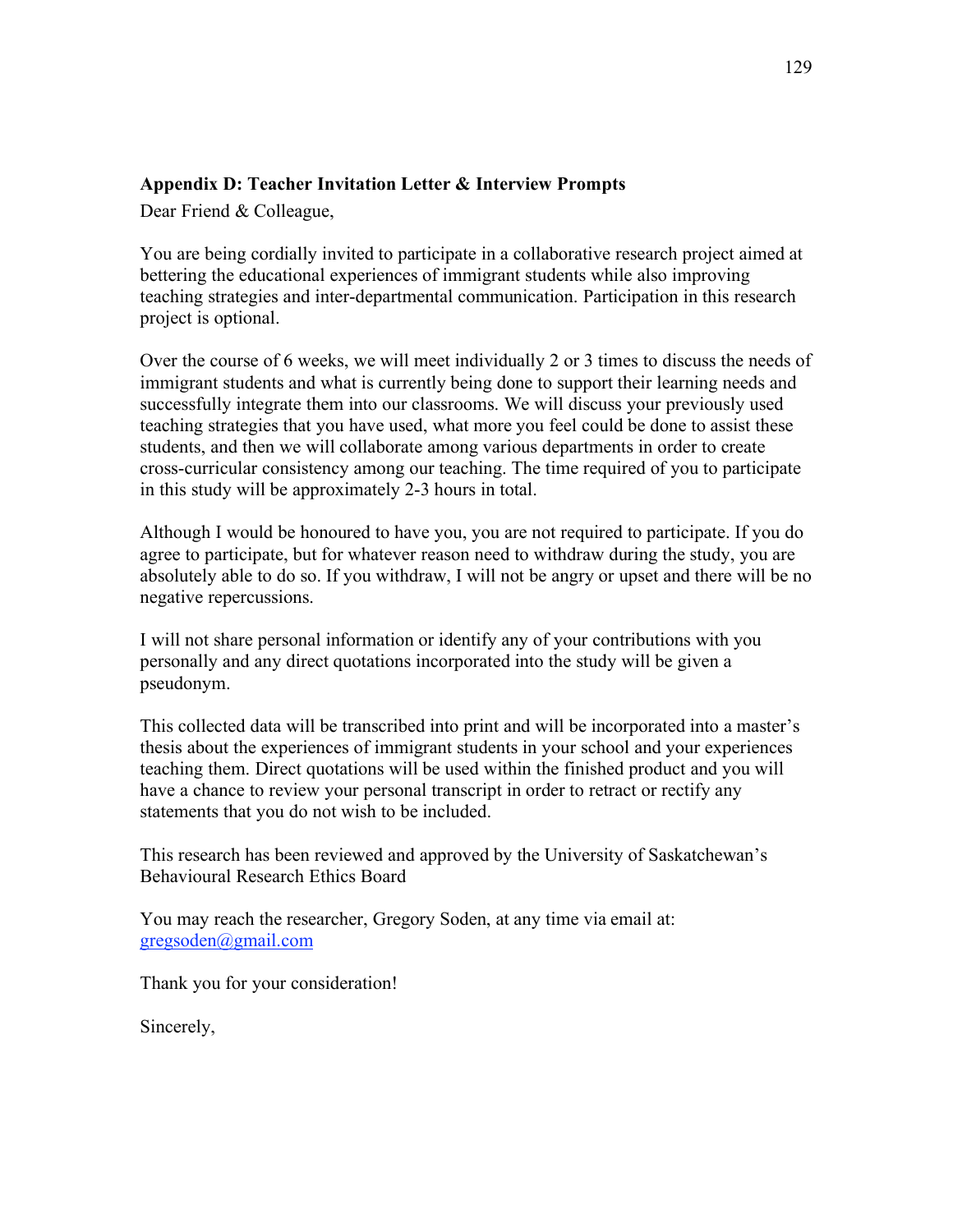Gregory J. Soden

By signing this document and agreeing to participate in this study, you are:

- F) Acknowledging that the research project and consent form has been fully explained and that you understand.
- G) Acknowledging that you have received a copy of the consent form
- H) Understanding of how data will be used
- I) Understanding that you will have a chance to review your personal transcript for personal editing and clarification

Participant Printed Name

Participant Signature

Date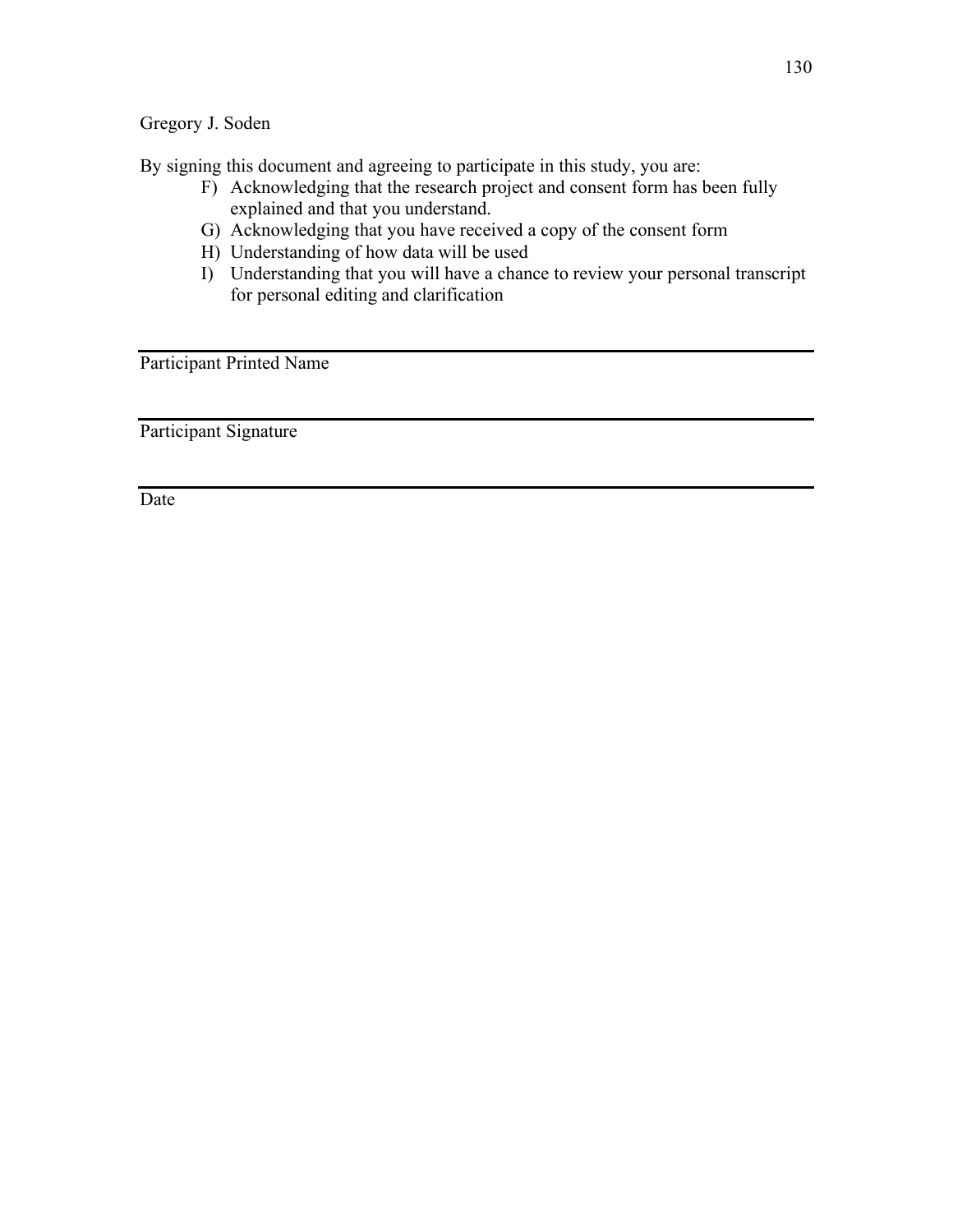## **Appendix D Continued: Possible Teacher Discussion Points**

- 1. I want each of you to think of the immigrant students you have or have had within your classes. Without naming any specific names, let's discuss some of their unique learning needs, their attitudes, and your strategies for accommodating those needs.
- 2. In your perceptions while teaching, do you think that your immigrant students are having a good experience in school? Why or why not?
- 3. If you were to be part of a program specifically aimed at the success of immigrant students, what would be your main contribution? Think of your successes you have had with these students and how your successes could be aimed at a crosscurricular model.
- 4. What do you perceive to be the main challenges of immigrant students? Why do some appear to adjust and perform better than others in your opinions?
- 5. How are British schools (or one school) managing learning among new immigrant students?
- 6. Studies have shown "that teachers…have less positive attitudes towards [dialect] speaking students and lower expectations about their abilities and performance, and that this leads to lower results." Do you believe this to be true? Why or why not? (Siegel, p. 59)
- 7. How can (does) knowledge of immigrant/refugee groups assist schools in expanding or improving indicators of success among these students?
	- a. To what extent are they effective in channeling them into success in achievement and integration into British society?
	- b. What are the barriers in these programs and what is being done to improve them?
- 8. From your experiences, what does each of you believe to be the issues of importance when having immigrant students and multiple ethnicities present in your classroom? How do you handle this responsibility?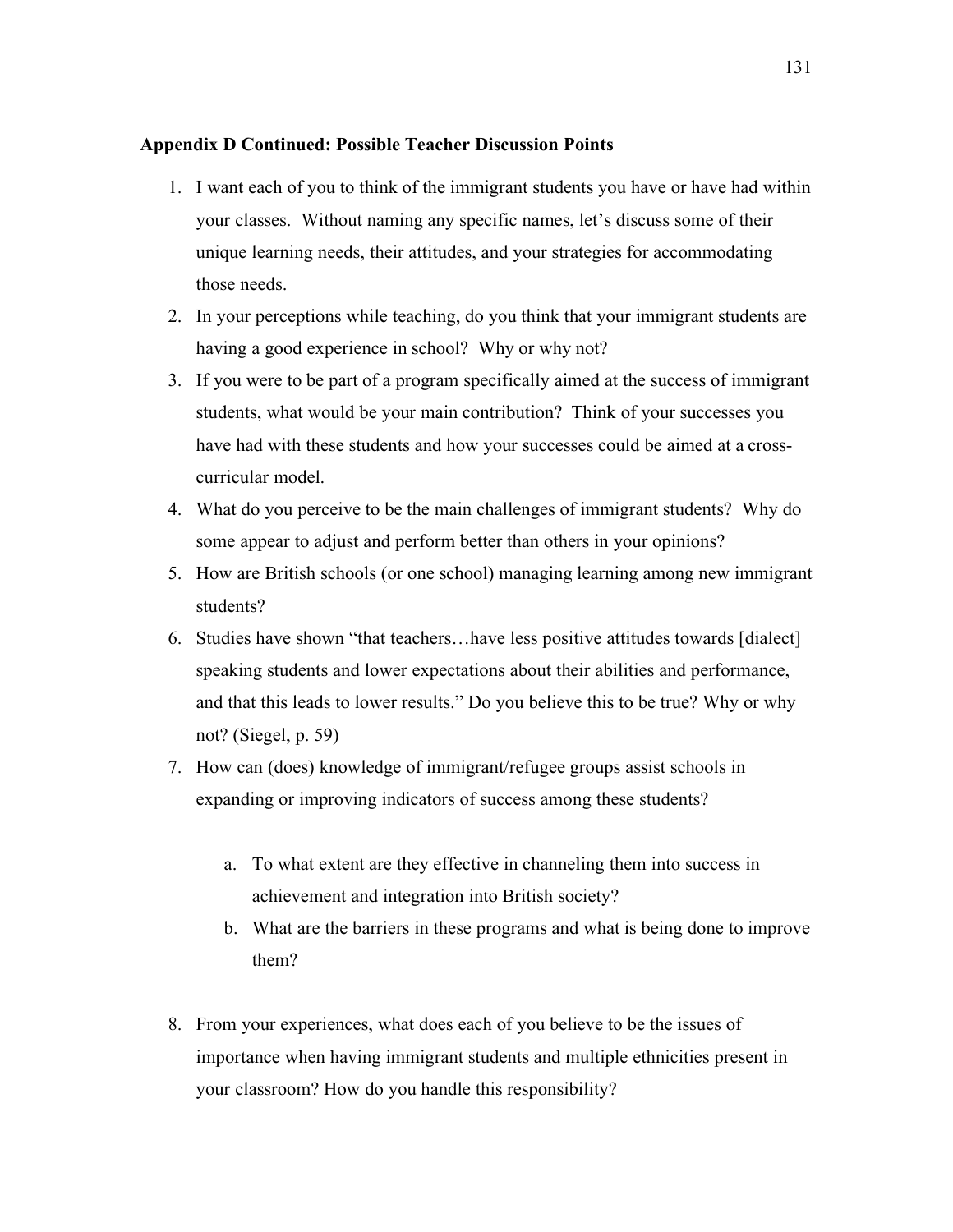- 9. Do you think that researchers, such as Kozol and Oakes, are correct when they say that there is a disparity in the quality of teaching and planning that students in top ability sets receive compared with students in lower ability sets? Do you have any personal experience with this?
- 10. What is your overall goal for the immigrant students that you teach?
- 11. Do you think that students' awareness of their placement (class set) within school negatively affects their attitude towards school?

### Purpose:

The purpose of this study is to research the experiences of immigrant students with regards to integration, tracking, and teaching in a school in southern England. It will seek to find aspects of the educational system that are meeting the needs of these students and other aspects that are not meeting their needs. These could be issues of integration, how students are streamed into ability level, language difficulties, and attention from the teacher during and outside of class time. This study will gain information on the experiences of immigrant students with the intention of writing a recommendation for the development of a program aimed at integrating immigrant students into the school under the best possible conditions.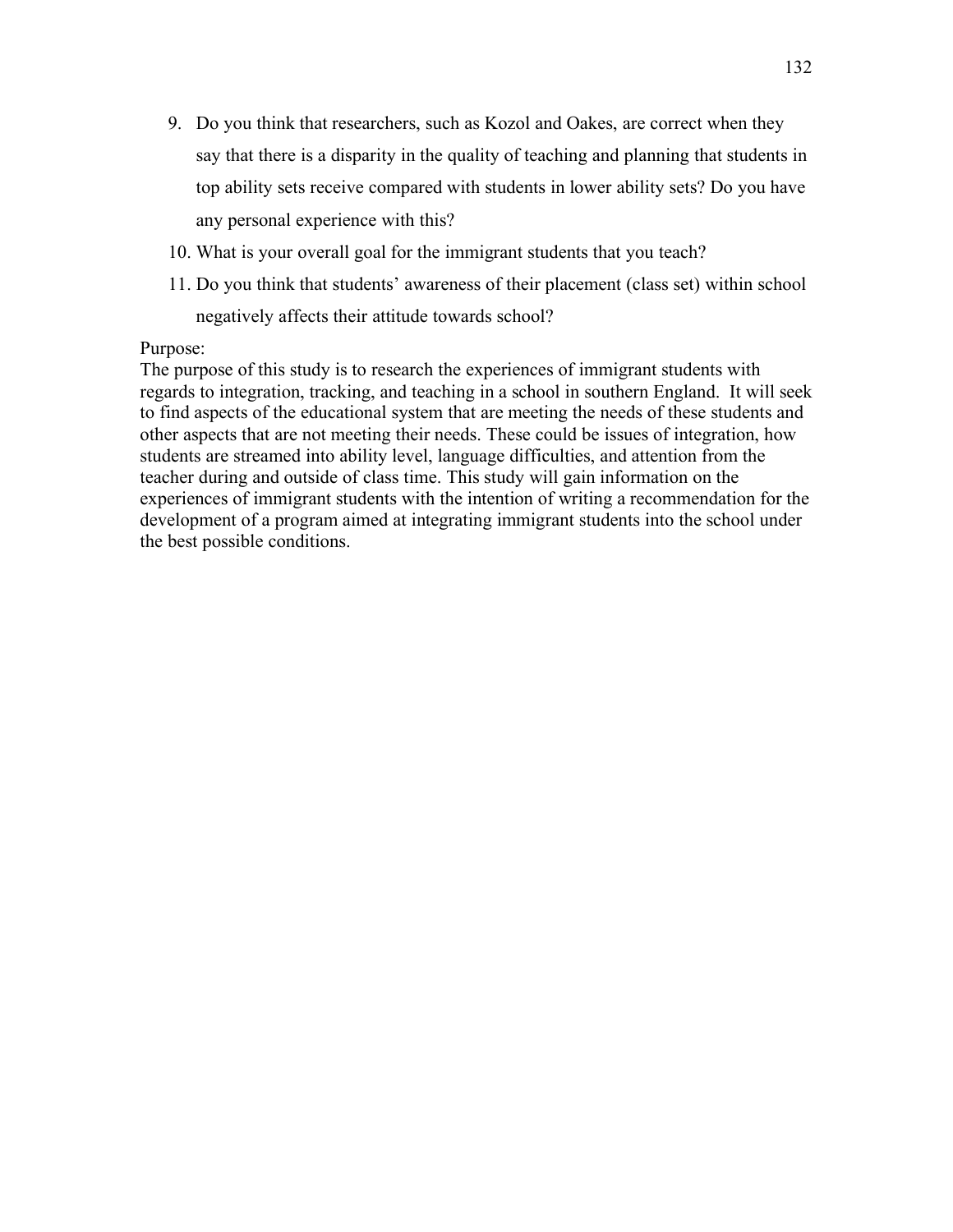### **Appendix E: Class Lesson Observation Example**

English Lesson Period 2, June 10 with participant Sara

9:50-Work on Shakespeare writing. [Teacher] says Sara has a difficult time and has confided her loneliness to her about her popularity at home vs. lack of friends here. 9:52-full class of 32 students, I am at a seat tucked in the back corner. Students popping in. Sara is second student to arrive. I think the group is a pretty high set? 9:55-Sara has her materials ready, students talking a lot, there is a surprise spelling test over Shakespearian words

9:57-High level of chatter, students arriving very late, room is a nice environment with big windows and lots of work on the walls. Spell test begins, students talking over teacher. Word 1-Shakespeare, Word 2-Confidential. LOTS of delay between words due to distracting conversation. It would be very easy to cheat, as everyone is talking. Sara not talking at all. Teacher waits for silence for a very long time between words. 10:00-#3-Theatrical, #4 Alliteration, #5 personification, #6 ceaselessly, #7 independently. Constant chatter-LITERALLY non-stop. I can understand Sara's frustration with not being able to concentrate in here. I can't even follow what is happening. Some of the students who aren't talking are staring off into space, bored from distraction. 10:07-Starting to go over answers. Students make loads of celebratory comments or complain that they got the answer wrong. Sara has a helpful boy next to her. The class is easily as chatty as the last business lesson I was in. Girl next to me is a severe distraction. Sara gets 5/10 spelling words correct.

10:12-finally done checking answers. Class has not been silent. Boy next to Sara seems pleasant to her. Class is insanely chatty. Not a good environment for learning English.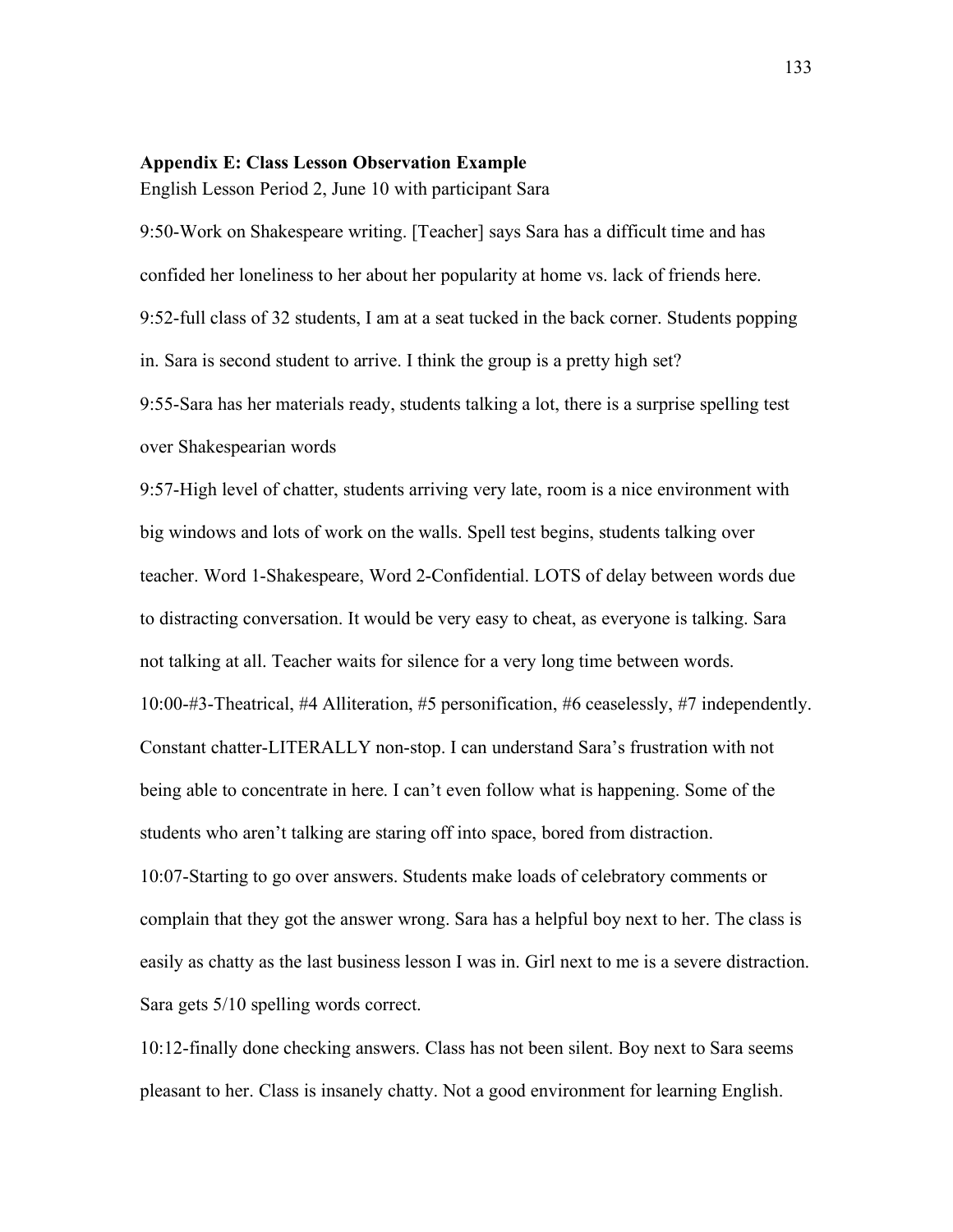## **Appendix F: Student Interview Questions**

- 1. How old are you?
- 2. How old were you when you moved to England?
- 3. When was it decided that your family would move to England?
- 4. Why did your family move here?
- 5. What is your history with learning English?
- 6. Can you tell me about your schooling in your home country?
- 7. How is education here different to your education there?
- 8. What is interesting or exciting about coming to school in a new country?
- 9. What is most difficult about coming to school in a new country?
- 10. Tell me about your experiences in this school. What do you like and dislike?
- 11. How do you view yourself as a student compared with students who are from Britain?
- 12. What do you think of the quality of teaching you get at this school?
- 13. What do teachers do to help you?
- 14. What kind of support do you get from special education needs (SEN) department?
- 15. What more or what additional things could teachers do to help you in and out of lessons?
- 16. Do you feel that you are in the correct placement within school? Is your class set correct for you?
- 17. Tell me about the behavior that you notice among other students. Does their behavior help or hurt your educational experiences?
- 18. Were your teachers, friends, and family back home happy for you that you got to move here?
- 19. Are there any things you feel that you could improve upon? Effort? Conversation skills? Etc.
- 20. What advice would you give to students who move to England and become students at this school?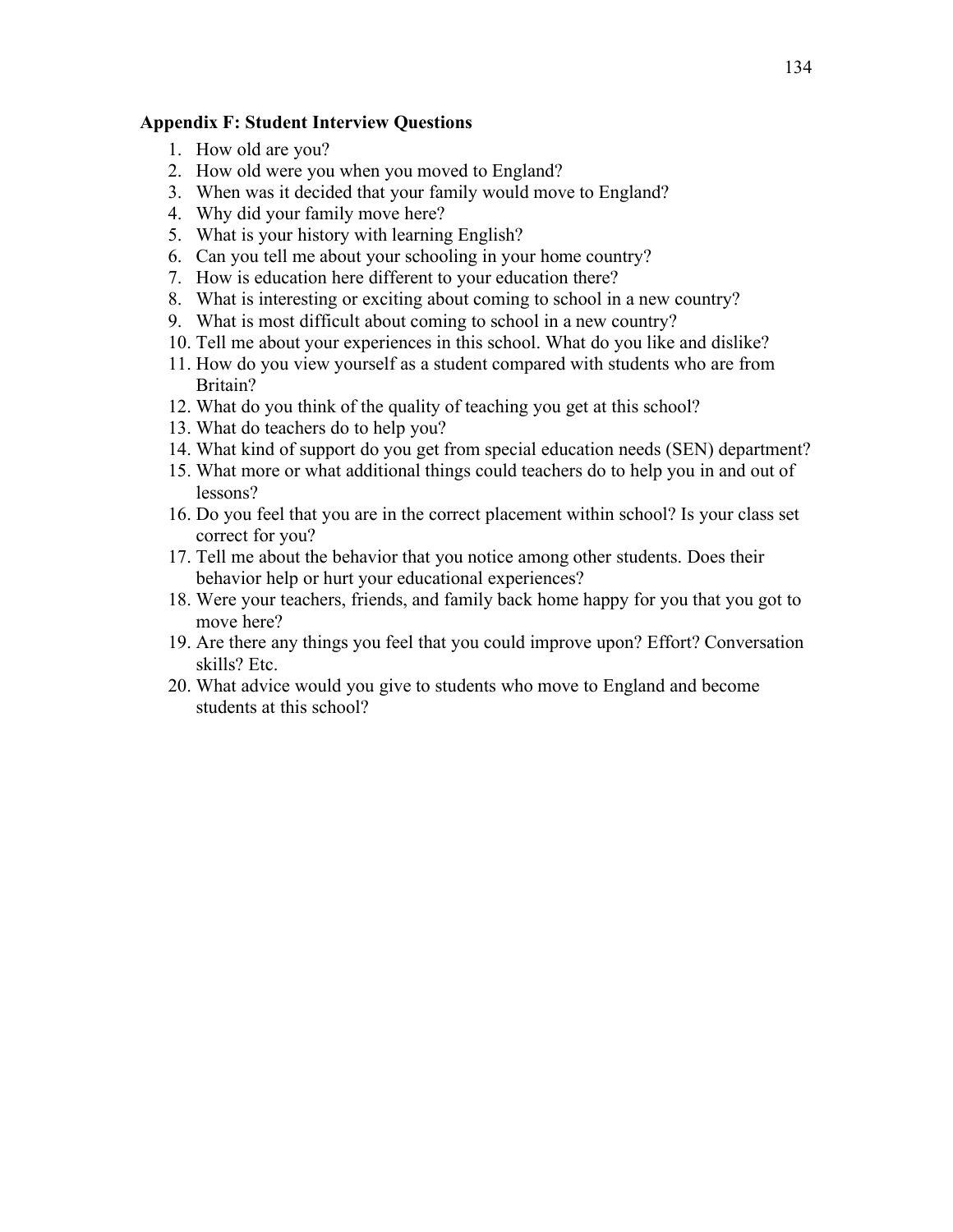# **Appendix G: Stephen Interview Number Two**

1. How much do you think your English has improved since you got here? Do you think that those five years of English in Czech Republic were good?

2. Why is this school better? You said your old school was more challenging and the students were better behaved, so why exactly is this school better?

3. You said there were no class sets in Czech. Which do you prefer? All one class or classes with different ability sets? Why?

4. Do you like having one big exam here or the old system of having regular tests throughout the school year?

5. How many students were in your old school?

6. What did your old teachers say to you when they found out you were moving to Britain? Were they happy for you?

7. Do you think taking German is good for you or would you benefit more from another English instruction hour instead?

8. You said that students here are terrible. Can you give some specific examples of what you've seen students do in this school?

9. You said teachers are helpful, but you also said that they only explain very basic things and they take a very long time to come talk with you. Are they actually that helpful? It's okay to say that they aren't if you don't think that they are.

10. What does Ms. [Suzanne] do for you every day?

11. How do you think you are comparing with students who are from Britain?

12. You were giving the impression that you sometimes think you aren't good enough in English for the middle and upper sets. Would you rather be in the lower sets?

13. Did your old school have as many resources as this school?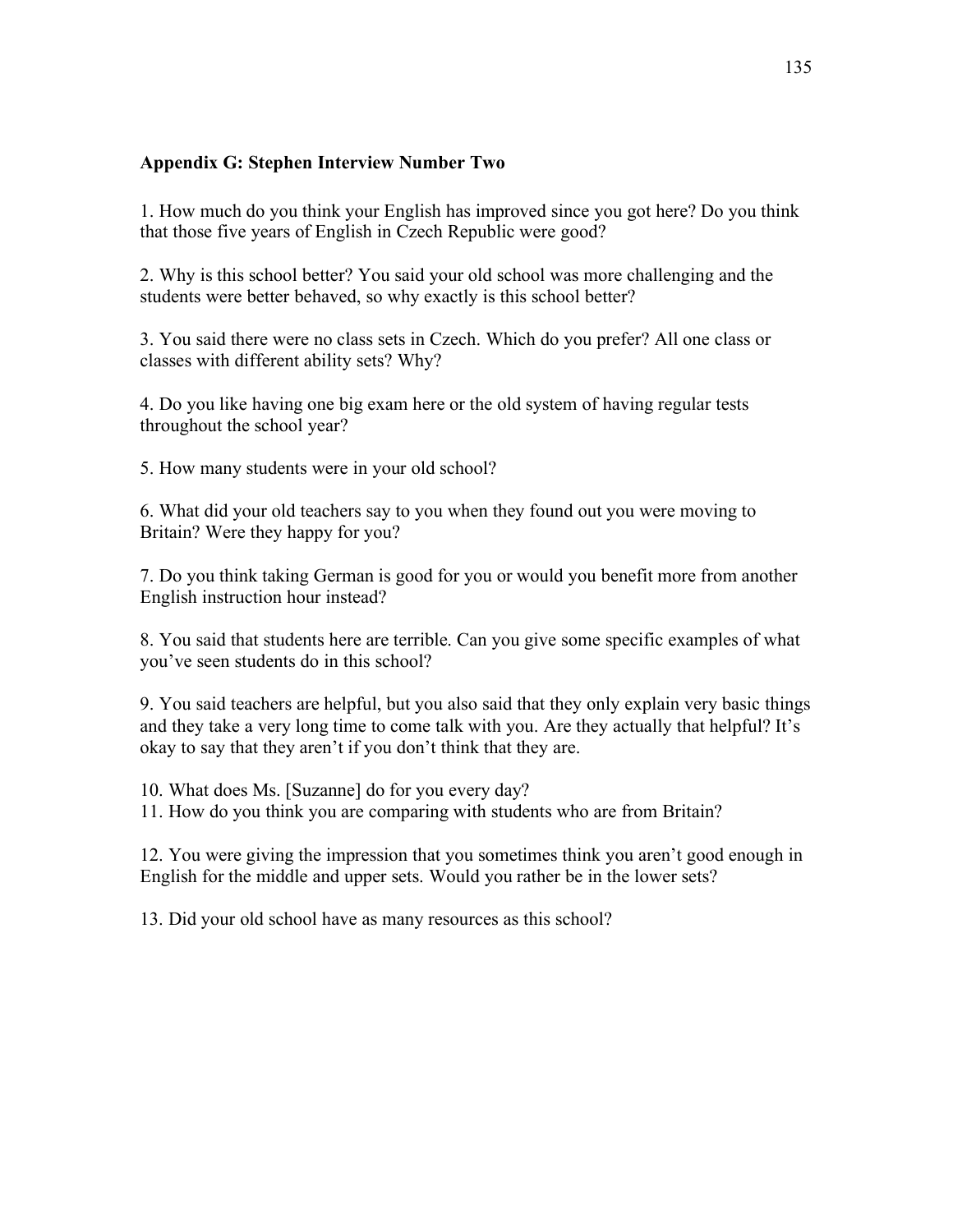## **Appendix H: Mary Interview Questions Two**

What is acceptable culturally towards women teachers? Some students may not be used to women in positions of power. What are some of the issues you have personally experienced being a woman teaching immigrant students?

The visual approach seems to work well for you because it transcends ability disparity and language difficulties. Examples of visual application to middle sets? What have you seen other teachers do that are good that you have liked?

Are there any things that you see teachers do over and over with EAL students that are flawed, but never fixed?

Is there something teachers or departments can do to accommodate EAL/immigrant students, such as specialized vocabulary cards for each unit, simpler level work, etc.?

In another interview, it was suggested that an additional class of small ratio English lessons could be useful. Instead of having an elective course, such as a German or woodworking course, students would have specialized English in a very low ratio setting, such as 1:3. Do you think this would be useful?

Can we look at the cultural aspects of countries before the students can explain it to us? Not every teacher can, obviously, due to time constraints, but certainly some person within the school can be tasked with researching country/school details so we can know a bit about the new students? Someone can research school systems/family structure/highly practiced traditions and make an information packet for teachers who will have the student?

You said Asian girls often have a different experience here than in their home country. What more can you say about this? Do you have any specific examples?

Good family support is often very important for student achievement. How does immigrant family support compare with many of the families from Britain? Do you find one to be more or less supportive than the other?

When immigrant students are put into middle and top set classes, there are often 30 other students in the class. Larger groups=less attention for students new to Britain. Does this lead to students getting ignored?

Student basic vocabulary guides for specialized classes, but also a basic vocabulary guide for teachers for the languages present in their classroom! Could provide a very caring extension and be very meaningful to the students